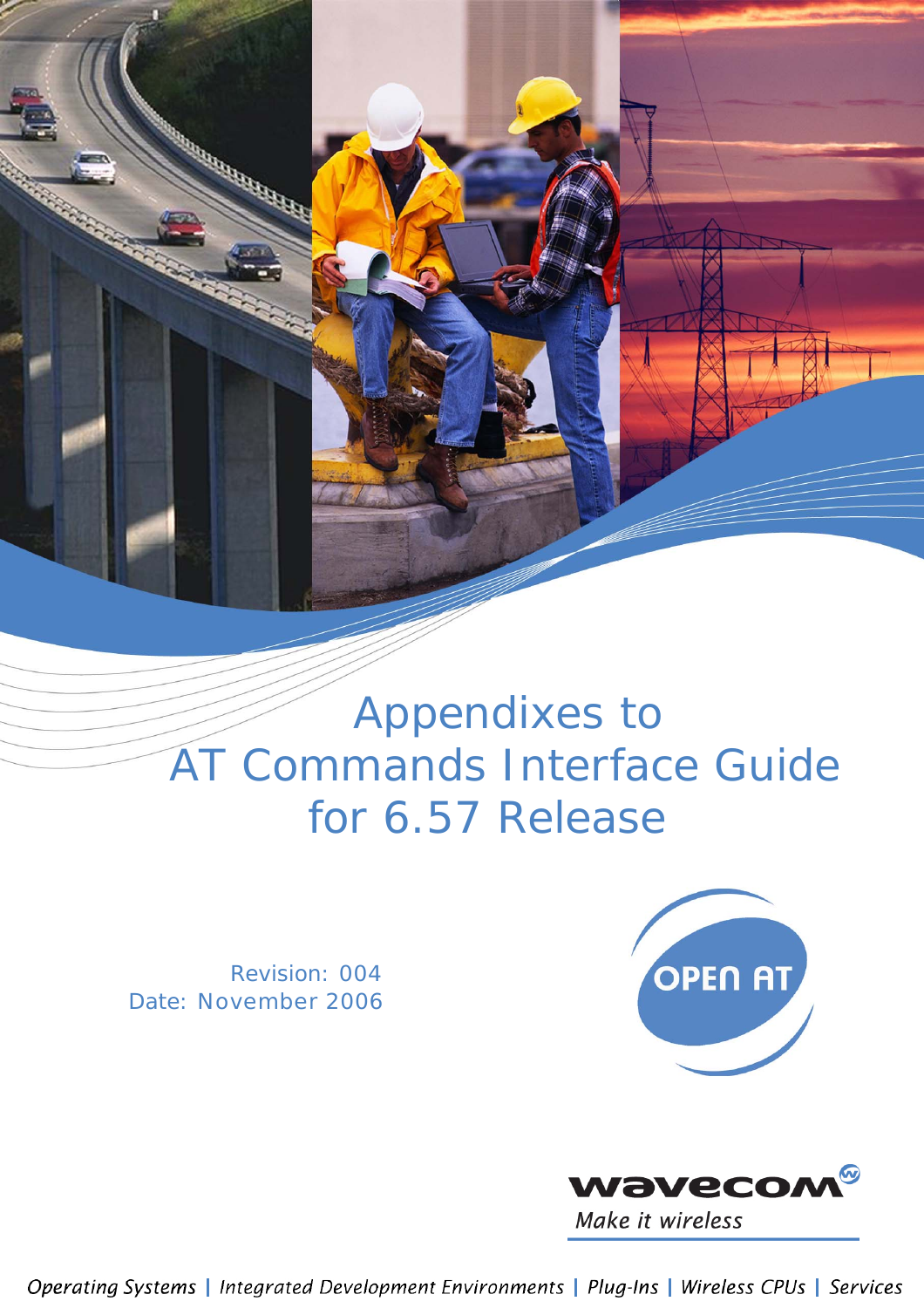

Reference: WM\_ASW\_OAT\_UGD\_00044 Revision: 004 Date: November 3, 2006

WƏVECOM<sup>S</sup>confidential **Page: 1** / 90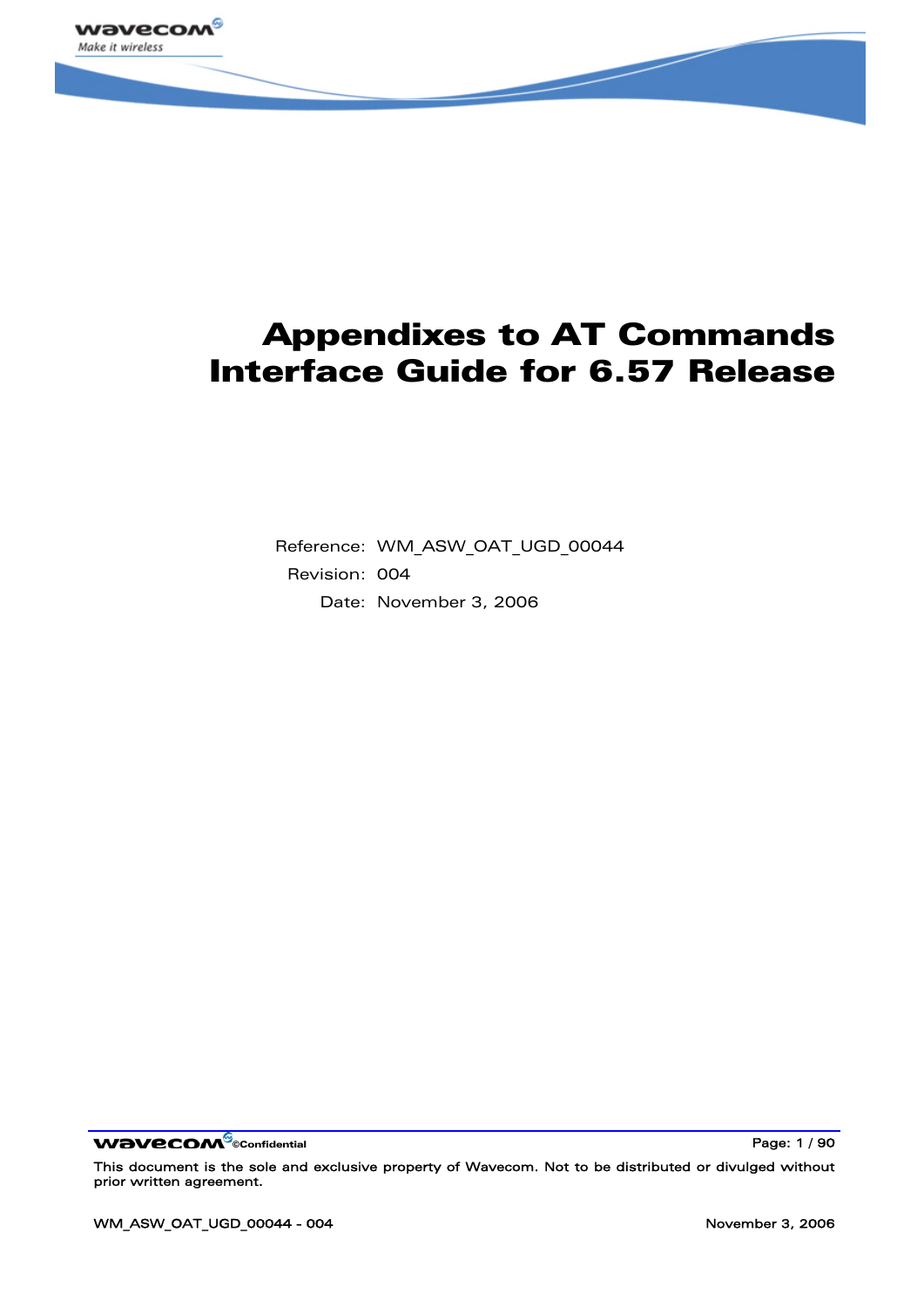

# Trademarks

 $| \circledast$ , WAVECOM®, WISMO® and Open AT® and certain other trademarks and logos appearing on this document, are filed or registered trademarks of Wavecom S.A. in France or in other countries. All other company and/or product names mentioned may be filed or registered trademarks of their respective owners.

# Copyright

This manual is copyrighted by WAVECOM with all rights reserved. No part of this manual may be reproduced in any form without the prior written permission of WAVECOM.

No patent liability is assumed with respect to the use of the information contained herein.

WƏVECOM<sup>S</sup> econfidential **Page: 2** / 90

This document is the sole and exclusive property of Wavecom. Not to be distributed or divulged without prior written agreement.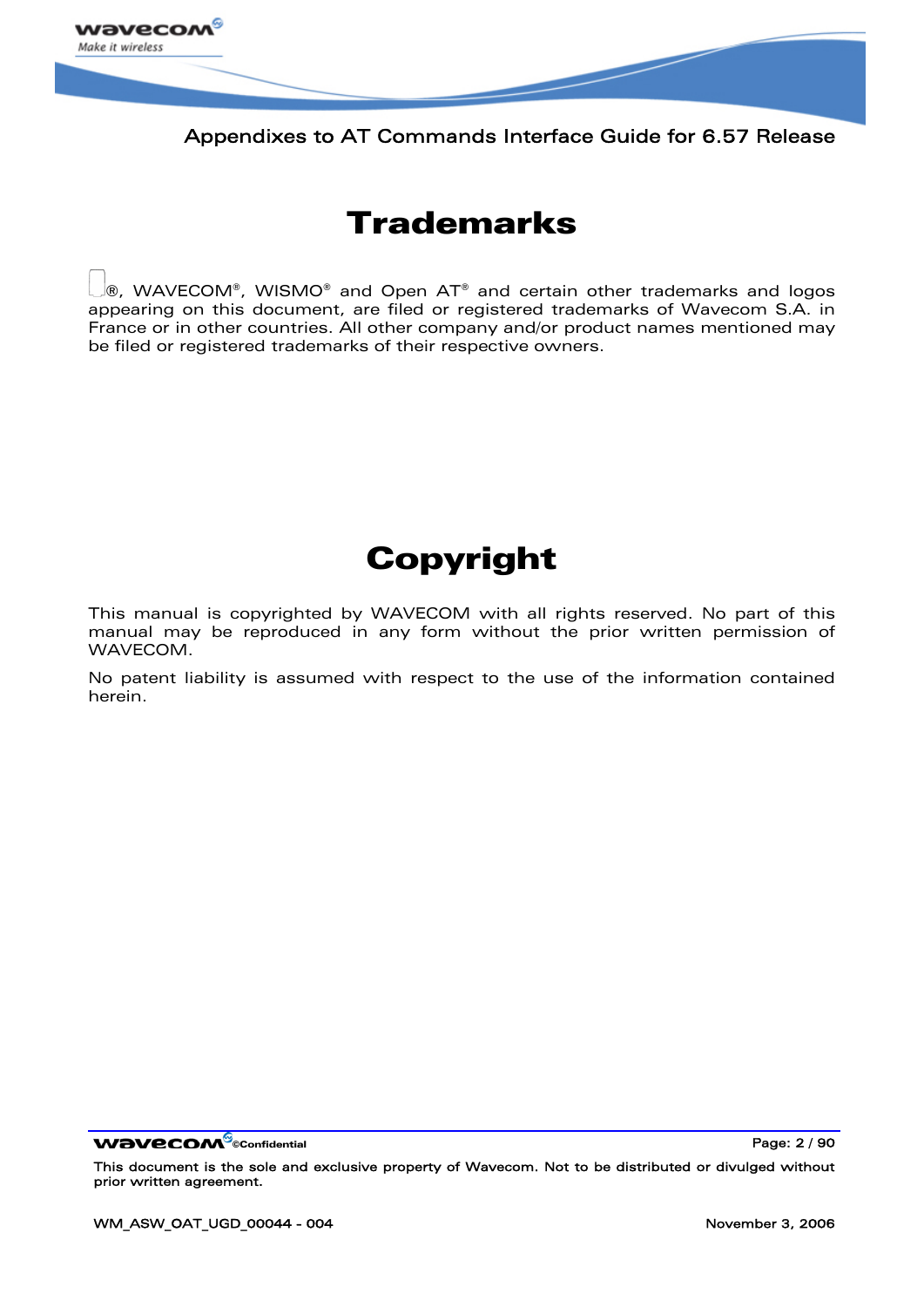



This document contains the technical appendixes for AT Commands Interface Guide for 6.57 document, second release (file WM\_ASW\_OAT\_UGD\_00044-004.pdf ). This is the second release of the document for this software revision and also indicates the general AT commands.

WƏVECOM<sup>S</sup>confidential **Page: 3** / 90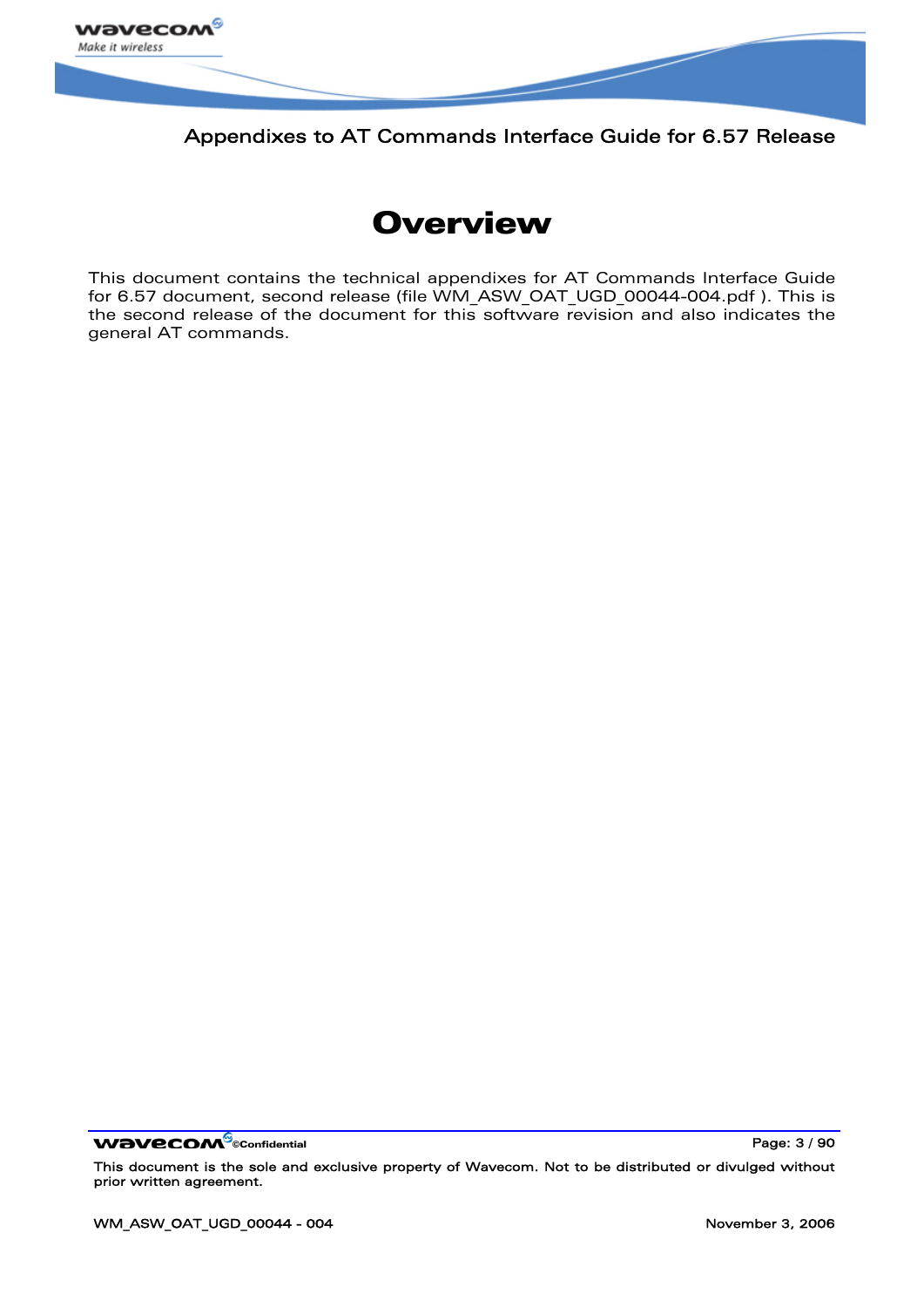

# Document History

| <b>Revision</b> | <b>Date</b>          | <b>History of the evolution</b>   |  |
|-----------------|----------------------|-----------------------------------|--|
| 001             | $25th$ April 2004    | First edition for X55 AT software |  |
| 003             | February 23,<br>2006 | Update for X56 release:           |  |
| 004             | November 3,<br>2006  | Update                            |  |

WƏVECOM<sup>®</sup>cconfidential **Page: 4** / 90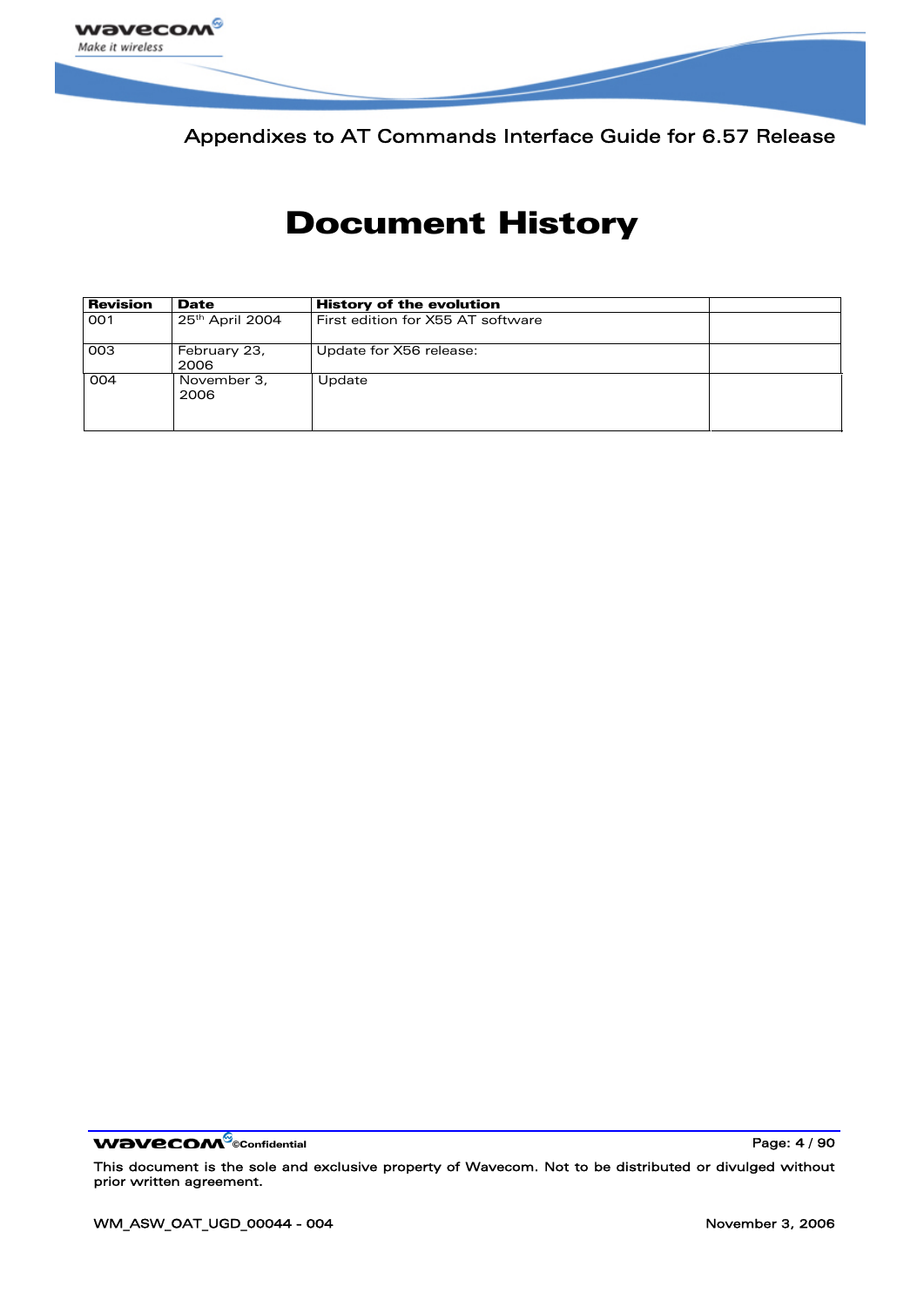

# **Contents**

| $\mathbf 1$    |                                                        |
|----------------|--------------------------------------------------------|
| 1.1            |                                                        |
| 1.2            |                                                        |
| 1.3            |                                                        |
| 1.4            | Failure Cause from GSM 04.08 recommendation (+CEER) 11 |
| 1.5            |                                                        |
| 1.6            | GSM 04.11 Annex E-2: Mobile originating SM-transfer 14 |
| 1.7            |                                                        |
| 1.8            |                                                        |
| 1.9            |                                                        |
| 1.10           |                                                        |
| 1.11           |                                                        |
| 1.12           |                                                        |
| 1.13           |                                                        |
| 1.14           |                                                        |
| $\overline{2}$ |                                                        |
| 2.1            |                                                        |
| 2.2            |                                                        |
| 2.3            |                                                        |
| 2.4            |                                                        |
| 2.5            |                                                        |
| 2.6            |                                                        |
| 2.7            |                                                        |
| 2.8            |                                                        |
| 2.9            |                                                        |
| 2.10           |                                                        |

WƏVECOM<sup>®</sup>cconfidential **Page: 5** / 90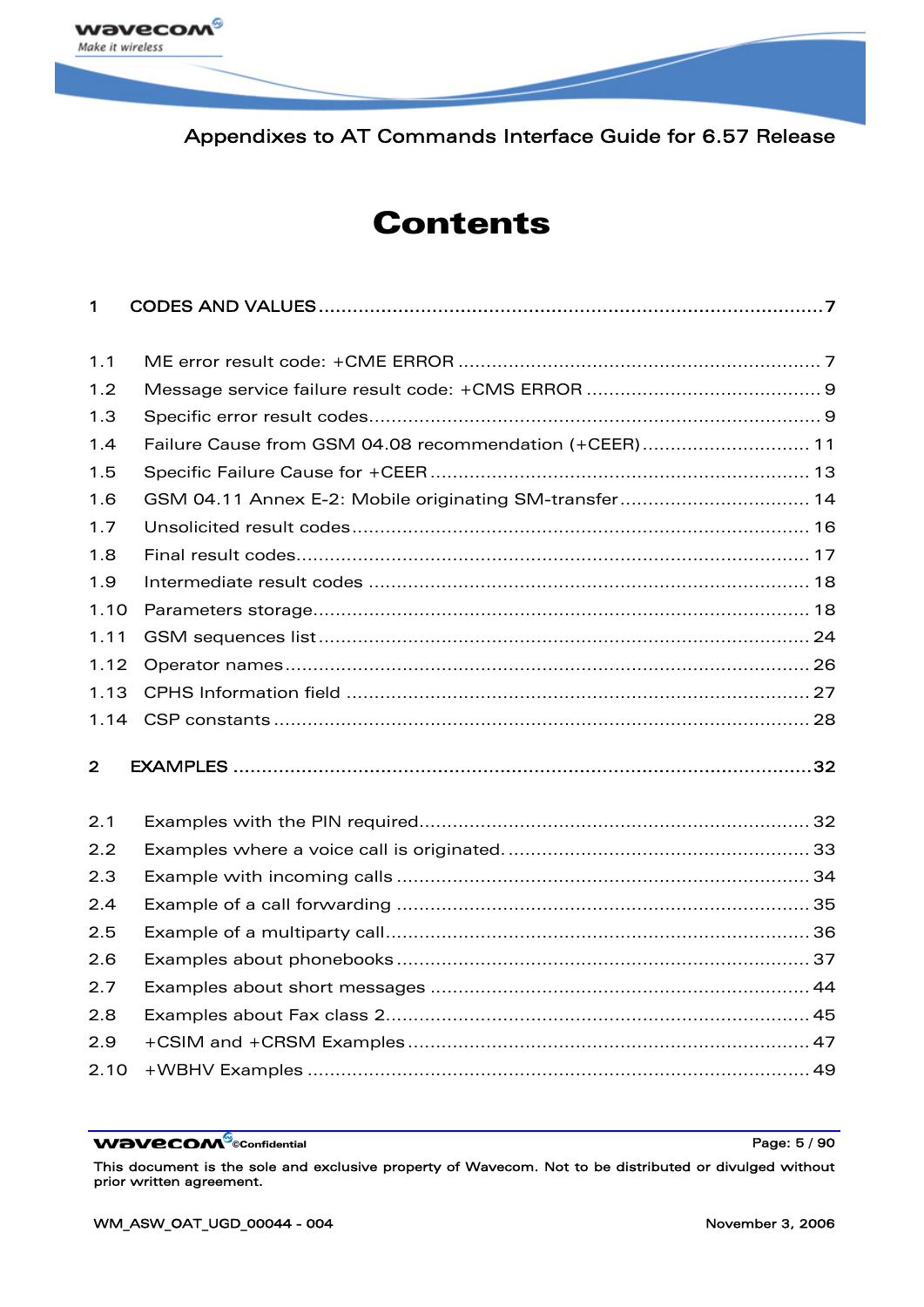

| 3    |                                                                     |  |
|------|---------------------------------------------------------------------|--|
| 3.1  |                                                                     |  |
| 3.2  |                                                                     |  |
| 3.3  |                                                                     |  |
| 3.4  |                                                                     |  |
| 3.5  |                                                                     |  |
| 3.6  |                                                                     |  |
| 3.7  | Specifications of Power down Control mechanism through serial Ports |  |
| 3.8  |                                                                     |  |
| 4    |                                                                     |  |
| 4.1  |                                                                     |  |
| 4.2  |                                                                     |  |
| 4.3  |                                                                     |  |
| 4.4  |                                                                     |  |
| 4.5  |                                                                     |  |
| 4.6  |                                                                     |  |
| 4.7  |                                                                     |  |
| 4.8  |                                                                     |  |
| 4.9  |                                                                     |  |
| 4.10 |                                                                     |  |
| 4.11 |                                                                     |  |
| 4.12 |                                                                     |  |
| 4.13 |                                                                     |  |
| 4.14 |                                                                     |  |
| 5    |                                                                     |  |

WƏVECOM<sup>®</sup>cconfidential example of the example of the Page: 6 / 90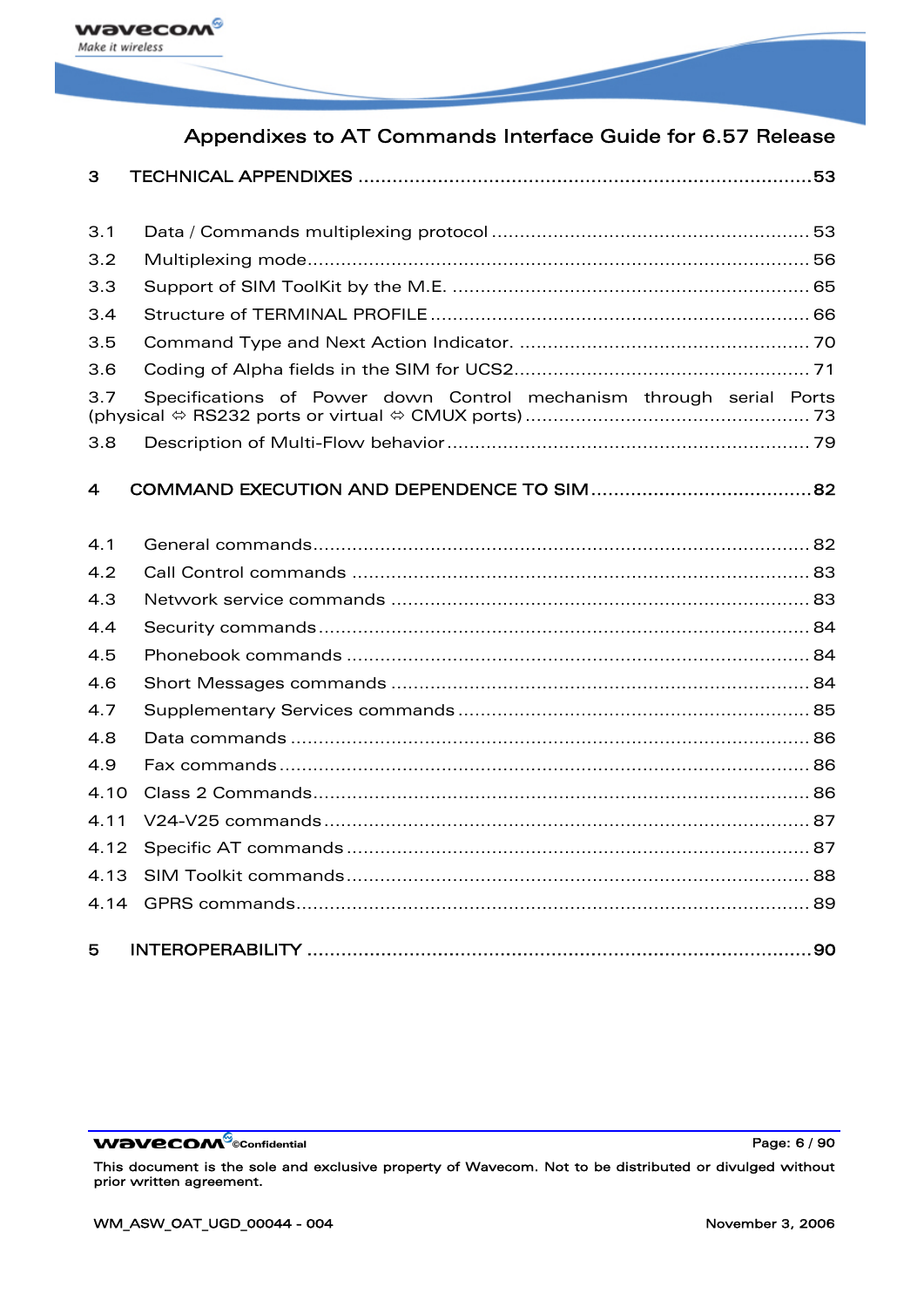<span id="page-7-0"></span>

## 1 Codes and values

### 1.1 ME error result code: +CME ERROR

<error> is defined as below:

| <error></error> | Meaning                                                         | Resulting from the following commands                                  |
|-----------------|-----------------------------------------------------------------|------------------------------------------------------------------------|
| 3               | Operation not allowed                                           | All GSM 07.07 commands (+CME ERROR: 3)                                 |
| 4               | Operation not supported                                         | All GSM 07.07 commands (+CME ERROR: 4)                                 |
| 5               | PH-SIM PIN required (SIM lock)                                  | All GSM 07.07 commands (+CME ERROR: 5)                                 |
| 10              | SIM not inserted                                                | All GSM 07.07 commands (+CME ERROR: 10)                                |
| 11              | SIM PIN required                                                | All GSM 07.07 commands (+CME ERROR: 11)                                |
| 12              | SIM PUK required                                                | All GSM 07.07 commands (+CME ERROR: 12)                                |
| 13              | SIM failure                                                     | All GSM 07.07 commands (+CME ERROR: 13)                                |
| 16              | Incorrect password                                              | +CACM, +CAMM, +CPUC, +CLCK, +CPWD, +CPIN,<br>+CPIN2 (+CME ERROR: 16)   |
| 17              | SIM PIN2 required                                               | +CPBW (FDN), +CLCK (FDN),                                              |
| 18              | SIM PUK2 required                                               | +CACM, +CAMM, +CPUC, +CPBW (FDN), +CPIN,<br>+CPIN2, +CLCK (FDN), +CPWD |
| 20              | Memory full                                                     | +CPBW, +WOLM                                                           |
| 21              | Invalid index                                                   | +CPBR, +CPBW, ATD>[mem]index, +WMGO, +WPGW,<br>+WOLM                   |
| 22              | Not found                                                       | +CPBF, +CPBP, +CPBN, +CGSN, +WOPN,<br>ATD>[mem]"name"                  |
| 24              | Text string too long                                            | +CPBW, +CPIN, +CPIN2, +CLCK, +CPWD, +WPGW,<br>+WCCS, +WIMEI            |
| 26              | Dial string too long                                            | +CPBW, ATD, +CCFC                                                      |
| 27              | Invalid characters in dial string                               | $+$ CPBW                                                               |
| 30              | No network service                                              | +VTS, +COPS=?, +CLCK, +CCFC, +CCWA, +CUSD                              |
| 32              | Network not allowed - emergency<br>calls only                   | $+COPS$                                                                |
| 40              | Network personalization PIN required<br>(Network lock)          | All GSM 07.07 commands (+CME ERROR: 40)                                |
| 42              | Network personalization PIN required<br>(Network subset lock)   | All GSM 07.07 commands (+CME ERROR: 42)                                |
| 44              | Network personalization PIN required<br>(Service Provider lock) | All GSM 07.07 commands (+CME ERROR: 44)                                |
| 46              | Network personalization PIN required<br>(Corporate lock)        | All GSM 07.07 commands (+CME ERROR: 46)                                |
| 103             | Incorrect MS identity.                                          | $+CGATT$                                                               |

#### WƏVECOM<sup>®</sup>cconfidential **Page: 7/90**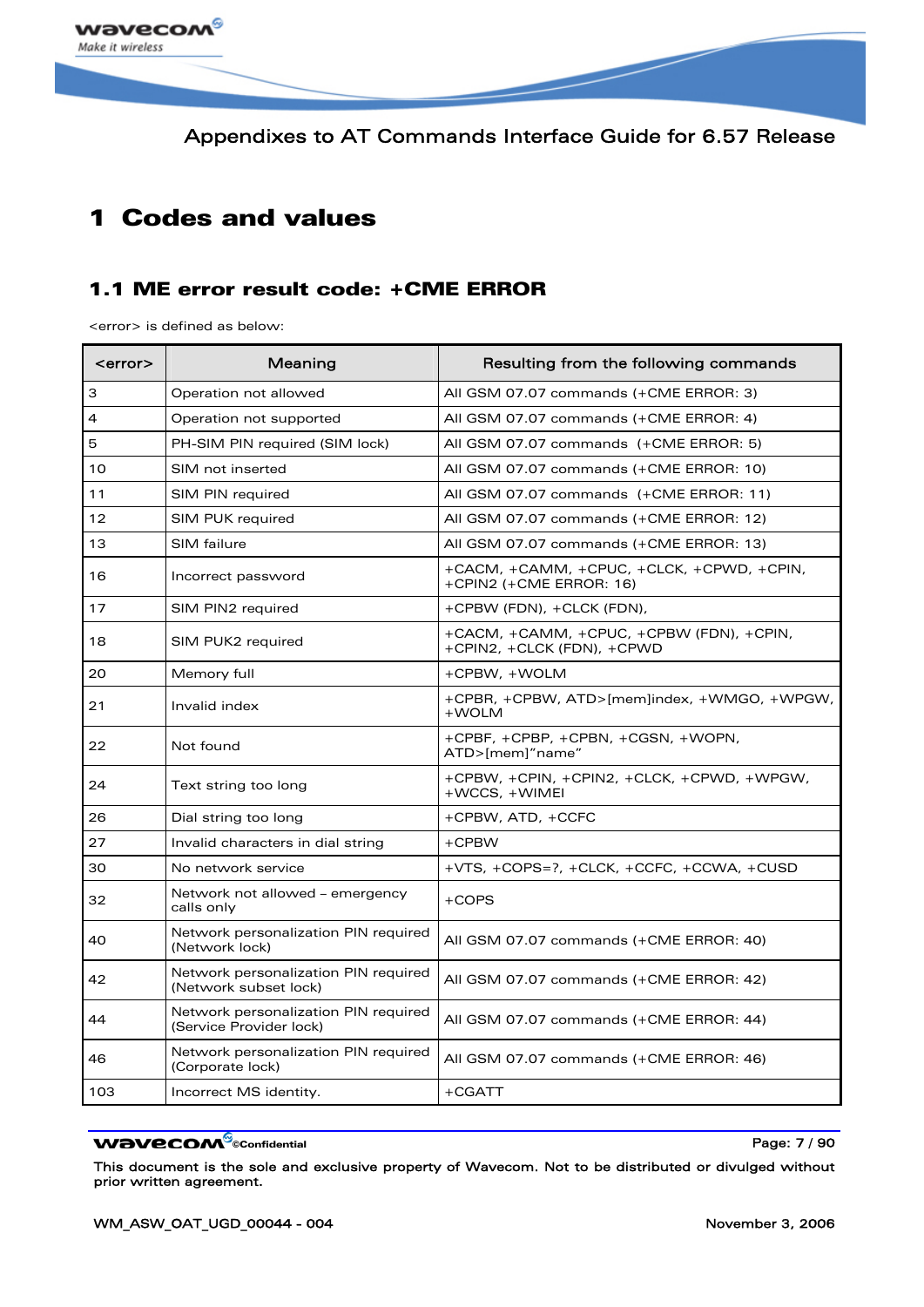

| <error></error> | Meaning                                                      | Resulting from the following commands |
|-----------------|--------------------------------------------------------------|---------------------------------------|
| 106             | ME is blacklisted by the network.                            | $+CGATT$                              |
| 107             | MS is not allowed to operate in<br>GPRS.                     | $+CGATT$                              |
| 111             | MS is not allowed to operate in the<br>requested PLMN.       | $+CGATT$                              |
| 112             | MS is not allowed to make location<br>updating in this area. | +CGATT                                |
| 113             | Roaming in this location area is not<br>allowed.             | $+CGATT$                              |
| 132             | service option not supported (#32)                           | +CGACT +CGDATA ATD*99                 |
| 133             | requested service option not<br>subscribed (#33)             | +CGACT +CGDATA ATD*99                 |
| 134             | service option temporarily out of<br>order (#34)             | +CGACT +CGDATA ATD*99                 |
| 148             | unspecified GPRS error                                       | All GPRS commands                     |
| 149             | PDP authentication failure                                   | +CGACT +CGDATA ATD*99                 |
| 150             | invalid mobile class                                         | +CGCLASS +CGATT                       |
|                 |                                                              |                                       |

WƏVECOM<sup>®</sup>cconfidential example of the example of the Page: 8 / 90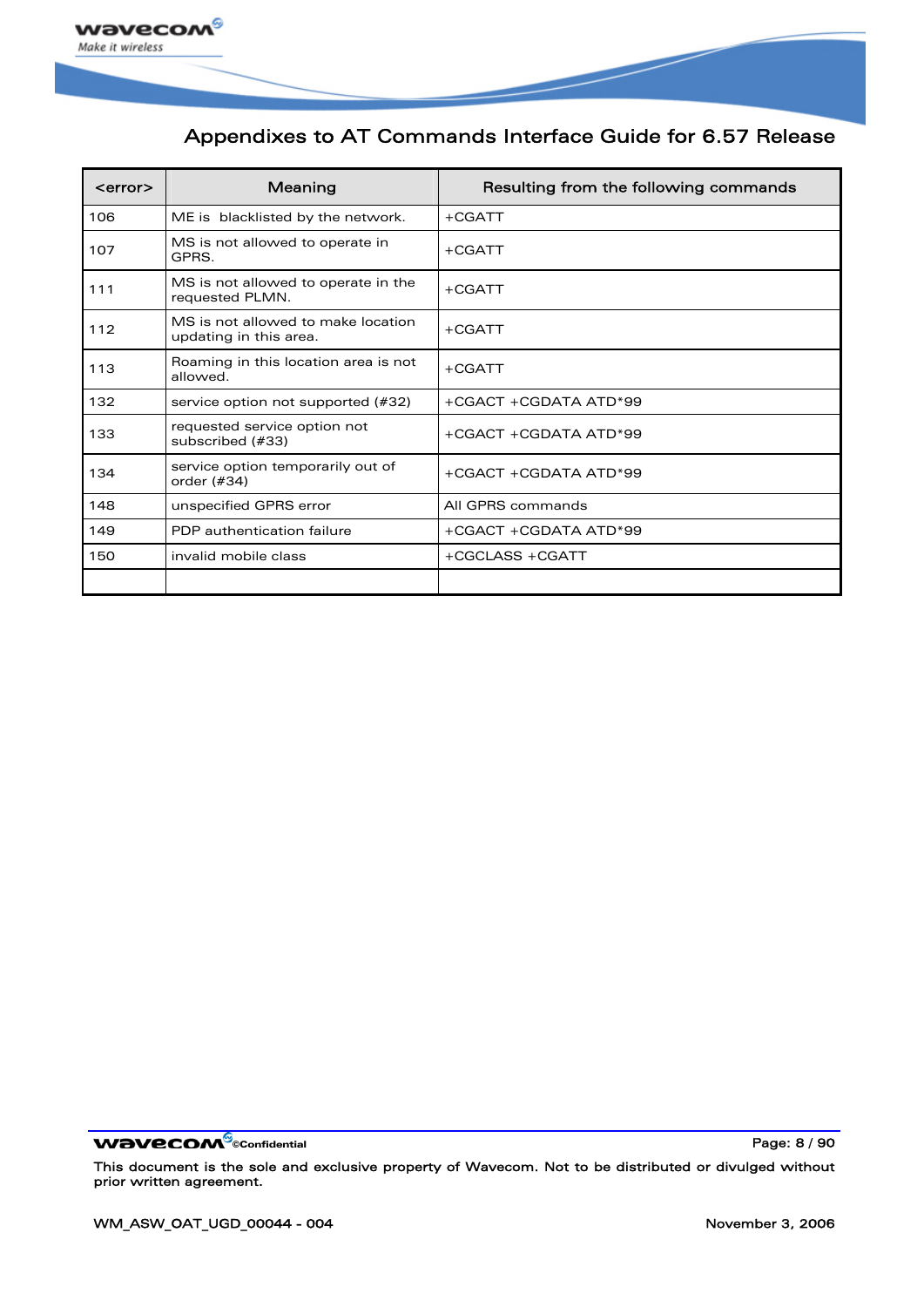<span id="page-9-0"></span>

### 1.2 Message service failure result code: +CMS ERROR

<er> is defined as below:

| $er$     | Meaning                                                           | Resulting from the following commands        |
|----------|-------------------------------------------------------------------|----------------------------------------------|
| 1 to 127 | Error cause values from the GSM<br>recommendation 04.11 Annex E-2 | +CMGS, +CMSS                                 |
| 301      | SMS service of ME reserved                                        | +CSMS (with +CMS: ERROR 301)                 |
| 302      | Operation not allowed                                             | All SMS commands (+CMSS, +CMGL, +CPMS, +CSMP |
| 303      | Operation not supported                                           | All SMS commands                             |
| 304      | Invalid PDU mode parameter                                        | +CMGS, +CMGW                                 |
| 305      | Invalid text mode parameter                                       | +CMGS, +CMGW, +CMSS                          |
| 310      | SIM not inserted                                                  | All SMS commands                             |
| 311      | SIM PIN required                                                  | All SMS commands                             |
| 312      | PH-SIM PIN required                                               | All SMS commands                             |
| 313      | SIM failure                                                       | All SMS commands                             |
| 316      | SIM PUK required                                                  | All SMS commands                             |
| 317      | SIM PIN2 required                                                 | All SMS commands                             |
| 318      | SIM PUK2 required                                                 | All SMS commands                             |
| 321      | Invalid memory index                                              | +CMGR, +CMSS, +CMGD                          |
| 322      | SIM or ME memory full                                             | +CMGW                                        |
| 330      | SC address unknown                                                | +CSCA?, +CMSS, +CMGS                         |
| 340      | $+CNMA$<br>acknowledgement<br>no<br>expected                      | $+CNMA$                                      |

### 1.3 Specific error result codes

| <error></error> | Meaning                                                 | Resulting from the following commands                                                                                                                                |
|-----------------|---------------------------------------------------------|----------------------------------------------------------------------------------------------------------------------------------------------------------------------|
| 500             | unknown error.                                          | All commands                                                                                                                                                         |
| 512             | MM establishment failure (for<br>SMS).                  | +CMGS, +CMSS (+CMS ERROR: 512)                                                                                                                                       |
| 513             | Lower layer failure (for SMS)                           | +CMGS, +CMSS (+CMS ERROR: 513)                                                                                                                                       |
| 514             | CP error (for SMS).                                     | $+$ CMGS, $+$ CMSS ( $+$ CMS ERROR: 514)                                                                                                                             |
| 515             | Please wait, init or command<br>processing in progress. | All commands ("+CME ERROR: 515" or "+CMS ERROR:<br>515") except ATH0, ATH1, AT+WIOR, AT+WIOW,<br>AT+CFUN=1, AT+CLCC, AT+WAC, AT+CPAS, AT+VGR,<br>AT+VTS, AT+SPEAKER. |
| 517             | SIM Toolkit facility not supported.                     | $+STGI$                                                                                                                                                              |

#### WƏVECOM<sup>®</sup>cconfidential example of the example of the Page: 9 / 90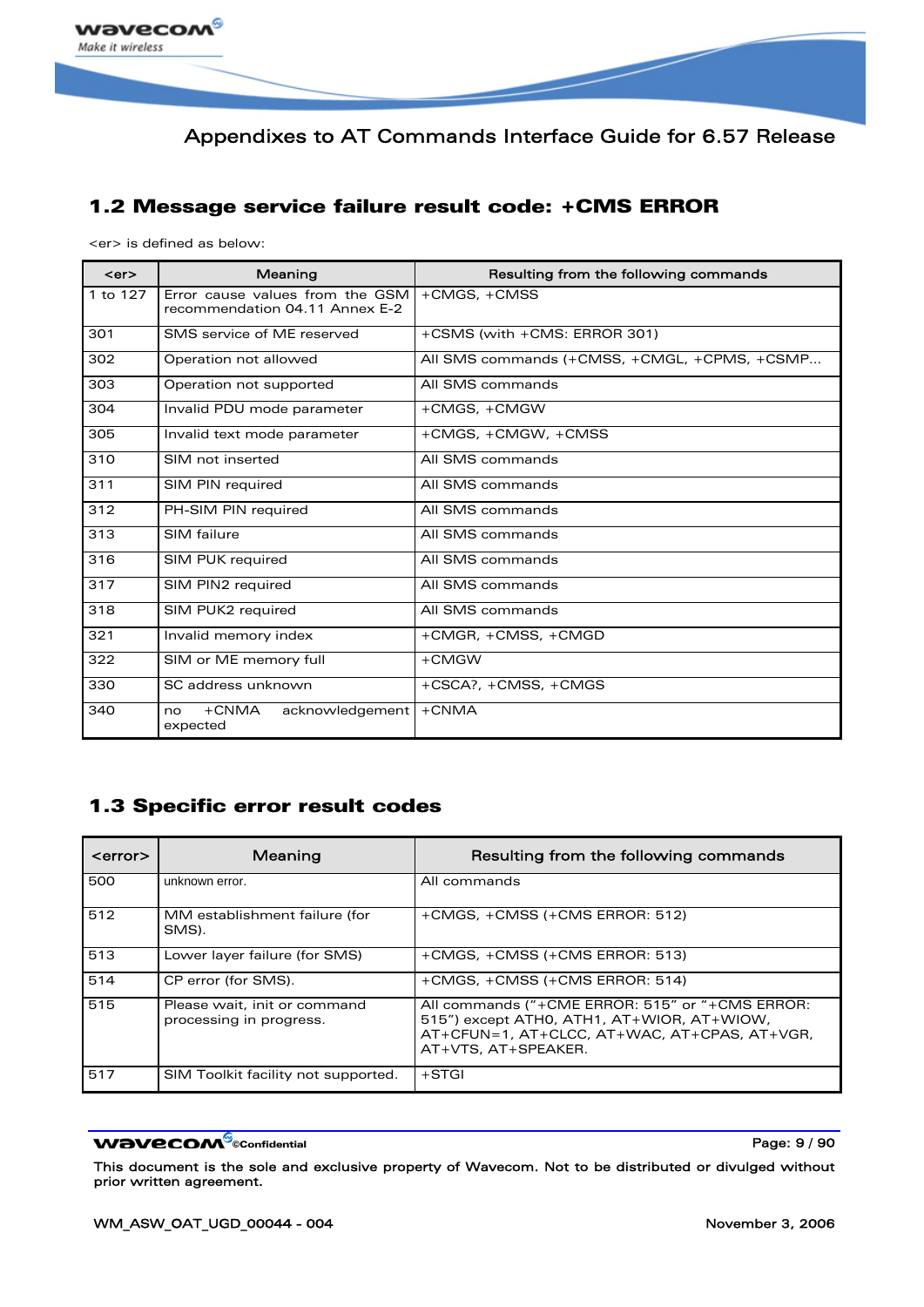

| <error></error> | Meaning                                                                                                                                                                                                                                                                                       | Resulting from the following commands |
|-----------------|-----------------------------------------------------------------------------------------------------------------------------------------------------------------------------------------------------------------------------------------------------------------------------------------------|---------------------------------------|
| 518             | SIM Toolkit indication not received.                                                                                                                                                                                                                                                          | $+STGI$                               |
| 519             | Reset the product to activate or<br>change a new echo cancellation<br>algorithm.                                                                                                                                                                                                              | +ECHO, +VIP                           |
| 520             | Automatic abort about get PLMN<br>list for an incoming call.                                                                                                                                                                                                                                  | $+COPS=?$                             |
| 526             | PIN deactivation forbidden with<br>this SIM card.                                                                                                                                                                                                                                             | $+CLCK$                               |
| 527             | Please wait, RR or MM is busy.<br>Retry your selection later.                                                                                                                                                                                                                                 | $+COPS$                               |
| 528             | Location update failure. Emergency<br>calls only.                                                                                                                                                                                                                                             | $+COPS$                               |
| 529             | PLMN selection failure. Emergency<br>calls only.                                                                                                                                                                                                                                              | $+COPS$                               |
| 531             | SMS not sent: the <da> is not in<br/>FDN phonebook, and FDN lock is<br/>enabled. (for SMS)</da>                                                                                                                                                                                               | +CMGS, +CMSS (+CMS ERROR: 531)        |
| 532             | the embedded application is<br>activated so the objects flash are<br>not erased                                                                                                                                                                                                               | +WOPEN                                |
| 533             | Missing or Unknown APN                                                                                                                                                                                                                                                                        | ATD*99 + GACT + CGDATA                |
| 536             | Class locked: a command has been<br>launched from a port, the effect is<br>to lock all commands belonging to<br>the same class. If another port<br>launches a command of this class,<br>this error will occur as long as the<br>class is not released (at first<br>command's completion time) | All commands                          |
| 537             | Phonebook group full.                                                                                                                                                                                                                                                                         | $+$ CPBW                              |
| 538             | Not Enough Space to copy SMS                                                                                                                                                                                                                                                                  | +WMCP                                 |
| 539             | Invalid SMS                                                                                                                                                                                                                                                                                   | $+$ CMGR                              |
| 541             | Open AT®<br>application<br>and<br>AT<br>software version do not match                                                                                                                                                                                                                         | +WOPEN                                |
| 543             | CMUX connection is refused by +CMUX<br>remote, after a restart of CMUX<br>protocol by modem , due to a<br>27.010 connection loss during<br>virtual channels establishment.                                                                                                                    |                                       |
| 544             | CMUX connection Timeout (no<br>answer from the remote) ie no<br>DLC0 opened response.                                                                                                                                                                                                         | $+$ CMUX                              |
| 545             | A CMUX session has been started<br>on a physical UART, and user tries<br>to start another CMUX session on<br>UART.<br>other<br>physical<br>The error, +CME ERROR: 545 is<br>the<br>UART<br>raised<br>on<br>where<br><i>at+cmux</i> command is trying to be<br>started again.                  | +CMUX                                 |

#### WƏVECOM<sup>®</sup>cconfidential example of the example of the Page: 10 / 90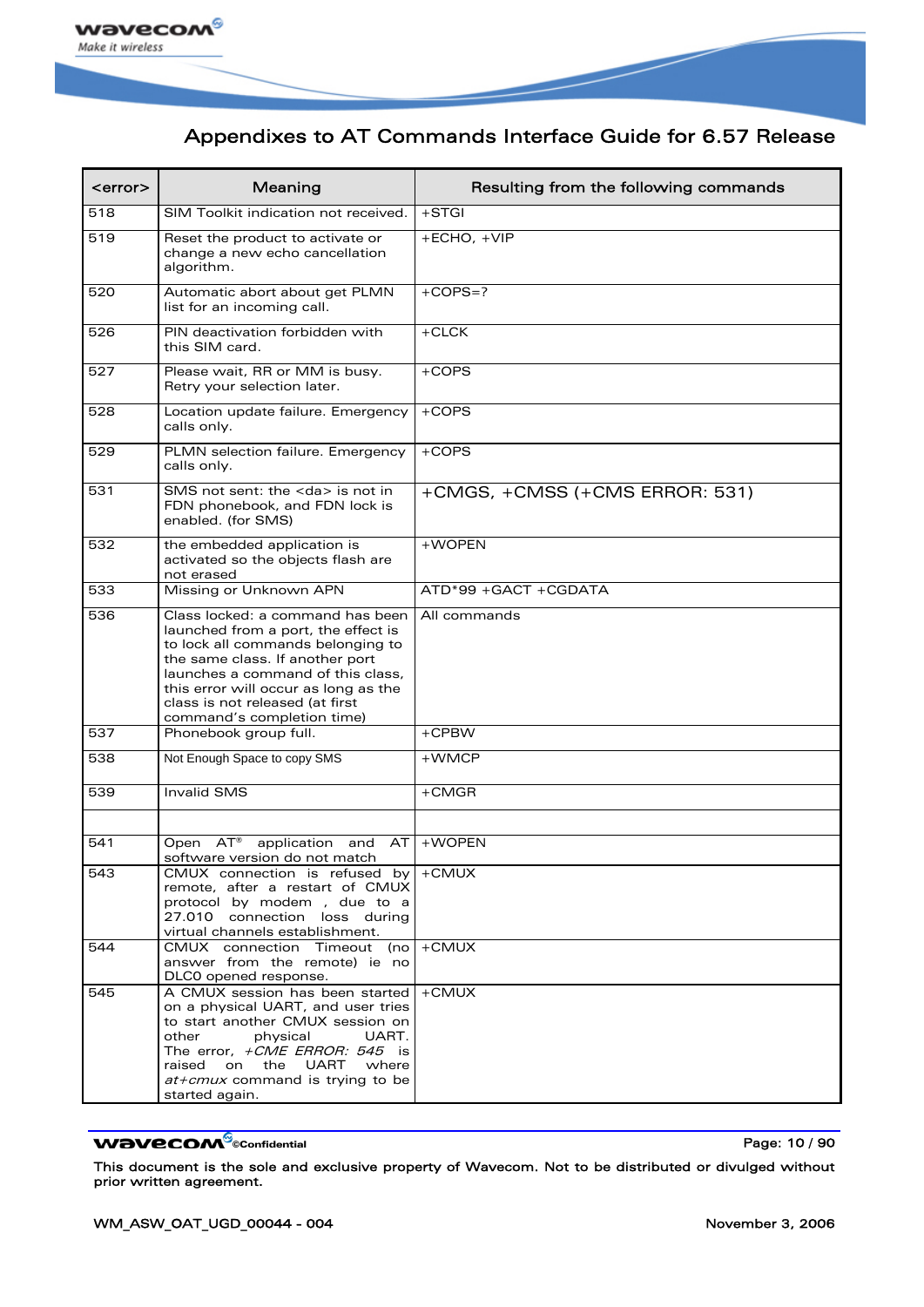<span id="page-11-0"></span>

| <error></error> | Meaning                                                                                                                                                                        | Resulting from the following commands                                           |
|-----------------|--------------------------------------------------------------------------------------------------------------------------------------------------------------------------------|---------------------------------------------------------------------------------|
| 546             | Emergency call is not allowed   +COPS<br>without SIM                                                                                                                           |                                                                                 |
| 547             | Emergency call is allowed without   +COPS<br><b>SIM</b>                                                                                                                        |                                                                                 |
| 548             | No flash objects to delete                                                                                                                                                     | +WOPEN                                                                          |
| 549             | The<br>of<br>phone<br>number<br>requested phonebook<br>entry<br>is.<br>empty                                                                                                   | the   ATD> <index>[;], ATD&gt;<phonebook><index>[;]</index></phonebook></index> |
| 550             | Unable to resize the Application $\theta$ +WOPEN<br>Data storage place, since the new<br>required size would overlap with<br>the current Open AT application<br>storage place. |                                                                                 |
| 551             | Service abort request has failed                                                                                                                                               | $AT + WAC$                                                                      |
| 552             | Unsolicited responses for autodiag<br>or charge indications are already<br>activated on another port                                                                           | +WDIAG, +WBCM                                                                   |

### 1.4 Failure Cause from GSM 04.08 recommendation (+CEER)

| <b>Cause value</b> | Diagnostic                                |
|--------------------|-------------------------------------------|
| 1                  | Unassigned (unallocated) number           |
| 3                  | No route to destination                   |
| 6                  | Channel unacceptable                      |
| 8                  | Operator determined barring               |
| 16                 | Normal call clearing                      |
| 17                 | User busy                                 |
| 18                 | No user responding                        |
| 19                 | User alerting, no answer                  |
| 21                 | Call rejected                             |
| 22                 | Number changed                            |
| 26                 | Non selected user clearing                |
| 27                 | Destination out of order                  |
| 28                 | Invalid number format (incomplete number) |
| 29                 | Facility rejected                         |
| 30                 | Response to STATUS ENQUIRY                |
| 31                 | Normal, unspecified                       |
| 34                 | No circuit/channel available              |
| 38                 | Network out of order                      |
| 41                 | Temporary failure                         |

#### **WAVECOM**<sup>®</sup>confidential **Page: 11 / 90** and 20 and 20 and 20 and 20 and 20 and 20 and 20 and 20 and 20 and 20 and 20 and 20 and 20 and 20 and 20 and 20 and 20 and 20 and 20 and 20 and 20 and 20 and 20 and 20 and 20 and 20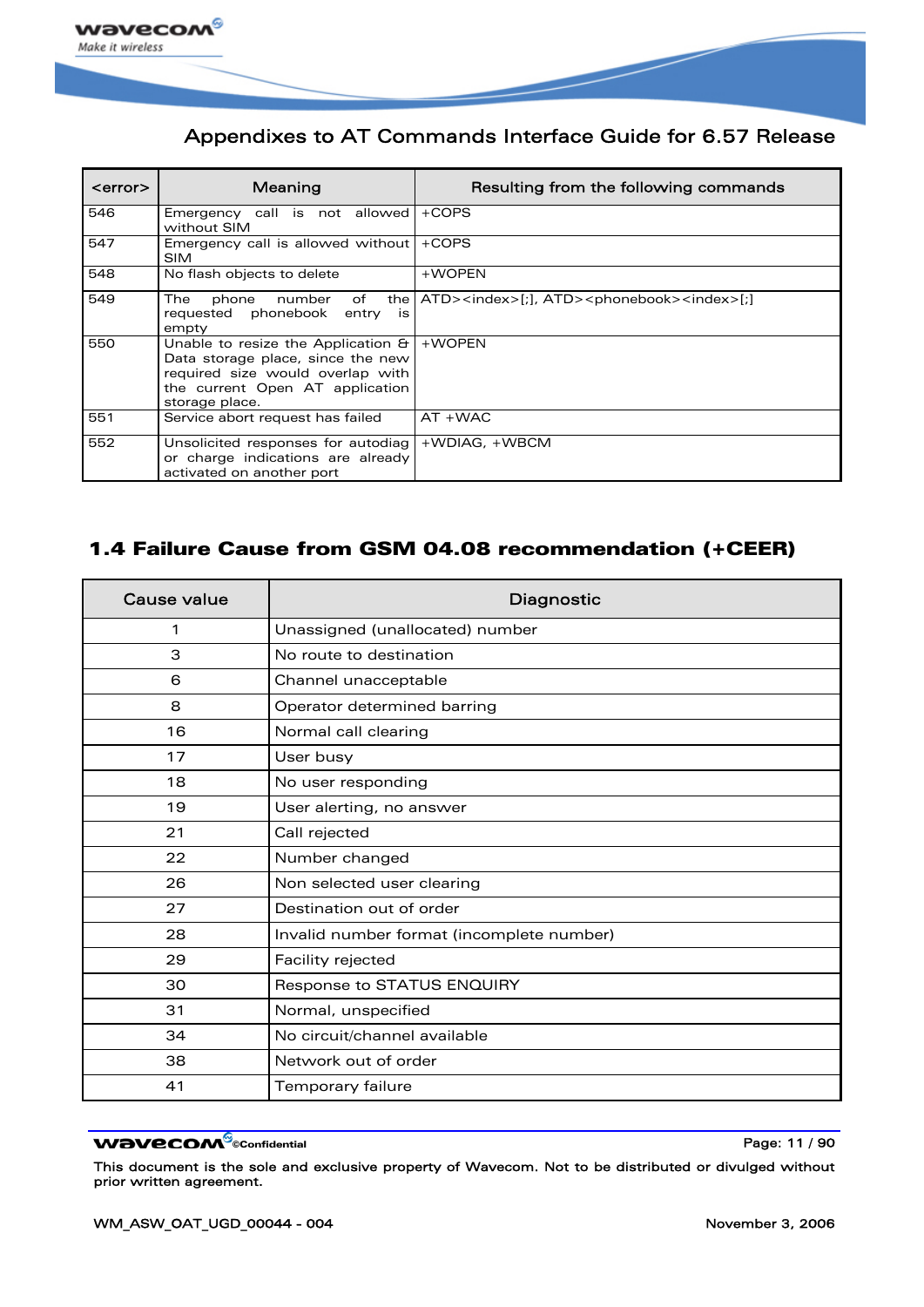

| Cause value | Diagnostic                                                         |
|-------------|--------------------------------------------------------------------|
| 42          | Switching equipment congestion                                     |
| 43          | Access information discarded                                       |
| 44          | Requested circuit/channel not available                            |
| 47          | Resources unavailable, unspecified                                 |
| 49          | Quality of service unavailable                                     |
| 50          | Requested facility not subscribed                                  |
| 55          | Incoming calls barred with in the CUG                              |
| 57          | Bearer capability not authorized                                   |
| 58          | Bearer capability not presently available                          |
| 63          | Service or option not available, unspecified                       |
| 65          | Bearer service not implemented                                     |
| 68          | ACM equal to or greater than ACMmax                                |
| 69          | Requested facility not implemented                                 |
| 70          | Only restricted digital information bearer capability is available |
| 79          | Service or option not implemented, unspecified                     |
| 81          | Invalid transaction identifier value                               |
| 87          | User not member of CUG                                             |
| 88          | Incompatible destination                                           |
| 91          | Invalid transit network selection                                  |
| 95          | Semantically incorrect message                                     |
| 96          | Invalid mandatory information                                      |
| 97          | Message type non-existent or not implemented                       |
| 98          | Message type not compatible with protocol state                    |
| 99          | Information element non-existent or not implemented                |
| 100         | <b>Conditional IE error</b>                                        |
| 101         | Message not compatible with protocol state                         |
| 102         | Recovery on timer expiry                                           |
| 111         | Protocol error, unspecified                                        |
| 127         | Inter-working, unspecified                                         |
| 224         | MS requested detach                                                |
| 225         | NWK requested Detach                                               |
| 226         | Unsuccessful attach cause NO SERVICE                               |
| 227         | Unsuccessful attach cause NO ACCESS                                |
| 228         | Unsuccessful attach cause GPRS SERVICE REFUSED                     |
| 229         | PDP Deactivation requested by NWK                                  |

#### WƏVECOM<sup>®</sup>cconfidential example of the example of the Page: 12 / 90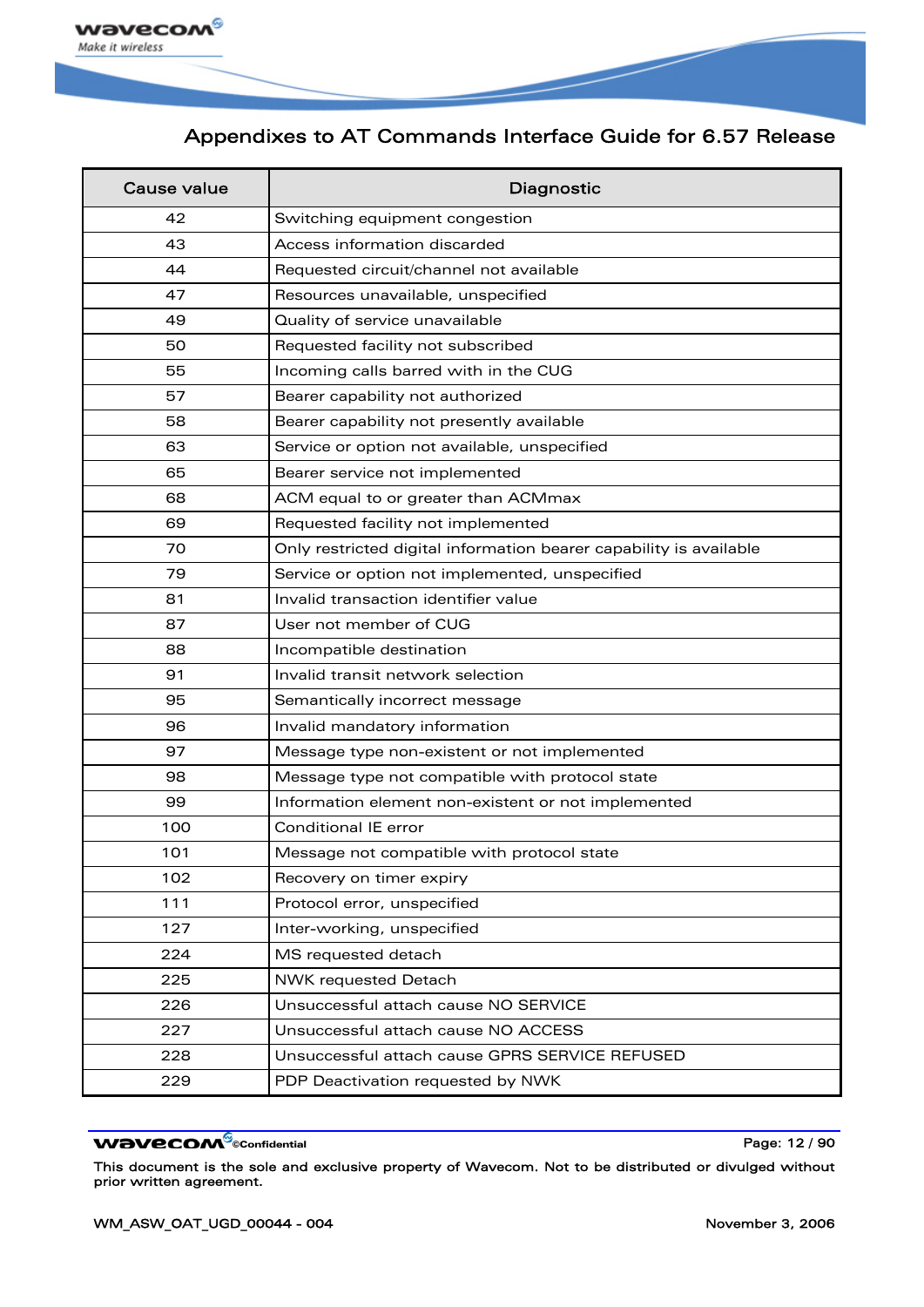<span id="page-13-0"></span>

| Cause value | Diagnostic                                             |
|-------------|--------------------------------------------------------|
| 230         | PDP Deactivation because LLC link activation Failed    |
| 231         | PDP Deactivation cause NWK reactivation with same TI   |
| 232         | PDP Deactivation cause GMM abort                       |
| 233         | PDP Deactivation cause LLC or SNDCP failure            |
| 234         | PDP Unsuccessful activation cause GMM error            |
| 235         | PDP Unsuccessful activation cause NWK reject           |
| 236         | PDP Unsuccessful activation cause NO NSAPI available   |
| 237         | PDP Unsuccessful activation cause SM refuse            |
| 238         | PDP Unsuccessful activation cause MMI ignore           |
| 239         | PDP unsuccessful activation cause Nb Max Session Reach |

| All other values in the range | will be treated as cause |
|-------------------------------|--------------------------|
| [0, 31]                       | 31                       |
| [32, 47]                      | 47                       |
| [48, 63]                      | 63                       |
| [64, 79]                      | 79                       |
| [80, 95]                      | 95                       |
| [96, 111]                     | 111                      |
| [112, 127]                    | 127                      |

### 1.5 Specific Failure Cause for +CEER

| Cause value | Diagnostic                             |
|-------------|----------------------------------------|
| 240         | FDN is active and number is not in FDN |
| 241         | Call operation not allowed             |
| 252         | Call barring on outgoing calls         |
| 253         | Call barring on incoming calls         |
| 254         | Call impossible                        |
| 255         | Lower layer failure                    |

WƏVECOM<sup>®</sup>cconfidential example of the example of the Page: 13 / 90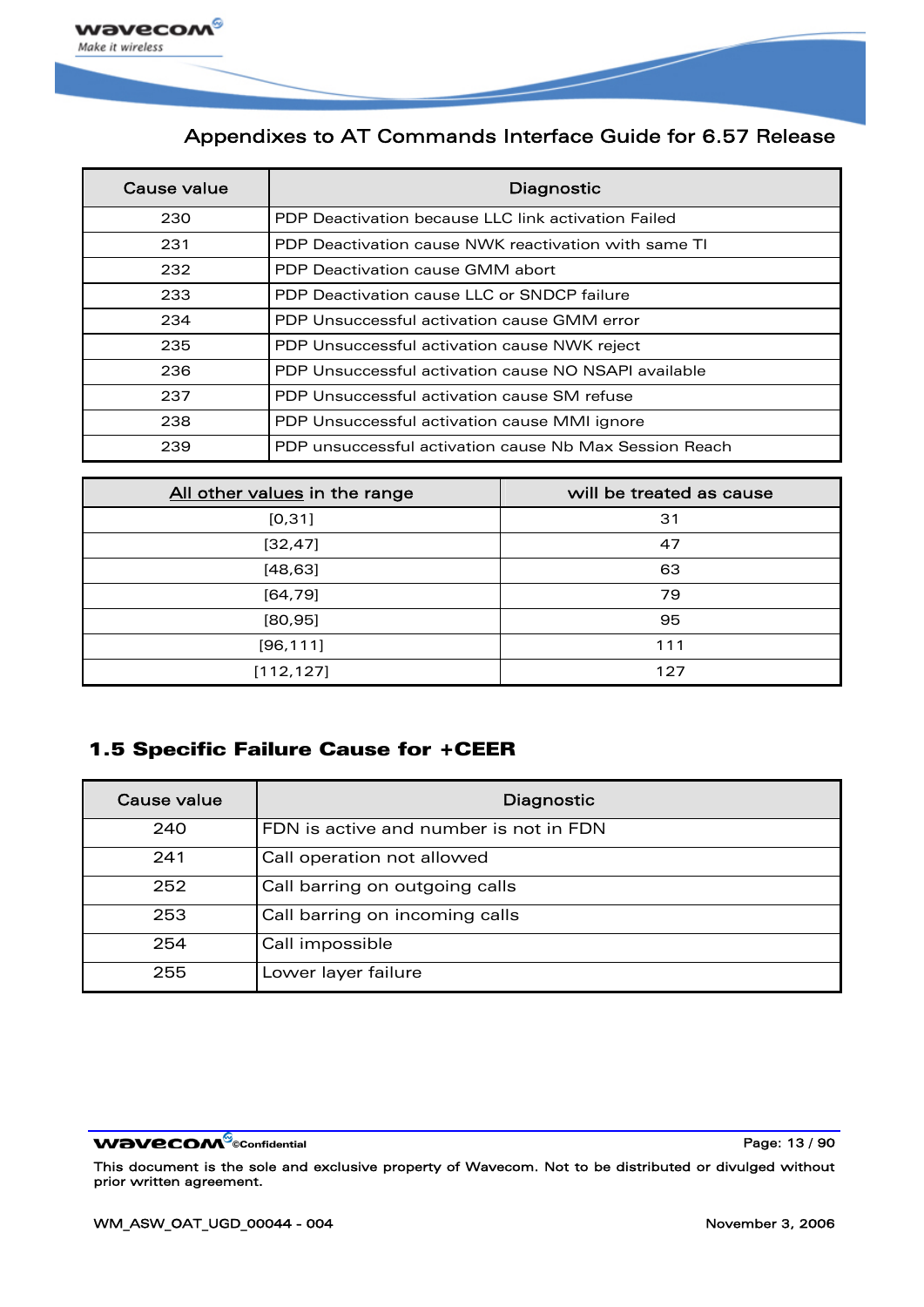<span id="page-14-0"></span>

### 1.6 GSM 04.11 Annex E-2: Mobile originating SM-transfer

These error causes could appear for SMS commands (+CMGS, +CMSS, +CMGD…)

| Error # | <b>Error label</b>                    | Description                                                                                                                                                                                                                                                                                                                                                                           |
|---------|---------------------------------------|---------------------------------------------------------------------------------------------------------------------------------------------------------------------------------------------------------------------------------------------------------------------------------------------------------------------------------------------------------------------------------------|
| 1       | Unassigned (unallocated)<br>number    | The destination requested by the Mobile Station<br>cannot be reached because, although the number is<br>in a valid format, it is not currently assigned<br>(allocated).                                                                                                                                                                                                               |
| 8       | Operator determined<br>barring        | The MS has tried to send a mobile originating short<br>message when the MS's network operator or service<br>provider has forbidden such transactions.                                                                                                                                                                                                                                 |
| 10      | Call barred                           | The outgoing call barred service applies to the short<br>message service for the called destination.                                                                                                                                                                                                                                                                                  |
| 21      | Short message transfer<br>rejected    | The equipment sending this cause does not wish to<br>accept this short message, although it could have<br>accepted the short message since the equipment<br>sending. This cause is neither busy nor incompatible.                                                                                                                                                                     |
| 27      | Destination out of service            | The destination indicated by the Mobile Station<br>cannot be reached because the interface to the<br>destination is not functioning correctly. The term<br>"not functioning correctly" indicates that a signaling<br>message was unable to be delivered to the remote<br>user; e.g., a physical layer or data link layer failure at<br>the remote user, user equipment off-line, etc. |
| 28      | Unidentified subscriber               | The subscriber is not registered in the PLMN (e.g<br>IMSI not known)                                                                                                                                                                                                                                                                                                                  |
| 29      | Facility rejected                     | The facility requested by the Mobile Station is not<br>supported by the PLMN.                                                                                                                                                                                                                                                                                                         |
| 30      | Unknown subscriber                    | The subscriber is not registered in the HLR (e.g IMSI<br>or directory number is not allocated to a subscriber).                                                                                                                                                                                                                                                                       |
| 38      | Network out of order                  | The network is not functioning correctly and the<br>condition is likely to last a relatively long period of<br>time; e.g., immediately reattempting the short<br>message transfer is not likely to be successful.                                                                                                                                                                     |
| 41      | Temporary failure                     | The network is not functioning correctly and the<br>condition is not likely to last a long period of time;<br>e.g., the Mobile Station may wish to try another<br>short message transfer attempt almost immediately.                                                                                                                                                                  |
| 42      | Congestion                            | The short message service cannot be serviced<br>because of high traffic.                                                                                                                                                                                                                                                                                                              |
| 47      | Resources unavailable.<br>unspecified | This cause is used to report a resource unavailable<br>event only when no other cause applies.                                                                                                                                                                                                                                                                                        |
| 50      | Requested facility not<br>subscribed  | The requested short message service could not be<br>provided by the network because the user has not<br>completed the necessary administrative<br>arrangements with its supporting networks.                                                                                                                                                                                          |

#### **WAVECOM**<sup>®</sup>confidential **Page:** 14 / 90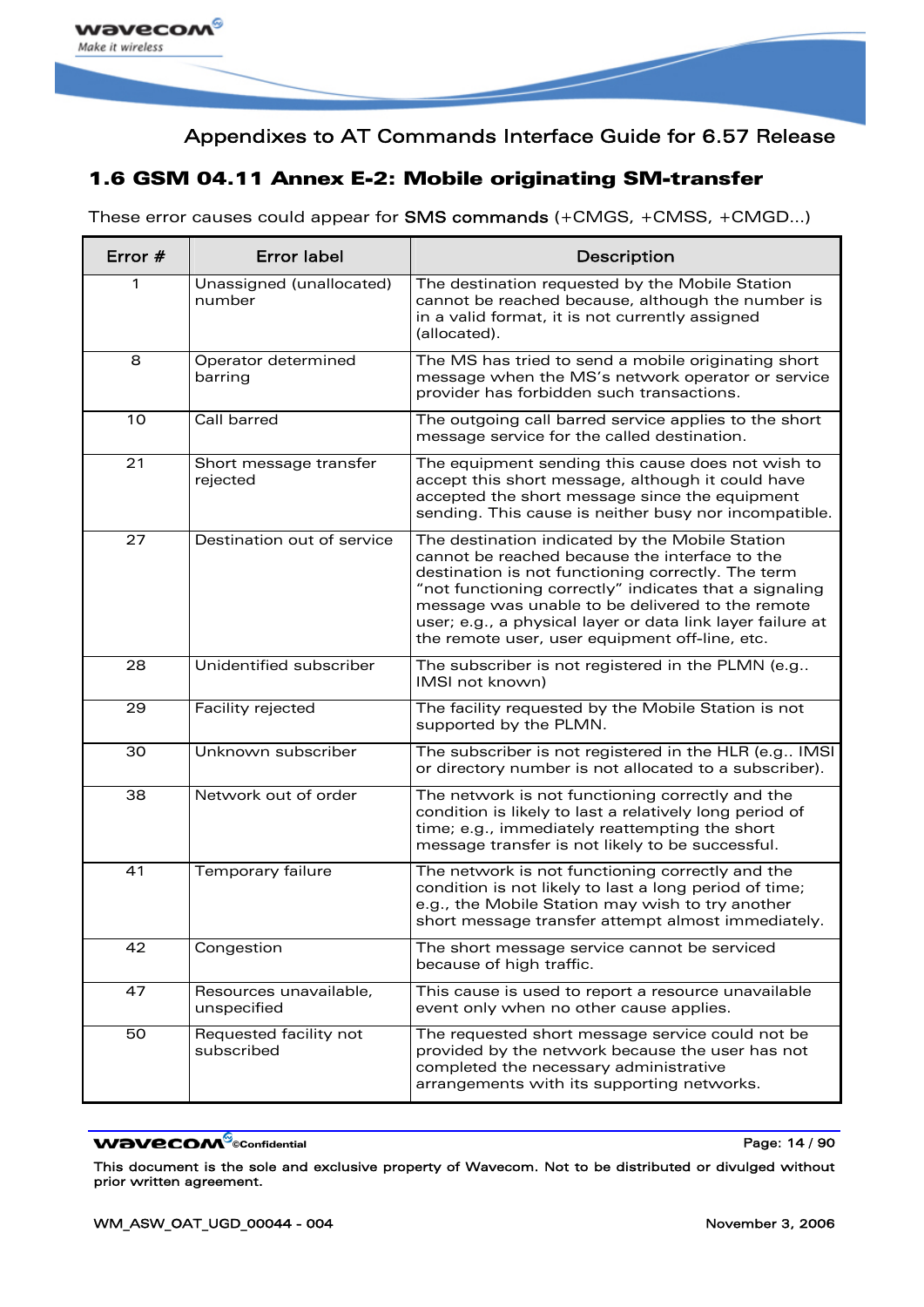

| Error #          | <b>Error label</b>                                             | Description                                                                                                                                                                                                                                             |
|------------------|----------------------------------------------------------------|---------------------------------------------------------------------------------------------------------------------------------------------------------------------------------------------------------------------------------------------------------|
| 69               | Requested facility not<br>implemented                          | The network is unable to provide the requested short<br>message service.                                                                                                                                                                                |
| 81               | Invalid short message<br>transfer reference value              | The equipment sending this cause has received a<br>message with a short message reference which is<br>not currently in use on the MS-network interface.                                                                                                 |
| 95               | Invalid message,<br>unspecified                                | This cause is used to report an invalid message event<br>only when no other cause in the invalid message<br>class applies.                                                                                                                              |
| 96               | Invalid mandatory<br>information                               | The equipment sending this cause has received a<br>message where a mandatory information element is<br>missing and/or has a content error (both cases are<br>undistinguishable).                                                                        |
| 97               | Message type non-<br>existent or not<br>implemented            | The equipment sending this cause has received a<br>message with a message type it does not recognize<br>either because this is a message not defined or<br>defined but not implemented by the equipment<br>sending this cause.                          |
| 98               | Message not compatible<br>with short message<br>protocol state | The equipment sending this cause has received a<br>message such that the procedures do not indicate<br>that this is a permissible message to receive while in<br>the short message transfer state.                                                      |
| 99               | Information element non-<br>existent or not<br>implemented     | The equipment sending this cause has received a<br>message which includes unrecognized information<br>elements because the information element identifier<br>is not defined or it is defined but not implemented by<br>the equipment sending the cause. |
|                  |                                                                | However, the information element is not required to<br>be present in the message so that the equipment<br>sends the cause to process the message.                                                                                                       |
| $\overline{111}$ | Protocol error, unspecified                                    | This cause is used to report a protocol error event<br>only when no other cause applies.                                                                                                                                                                |
| 127              | Inter-working, unspecified                                     | There has been inter-working with a network which<br>does not provide causes for actions it takes; thus, the<br>precise cause for a message which is being sent<br>cannot be ascertained.                                                               |

All values other than specified should be treated as error #41.

WƏVECOM<sup>®</sup>cconfidential example of the example of the Page: 15 / 90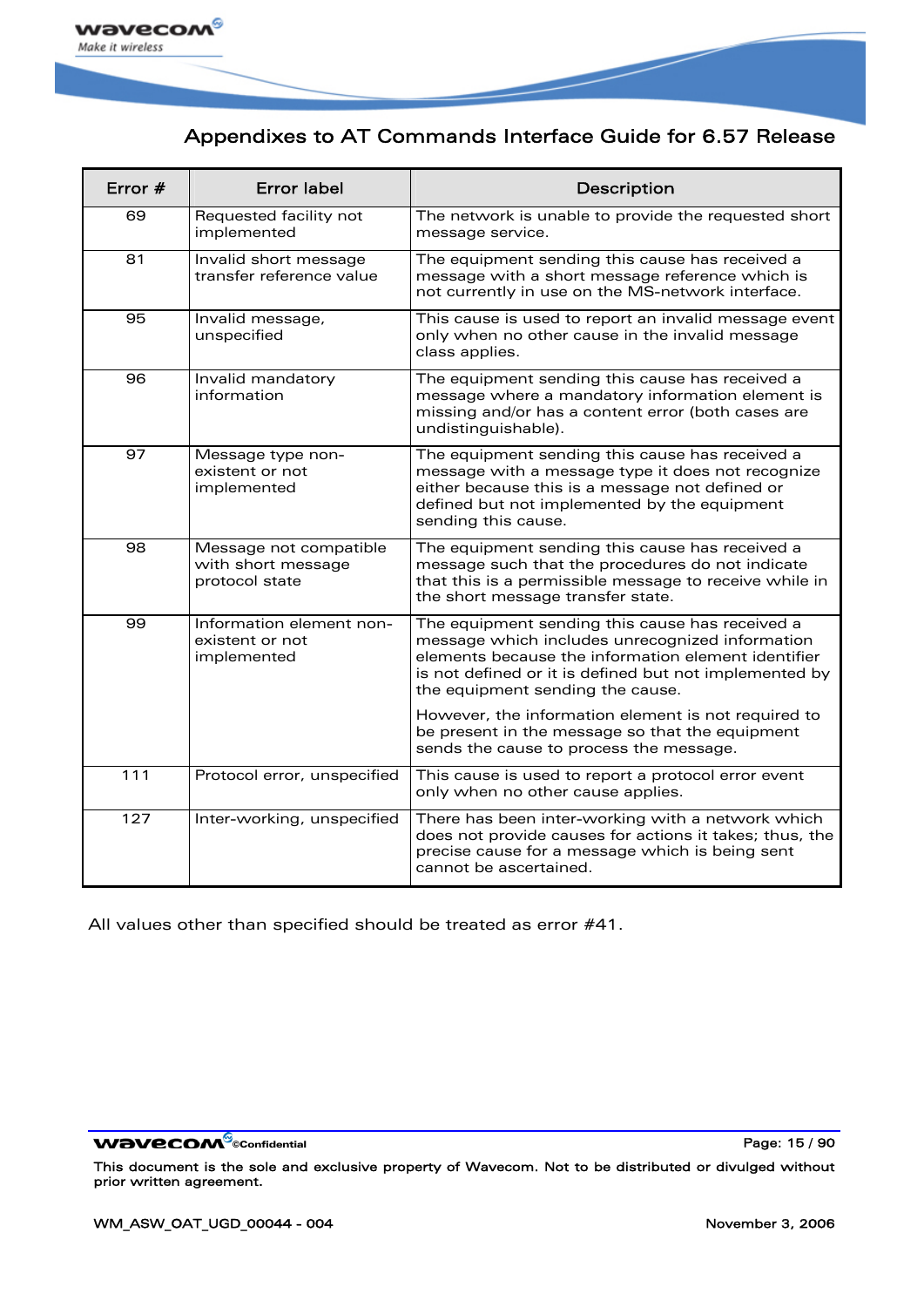<span id="page-16-0"></span>

### 1.7 Unsolicited result codes

| Verbose result code                                                                                                               | Numeric (V0 set)         | Description                                                                                                     |
|-----------------------------------------------------------------------------------------------------------------------------------|--------------------------|-----------------------------------------------------------------------------------------------------------------|
| +CALA: < time string>, <index></index>                                                                                            | As verbose               | Alarm notification                                                                                              |
| +CBM: <length><pdu> (PDU)<br/>+CBM:<sn>,<mid>,<dcs>,<page>,<pages><br/>(Text mode)</pages></page></dcs></mid></sn></pdu></length> | As verbose               | Cell Broadcast Message directly<br>displayed                                                                    |
| +CBMI: "BM", <index></index>                                                                                                      | As verbose               | Cell Broadcast Message stored in<br>mem at location <index></index>                                             |
| +CCCM: <ccm></ccm>                                                                                                                | As verbose               | <b>Current Call Meter value</b>                                                                                 |
| +CCED: <values></values>                                                                                                          | As verbose<br>(specific) | <b>Cell Environment Description</b><br>indication                                                               |
| +CCWA: <number>,<type>, <class><br/><math>[</math>, <math>\langle</math>alpha<math>\rangle]</math></class></type></number>        | As verbose               | Call Waiting number                                                                                             |
| +CDS: <fo>, <mr> (text mode)<br/>or +CDS: <length>, (PDU)</length></mr></fo>                                                      | As verbose               | SMS status report after sending a<br><b>SMS</b>                                                                 |
| +CDSI: <mem>,<index></index></mem>                                                                                                | As verbose               | Incoming SMS Status Report after<br>sending a SMS, stored in <mem><br/>("SR") at location <index></index></mem> |
| +CKEV: <keynb></keynb>                                                                                                            | As verbose               | Key press or release                                                                                            |
| +CLIP: <number>, <type> [,,,<alpha>]</alpha></type></number>                                                                      | As verbose               | Incoming Call Presentation                                                                                      |
| +CMT: <oa> (text mode)</oa>                                                                                                       | As verbose               | Incoming message directly displayed                                                                             |
| or +CMT: [ <alpha>,] (PDU)</alpha>                                                                                                |                          |                                                                                                                 |
| +CMTI: <mem>,<index></index></mem>                                                                                                | as verbose               | Incoming message stored in <mem><br/>("SM") at location <index></index></mem>                                   |
| +CREG: <stat>[,<lac>,<ci>]</ci></lac></stat>                                                                                      | As verbose               | Network registration indication                                                                                 |
| +CRING: <type></type>                                                                                                             | As verbose               | Incoming call type (VOICE, FAX )                                                                                |
| $+CSQ: > .99$                                                                                                                     | As verbose               | Automatic RxLev indication with<br>AT+CCED=1.8 command                                                          |
| +CSSU: <code2>[<number>,<type>]</type></number></code2>                                                                           | As verbose               | Supplementary service notification<br>during a call                                                             |
| $+STIN: ind$                                                                                                                      | As verbose<br>(specific) | <b>SIM Toolkit Indication</b>                                                                                   |
| +WIND: <indicationnb> [,<callid>]</callid></indicationnb>                                                                         | As verbose<br>(specific) | Specific unsolicited indication (SIM<br>Insert/Remove, End of init, Reset,<br>Alerting, Call creation/release)  |
| +WVMI: <lineid>,<status></status></lineid>                                                                                        | As verbose<br>(specific) | Voice Mail Indicator notification (cf.<br>+CPHS command)                                                        |

WƏVECOM<sup>®</sup>cconfidential example of the example of the Page: 16/90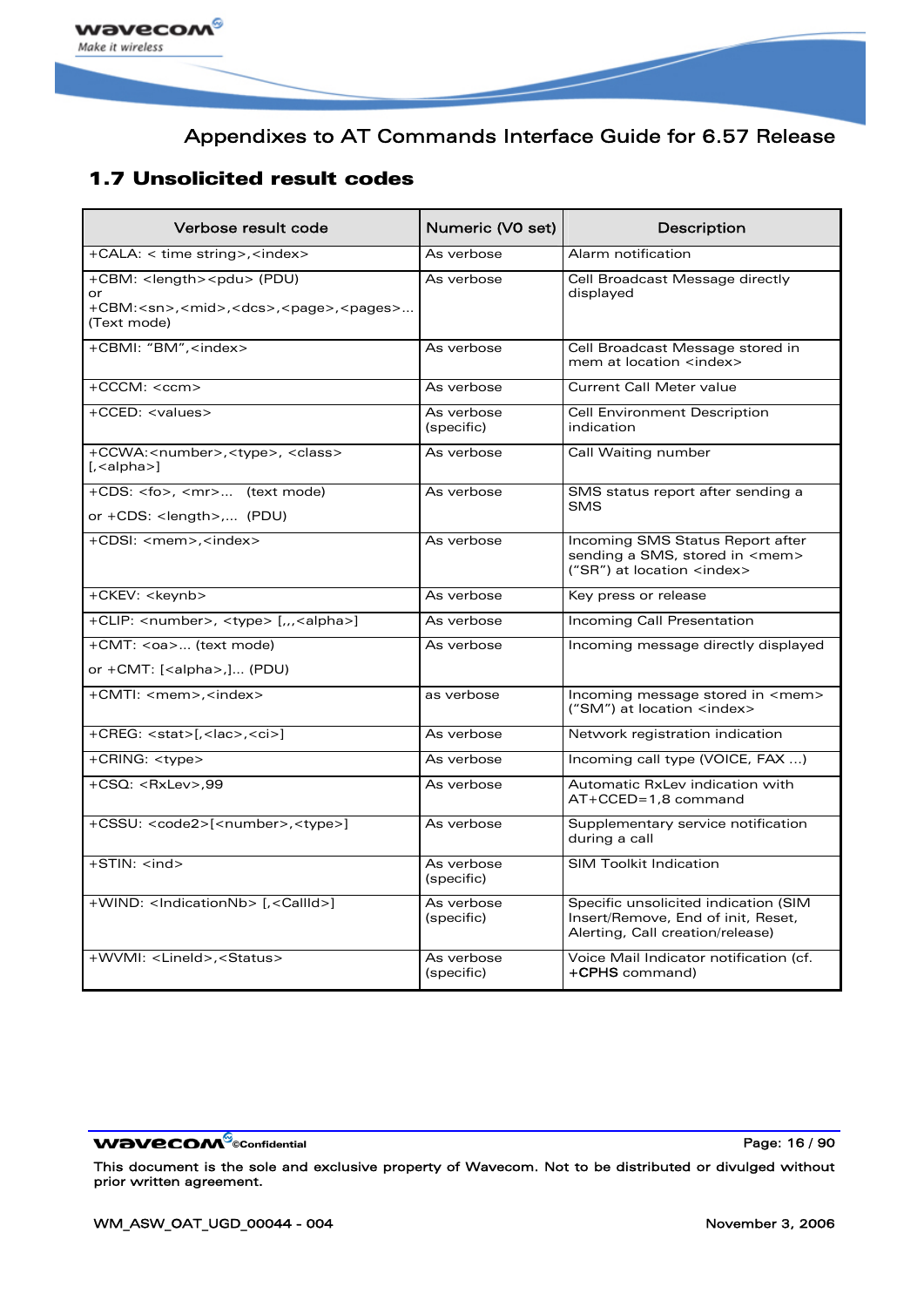<span id="page-17-0"></span>

| Verbose result code                        | Numeric (V0 set)         | Description                       |
|--------------------------------------------|--------------------------|-----------------------------------|
| +WDCI: <lineid>,<status></status></lineid> | As verbose<br>(specific) | Diverted call indicator           |
| <b>RING</b>                                | 2                        | Incoming call signal from network |
| $+$ WBCI                                   | As Verbose<br>(specific) | Battery charge indication         |
| $+CIEV$                                    | As Verbose<br>(specific) | Indicator event reporting         |
| $+CUSD: m~[< str~< dcs]1$                  | As verbose               | USSD unsolicited response         |

### 1.8 Final result codes

| Verbose result code     | Numeric (V0 set) | <b>Description</b>                               |
|-------------------------|------------------|--------------------------------------------------|
| +CME ERROR: <err></err> | As verbose       | Error from GSM 07.05 commands                    |
| +CMS ERROR: <err></err> | As verbose       | Error from SMS commands (07.07)                  |
| <b>BUSY</b>             |                  | Busy signal detected                             |
| <b>ERROR</b>            | 4                | Command not accepted                             |
| <b>NO ANSWER</b>        | 8                | Connection completion timeout                    |
| <b>NO CARRIER</b>       | 3                | Connection terminated                            |
| OK                      | O                | Acknowledges correct execution of a command line |
| <b>RING</b>             | 2                | Incoming call signal from network                |

WƏVECOM<sup>®</sup>cconfidential example of the example of the Page: 17 / 90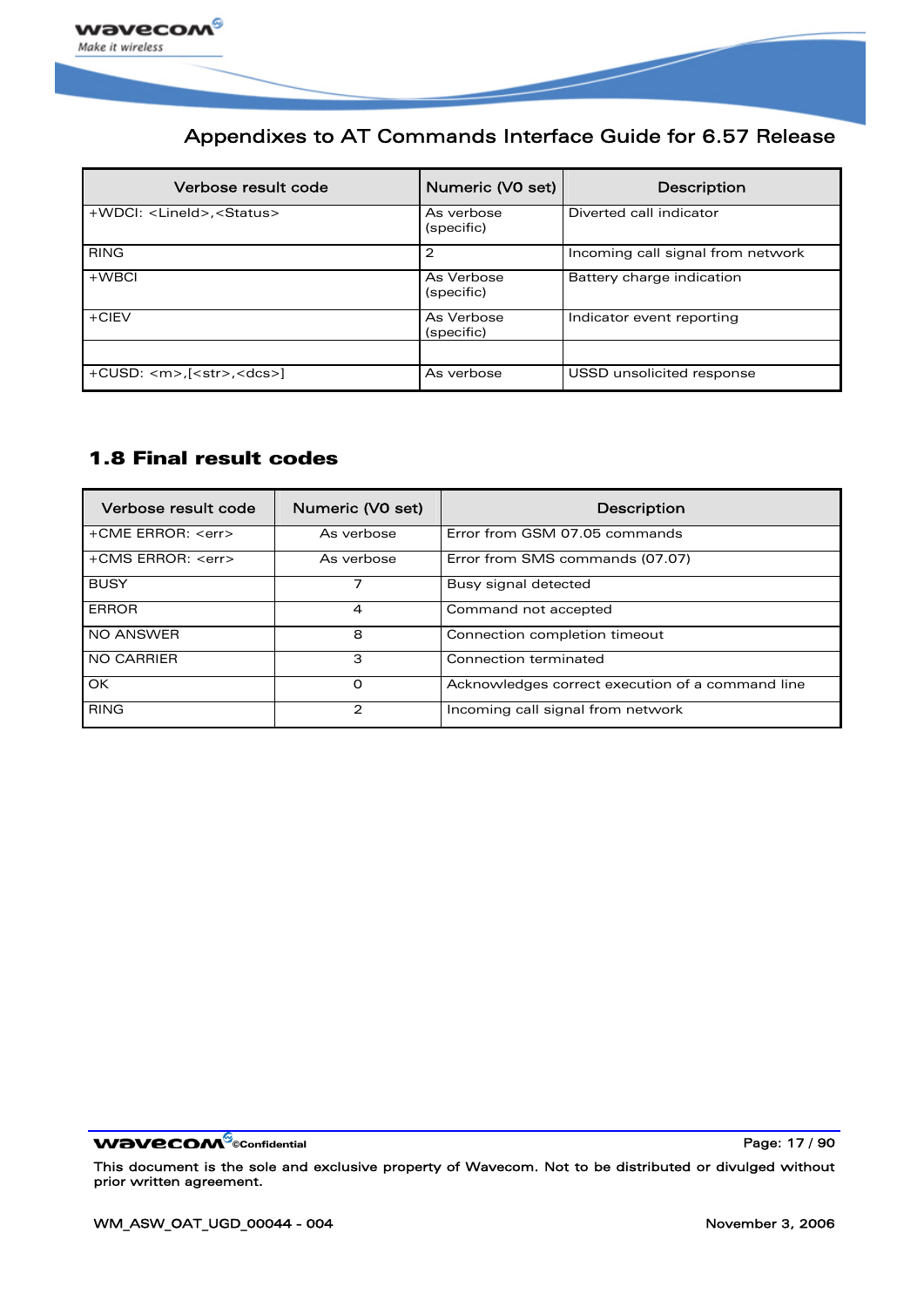<span id="page-18-0"></span>

### 1.9 Intermediate result codes

| Verbose result code                    | Numeric (V0 set) | <b>Description</b>                                        |  |
|----------------------------------------|------------------|-----------------------------------------------------------|--|
| +COLP: <number>,<type></type></number> | as verbose       | <b>Outgoing Call Presentation</b>                         |  |
| $+CR$ : $ltype$                        | as verbose       | Outgoing Call report control                              |  |
| $+$ ILRR: $<$ rate $>$                 | as verbose       | Local TA-TE data rate                                     |  |
| CONNECT 300                            | 10               | Data connection at 300 bauds                              |  |
| CONNECT 1200                           | 11               | Data connection at 1200 bauds                             |  |
| <b>CONNECT 1200/75</b>                 | 12               | Data connection at 1200/75 bauds                          |  |
| CONNECT 2400                           | 13               | Data connection at 2400 bauds                             |  |
| CONNECT 4800                           | 14               | Data connection at 4800 bauds                             |  |
| CONNECT 9600                           | 15               | Data connection at 9600 bauds                             |  |
| CONNECT 14400                          | 16               | Data connection at 14400 bauds                            |  |
| $+CSSI: code1>[, ]$                    | As verbose       | Supplementary service notification during a call<br>setup |  |

### 1.10 Parameters storage

|         |                          | Parameters storage mode |                       |                    |                |
|---------|--------------------------|-------------------------|-----------------------|--------------------|----------------|
| Command | <b>AT&amp;W</b><br>(E2P) | Command<br>(E2P)        | AT+CSAS<br>(SIM, E2P) | AT&F (SIM,<br>E2P) | Default values |

| General commands |  |   |  |   |               |
|------------------|--|---|--|---|---------------|
|                  |  |   |  |   |               |
| $+$ CMEE         |  |   |  | x |               |
| $+CRSL$          |  | x |  | x | 6             |
| $+CC$            |  |   |  | x | "PCCP437"     |
| $+WPCS$          |  |   |  | x | "TRANSPARENT" |

WƏVECOM<sup>®</sup>cconfidential example of the example of the Page: 18 / 90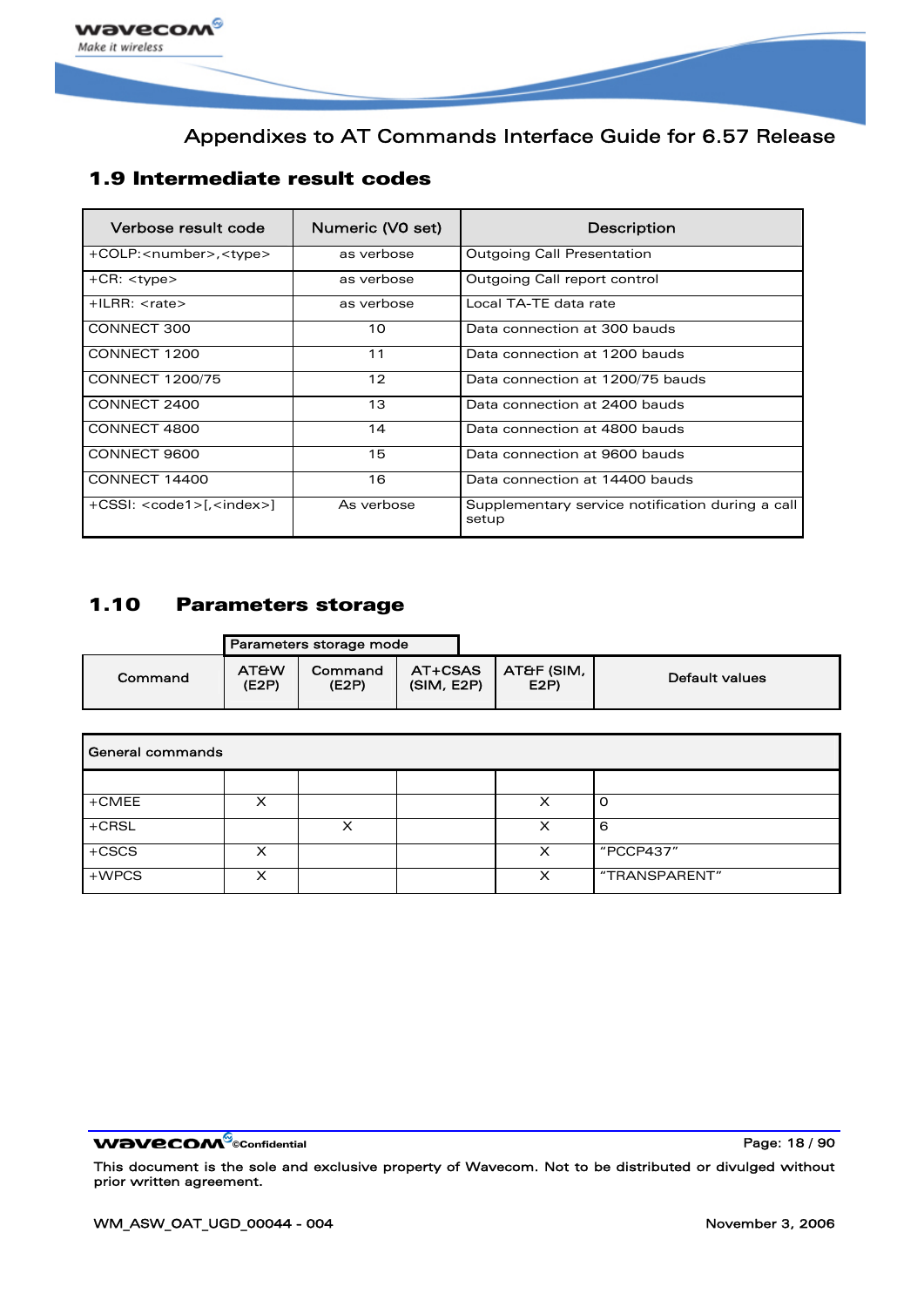

|                              | Parameters storage mode  |                  |                       |                   |                                                                                                                                        |
|------------------------------|--------------------------|------------------|-----------------------|-------------------|----------------------------------------------------------------------------------------------------------------------------------------|
| Command                      | <b>AT&amp;W</b><br>(E2P) | Command<br>(E2P) | AT+CSAS<br>(SIM, E2P) | AT&F (SIM,<br>E2P | Default values                                                                                                                         |
| <b>Call Control commands</b> |                          |                  |                       |                   |                                                                                                                                        |
| %D                           |                          | $\times$         |                       | $\times$          | $\Omega$                                                                                                                               |
| ATS0                         | $\times$                 |                  |                       | $\times$          | 0 (no auto-answer)                                                                                                                     |
| $+CICB$                      | $\times$                 |                  |                       | $\times$          | 2 (speech)                                                                                                                             |
| $+$ CSNS                     | $\times$                 |                  |                       | $\times$          | 0 (voice)                                                                                                                              |
| $+ECHO$                      |                          | $\times$         |                       | $\times$          | For Wireless CPU 2 and 3<br>,1,0,3,10,7 (Algo ID 1)<br>,3,30,8000,256 (Algo ID 3)<br>For Wireless CPU 5:<br>,3,30,8000,256 (Algo ID 3) |
| $+$ SIDET                    | $\times$                 |                  |                       | $\times$          | 1,2                                                                                                                                    |
| $+$ SPEAKER                  | $\times$                 |                  |                       | $\times$          | 0 (Speaker 1 & Micro 1)                                                                                                                |
| $+VGR$                       | $\times$                 |                  |                       | $\times$          | 128 (speaker 1)<br>32 (speaker 2)                                                                                                      |
| $+VGT$                       | $\times$                 |                  |                       | $\times$          | 32 (mic 1 & ctrl 1)<br>0 (others)                                                                                                      |
|                              |                          |                  |                       |                   |                                                                                                                                        |

| Network Service commands     |  |   |  |  |     |  |
|------------------------------|--|---|--|--|-----|--|
| $+COPS$                      |  | ⌒ |  |  | 0,2 |  |
| $\mathsf{I} + \mathsf{CREG}$ |  |   |  |  | ╰   |  |

| <b>Phonebook commands</b> |  |  |  |  |  |
|---------------------------|--|--|--|--|--|
|                           |  |  |  |  |  |
| $+C$ SVM                  |  |  |  |  |  |
| $+WAIP$                   |  |  |  |  |  |
| $+$ WCOS                  |  |  |  |  |  |

**WAVECOM**<sup>®</sup>confidential **Page: 19/90**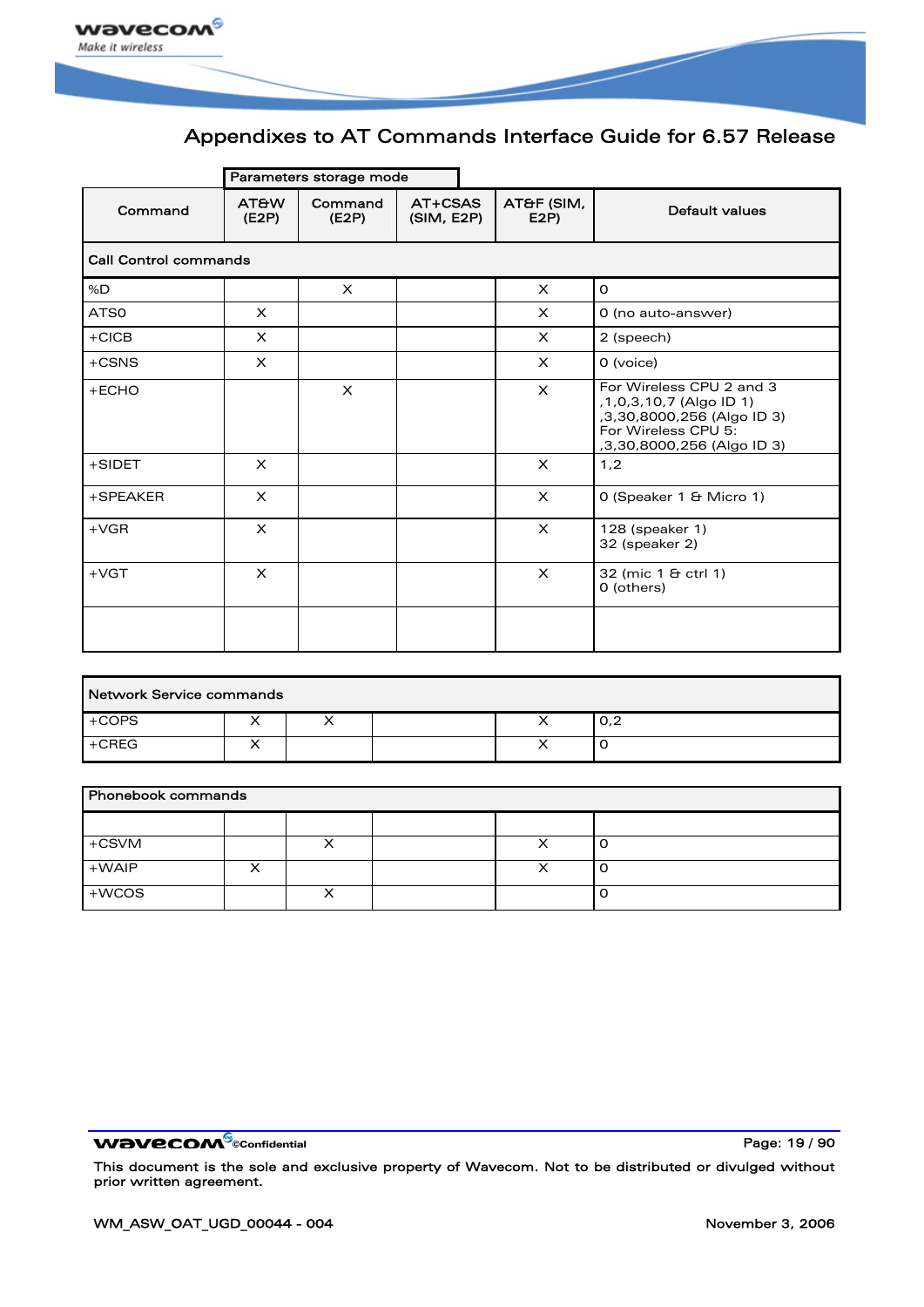

|                                        |                           | Parameters storage mode |                       |                           |                         |
|----------------------------------------|---------------------------|-------------------------|-----------------------|---------------------------|-------------------------|
| Command                                | <b>AT&amp;W</b><br>(E2P)  | Command<br>(E2P)        | AT+CSAS<br>(SIM, E2P) | AT&F (SIM,<br>E2P         | Default values          |
|                                        |                           |                         |                       |                           |                         |
| <b>SMS</b> commands                    |                           |                         |                       |                           |                         |
| +CNMI                                  |                           |                         | X                     | $\times$                  | 0, 1, 0, 0, 0           |
| $+$ CMGF                               | $\overline{\mathsf{x}}$   |                         |                       | $\overline{\mathsf{x}}$   | $1$ (text)              |
| +CMMS                                  |                           |                         |                       |                           | $\mathsf O$             |
| $+CSCA$                                |                           |                         | X                     |                           | SIM dependant (phase 2) |
| $+CSDH$                                | X                         |                         |                       | $\boldsymbol{\mathsf{X}}$ | $\mathsf{o}$            |
| +CSMP                                  |                           |                         | X                     | $\boldsymbol{\mathsf{X}}$ | 1,167,0,0               |
| $+$ CSMS                               |                           | X                       |                       |                           | $\mathsf{o}$            |
| $+$ WUSS                               |                           | $\overline{\mathsf{x}}$ |                       | $\boldsymbol{\mathsf{X}}$ | $\mathsf{o}$            |
|                                        |                           |                         |                       |                           |                         |
| <b>Supplementary Services commands</b> |                           |                         |                       |                           |                         |
| $+CCUG$                                |                           | $\overline{\mathsf{x}}$ |                       |                           | 0, 0, 0                 |
| +CCWA                                  | X                         |                         |                       | X                         | $\mathsf O$             |
| $+CLIP$                                | $\overline{\mathsf{x}}$   |                         |                       | $\overline{\mathsf{x}}$   | $\mathsf{o}$            |
| $+COLP$                                | X                         |                         |                       | $\overline{\mathsf{x}}$   | $\mathsf{o}$            |
| $+CSSN$                                | X                         |                         |                       | X                         | 0,0                     |
| $+CUSD$                                |                           | $\pmb{\times}$          |                       | $\pmb{\times}$            | $\mathsf O$             |
|                                        |                           |                         |                       |                           |                         |
| Data commands                          |                           |                         |                       |                           |                         |
| %C                                     | X                         |                         |                       | X                         | O                       |
| $\overline{M}$                         | $\overline{\mathsf{x}}$   |                         |                       | $\overline{\mathsf{x}}$   | $\mathsf{o}$            |
| $+C$ BST                               | X                         |                         |                       | $\pmb{\times}$            | 0, 0, 1                 |
| $+CR$                                  | $\boldsymbol{\mathsf{X}}$ |                         |                       | $\overline{\mathsf{x}}$   | O                       |
| $+CBC$                                 | $\pmb{\times}$            |                         |                       | $\overline{\mathsf{x}}$   | $\mathsf O$             |
| $+$ CRLP                               | X                         |                         |                       | X                         | 61,61,48,6,1            |
| +DOPT                                  | $\overline{\mathsf{x}}$   |                         |                       | $\overline{\mathsf{x}}$   | 1,1                     |
| $+DS$                                  | $\overline{\mathsf{x}}$   |                         |                       | $\overline{\mathsf{x}}$   | 3,0,2048,20             |
| $+DR$                                  | $\overline{\mathsf{x}}$   |                         |                       | $\overline{\mathsf{x}}$   | 0                       |
| $+ILRR$                                | $\overline{X}$            |                         |                       | $\overline{\mathsf{x}}$   | $\overline{0}$          |

WƏVECOM<sup>®</sup>cconfidential example of the example of the Page: 20 / 90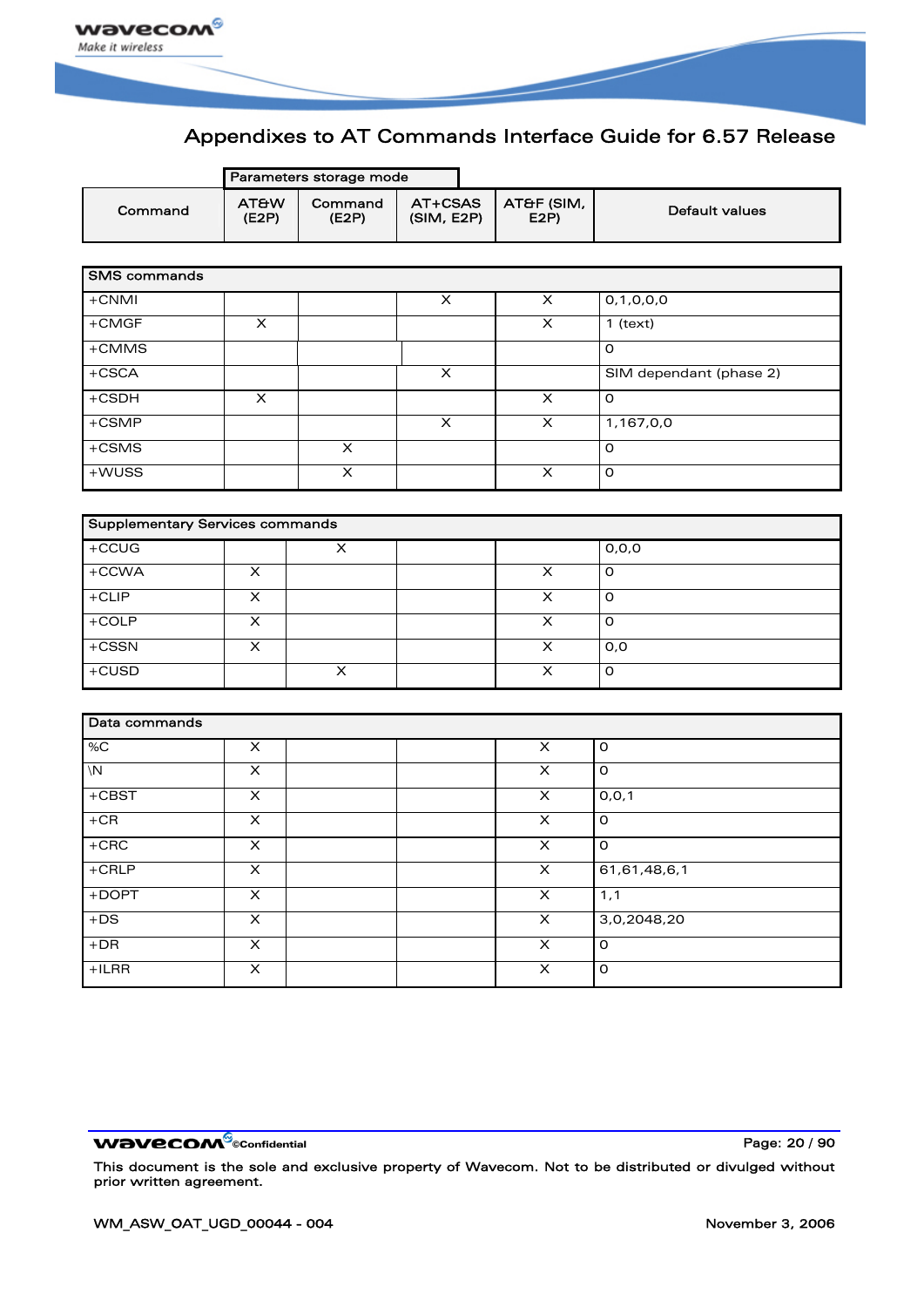

|                             |                          | Parameters storage mode |                       |                         |                   |
|-----------------------------|--------------------------|-------------------------|-----------------------|-------------------------|-------------------|
| Command                     | <b>AT&amp;W</b><br>(E2P) | Command<br>(E2P)        | AT+CSAS<br>(SIM, E2P) | AT&F (SIM,<br>E2P       | Default values    |
|                             |                          |                         |                       |                         |                   |
| <b>Fax Class 2 commands</b> |                          |                         |                       |                         |                   |
| $+FBOR$                     | X                        |                         |                       | X                       | $\mathsf{o}$      |
| $+FCQ$                      | X                        |                         |                       | X                       | $\circ$           |
| $+FCR$                      | $\times$                 |                         |                       | $\times$                | $\mathbf{1}$      |
| +FDCC,+FDIS                 | X                        |                         |                       | $\times$                | 0,5,0,0,2,0,0,0,0 |
| +FPHCTO                     | $\times$                 |                         |                       | $\times$                | 30                |
|                             |                          |                         |                       |                         |                   |
| V24 - V25 commands          |                          |                         |                       |                         |                   |
| $rac{1}{2}$                 | $\times$                 |                         |                       |                         | $\mathbf{1}$      |
| 6D                          | $\overline{\mathsf{x}}$  |                         |                       |                         | $\overline{2}$    |
| $\overline{a}$              | $\times$                 |                         |                       |                         | $\mathbf{1}$      |
| $\overline{E}$              | $\times$                 |                         |                       |                         | $\mathbf{1}$      |
| Q                           | $\times$                 |                         |                       | $\times$                | $\Omega$          |
| $\vee$                      | $\times$                 |                         |                       | X                       | $\mathbf{1}$      |
| $+ICF$                      | $\times$                 |                         |                       |                         | 3,4               |
| $+$ IFC                     | $\overline{\mathsf{x}}$  |                         |                       |                         | 2,2               |
| $+$ IPR                     | X                        |                         |                       |                         | 115200            |
| +WMUX                       | $\overline{\mathsf{x}}$  |                         |                       | $\overline{\mathsf{x}}$ | $\mathsf{o}$      |

**WAVECOM**<sup><sup>®</sup><sub>Confidential **Page: 21 / 90**</sup></sub>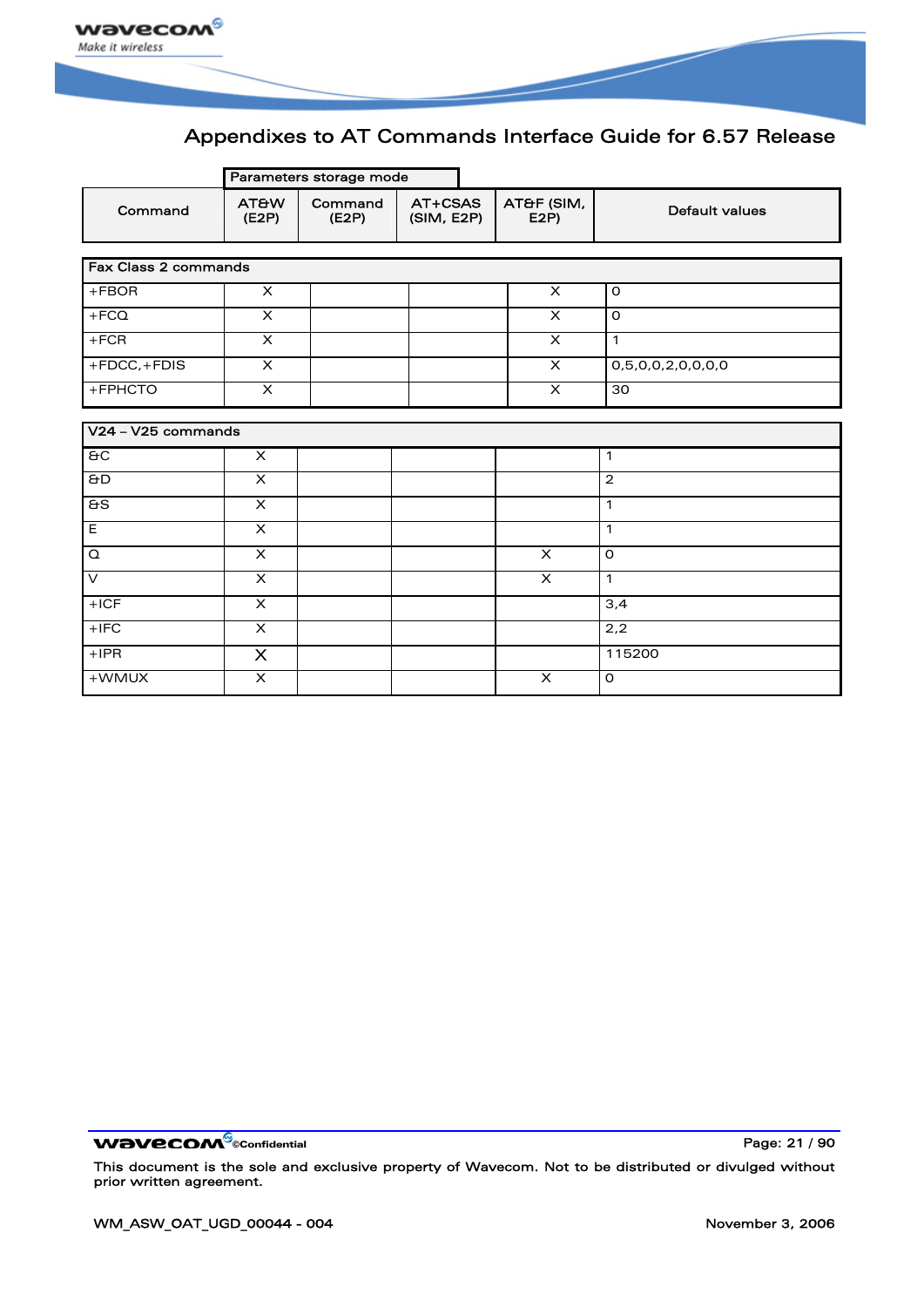

|                    |                          | Parameters storage mode |                       |                           |                                                                                                                                                                                                                                                                                                                                                           |  |  |  |
|--------------------|--------------------------|-------------------------|-----------------------|---------------------------|-----------------------------------------------------------------------------------------------------------------------------------------------------------------------------------------------------------------------------------------------------------------------------------------------------------------------------------------------------------|--|--|--|
| Command            | <b>AT&amp;W</b><br>(E2P) | Command<br>(E2P)        | AT+CSAS<br>(SIM, E2P) | AT&F (SIM,<br>E2P         | Default values                                                                                                                                                                                                                                                                                                                                            |  |  |  |
|                    | Specific commands        |                         |                       |                           |                                                                                                                                                                                                                                                                                                                                                           |  |  |  |
| $+ADC$             |                          | $\times$                |                       | $\times$                  | $\Omega$                                                                                                                                                                                                                                                                                                                                                  |  |  |  |
| $+$ CMER           | $\times$                 |                         |                       | X                         | , 0, 0                                                                                                                                                                                                                                                                                                                                                    |  |  |  |
| $+CPHS$            |                          | X                       |                       | X                         | 1,0 for VMI<br>2.0 for MBN<br>4,0 for DCI                                                                                                                                                                                                                                                                                                                 |  |  |  |
| +WBCM              |                          | $\pmb{\times}$          |                       | $\times$                  | 0,0,4200,3400,100,5000,0                                                                                                                                                                                                                                                                                                                                  |  |  |  |
| AT+WBHV            |                          | $\times$                |                       | X                         |                                                                                                                                                                                                                                                                                                                                                           |  |  |  |
| For param $1=0$    |                          | $\times$                |                       | X                         | $Parameter2 = 0$                                                                                                                                                                                                                                                                                                                                          |  |  |  |
| For param $1 = 1$  |                          | $\times$                |                       | x                         | $Parameter2 = 0$                                                                                                                                                                                                                                                                                                                                          |  |  |  |
| For param $1=2$    |                          | x                       |                       | x                         | Parameter2=0                                                                                                                                                                                                                                                                                                                                              |  |  |  |
| For param $1=3$    |                          | $\times$                |                       | X                         | Parameter2=0                                                                                                                                                                                                                                                                                                                                              |  |  |  |
|                    |                          |                         |                       |                           |                                                                                                                                                                                                                                                                                                                                                           |  |  |  |
| $+WBM$<br>$+$ WCCS |                          | $\times$<br>X           |                       |                           | for SPI bus: 0,0<br>for I2C Soft bus:<br>For Quick Q2xx3<br>For Quick Q2xx3 Pin Names<br>Pac P3xx3 Pin Names<br>Q24X6 Pin Names<br>Q24 Classic, Q24 Plus, Q24<br><b>Extended and Q24 Auto</b><br>Pac P32X6 Pin Names<br>Pac P51x6 Pin Names<br>0,4<br>For Quirk Q31x6 Pin Names<br>3,4<br>For Quick Q25xx Pin Names<br>5,9<br>CUSTOM table is the same as |  |  |  |
|                    |                          |                         |                       |                           | PCCP437 to GSM table.                                                                                                                                                                                                                                                                                                                                     |  |  |  |
| +WCDM              |                          | $\times$                |                       | X                         | 0,0                                                                                                                                                                                                                                                                                                                                                       |  |  |  |
| +WCDP              |                          | X                       |                       | X                         | O                                                                                                                                                                                                                                                                                                                                                         |  |  |  |
| $+WDR$             |                          | $\overline{\mathsf{x}}$ |                       |                           | 0,1                                                                                                                                                                                                                                                                                                                                                       |  |  |  |
| +WDIAG             |                          | $\pmb{\times}$          |                       | $\boldsymbol{\mathsf{X}}$ | Type $\rightarrow$ 0                                                                                                                                                                                                                                                                                                                                      |  |  |  |
|                    |                          |                         |                       |                           | freq $\rightarrow$ 0                                                                                                                                                                                                                                                                                                                                      |  |  |  |
|                    |                          |                         |                       |                           | trig1 $\rightarrow$ 0                                                                                                                                                                                                                                                                                                                                     |  |  |  |
|                    |                          |                         |                       |                           |                                                                                                                                                                                                                                                                                                                                                           |  |  |  |
|                    |                          |                         |                       |                           | trig2 $\rightarrow$ 0                                                                                                                                                                                                                                                                                                                                     |  |  |  |
|                    |                          |                         |                       |                           | trig3 $\rightarrow$ 0                                                                                                                                                                                                                                                                                                                                     |  |  |  |
|                    |                          |                         |                       |                           | trig3_freq $\rightarrow$ 0                                                                                                                                                                                                                                                                                                                                |  |  |  |
| $+$ WIND           |                          | X                       |                       | $\pmb{\times}$            | O                                                                                                                                                                                                                                                                                                                                                         |  |  |  |

WƏVECOM<sup>®</sup>cconfidential extension of the extension of Page: 22 / 90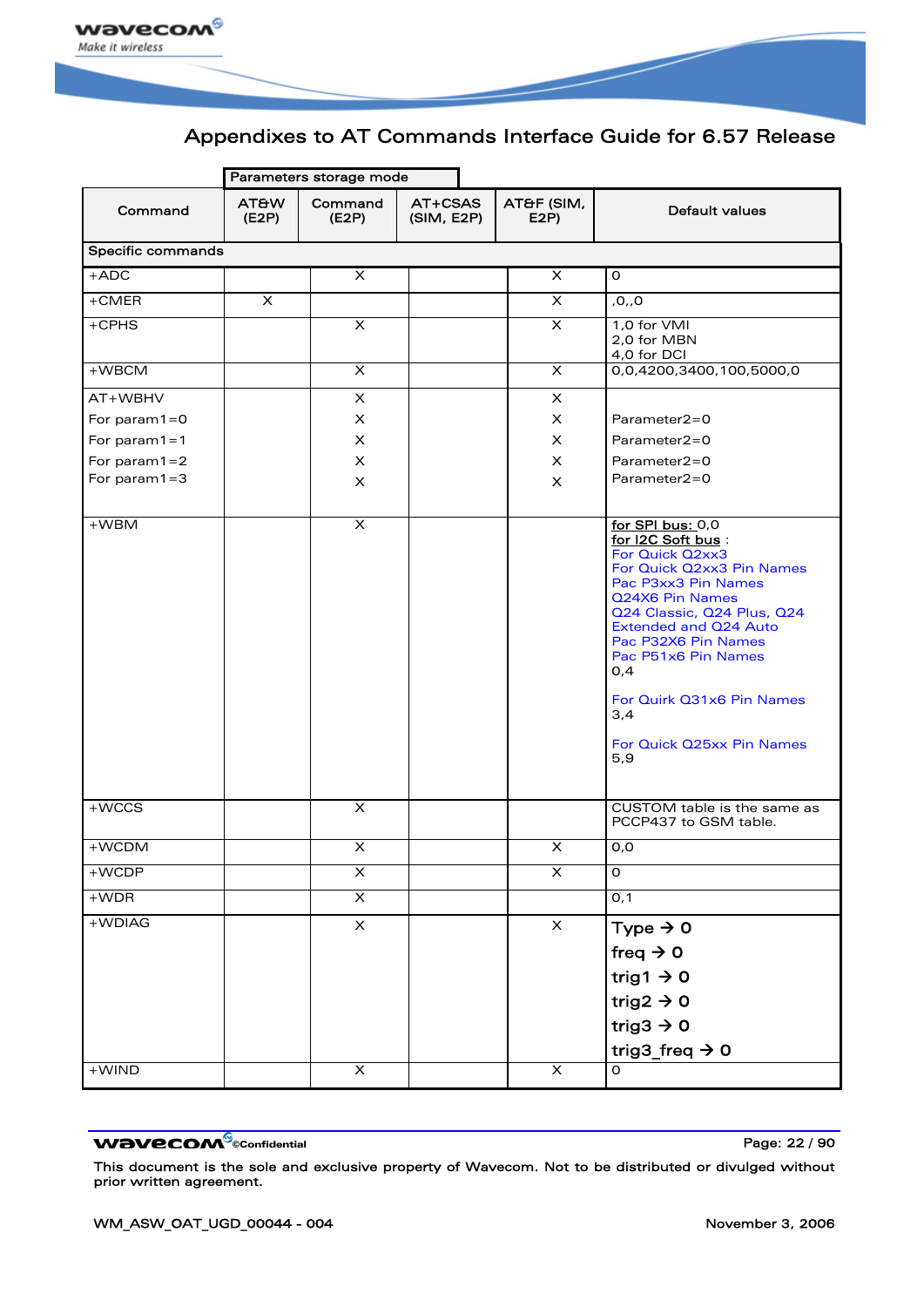

|         | Parameters storage mode  |                  |                       |                    |                                                                                                                                            |
|---------|--------------------------|------------------|-----------------------|--------------------|--------------------------------------------------------------------------------------------------------------------------------------------|
| Command | <b>AT&amp;W</b><br>(E2P) | Command<br>(E2P) | AT+CSAS<br>(SIM, E2P) | AT&F (SIM,<br>E2P) | Default values                                                                                                                             |
| +WIOM   |                          | $\times$         |                       |                    | 1023,0 (for Q2xxx Q24 Classic,<br>Q24 Plus, Q24 Extended and<br>Q24 Auto and P3xxx)<br>0,0 (for Q31 and P51 Wireless<br>CPU <sub>s</sub> ) |
| $+WRIM$ |                          | X                |                       | $\times$           | O                                                                                                                                          |
| +WSVG   |                          | X                |                       | $\times$           | $\Omega$                                                                                                                                   |
| $+$ WVR |                          | $\times$         |                       |                    | 5,0                                                                                                                                        |
| +WMFM   |                          | X                |                       |                    | $+$ WMFM: 0,2,1,1<br>$+$ WMFM: 0,2,2,0<br>$+$ WMFM: 1,2,4,0<br>$+$ WMFM: 1,2,4,1                                                           |

| I SIM Toolkit commands |  |  |  |  |                    |
|------------------------|--|--|--|--|--------------------|
| $+$ STSF               |  |  |  |  | o,"1F6BFFFF1F",3,1 |

| GPRS commands |          |          |  |                           |                                 |
|---------------|----------|----------|--|---------------------------|---------------------------------|
| +CGAUTO       | $\times$ |          |  | $\boldsymbol{\mathsf{x}}$ | 3                               |
| +CGCLASS      |          | X        |  |                           | "B"                             |
| +CGDCONT      |          | $\times$ |  |                           |                                 |
| $+CGEREP$     | $\times$ |          |  | $\times$                  | $\Omega$                        |
| $+CGREG$      | X        |          |  | $\boldsymbol{\mathsf{x}}$ | $\Omega$                        |
| $+CGSMS$      |          | $\times$ |  |                           |                                 |
| +WGPRS        |          | $\times$ |  |                           | 0,1<br>1,0<br>3,0<br>5,0<br>6,0 |

**WAVECOM**<sup>®</sup>confidential **Page: 23 / 90**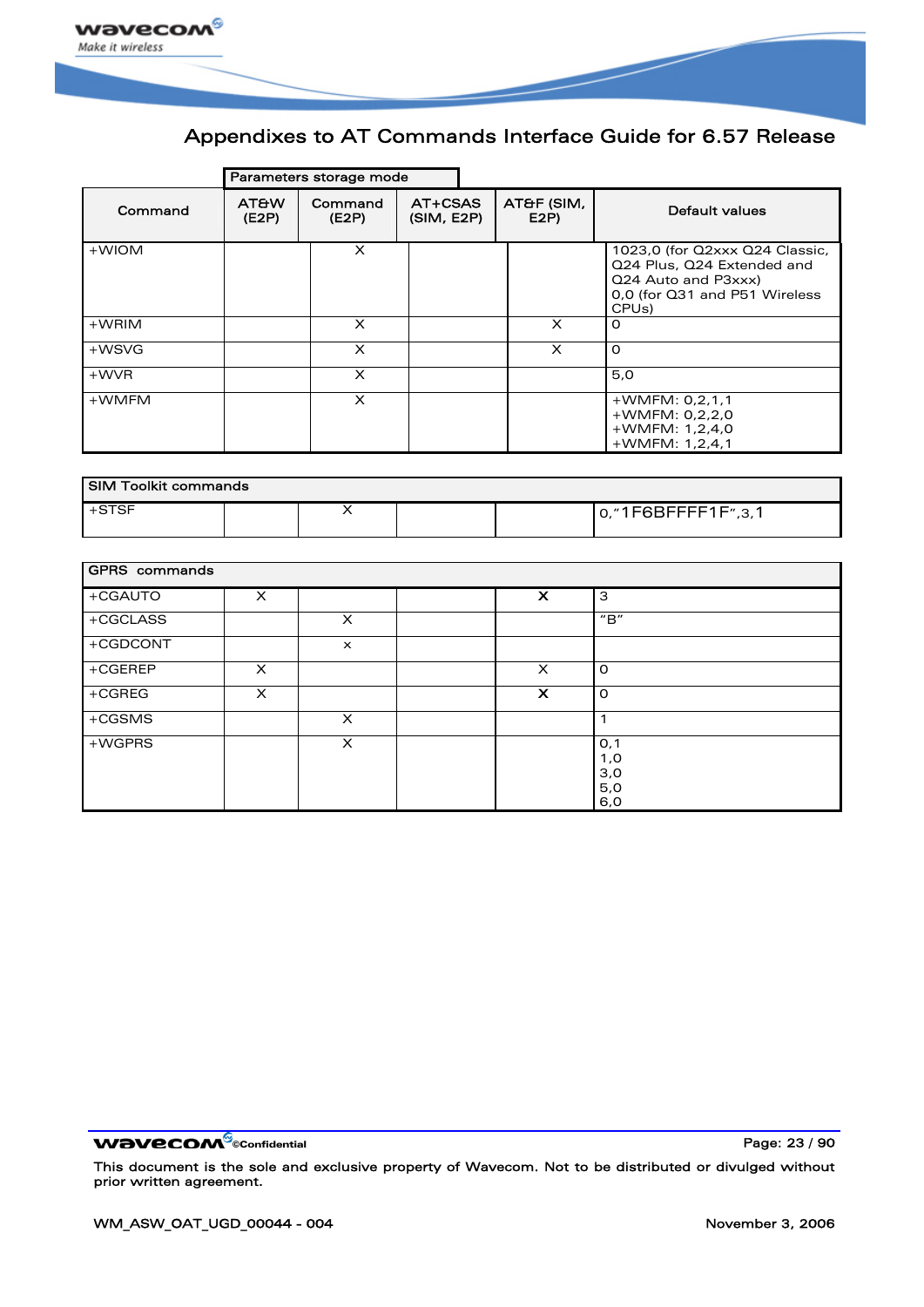<span id="page-24-0"></span>

### 1.11 GSM sequences list

In accordance with GSM 02.30, the product supports the following GSM sequences, which can be used through the ATD and the +CKPD commands.

#### 1.11.1 Security

| Change PIN code      | <i><b>**04* OLDPIN* NEWPIN* NEWPIN#</b></i> |
|----------------------|---------------------------------------------|
| Change PIN2 code     | **042* <i>OLDPIN2* NEWPIN2* NEWPIN2</i> #   |
| Unlock PIN code      | **05* <i>PUK* NEWPIN* NEWPIN</i> #          |
| Unlock PIN2 code     | **052* <i>PUK2* NEWPIN2* NEWPIN2</i> #      |
| Show the IMEI number | *#06#                                       |

#### 1.11.2 Call forwarding

Please refer to SC and BS values below in this paragraph.

| Activate                  | $*SC#$                            |
|---------------------------|-----------------------------------|
| or                        | *SC**BS#                          |
| Register and activate     | **SC* PhoneNumber#                |
| or                        | **SC* <i>PhoneNumber</i> *BS#     |
| or                        | **SC* <i>PhoneNumber</i> *[BS]*T# |
| or                        | <i>*SC* PhoneNumber</i> #         |
| or                        | *SC* PhoneNumber*BS#              |
| or                        | *SC* PhoneNumber*[BS]*T#          |
| <b>Check status</b>       | *#SC#                             |
| or                        | *#SC**BS#                         |
| Deactivate                | #SC#                              |
| or                        | #SC**BS#                          |
| Unregister and deactivate | ##SC#                             |
| or                        | ##SC**BS#                         |

WƏVECOM<sup>®</sup>cconfidential **Page: 24 / 90**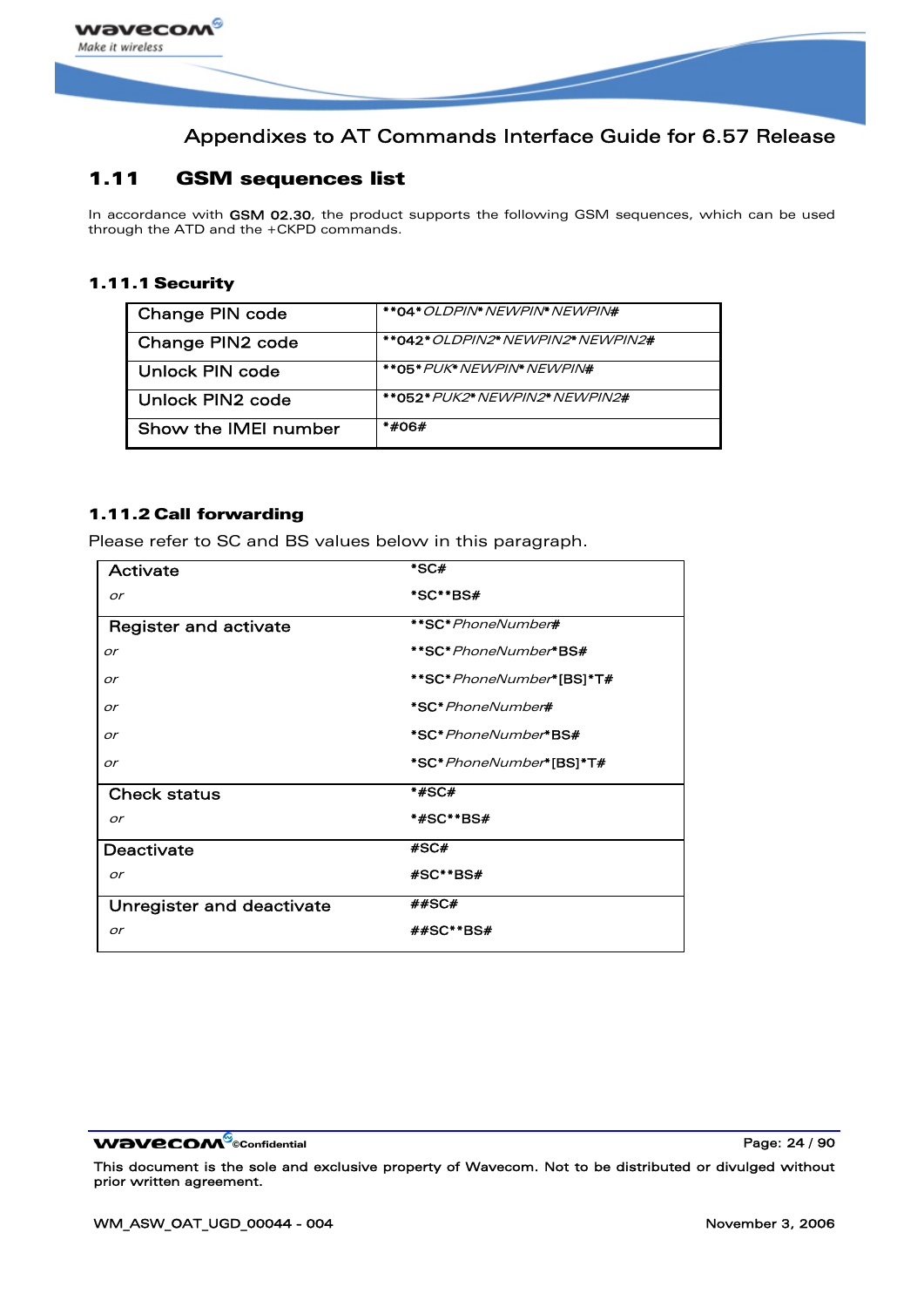

|     | Service Codes (SC)               |         | <b>Network Service Codes (BS)</b> |
|-----|----------------------------------|---------|-----------------------------------|
| 002 | all call forwarding              | No code | All tele and bearer services      |
| 004 | all conditional call forwarding  | 10      | All tele-services                 |
| 21  | call forwarding unconditional    | 11      | Telephony                         |
| 61  | call forwarding on no answer     | 12      | All data tele-services            |
| 62  | call forwarding on not reachable | 13      | Fax services                      |
| 67  | call busy                        | 16      | <b>Short Message Services</b>     |

|     | Service Codes (SC)               |                 | <b>Network Service Codes (BS)</b> |
|-----|----------------------------------|-----------------|-----------------------------------|
| 002 | all call forwarding              | No code         | All tele and bearer services      |
| 004 | all conditional call forwarding  | 10              | All tele-services                 |
| 21  | call forwarding unconditional    | 11              | Telephony                         |
| 61  | call forwarding on no answer     | 12 <sub>2</sub> | All data tele-services            |
| 62  | call forwarding on not reachable | 13              | Fax services                      |
| 67  | call busy                        | 16              | <b>Short Message Services</b>     |
|     |                                  | 17              | Voice Group Call Service          |
|     |                                  | 18              | Voice Broadcast Service           |
|     |                                  | 19              | All tele-services except SMS      |
|     |                                  | 20              | All bearer services               |
|     |                                  | 21              | All asynchronous services         |
|     |                                  | 22              | All synchronous services          |
|     |                                  | 24              | All data circuit synchronous      |
|     |                                  | 25              | All data circuit asynchronous     |

Note: The no-reply condition timer (T), is only used for SC = 002, 004 or 61.

#### 1.11.3 Call barring

Please refer to SC values below in this paragraph. BS values are the same as above, see [§1.11.2](#page-24-0).

| Activate                         | <i>*SC*Password</i> #                   |
|----------------------------------|-----------------------------------------|
| or                               | *SC* <i>Password*</i> BS#               |
| <b>Check status</b>              | *#SC#                                   |
| or                               | *#SC**BS#                               |
| Deactivate                       | #SC* <i>Password</i> #                  |
| or                               | #SC* Password* BS#                      |
| Change password for call barring | **03*330* <i>OLDPWD*NEWPWD*NEWPWD#</i>  |
| or                               | **03** <i>OI DPWD*NFWPWD*NFWPWD</i> #   |
| or                               | *03*330 <i>* OLDPWD*NEWPWD*NEWPWD</i> # |
| or                               | *03** <i>OLDPWD*NFWPWD*NFWPWD</i> #     |

**WAVECOM**<sup>®</sup>confidential **Page: 25 / 90** and 25 / 90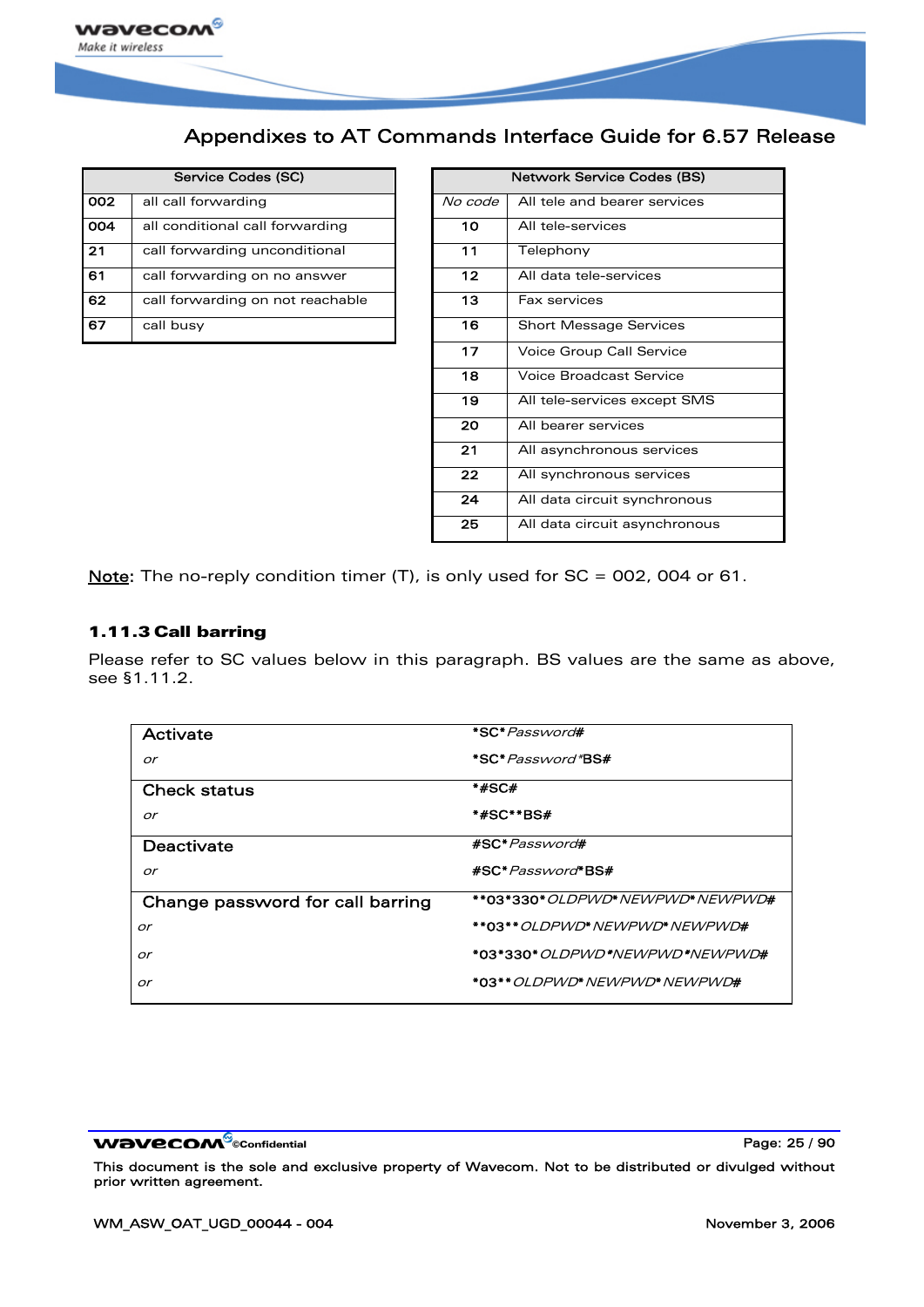<span id="page-26-0"></span>

| Service Codes (SC) |                                                              |  |
|--------------------|--------------------------------------------------------------|--|
| 33                 | call barring of outgoing call                                |  |
| 330                | all barring service (only for deactivation)                  |  |
| 331                | call barring of outgoing international call                  |  |
| 332                | call barring of outgoing international calls except to HPLMN |  |
| 333                | all outgoing barring service (only for deactivation)         |  |
| 35                 | call barring of incoming calls                               |  |
| 351                | call barring of incoming calls if roaming                    |  |
| 353                | all incoming barring service (only for deactivation)         |  |

#### 1.11.4 Call waiting

BS values are the same as above, see §[1.11.2.](#page-24-0)

| Activate            | *43*BS#  |
|---------------------|----------|
| <b>Check status</b> | *#43*BS# |
| Deactivate          | #43*BS#  |

#### 1.11.5 Number presentation

| <b>CLIP check status</b>       | *#30#           |
|--------------------------------|-----------------|
| <b>CLIR</b> check status       | *#31#           |
| Suppress CLIR for a voice call | *31#PhoneNumber |
| Invoke CLIR for a voice call   | #31#PhoneNumber |
| <b>COLP</b> check status       | *#76#           |

### 1.12 Operator names

Refer to the following documentation:

- SE13 (22nd August,2005)
- NAPRD10 2.6.8

WƏVECOM<sup>®</sup>cconfidential example of the example of the Page: 26 / 90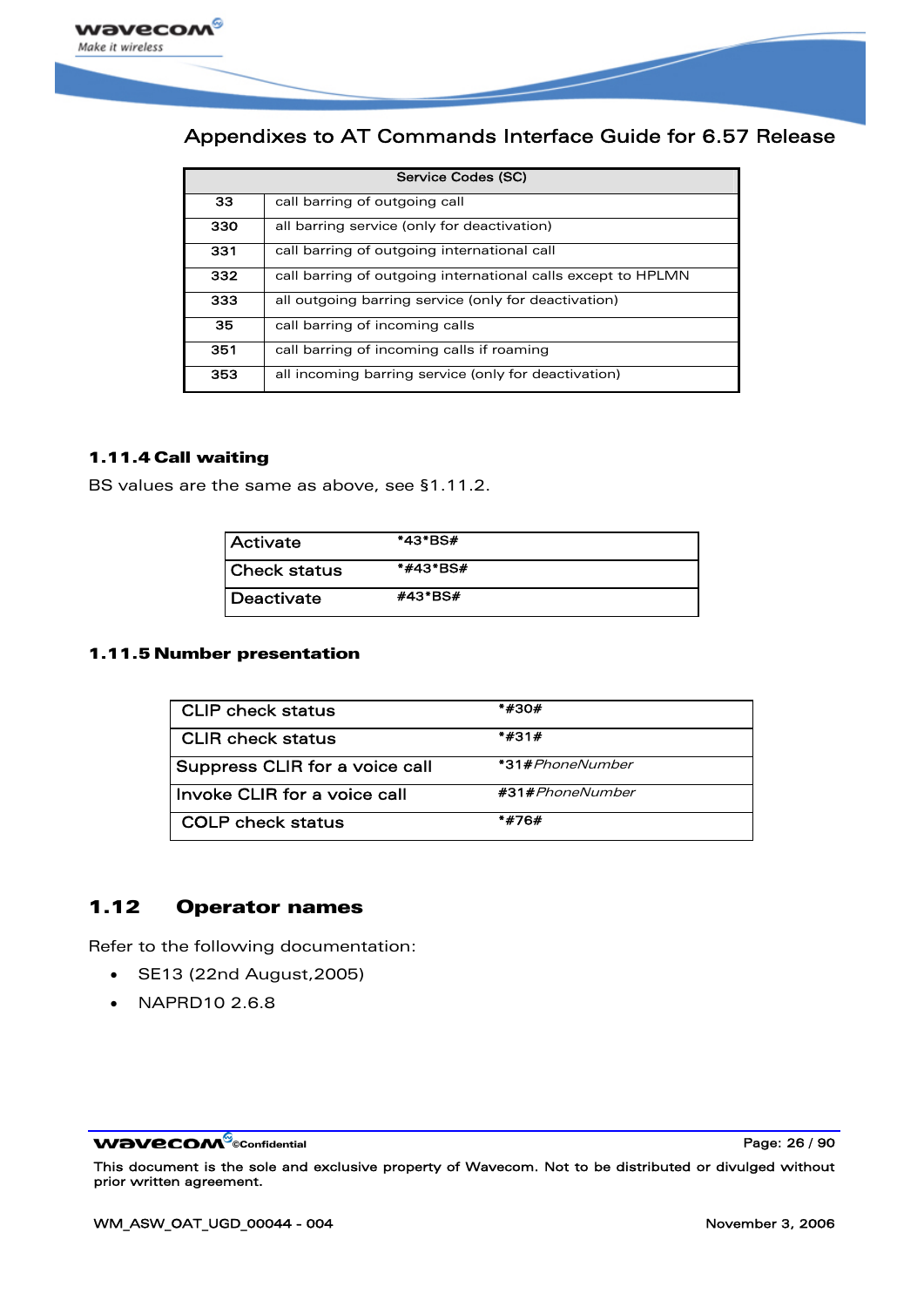<span id="page-27-0"></span>

### 1.13 CPHS Information field

| <b>CPHS Information</b> |                  |                                                         |
|-------------------------|------------------|---------------------------------------------------------|
| Data field              | <b>Bit Field</b> | Meaning                                                 |
| O                       | None             | All information                                         |
| 1                       | O                | CSP service activated and allocated                     |
| $\overline{2}$          | 1                | SST service activated and allocated                     |
| 3                       | $\overline{2}$   | Mailbox Number service activated and allocated          |
| 4                       | 3                | Operator Name Shortform service activated and allocated |
| 5                       | 4                | Information Numbers service activated and allocated     |
| 6                       | 5                | RFU                                                     |
| 7                       | 6                | <b>RFU</b>                                              |
| 8                       | $\overline{7}$   | <b>RFU</b>                                              |
| 9                       | 8                | Voice Message Waiting indicator for Line 1              |
| 10                      | $\mathbf{9}$     | Voice Message Waiting indicator for Line 2              |
| 11                      | 10               | Data Message Waiting indicator                          |
| 12                      | 11               | Fax Message Waiting indicator                           |
| 13                      | 12               | Call Forward Activated indicator for Line 1             |
| 14                      | 13               | Call Forward Activated indicator for Line 2             |
| 15                      | 14               | Call Forward Activated indicator for Data               |
| 16                      | 15               | Call Forward Activated indicator for Fax                |
| 17                      | 16               | Reserved                                                |
| 18                      | 17               | Reserved                                                |
| 19                      | 18               | Reserved                                                |
| 20                      | 19               | Reserved                                                |
| 21                      | 20               | Line 1 Mailbox Number available                         |
| 22                      | 21               | Line 2 Mailbox Number available                         |
| 23                      | 22               | Data Mailbox Number available                           |
| 24                      | 23               | Fax Mailbox Number available                            |
| 25                      | 24               | EF Mn Updateable                                        |

WƏVECOM<sup>®</sup>cconfidential example of the example of the Page: 27 / 90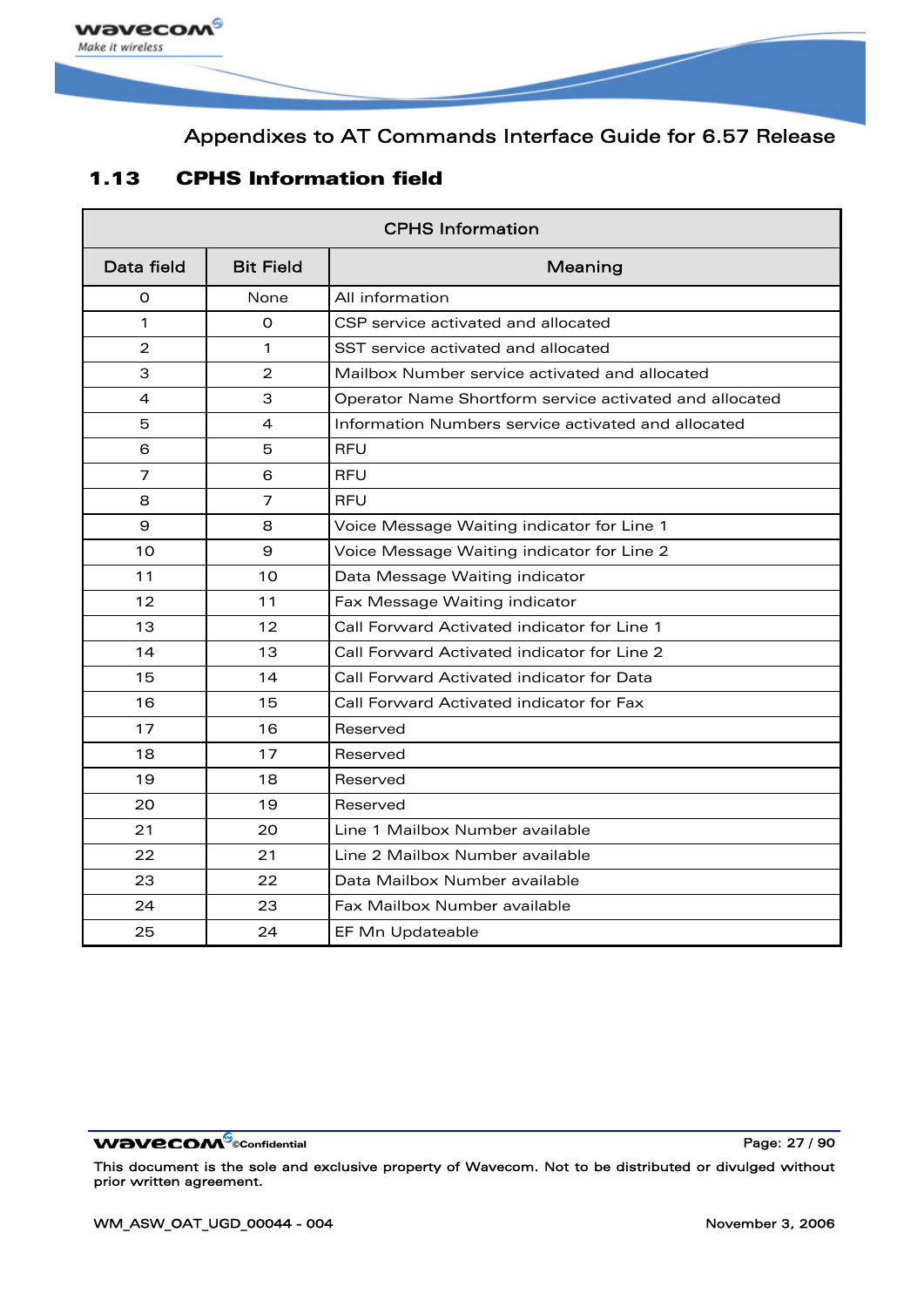<span id="page-28-0"></span>

### 1.14 CSP constants

#### 1.14.1 Service Group: Call Offering

| Service                               | <b>External value</b> |
|---------------------------------------|-----------------------|
| <b>Call Forwarding Unconditional</b>  |                       |
| Call Forwarding On User Busy          |                       |
| Call Forwarding on No Reply           |                       |
| Call Forwarding On User Not Reachable |                       |
| <b>Call Transfer</b>                  |                       |

#### 1.14.2 Service Group: Call Restriction

| Service                                                                                   | <b>External value</b> |
|-------------------------------------------------------------------------------------------|-----------------------|
| Barring of All Outgoing Calls                                                             | 9                     |
| Barring of Outgoing International Calls                                                   | 10                    |
| Barring of Outgoing International Calls except<br>those directed to the Home PLMN country |                       |
| Barring of All Incoming Calls when Roaming<br>Outside the Home PLMN country               | 12                    |
| <b>BIC</b> roam                                                                           |                       |

#### 1.14.3 Service Group: Other Supplementary Services

| Service                    | <b>External value</b> |
|----------------------------|-----------------------|
| <b>Multi-Party Service</b> | 17                    |
| <b>Closed User Group</b>   | 18                    |
| Advice Of Charge           | 19                    |
| <b>Preferential CUG</b>    | 20                    |
| <b>CUG Outgoing Access</b> | っ                     |

**WAVECOM**<sup>®</sup>cconfidential **Page: 28 / 90**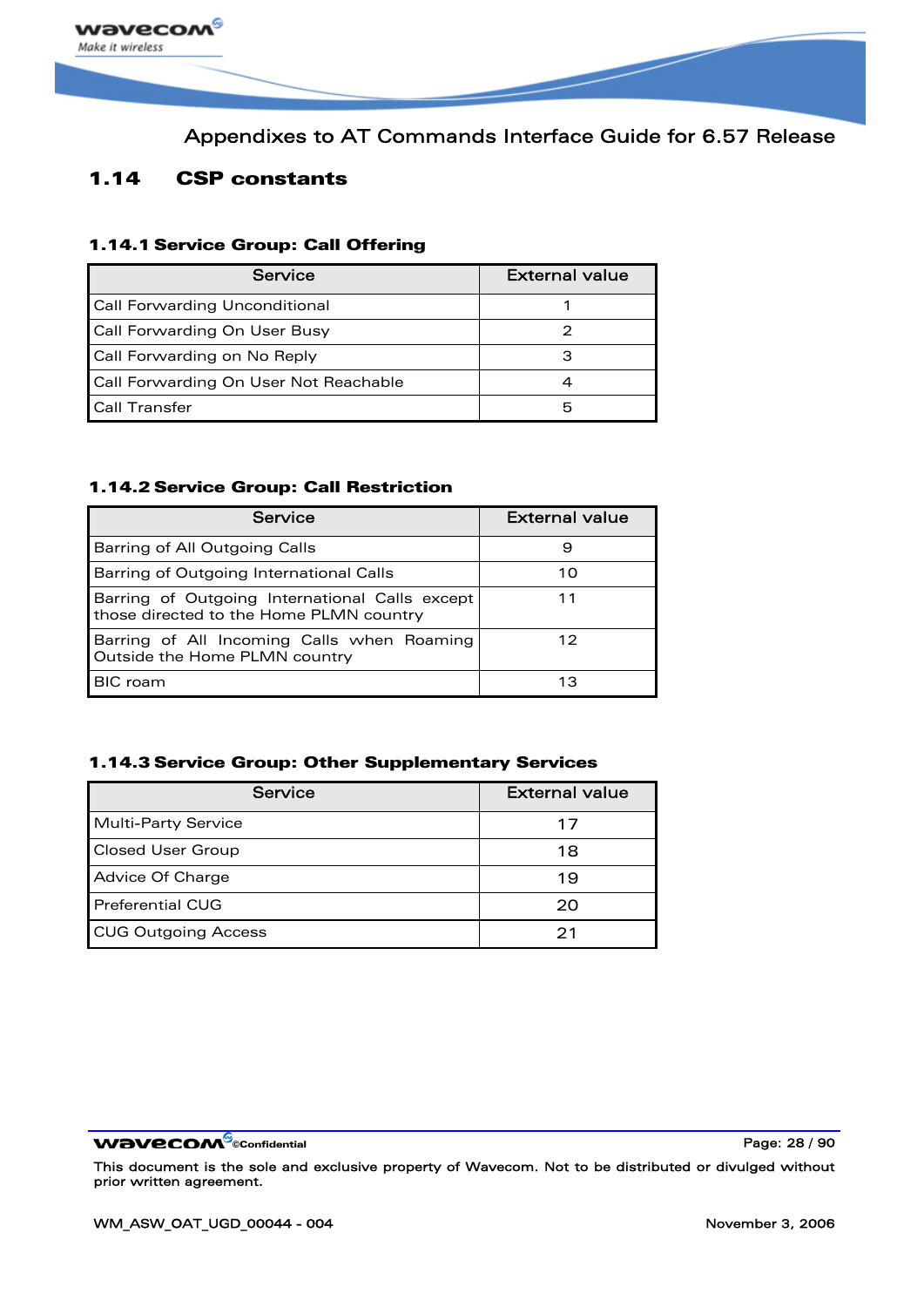

#### 1.14.4 Service Group: Group Completion

| Service                                                            | <b>External value</b> |
|--------------------------------------------------------------------|-----------------------|
| Call Hold                                                          | 25                    |
| <b>Call Waiting</b>                                                | 26                    |
| Completion of Call to Busy Subscriber                              | 27                    |
| Restriction of the menus allowing use of user to<br>user signaling | 28                    |

#### 1.14.5 Service Group: Teleservices

| Service                                                                                       | <b>External value</b> |
|-----------------------------------------------------------------------------------------------|-----------------------|
| Short Message - Mobile Terminated                                                             | 33                    |
| Short Message - Mobile Originated                                                             | 34                    |
| Short Message - Cell Broadcast                                                                | 35                    |
| Restricts menu options for the ability to set reply<br>path active on outgoing Short Messages | 36.                   |
| <b>SMS Delivery Confirmation</b>                                                              | 37                    |
| Restriction of menus for SMS Protocol ID options                                              | 38                    |
| Validity Period, restriction of menus for SMS<br>Validity period options                      | 39                    |

#### 1.14.6 Service Group: CPHS Teleservices

| Service                       | External value |
|-------------------------------|----------------|
| <b>Alternate Line Service</b> |                |

#### 1.14.7 Service Group: CPHS Features

| Service                       | <b>External value</b> |
|-------------------------------|-----------------------|
| Reserved: SST in phase 1 CPHS | 49                    |

WƏVECOM<sup>®</sup>cconfidential **Page: 29 / 90**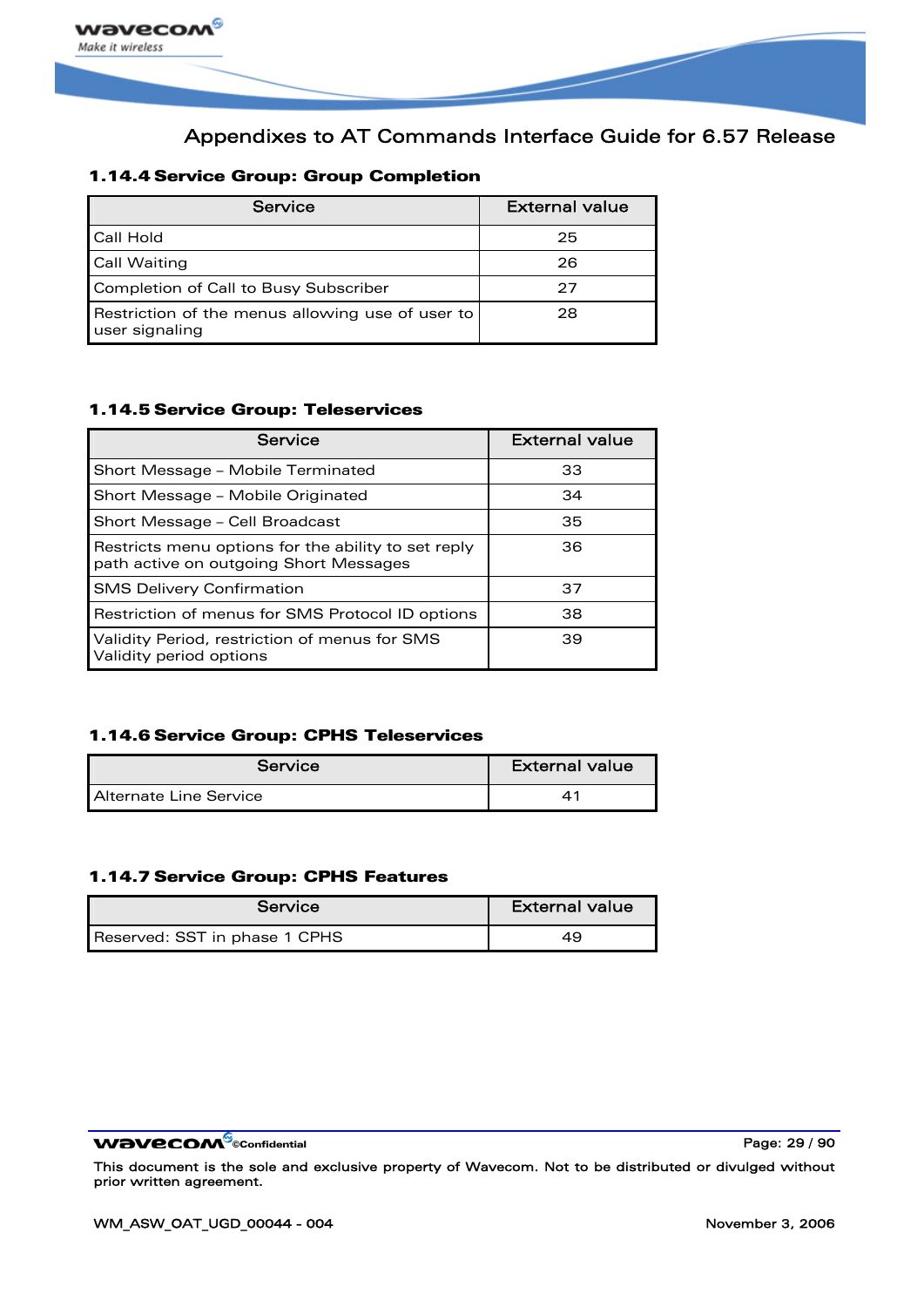

#### 1.14.8 Service Group: Number Identification

| Service                                                     | <b>External value</b> |
|-------------------------------------------------------------|-----------------------|
| Calling Line Identification Presentation                    | 57                    |
| Connected Line Identification Restriction                   | 59                    |
| Connected Line Identification Presentation                  | 60                    |
| Malicious Call Indicator                                    | 61                    |
| CLI per call mode - default block CLI - menu to<br>send CLI | 63                    |
| CLI per call mode - default send CLI - menu to<br>block CLI | 64                    |

#### 1.14.9 Service Group: Phase 2+ Services

| Service                                                                                                  | <b>External value</b> |
|----------------------------------------------------------------------------------------------------------|-----------------------|
| Menus concerned with GPRS functionality                                                                  | 65                    |
| Menus concerned with High Speed Circuit<br>Switched Data functionality                                   | 66                    |
| ASCI Voice Group call menus                                                                              | 67                    |
| ASCI Voice Broadcast service menus                                                                       | 68                    |
| Multi Subscriber profile menus                                                                           | 69                    |
| Multiple band: Restriction of menus allowing<br>user to select a particular GSM 900/1800 or<br>1900 band | 70                    |

WƏVECOM<sup>®</sup>cconfidential example of the example of the Page: 30 / 90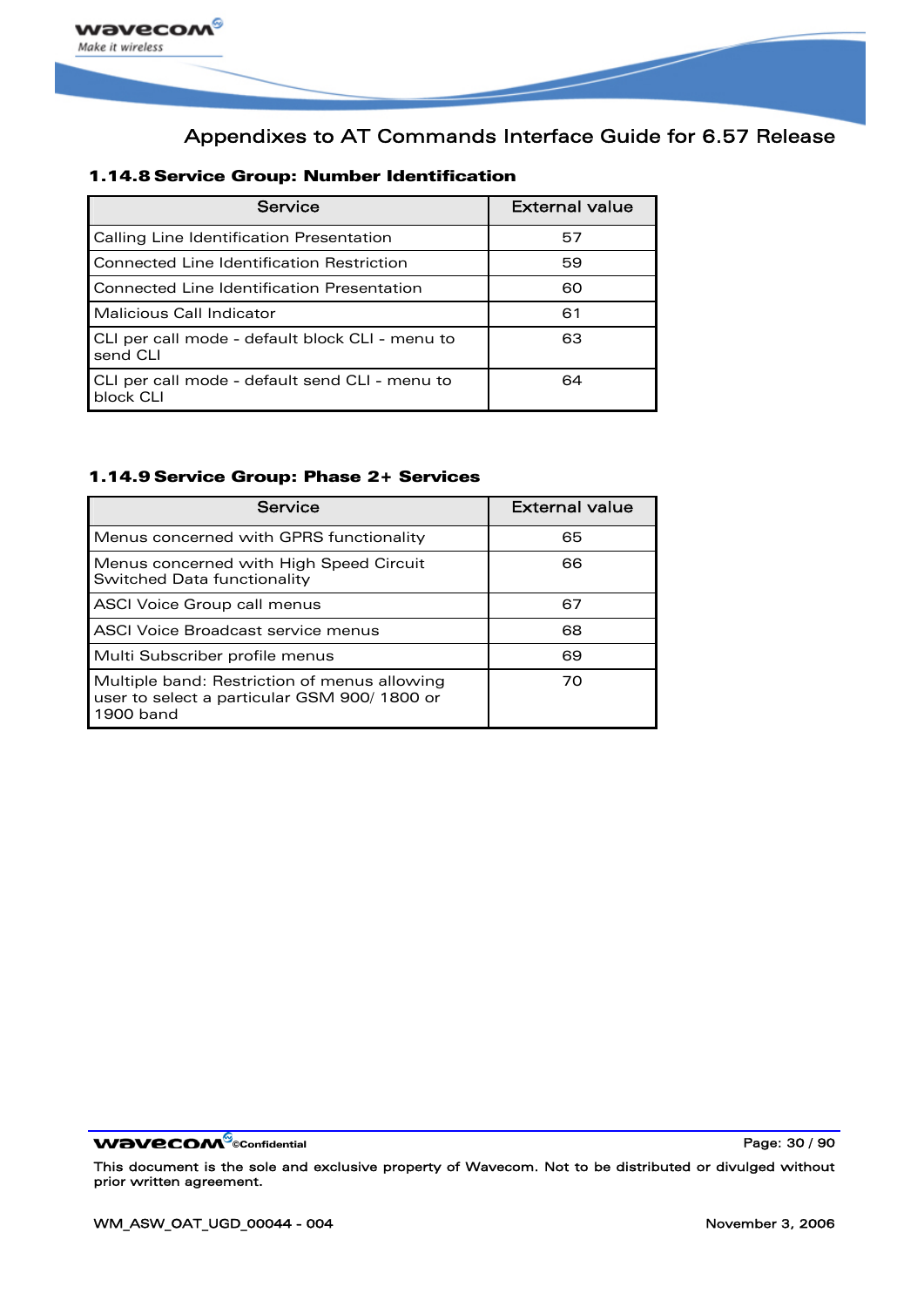

|  |  |  |  |  |  |  | 1.14.10 Service Group: Value Added Services |
|--|--|--|--|--|--|--|---------------------------------------------|
|--|--|--|--|--|--|--|---------------------------------------------|

| Service                                                                                | <b>External value</b> |
|----------------------------------------------------------------------------------------|-----------------------|
| Restriction of menu options for manual PLMN<br>selection                               | 73                    |
| Restriction of menu options for Voice Mail or<br>other similar menus                   | 74                    |
| Restriction of menu options for the ability to send<br>Short messages with type Paging | 75                    |
| Restriction of menu options for the ability to send<br>Short messages with type Email  | 76                    |
| Restriction of menu options for Fax calls                                              | 77                    |
| Restriction of menu options for Data calls                                             | 78                    |
| Restriction of menus allowing the user to change<br>language                           | 80                    |

#### 1.14.11 Service Group: Information Numbers

| Service                                                                                 | <b>External value</b> |
|-----------------------------------------------------------------------------------------|-----------------------|
| The ME shall only present Information numbers<br>to the user if this field is set to FF | 81                    |

Note: External values not used in these tables are reserved for further use.

WƏVECOM<sup>®</sup>cconfidential example of the example of the Page: 31 / 90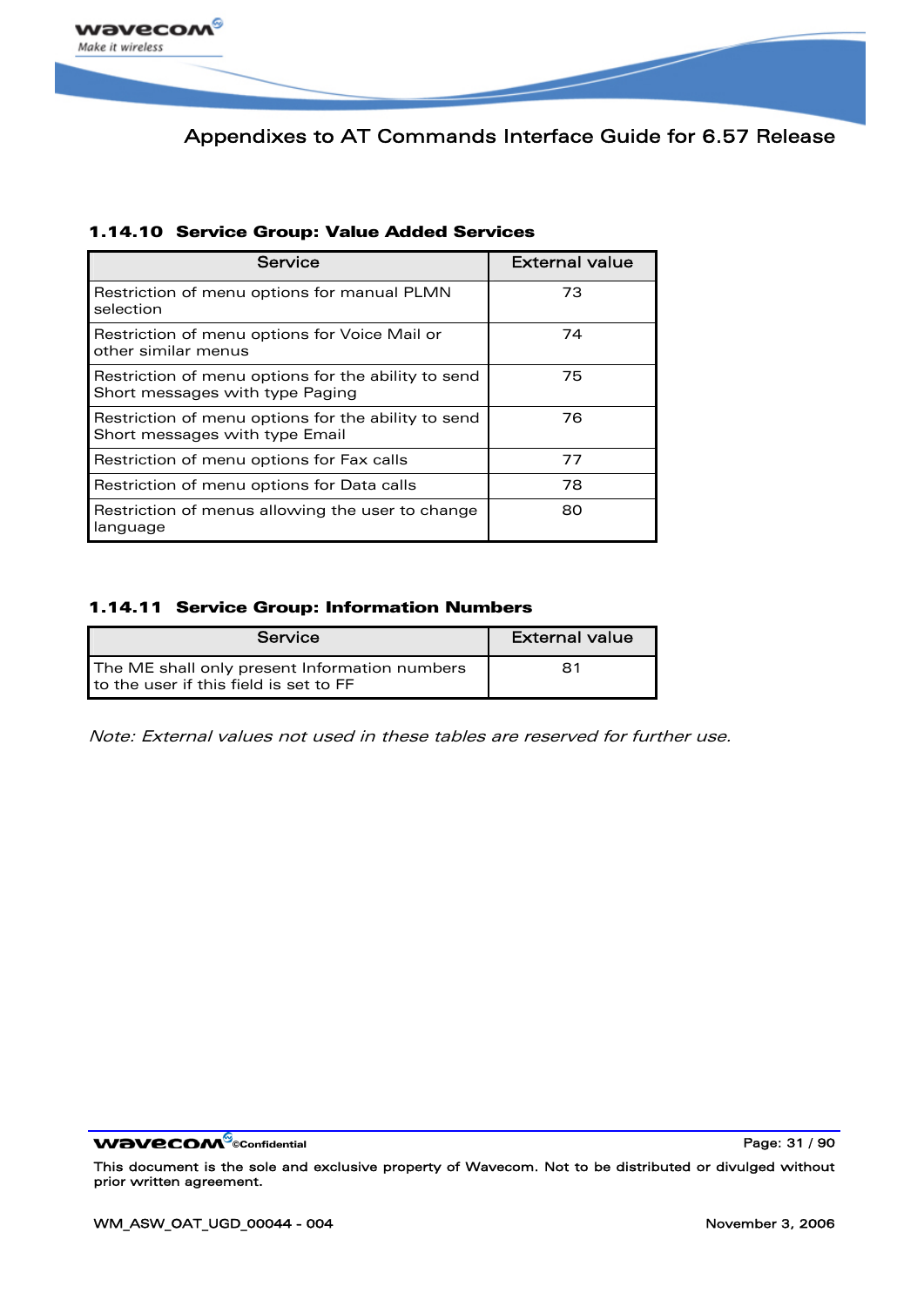<span id="page-32-0"></span>

## 2 Examples

This chapter gives illustrative examples of the general AT commands used for a communication. The presentation of commands and responses is as close as possible to what a user can see on its test monitor. Blank lines have been intentionally removed. The characters on the left margin are DTE generated. Middle column characters are modem generated.

### 2.1 Examples with the PIN required

#### 2.1.1 when the ME has to be powered ON

| $AT+CMEE=1$    |                              | Enable the report mobile equipment errors              |
|----------------|------------------------------|--------------------------------------------------------|
| $AT+CREG=1$    | OK                           | Report registration                                    |
|                | OK                           |                                                        |
| $AT+CPAS$      |                              | <b>Query ME Status</b>                                 |
|                | $+CPAS: 5$                   | (ME is asleep)                                         |
| $AT+CFUN=1$    | OK                           | Set ME to full functionality                           |
| $AT+COPS=0$    | OK                           | Ask for automatic operator selection and registration. |
|                | +CME ERROR: 11               | SIM PIN required.                                      |
| $AT+CPIN=1234$ |                              | User entered a wrong PIN                               |
|                | $+$ CME ERROR: 16            | Incorrect password.                                    |
| $AT+CPIN=0000$ | OK                           | PIN Ok                                                 |
| $AT+COPS=0$    |                              | Ask for automatic operator selection and registration. |
|                | OK                           |                                                        |
|                | $+$ CREG:1                   | Registered on the network                              |
| $AT+COPS=3.0$  |                              | Select the long name alphanumeric format.              |
|                | OK                           |                                                        |
| $AT+COPS?$     |                              | Get the operator name                                  |
|                | +COPS: 0,0,"I OMNITEL"<br>OK |                                                        |

WƏVECOM<sup>S</sup>confidential **Page: 32** / 90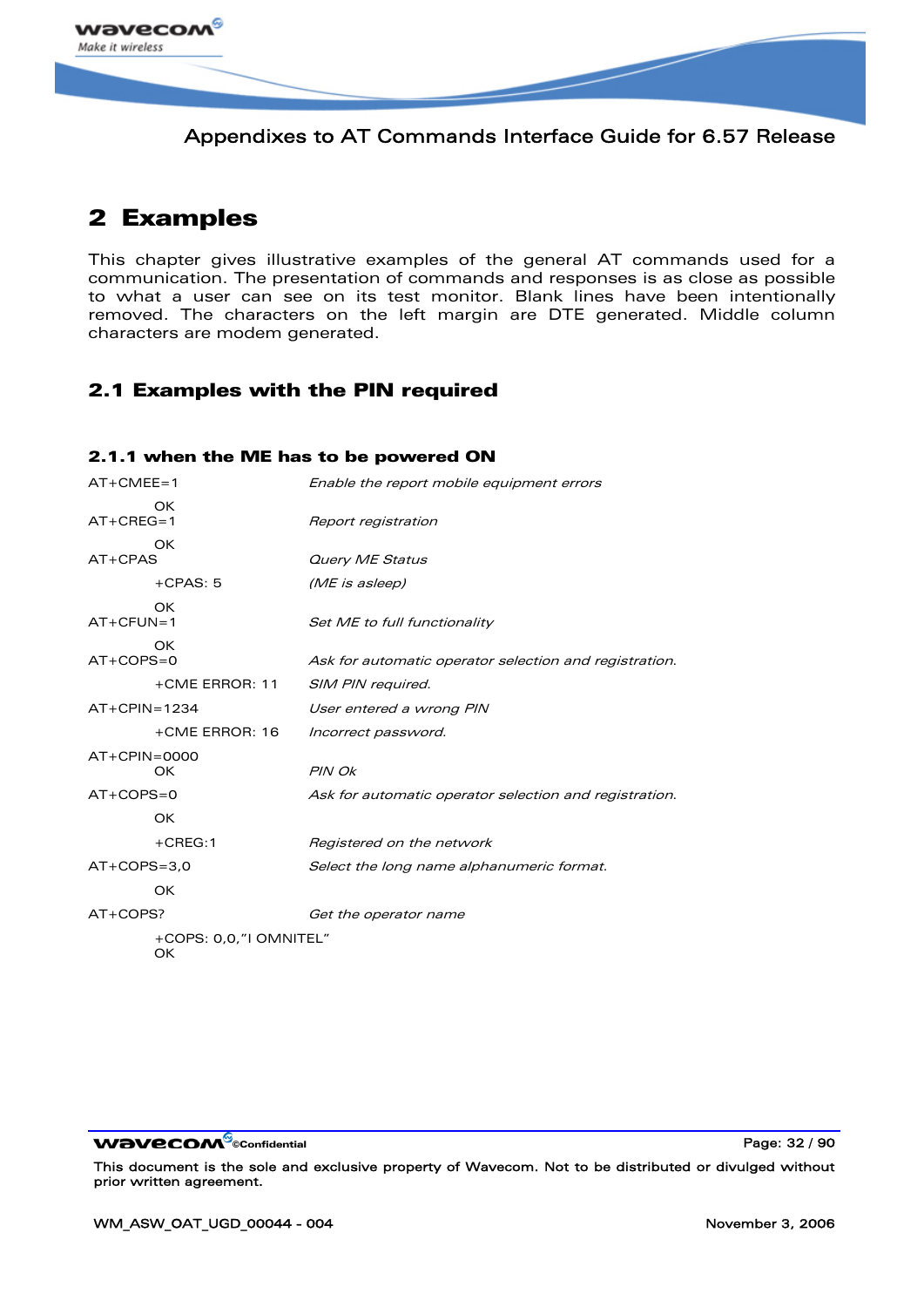<span id="page-33-0"></span>

| 2.1.2 When the ME has already been powered on |                                           |  |  |  |
|-----------------------------------------------|-------------------------------------------|--|--|--|
| $AT+CMFF=1$                                   | Enable the report mobile equipment errors |  |  |  |
| OK<br>$AT+CPAS$                               | Get the MF Status                         |  |  |  |
| $+CPAS: 0$                                    | ME is ready to receive commands           |  |  |  |
| OK                                            |                                           |  |  |  |
| $AT+CPIN?$                                    | Is ME requiring a password?               |  |  |  |
| +CPIN: SIM PIN                                | Yes, SIM PIN required                     |  |  |  |
| $AT+CPIN=0000$                                |                                           |  |  |  |
| ΩK                                            | PIN Ok                                    |  |  |  |

### 2.2 Examples where a voice call is originated

#### 2.2.1 When the ME is powered on and the SIM PIN has been entered

| $AT+CMEE=1$                              | Enable the reporting of mobile equipment errors                        |  |
|------------------------------------------|------------------------------------------------------------------------|--|
| OK.<br>$AT+WIND=63$<br>OK.<br>$AT+CPIN?$ | Ask to display the general indications.<br>Is ME requiring a password? |  |
|                                          |                                                                        |  |
| +CPIN: READY                             | product is ready                                                       |  |
| ATD0607103543;                           | Make a voice call                                                      |  |
| $+$ WIND: 5.1                            | Indication of call                                                     |  |
| $+$ WIND: 2                              | Remote party is ringing.                                               |  |
| OK.<br>Conversation                      | Call setup was successful                                              |  |
| <b>ATH</b>                               | Release the call                                                       |  |
| OК                                       |                                                                        |  |

#### 2.2.2 When a voice call is attempted from a phonebook

|              | ATD>"John Pamborn";                 |                                        |
|--------------|-------------------------------------|----------------------------------------|
|              | $+$ CME ERROR: 22                   | The "John Pamborn" entry is not found. |
|              | ATD>"Joel Guerry";<br>$+$ WIND: 5.1 | Indication of outgoing call.           |
|              | $+$ <i>WIND:</i> 2                  | Remote party is ringing.               |
|              | OK                                  | Call setup was successful              |
| Conversation |                                     |                                        |
| ATH          |                                     | Release the call                       |

OK

#### **WAVECOM**<sup>®</sup>confidential **Page: 33 / 90** and 20 and 20 and 20 and 20 and 20 and 20 and 20 and 20 and 20 and 20 and 20 and 20 and 20 and 20 and 20 and 20 and 20 and 20 and 20 and 20 and 20 and 20 and 20 and 20 and 20 and 20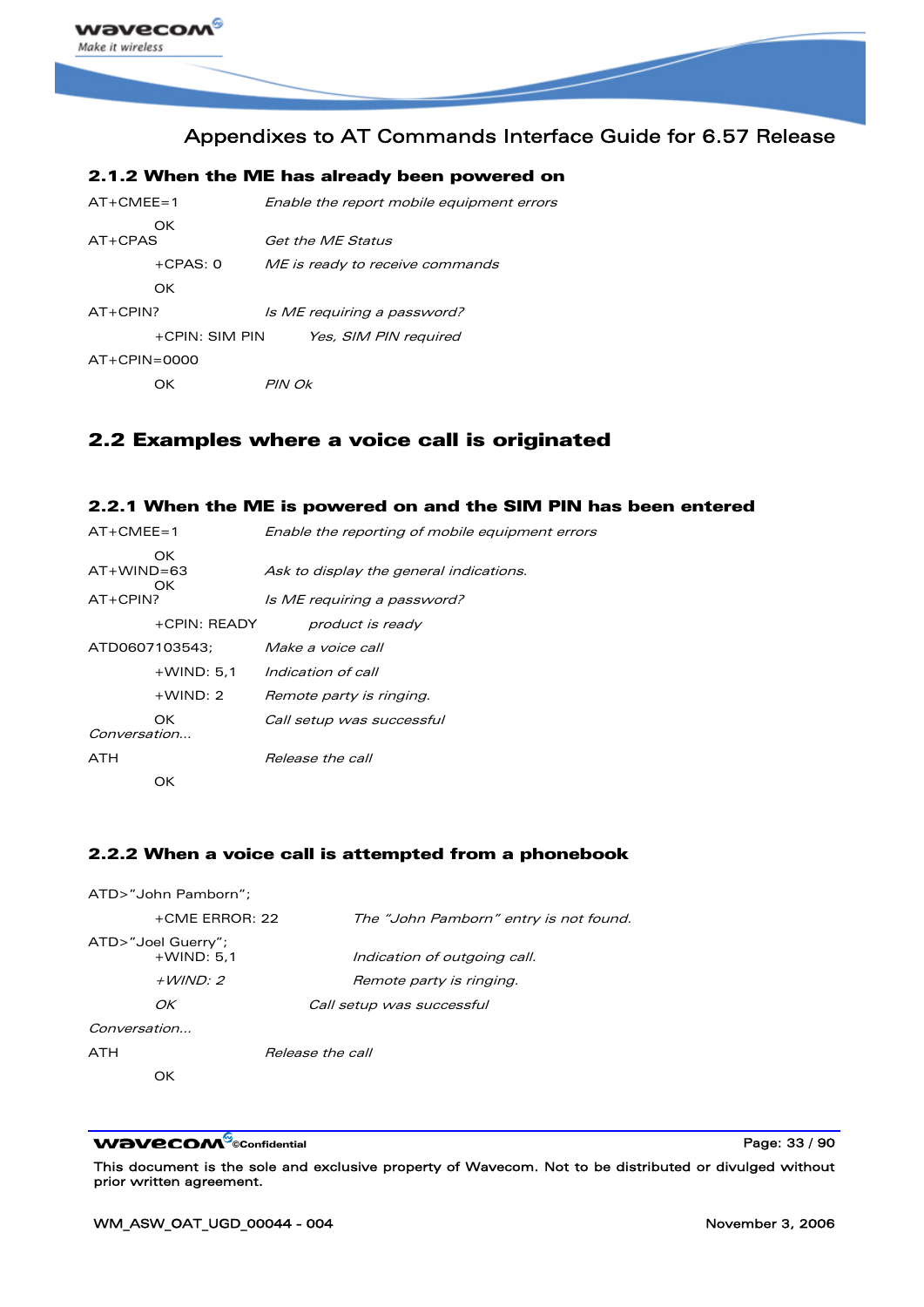<span id="page-34-0"></span>

### 2.3 Example with incoming calls

#### 2.3.1 When the ME is powered on and the SIM PIN has been entered

| $AT+CMEE=1$<br>OK. |                | Enable the report mobile equipment errors                                      |  |  |
|--------------------|----------------|--------------------------------------------------------------------------------|--|--|
| AT+WIND=63         |                | Ask to display the general indications.                                        |  |  |
|                    | <b>OK</b>      |                                                                                |  |  |
| $AT+CLIP=1$        |                | Enable the calling line identification presentation.                           |  |  |
|                    | OK.            |                                                                                |  |  |
| $AT+CRC=1$         |                | Enable extended format of incoming indication.                                 |  |  |
|                    | <b>OK</b>      |                                                                                |  |  |
| AT+CNUM            |                | Query own number (voice number) or MSISDN.                                     |  |  |
|                    |                | +CNUM: "Speech","+33608971019",145                                             |  |  |
|                    | OK             |                                                                                |  |  |
|                    |                | Call this number from another equipment.                                       |  |  |
|                    | $+$ WIND: 5, 1 | Indication of call (Ring)                                                      |  |  |
|                    |                | +CRING: VOICE Type of call is VOICE.                                           |  |  |
|                    |                | +CLIP: "+33607103543",145,,,"John Panborn" Identification of the remote party. |  |  |
|                    | +CRING: VOICE  |                                                                                |  |  |
| ATA                |                | Answer the call.                                                               |  |  |
|                    | <b>OK</b>      |                                                                                |  |  |
| Conversation       |                |                                                                                |  |  |
|                    | NO CARRIER     | The call has been released by the remote party.                                |  |  |
|                    | $+$ WIND: 6,1  | Indication of call release.                                                    |  |  |
|                    |                |                                                                                |  |  |

WƏVECOM<sup>®</sup>cconfidential example of the example of the Page: 34 / 90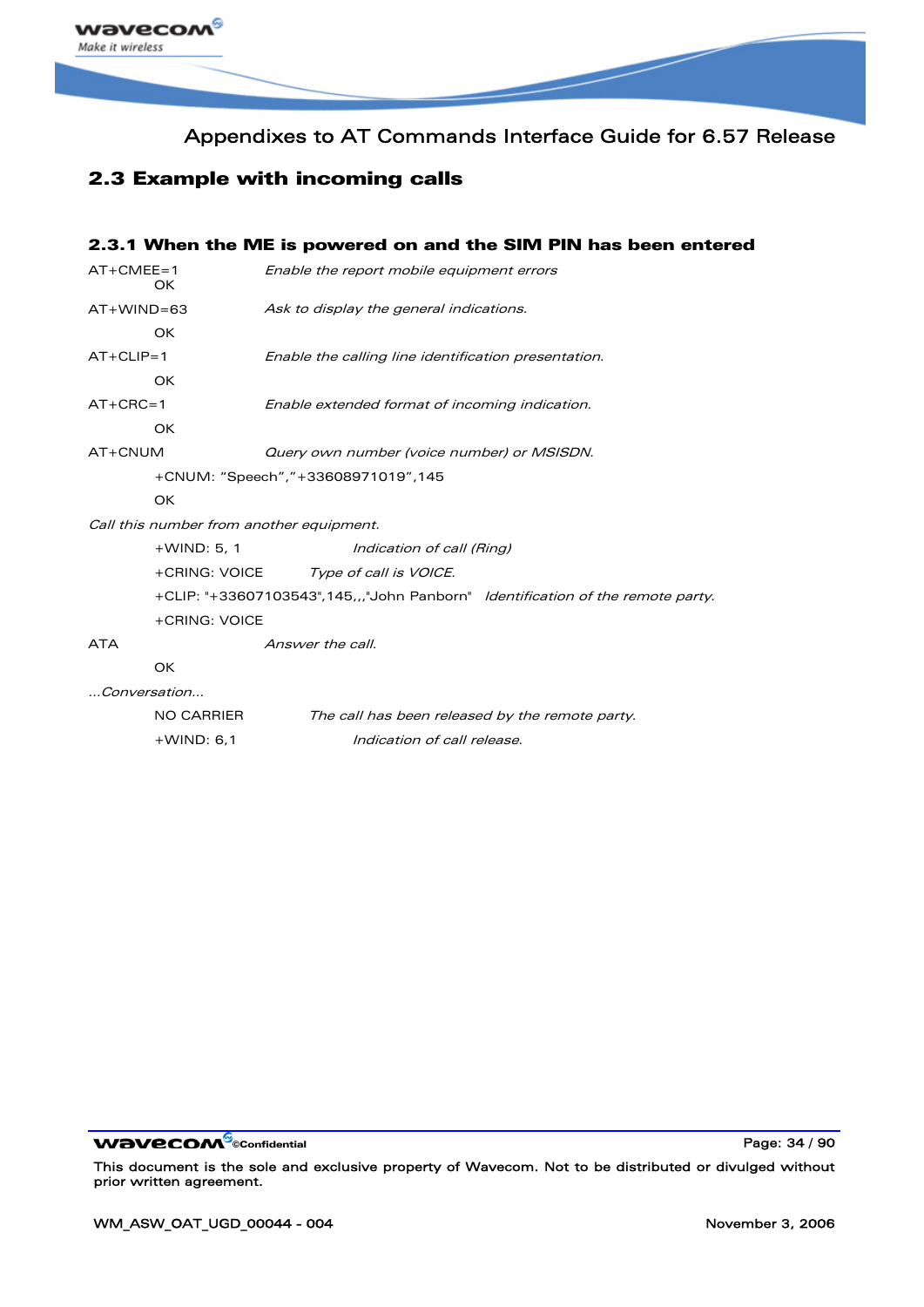<span id="page-35-0"></span>

### 2.4 Example of a call forwarding

#### 2.4.1 When the ME is powered on and the SIM PIN has been entered

| $AT+CMFF=1$<br>OK.            |                    | Enable the report mobile equipment errors          |
|-------------------------------|--------------------|----------------------------------------------------|
| AT+CCFC=1.3."0607492638"      |                    | Register to a call forwarding when ME is busy.     |
| OK                            |                    |                                                    |
| AT+CCFC=2,3,"0149293031",129  |                    | Register to a call forwarding when it does answer. |
| +CME ERROR: 30                | No network service |                                                    |
| $AT+CCFC=1.2$                 | Interrogate        |                                                    |
| +CCFC: 1.1."+33607492638".145 |                    | Call forwarding active for a voice call.           |
| $AT+CCFC=1.4$                 |                    | Delete call forwarding ME busy                     |
|                               |                    |                                                    |

WƏVECOM<sup>®</sup>cconfidential example of the example of the Page: 35 / 90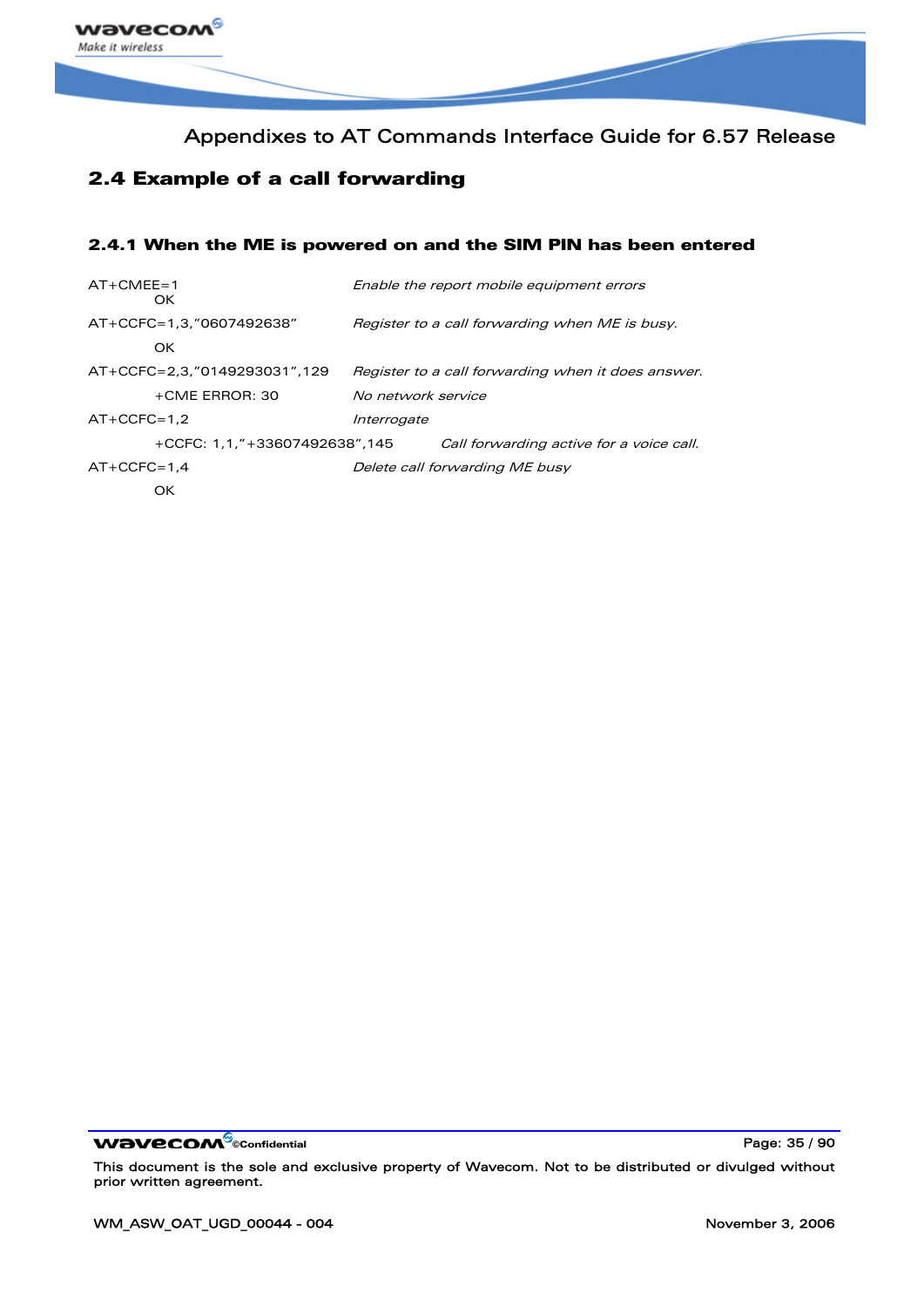

# 2.5 Example of a multiparty call

|                                                                        | When the ME is powered on and the SIM PIN has been entered.                  |  |
|------------------------------------------------------------------------|------------------------------------------------------------------------------|--|
| $AT+CMEE=1$                                                            | Enable the report mobile equipment errors                                    |  |
| OK                                                                     |                                                                              |  |
| $AT+WIND=63$                                                           | Ask to display the general indications.                                      |  |
| OK                                                                     |                                                                              |  |
| $AT+CCWA=1.1$                                                          | Enable call waiting.                                                         |  |
| OK                                                                     |                                                                              |  |
| ATD>"John Panborn":                                                    |                                                                              |  |
| $+$ WIND: 5.1<br>$+$ WIND: 2                                           | Indication of call.<br>Remote party is ringing.                              |  |
| OK                                                                     | Call setup was successful                                                    |  |
| Conversation (call1)                                                   |                                                                              |  |
| $+$ WIND: 5,2                                                          | Indication of another call.                                                  |  |
| +CCWA: "+33595984834",145,"Dolores Claiborne" Another call is waiting. |                                                                              |  |
| $AT+CHLD=2$                                                            | Put first call on hold and answer the second one.                            |  |
| <b>OK</b>                                                              |                                                                              |  |
| Conversation (call2)                                                   |                                                                              |  |
| $AT+CHLD=3$                                                            | Every call is part of a multiparty conversation.                             |  |
| OK                                                                     |                                                                              |  |
| $AT+CHLD=11$<br>Dolores Claiborne)                                     | Release the first call (with John Panborn) and recover the second call (with |  |
| Conversation (call2)                                                   |                                                                              |  |
| <b>ATH</b>                                                             | Release the second call.                                                     |  |
|                                                                        |                                                                              |  |

WƏVECOM<sup>®</sup>cconfidential example of the example of the Page: 36 / 90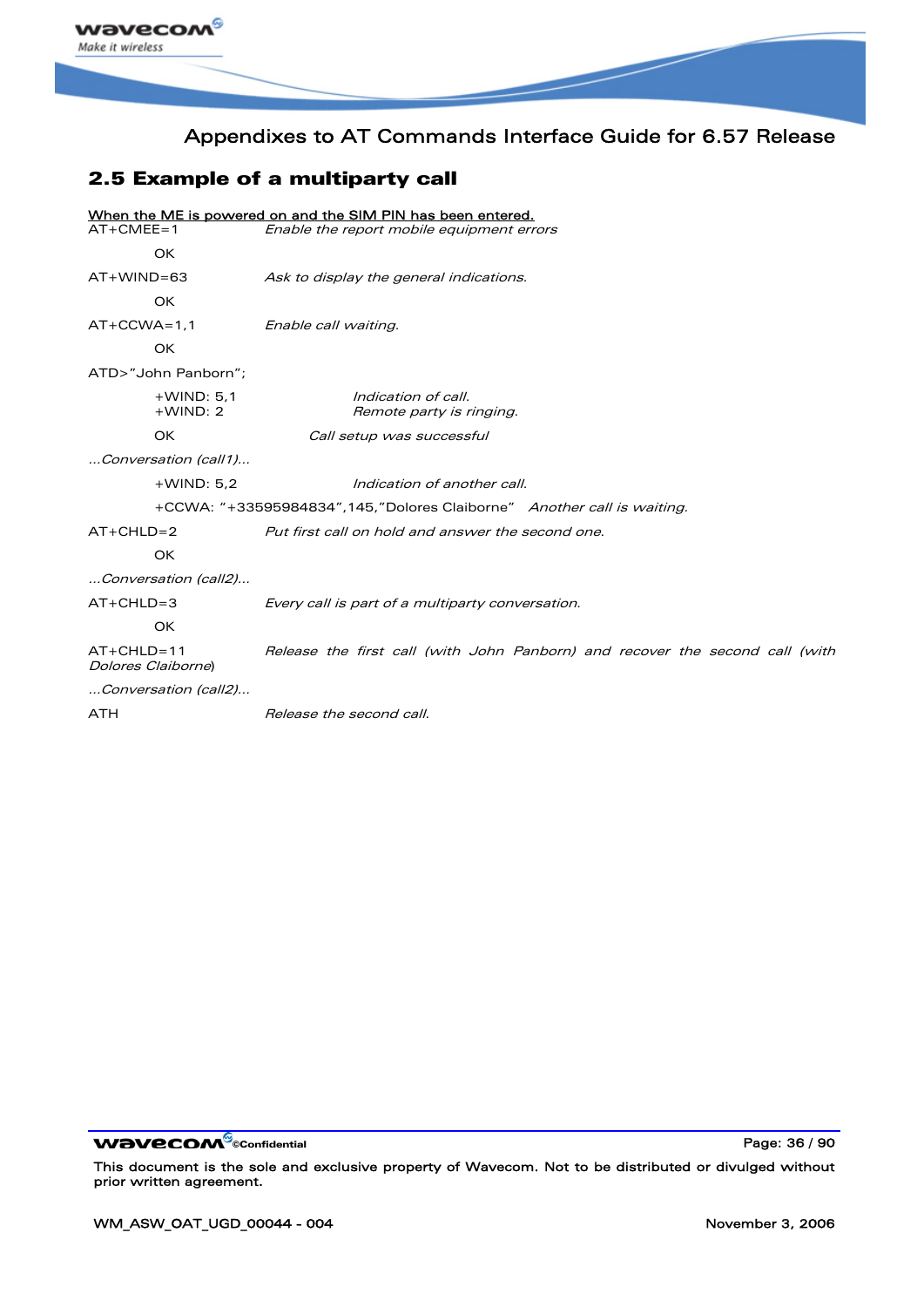

### 2.6 Examples about phonebooks

For each example illustrated in this section: at the beginning the ME is powered on and the SIM PIN has been entered.

## 2.6.1 Example 1: The whole phonebook of the ME is read

| Command                                       | Response                                                                                                        |
|-----------------------------------------------|-----------------------------------------------------------------------------------------------------------------|
| $AT+CPBS=?$                                   | +CPBS: ("SM","FD","ON")                                                                                         |
| Note: Query supported phonebook<br>memories   | Note: ADN, FDN, and MSISDN phonebooks<br>supported.                                                             |
| $AT+CPBS="SM"$                                | OK.                                                                                                             |
| Note: Select ADN phonebook.                   |                                                                                                                 |
| $AT+CPBR=?$                                   | $+$ CPBR: $(1-80)$ , 20, 14                                                                                     |
| Note: Read the index range and the length     | OK.                                                                                                             |
| of the elements.                              | Note: 80 locations (from 1 to 80), max length of 20<br>for the phone number, 14 characters max for the<br>text. |
| $AT+CPBR=1.80$                                | +CPBR: 1, "0346572834", 129, "Dolores Claiborne"                                                                |
| Note: Read all entries (only the set ones are | +CPBR: 2,"1284374523",129,"Thad Beaumont"                                                                       |
| returned).                                    | +CPBR: 3, "1243657845", 129, "John Panborn"                                                                     |
|                                               | OK.                                                                                                             |

### 2.6.2 Example 2: Erase or Write a phonebook entry

| Command                                                     | Response                                                                                                                   |  |
|-------------------------------------------------------------|----------------------------------------------------------------------------------------------------------------------------|--|
| $AT+CPBW=?$                                                 | +CPBW: (1-80), 20, (129, 145), 14                                                                                          |  |
| Note: Get the phonebook type.                               | Note: 80 locations, max length of 20 for the phone<br>number, TON/NPI of 129 or 145 and 14 characters<br>max for the text. |  |
| $AT+CPBW=3$                                                 | OK                                                                                                                         |  |
| Note: <i>Erase location 3</i>                               |                                                                                                                            |  |
| AT+CPBW=3,"4356729012",129,"Carry"                          | OK                                                                                                                         |  |
| Note: <i>Write at location 3.</i>                           |                                                                                                                            |  |
| IAT+CPBR=1.80                                               | +CPBR:1,"0346572834",129,"Dolores Claiborne"                                                                               |  |
| Note: Read all entries (only the ones set are<br>returned). | +CPBR:2,"1284374523",129,"Thad Beaumont"<br>+CPBR: 3,"4356729012",129,"Carry"                                              |  |
|                                                             | OK                                                                                                                         |  |

**WAVECOM**<sup>®</sup>confidential **Page: 37 / 90 Page: 37 / 90**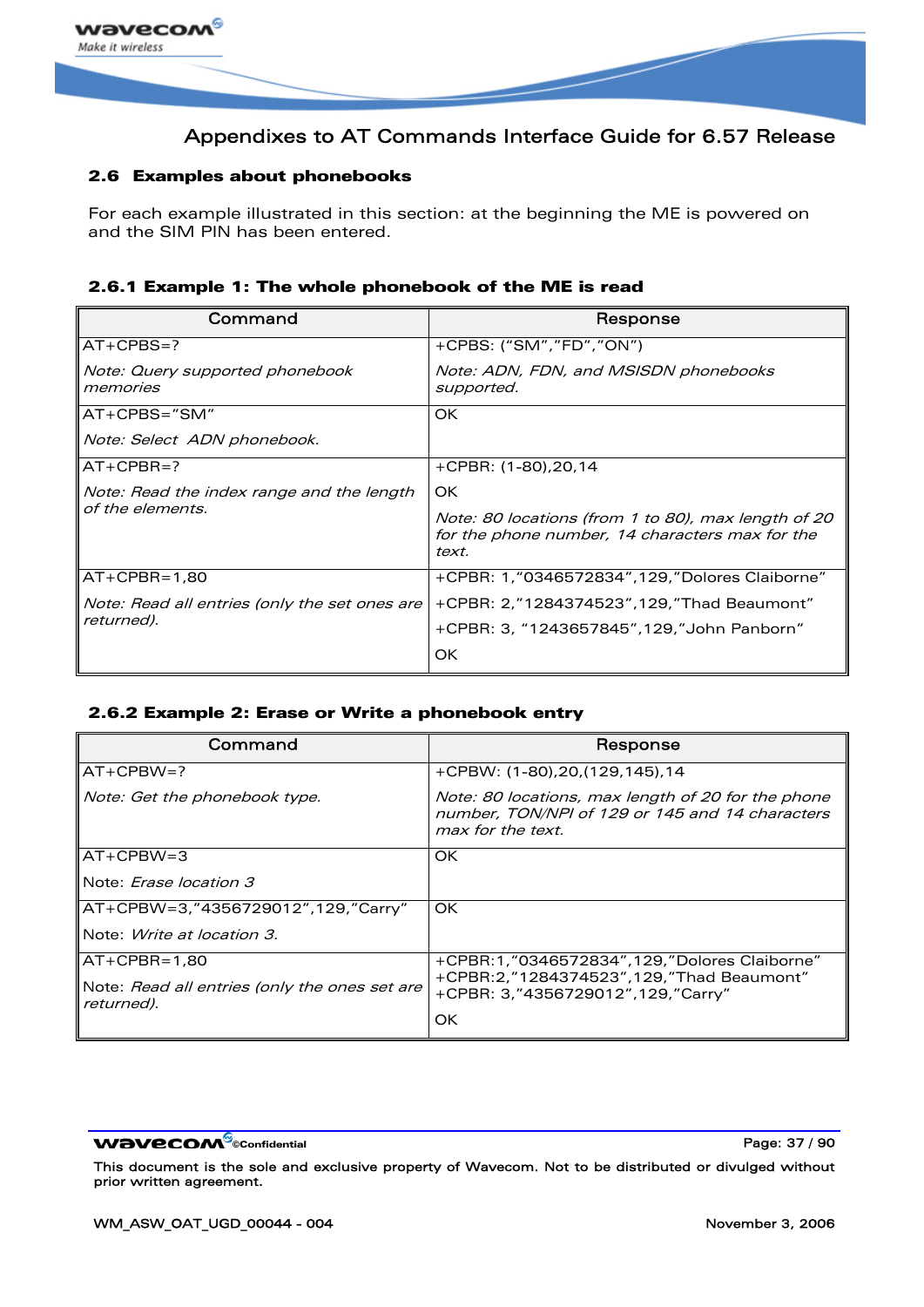

## 2.6.3 Example 3: Find phonebook entries

| Command                               | Response                                                                    |  |  |
|---------------------------------------|-----------------------------------------------------------------------------|--|--|
| AT+CPBF=?                             | $+$ CPBF: 20,14                                                             |  |  |
| Note: Get the phonebook type.         | Note: Max length of 20 for the phone number, 10<br>characters for the text. |  |  |
| "IAT+CPBF="D                          | +CPBF: 1,"0346572834",129,"Dolores Clairborne"                              |  |  |
| Note: Read entries starting with "D". | OK                                                                          |  |  |
| ∥AT+CPBF=″W″                          | +CME ERROR: 22                                                              |  |  |
| Note: Read entries with "W".          | Note: Entry not found.                                                      |  |  |

### 2.6.4 Example 4: Phonebook and custom character set

The Custom To Extended GSM conversion table and the Extended GSM To Custom conversion table can be used to display the extended GSM characters:

**| ^ € { } [ ] ~ \** 

To manage one of these extended characters, the character 0x1B must be set in the right place (in the position corresponding to the value of the ASCII code) in the Custom to GSM conversion table (instead of 0x20 (space ASCII code)).

For example, the ASCII code of  $\setminus$  (backslash) is 0x5C, the character 0x1B must be set at the position 0x5C of the Custom to GSM conversion table. The range of character 0x5C in this table is 92. So to update the table the command AT+WCCS=1,0,92 will be used.

In the other way, write the space ASCII code 0x20 in the right place in the Custom to GSM conversion table if an extended character is not needed.

| Command                                    | Response                                 |
|--------------------------------------------|------------------------------------------|
| $AT+CPBS?$                                 | $+CPBS: 3.80$                            |
| Note: Query the current phonebook          | OK                                       |
|                                            | Note: ADN selected, 3 entries stored     |
| $AT+WPCS?$                                 | +WPCS: "TRANSPARENT"                     |
| Note: Query the current phonebook char set | OK.                                      |
|                                            | Note: Transparent mode selected          |
| $AT + CPBR = 1$                            | +CPBR: 1,"0146290800",129,"S bastien"    |
|                                            | OK                                       |
|                                            | Note: GSM character "é" is not displayed |

**WƏVECOM ©**confidential Page: 38 / 90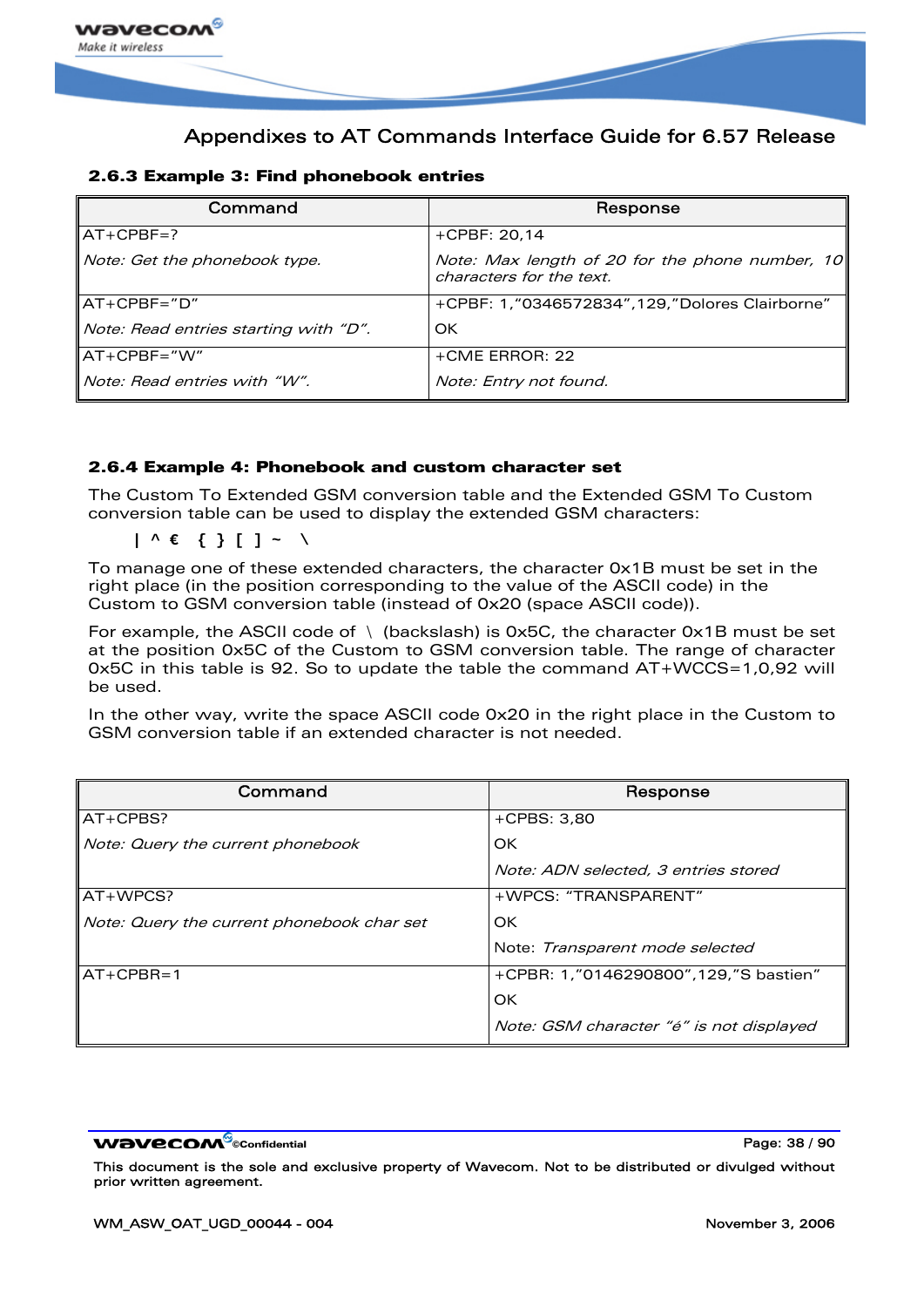

| Command                                                                                                                                                                                                                                                                                                                                                                                                                                                                                                                                      | Response                                          |
|----------------------------------------------------------------------------------------------------------------------------------------------------------------------------------------------------------------------------------------------------------------------------------------------------------------------------------------------------------------------------------------------------------------------------------------------------------------------------------------------------------------------------------------------|---------------------------------------------------|
| $AT+WCCS=1.0.0.255$                                                                                                                                                                                                                                                                                                                                                                                                                                                                                                                          | <b>OK</b>                                         |
| >202020202020202020200A20200D2020202020<br>20205F202020202020202020202021222302252<br>62728292A2B2C2D2E2F30313233343536373839<br>3A3B3C3D3E3F004142434445464748494A4B4C<br>4D4E4F505152535455565758595A20202020112<br>06162636465666768696A6B6C6D6E6F70717273<br>7475767778797A2020202020202020202020202<br>2020202020204020012403205F20202020202D2<br>02020202020272020202020202020202020604141<br>41415B0E1C09451F454549494949445D4F4F4F4<br>F5C200B5555555E59201E7F6161617B0F1D6304<br>05656507696969207D086F6F6F7C200C0675757<br>E792079 |                                                   |
| $AT+WCCS=1,1,0,127$                                                                                                                                                                                                                                                                                                                                                                                                                                                                                                                          | OK                                                |
| >40A324A5E8E9F9ECF2C70AD8F80DC5E5205F2<br>0202020202020202020C6E6DFC920212223A425<br>262728292A2B2C2D2E2F3031323334353637383<br>93A3B3C3D3E3FA14142434445464748494A4B4<br>C4D4E4F505152535455565758595AC4D6D1DCA<br>7BF6162636465666768696A6B6C6D6E6F707172<br>737475767778797AE4F6F1FCE0<br>Note: Set the custom character set tables to enable<br>a GSM to default font conversion                                                                                                                                                         |                                                   |
| AT+WPCS="CUSTOM"                                                                                                                                                                                                                                                                                                                                                                                                                                                                                                                             | <b>OK</b>                                         |
| Note: Use the custom character set                                                                                                                                                                                                                                                                                                                                                                                                                                                                                                           |                                                   |
| $AT+CPBR=1$                                                                                                                                                                                                                                                                                                                                                                                                                                                                                                                                  | +CPBR: 1,"0146290800",129,"Sébastien"             |
|                                                                                                                                                                                                                                                                                                                                                                                                                                                                                                                                              | OK                                                |
|                                                                                                                                                                                                                                                                                                                                                                                                                                                                                                                                              | Note: GSM character "é" is correctly<br>displayed |

WƏVECOM<sup>®</sup>cconfidential example of the example of the Page: 39 / 90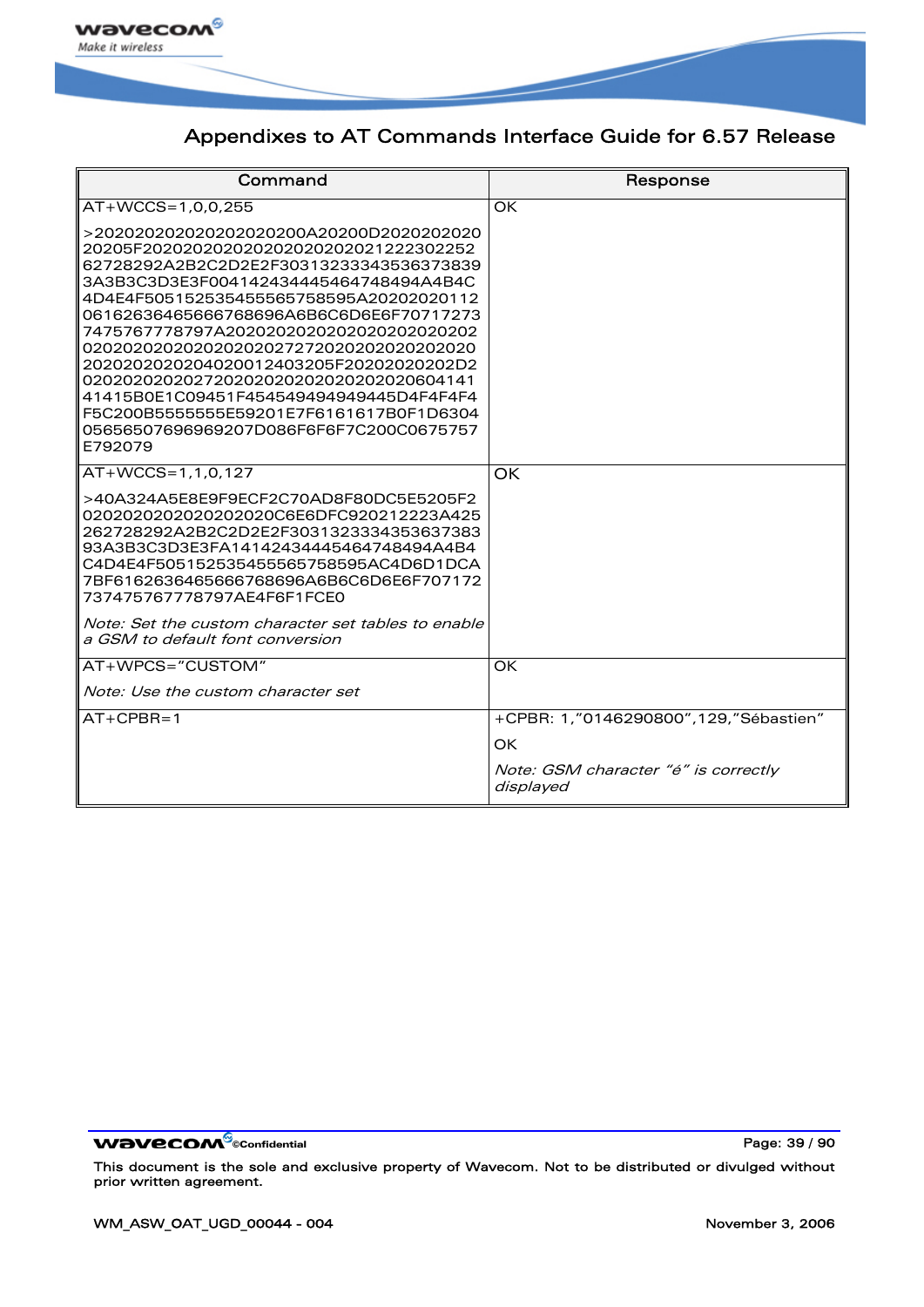

| Command                       | Response                                            |
|-------------------------------|-----------------------------------------------------|
| AT+WCOS?                      | $+WCOS: 0$<br>OK.                                   |
|                               | Note: Phonebook not extended                        |
| AT+CPBS?                      | +CPBS: "SM", 10, 20                                 |
|                               | <b>OK</b>                                           |
|                               | Note: Selected phonebook: ADN                       |
| AT+CPBW=1,"0123456",,"test"   | <b>OK</b>                                           |
|                               | Note: Write an entry in SIM                         |
| $AT+CPBR=1$                   | +CPBR: 1,"0123456",129,"test"                       |
|                               | <b>OK</b>                                           |
|                               | Note: Read an entry in SIM                          |
| AT+CPBW=1,"0123456",,"test",1 | +CME ERROR: 3                                       |
|                               | Note: +WCOS=0; you can't write a<br>phonebook group |
| $AT+WCOS=1$                   | OK                                                  |
|                               | Note: Phonebook extended in SIM                     |
| AT+CPBW=1,"0123456",,"test",1 | OK.                                                 |
|                               | Note: Write an entry in SIM                         |
| $AT+CPBR=1$                   | +CPBR: 1, "0123456", 129, "test", 1                 |
|                               | <b>OK</b>                                           |
|                               | Note: Read an entry in SIM (extended)               |
| $AT+WCOS=0$                   | <b>OK</b>                                           |
| AT+WCOS?                      | $+WCOS: 0$                                          |
|                               | OK.                                                 |
|                               | Note: Phonebook not extended                        |
| $AT+CPBR=1$                   | +CPBR: 1,"0123456",129,"test"                       |
|                               | OК                                                  |
|                               | Note: Read an entry in SIM (not extended)           |
| AT+CPBS="ME"                  | OK                                                  |
|                               | Note: Selected phonebook: ME (Flash)                |
| $AT+WCOS=1$                   | OK                                                  |
|                               | Note: Phonebook extended                            |

## 2.6.5 Example 5: Use the extended phonebook

WƏVECOM<sup>®</sup>cconfidential example of the example of the Page: 40 / 90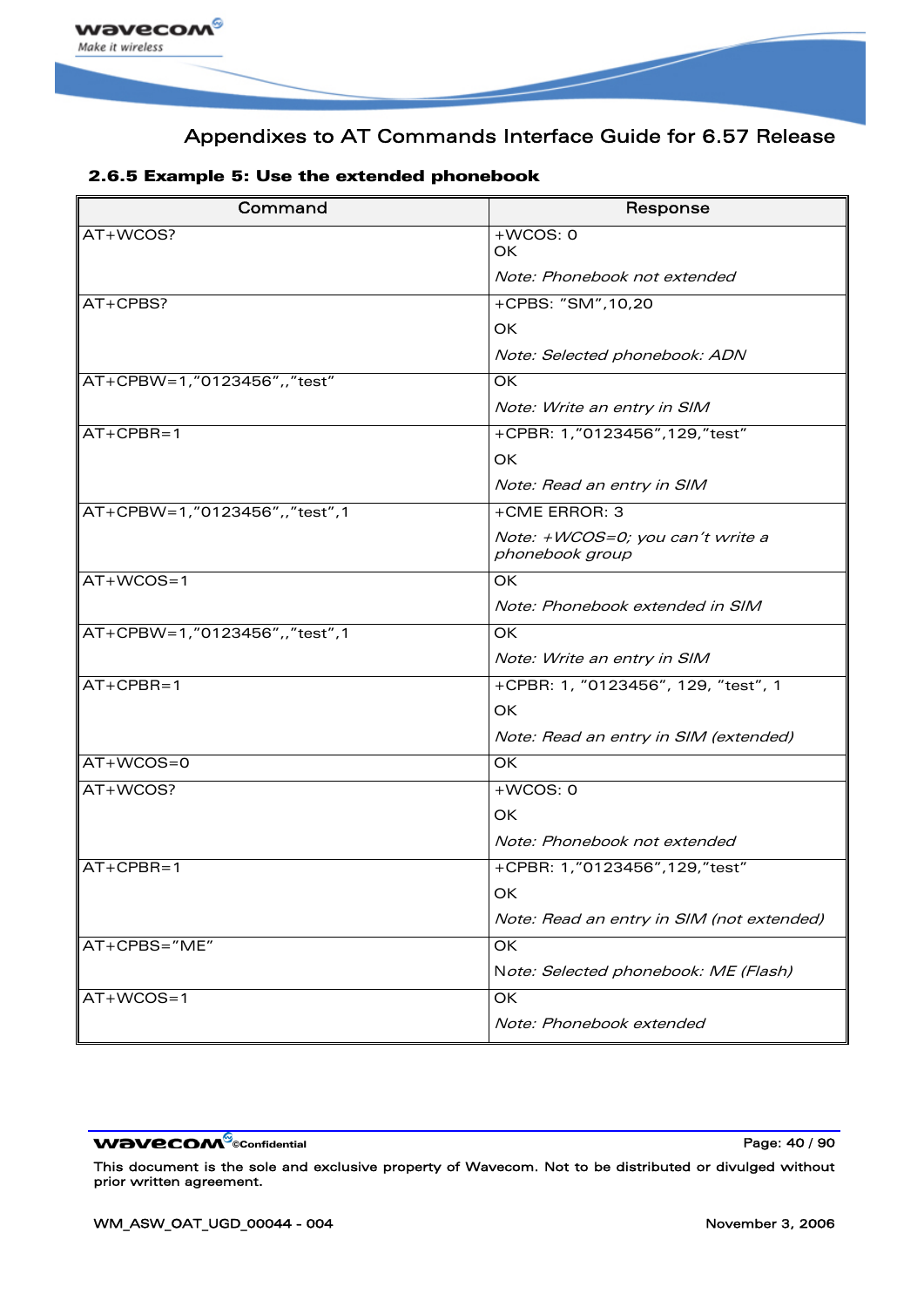

| Command                                                                                                                                                                           | Response                                                                                                                                                                         |
|-----------------------------------------------------------------------------------------------------------------------------------------------------------------------------------|----------------------------------------------------------------------------------------------------------------------------------------------------------------------------------|
| AT+CPBW=1, "+331290909", 145, "Fred",<br>"0141284549", 129, "0600003210", 129,<br>"0141280000", 129, "019876543210", 129,<br>"fred@mywebaddress.com", "Becker Street<br>London".1 | OK.<br>Note: Write an entry in Flash                                                                                                                                             |
| IAT+CPBR=1                                                                                                                                                                        | +CPBR: 1, "+331290909", 145, "Fred",<br>"0141284549", 129, "0600003210", 129,<br>"0141280000", 129, "019876543210",<br>129, "fred@mywebaddress.com", "Becker<br>Street London".1 |
|                                                                                                                                                                                   | OK.                                                                                                                                                                              |
| $AT+WCOS=0$                                                                                                                                                                       | OK.                                                                                                                                                                              |
| $AT+CPBR=1$                                                                                                                                                                       | +CPBR: 13,"+331290909",145,"Fred"<br>OK.<br>Note: Read an entry in Flash (not extended)                                                                                          |

To use the extended ME phonebook, you must do:

AT+CPBS="ME"

AT+WCOS=1

To use the extended ADN phonebook, you must do:

AT+CPBS="SM"

AT+WCOS=1

To use the not extended phonebook, you must do: AT+WCOS=0

### 2.6.6 Example 6: Phonebook and custom character set

| Command                                         | Response                             |
|-------------------------------------------------|--------------------------------------|
| $\textsf{IAT+CPBS?}$                            | $+CPBS: 3,80$                        |
| Note: Query the current phonebook               | OK                                   |
|                                                 | Note: ADN selected, 3 entries stored |
| $AT+WPCS?$                                      | +WPCS: "TRANSPARENT"                 |
| Note: Query for the current phonebook character | OK.                                  |
| set                                             | Note: Transparent mode selected      |
| AT+CPBW=1,"0146290800",129,"test of { }"        |                                      |

**WAVECOM**<sup>®</sup>confidential **Page:** 41 / 90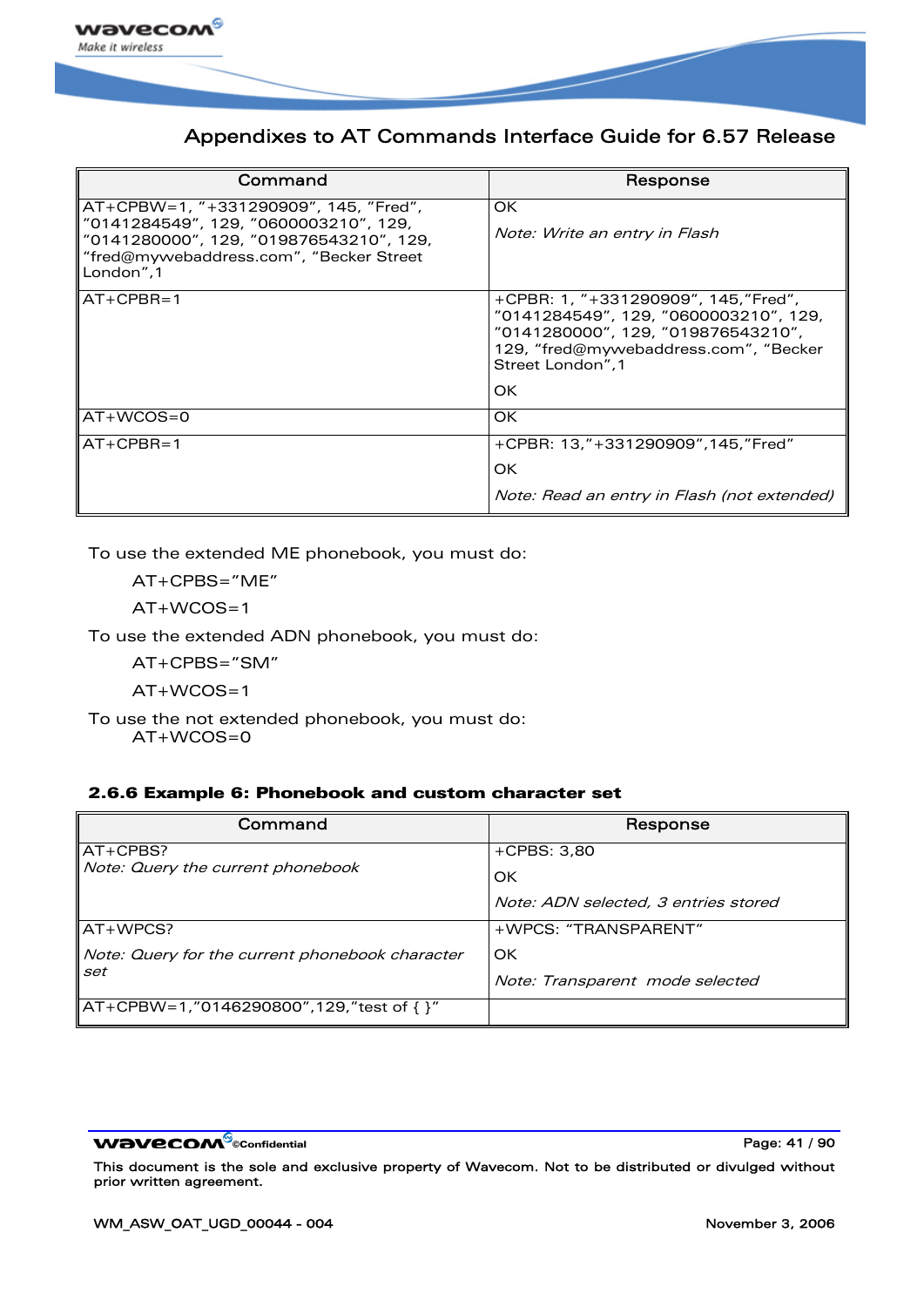

| Command                                                                                                                                                                                                                                                                                                                                                                                                                                                                                                                                                      | Response                                                    |
|--------------------------------------------------------------------------------------------------------------------------------------------------------------------------------------------------------------------------------------------------------------------------------------------------------------------------------------------------------------------------------------------------------------------------------------------------------------------------------------------------------------------------------------------------------------|-------------------------------------------------------------|
| $AT+CPBR=1$                                                                                                                                                                                                                                                                                                                                                                                                                                                                                                                                                  | +CPBR: 1,"0146290800",129," test of                         |
|                                                                                                                                                                                                                                                                                                                                                                                                                                                                                                                                                              | OK                                                          |
|                                                                                                                                                                                                                                                                                                                                                                                                                                                                                                                                                              | Note: GSM characters "{"and "}" are not<br>displayed        |
| AT+WCCS=1,0,0,255 <cr></cr>                                                                                                                                                                                                                                                                                                                                                                                                                                                                                                                                  | OK                                                          |
| >202020202020202020200A20200D2020202020<br>20205F202020202020202020202021222302252<br>62728292A2B2C2D2E2F30313233343536373839<br>3A3B3C3D3E3F004142434445464748494A4B4C<br>4D4E4F505152535455565758595A1B1B1B1B11<br>206162636465666768696A6B6C6D6E6F7071727<br>37475767778797A1B1B1B1B201B20202020202<br>202020202020204020012403205F20202020202<br>D20202020202027202020202020202020206041<br>4141415B0E1C09451F454549494949445D4F4F4<br>F4F5C200B5555555E59201E7F6161617B0F1D63<br>0405656507696969207D086F6F6F7C200C06757<br>57E792079<br>$<$ CTRL-Z $>$ |                                                             |
| AT+WCCS=1,1,0,127 <cr></cr>                                                                                                                                                                                                                                                                                                                                                                                                                                                                                                                                  | OK                                                          |
| >40A324A5E8E9F9ECF2C70AD8F80DC5E5205F2<br>0202020202020202020C6E6DFC920212223A425<br>262728292A2B2C2D2E2F3031323334353637383<br>93A3B3C3D3E3FA14142434445464748494A4B4<br>C4D4E4F505152535455565758595AC4D6D1DCA<br>7BF6162636465666768696A6B6C6D6E6F707172<br>737475767778797AE4F6F1FCE0<br>$<$ CTRL-Z $>$                                                                                                                                                                                                                                                  |                                                             |
| Note: Set the custom character set tables to enable<br>a GSM to default font conversion                                                                                                                                                                                                                                                                                                                                                                                                                                                                      |                                                             |
| AT+WPCS="CUSTOM"                                                                                                                                                                                                                                                                                                                                                                                                                                                                                                                                             | OK                                                          |
| Note: Use the custom character set                                                                                                                                                                                                                                                                                                                                                                                                                                                                                                                           |                                                             |
| $AT+CPBR=1$                                                                                                                                                                                                                                                                                                                                                                                                                                                                                                                                                  | +CPBR: 1,"0146290800",129," test of<br>$\{\ \}''$<br>OK     |
|                                                                                                                                                                                                                                                                                                                                                                                                                                                                                                                                                              | Note: GSM characters "{" and "}" are<br>correctly displayed |

WƏVECOM<sup>®</sup>cconfidential example of the example of the Page: 42 / 90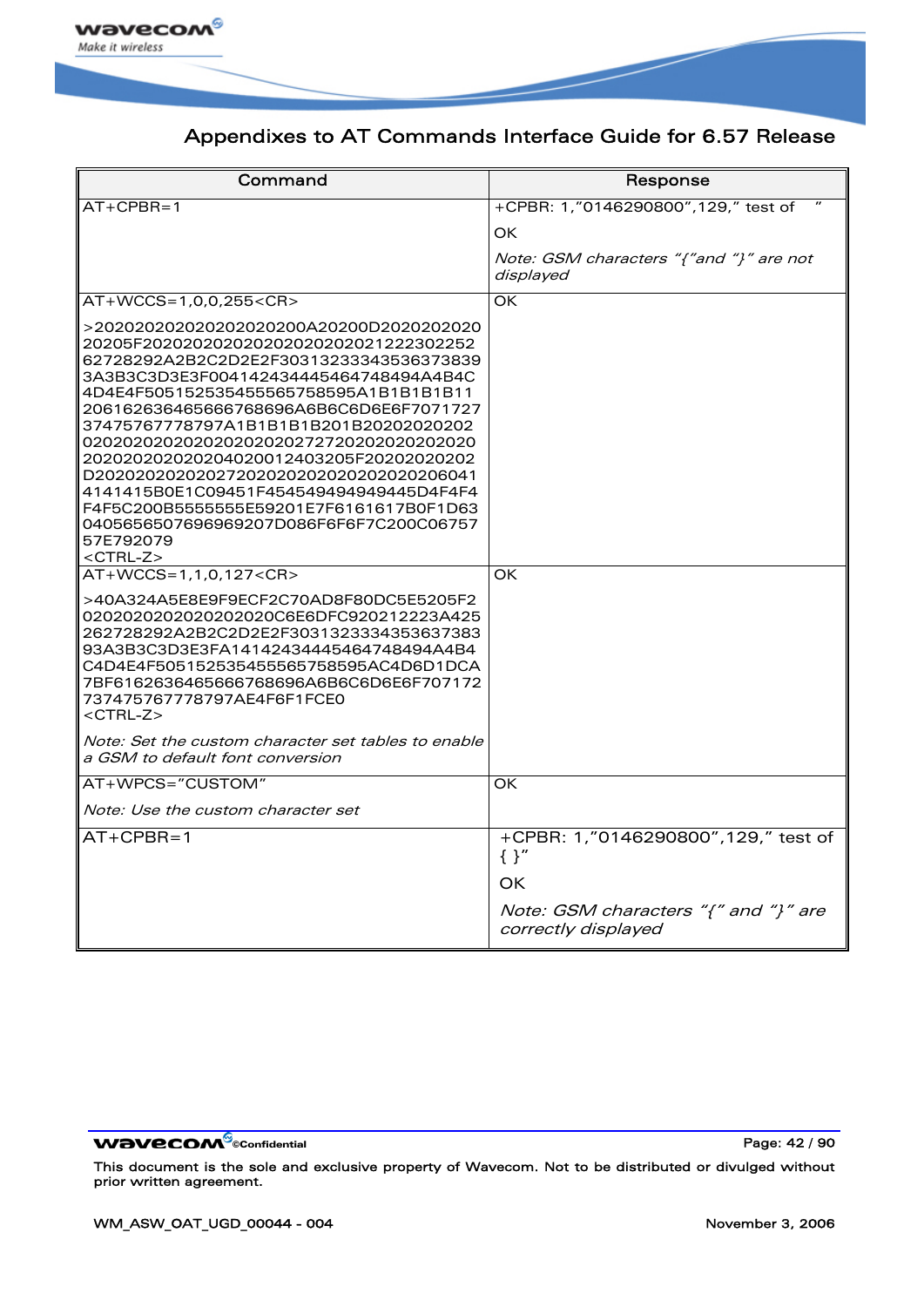

|  |  | 2.6.7 Example 7: MT Phonebook (read only) |  |
|--|--|-------------------------------------------|--|
|  |  |                                           |  |

| Command                                        | Response                                                                                                                                                                                                                                                                                                                                                                  |
|------------------------------------------------|---------------------------------------------------------------------------------------------------------------------------------------------------------------------------------------------------------------------------------------------------------------------------------------------------------------------------------------------------------------------------|
| $AT+CPBS="MT"$                                 | OK                                                                                                                                                                                                                                                                                                                                                                        |
|                                                | Note: Select MT phonebook                                                                                                                                                                                                                                                                                                                                                 |
| $AT+WCOS=1$                                    | OK                                                                                                                                                                                                                                                                                                                                                                        |
| Note: Select extended entries                  |                                                                                                                                                                                                                                                                                                                                                                           |
| $AT+CPBF="$                                    | +CPBF: 1,"0987654321",129," Carry",0                                                                                                                                                                                                                                                                                                                                      |
| Note: Read all entries                         | +CPBF: 2;"9876543210",129,"John",0<br>+CPBF: 31,"0346572834",129,"Dolores<br>Claiborne", "9876543210", 129, "",, "",, "6547891230", 129<br>, "dolores@mywebaddress.com"," Becker Street<br>London".0<br>+CPBF: 32, "6547892012", 129, "Pierre", "",<br>"",,"9874521021",129,"",,,"Pierre@mywebaddress.com<br>$^{\prime\prime}$ , $^{\prime\prime\prime\prime}$ , 0<br>OK. |
| $AT+WCOS=0$                                    | OK.                                                                                                                                                                                                                                                                                                                                                                       |
| Note: Select extended entries: not<br>extended |                                                                                                                                                                                                                                                                                                                                                                           |
| $AT+CPBF="$                                    | +CPBF: 1,"0987654321",129," Carry"                                                                                                                                                                                                                                                                                                                                        |
| Note: Read all entries                         | +CPBF: 2;"9876543210",129,"John"<br>+CPBF: 31,"0346572834",129,"Dolores Claiborne"<br>+CPBF: 32,"6547892012",129,"Pierre"<br>OK                                                                                                                                                                                                                                           |

Index: 1 and 2  $\rightarrow$  SM phonebook entries

Index: 31 and 32  $\rightarrow$  ME phonebook entries

WƏVECOM<sup>®</sup>cconfidential example of the example of the Page: 43 / 90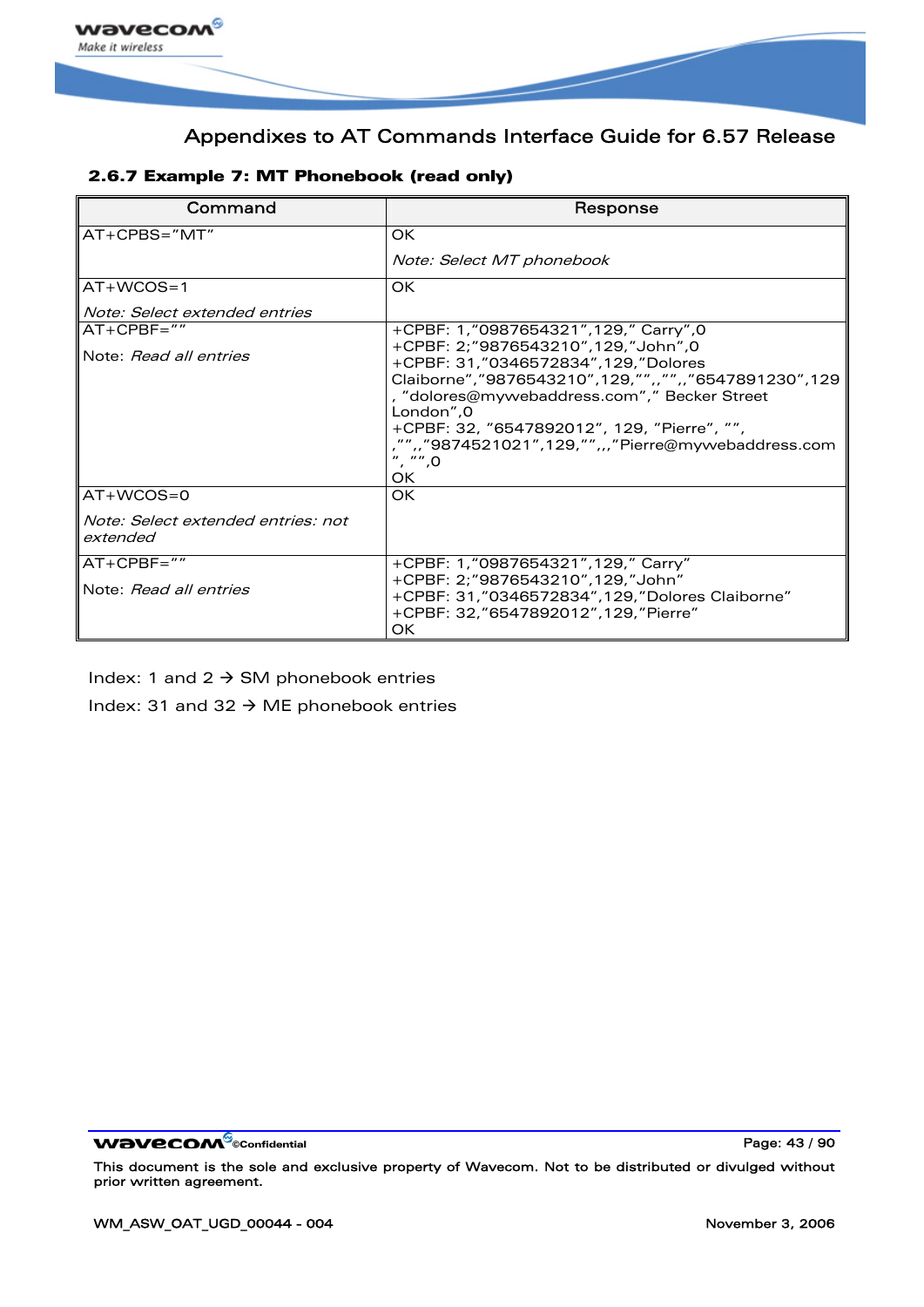

# 2.7 Examples about short messages

### 2.7.1 Send a short message

| $AT+CNMI=0,1,1,1,0$         | SMS-DELIVERs are directly stored, SMS-STATUS- REPORTs are displayed     |
|-----------------------------|-------------------------------------------------------------------------|
| OK.                         |                                                                         |
| AT+CSMP=17,169,0,0          | SMS-SUBMIT message with a validity period (one day)                     |
| OK.                         |                                                                         |
| $AT+CMGF=1$                 | Text mode to send a Short Message                                       |
| OK.                         |                                                                         |
| AT+CSCA="+33608080706"      | Set Service Center Address to +33608080706                              |
| OK.                         |                                                                         |
| AT+CMGS=0601290800          | Send a SMS-SUBMIT to mobile phone                                       |
|                             | Product sends a 4 characters sequence: 0x0D 0x0A 0x3E 0x20              |
| This is the first text line | Edit first line and press carriage return ( <cr>, 0x0D)</cr>            |
| This is the last text line  | Edit last line and send message by pressing $\langle$ ctrl-Z $>$ (0x1A) |
| $+CMGS: 5$                  | Success: message reference 5 is returned from the SMS Service Center    |
|                             | +CDS: 2,5,"0601290800",129,"99/05/01 14:15:10+04"                       |
|                             | Success: report of successful message delivery received                 |

### 2.7.2 Read short messages

```
AT+CMGF=1 Text mode to read Short Messages
AT+CMGL="ALL" List all stored messages
       +CMGL: 1,"REC READ","+336290918",,"99/05/01 14:15:10+04" 
       I will be late This is the first message
       +CMGL: 2,"REC UNREAD","+336290918",,"99/05/01 14:19:44+04" 
       Traffic jam on Broadway This is the second message
       OK
AT+CMGR=1 " " Read the first message
       +CMGR: "REC READ","+336290918",,"99/05/01 14:19:44+04" 
       OK
```
**WƏVECOM**<sup>©</sup>confidential Page: 44 / 90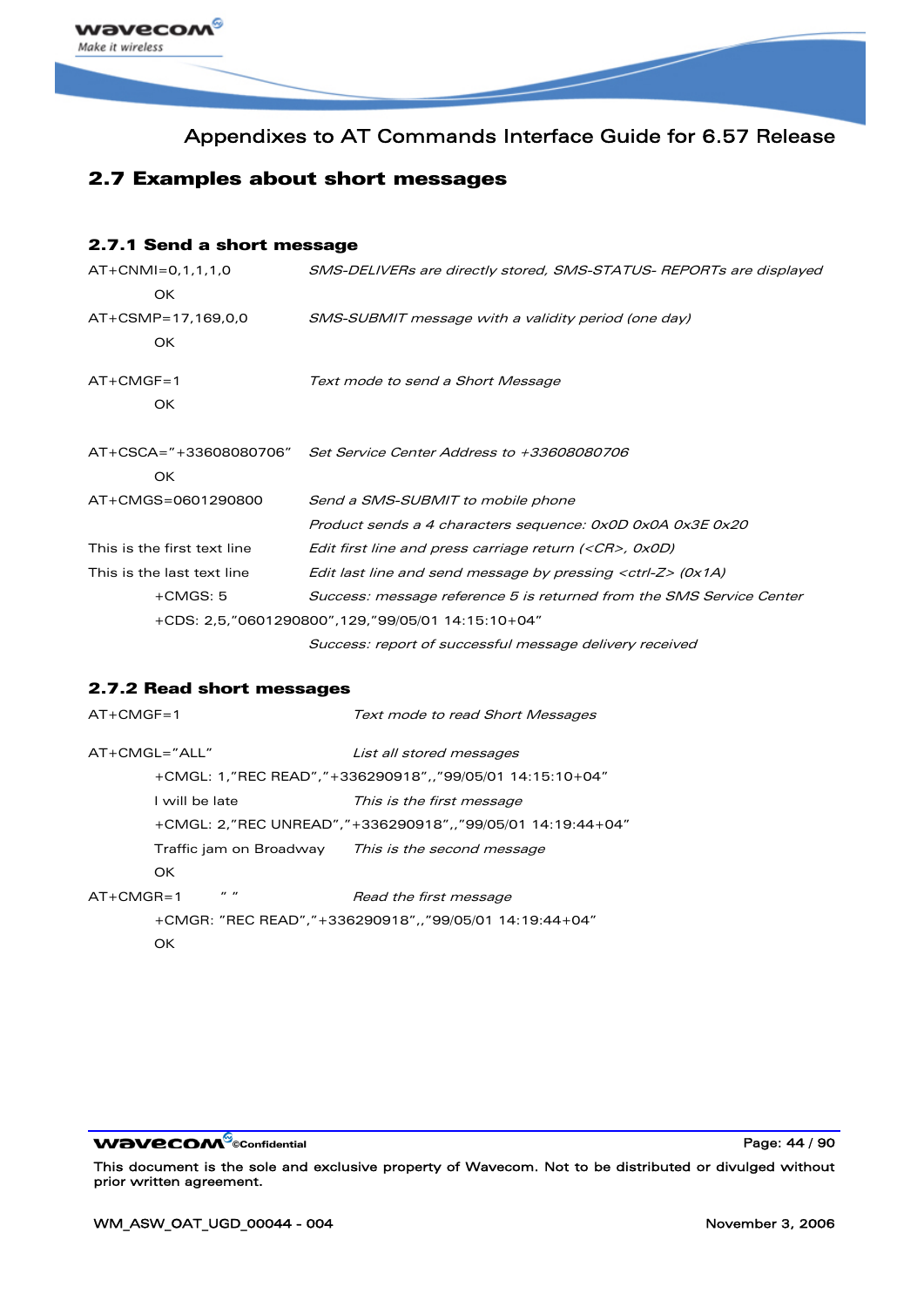

# 2.8 Examples about Fax class 2

## 2.8.1 Send a fax class 2

| $AT + FCLASS = 2$ |                        | Select fax class 2                            |  |  |  |  |  |  |
|-------------------|------------------------|-----------------------------------------------|--|--|--|--|--|--|
|                   | OК                     |                                               |  |  |  |  |  |  |
|                   | AT+FLID="LocalFax"     |                                               |  |  |  |  |  |  |
|                   | OК                     |                                               |  |  |  |  |  |  |
|                   | ATD0601234567          | Call establishment                            |  |  |  |  |  |  |
|                   | $+FCON$                | Connection OK                                 |  |  |  |  |  |  |
|                   | [+FCSI: "RemoteFax"]   |                                               |  |  |  |  |  |  |
|                   | +FDIS:0,3,0,2,0,0,0,0  |                                               |  |  |  |  |  |  |
|                   | OK                     |                                               |  |  |  |  |  |  |
| $AT+FDT$          |                        | Beginning of the data transfer                |  |  |  |  |  |  |
|                   | +FDCS:0,3,0,2,0,0,0,0  |                                               |  |  |  |  |  |  |
|                   | <b>CONNECT</b>         |                                               |  |  |  |  |  |  |
|                   | $<$ O $\times$ 11h $>$ | Send carrier                                  |  |  |  |  |  |  |
|                   |                        | First page data terminated by <0x10h><0x03h>  |  |  |  |  |  |  |
|                   | OК                     | Page transmitted                              |  |  |  |  |  |  |
| $AT + FET = 0$    |                        | Send another page                             |  |  |  |  |  |  |
|                   | $+$ FPTS:1             | First page acquitted                          |  |  |  |  |  |  |
|                   | ОK                     |                                               |  |  |  |  |  |  |
| $AT+FDT$          |                        |                                               |  |  |  |  |  |  |
|                   | <b>CONNECT</b>         |                                               |  |  |  |  |  |  |
|                   | $<$ Ox11h $>$          | Send carrier                                  |  |  |  |  |  |  |
|                   |                        | Second page data terminated by <0x10h><0x03h> |  |  |  |  |  |  |
|                   | ОK                     | Page transmitted                              |  |  |  |  |  |  |
| $AT + FET = 2$    |                        | No more page                                  |  |  |  |  |  |  |
|                   | $+$ FPTS:1             | First page acknowledged                       |  |  |  |  |  |  |
|                   | $+FHNG:0$              | Normal end of connection                      |  |  |  |  |  |  |

OK

WƏVECOM<sup>®</sup>cconfidential **Page: 45 / 90**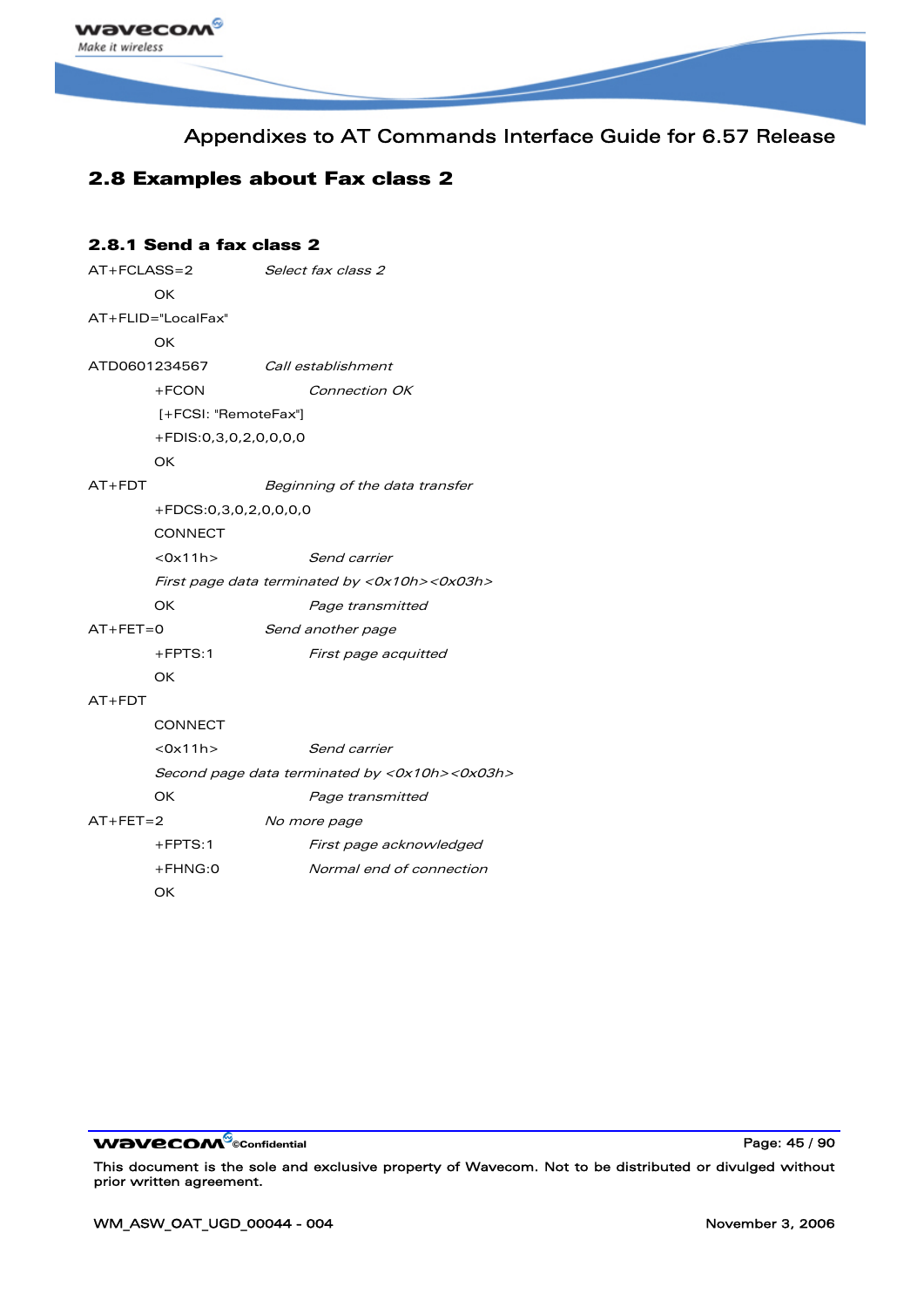

## 2.8.2 Receive a fax class 2

| $AT + FCR = 1$ |                               |                                |  |  |  |  |  |  |  |  |
|----------------|-------------------------------|--------------------------------|--|--|--|--|--|--|--|--|
|                | OK                            |                                |  |  |  |  |  |  |  |  |
|                | AT+FLID="LocalFax"            |                                |  |  |  |  |  |  |  |  |
|                | OK                            |                                |  |  |  |  |  |  |  |  |
|                | <b>RING</b>                   | Incoming call                  |  |  |  |  |  |  |  |  |
| ATA            |                               | Answer                         |  |  |  |  |  |  |  |  |
| $+FCON$        |                               | Connection OK                  |  |  |  |  |  |  |  |  |
|                | [+FTSI: "RemoteFax"]          |                                |  |  |  |  |  |  |  |  |
|                | +FDCS:0,3,0,2,0,0,0,0         |                                |  |  |  |  |  |  |  |  |
|                | OK                            |                                |  |  |  |  |  |  |  |  |
| $AT+FDR$       |                               |                                |  |  |  |  |  |  |  |  |
|                | $+FCFR$                       |                                |  |  |  |  |  |  |  |  |
|                | +FDCS:0,3,0,2,0,0,0,0         |                                |  |  |  |  |  |  |  |  |
|                | <b>CONNECT</b>                |                                |  |  |  |  |  |  |  |  |
|                | $<$ O $\times$ 12h $>$        | Receive page carrier           |  |  |  |  |  |  |  |  |
|                | First page data terminated by |                                |  |  |  |  |  |  |  |  |
|                | $<$ Ox10h> $<$ Ox03h>         |                                |  |  |  |  |  |  |  |  |
|                | OK                            | Page received                  |  |  |  |  |  |  |  |  |
| $+$ FPTS:1     |                               | First page acknowledged        |  |  |  |  |  |  |  |  |
| $+$ FET:0      |                               | To receive another page        |  |  |  |  |  |  |  |  |
| $AT+FDR$       | OK                            |                                |  |  |  |  |  |  |  |  |
|                | +FDCS:0,3,0,2,0,0,0,0         |                                |  |  |  |  |  |  |  |  |
|                | <b>CONNECT</b>                |                                |  |  |  |  |  |  |  |  |
|                | $<$ Ox12h $>$                 | Receive page carrier           |  |  |  |  |  |  |  |  |
|                |                               | Second page data terminated by |  |  |  |  |  |  |  |  |
|                | $<$ Ox10h> $<$ Ox03h>         |                                |  |  |  |  |  |  |  |  |
|                | OK                            | Page received                  |  |  |  |  |  |  |  |  |
|                | $+$ FPTS:1                    | Second page acknowledged       |  |  |  |  |  |  |  |  |
| $+$ FET:2      |                               | No more page to receive        |  |  |  |  |  |  |  |  |
|                | OK                            |                                |  |  |  |  |  |  |  |  |
| $AT+FDR$       |                               |                                |  |  |  |  |  |  |  |  |
|                | $+FHNG:0$                     | Normal end of connection       |  |  |  |  |  |  |  |  |
|                | OK                            |                                |  |  |  |  |  |  |  |  |

WƏVECOM<sup>®</sup>cconfidential example of the example of the Page: 46 / 90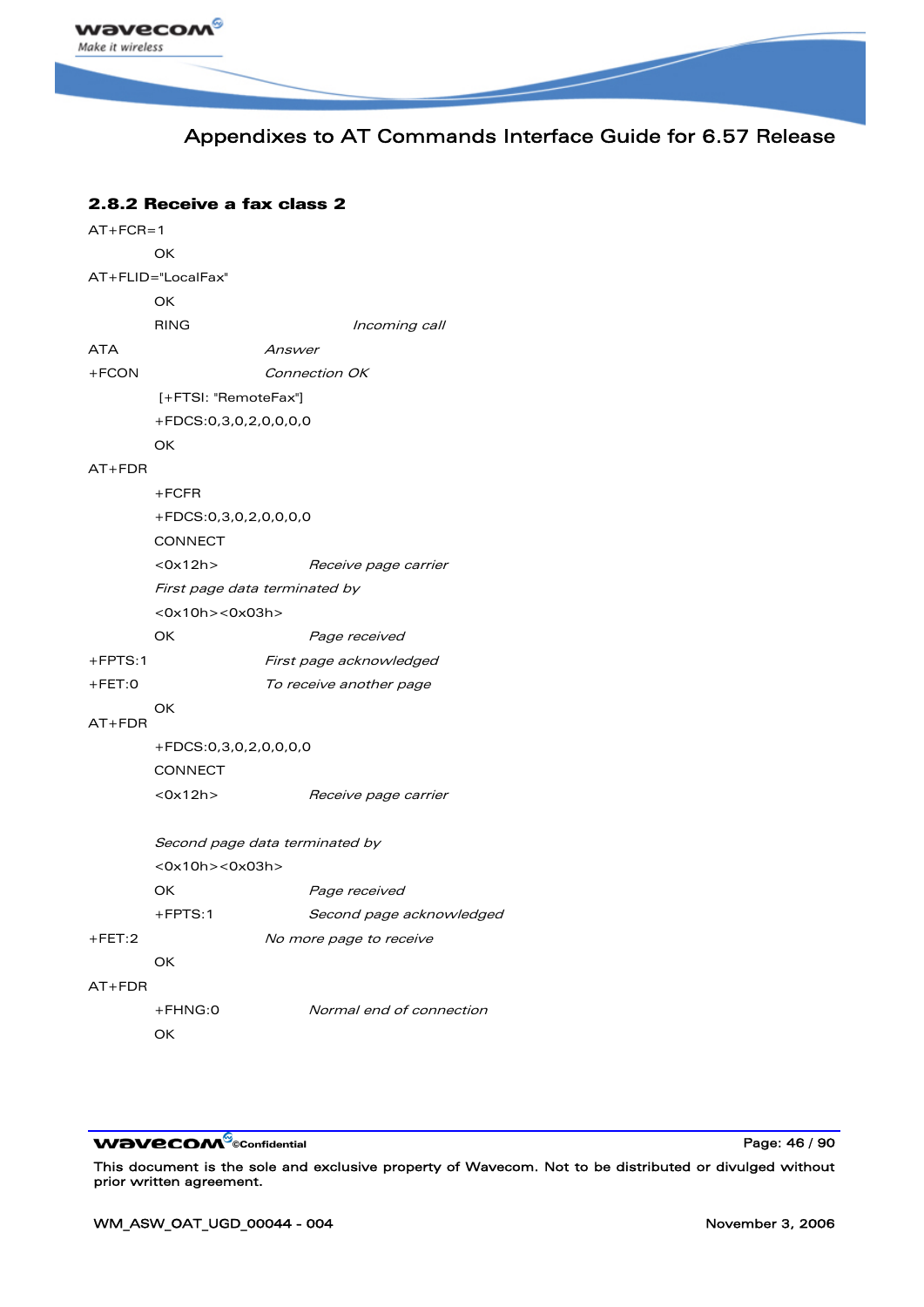

# 2.9 +CSIM and +CRSM Examples

NOTE: if SIM answer is not specified in the following examples, it will mean that the answer will depend on the SIM content.

## 2.9.1 DF GSM selection and then status

AT+CSIM=14,"A0A40000027F20" +CSIM=4,"9F16" AT+CSIM=10,"A0F2000016" +CSIM=48,"…"

### 2.9.2 DF Telecom selection and then status

AT+CSIM=14,"A0A40000027F10" +CSIM=4,"9F16" AT+CSIM=10,"A0F2000016" +CSIM=48,"…"

### 2.9.3 EF ADN selection and then status

DF Telecom selection is mandatory just before the following AT commands. AT+CSIM=14,"A0A40000026F3A" +CSIM=4,"9F0F" AT+CSIM=10,"A0C000000F" +CSIM=34,"…"

**WƏVECOM**<sup>©</sup>confidential Page: 47 / 90

This document is the sole and exclusive property of Wavecom. Not to be distributed or divulged without prior written agreement.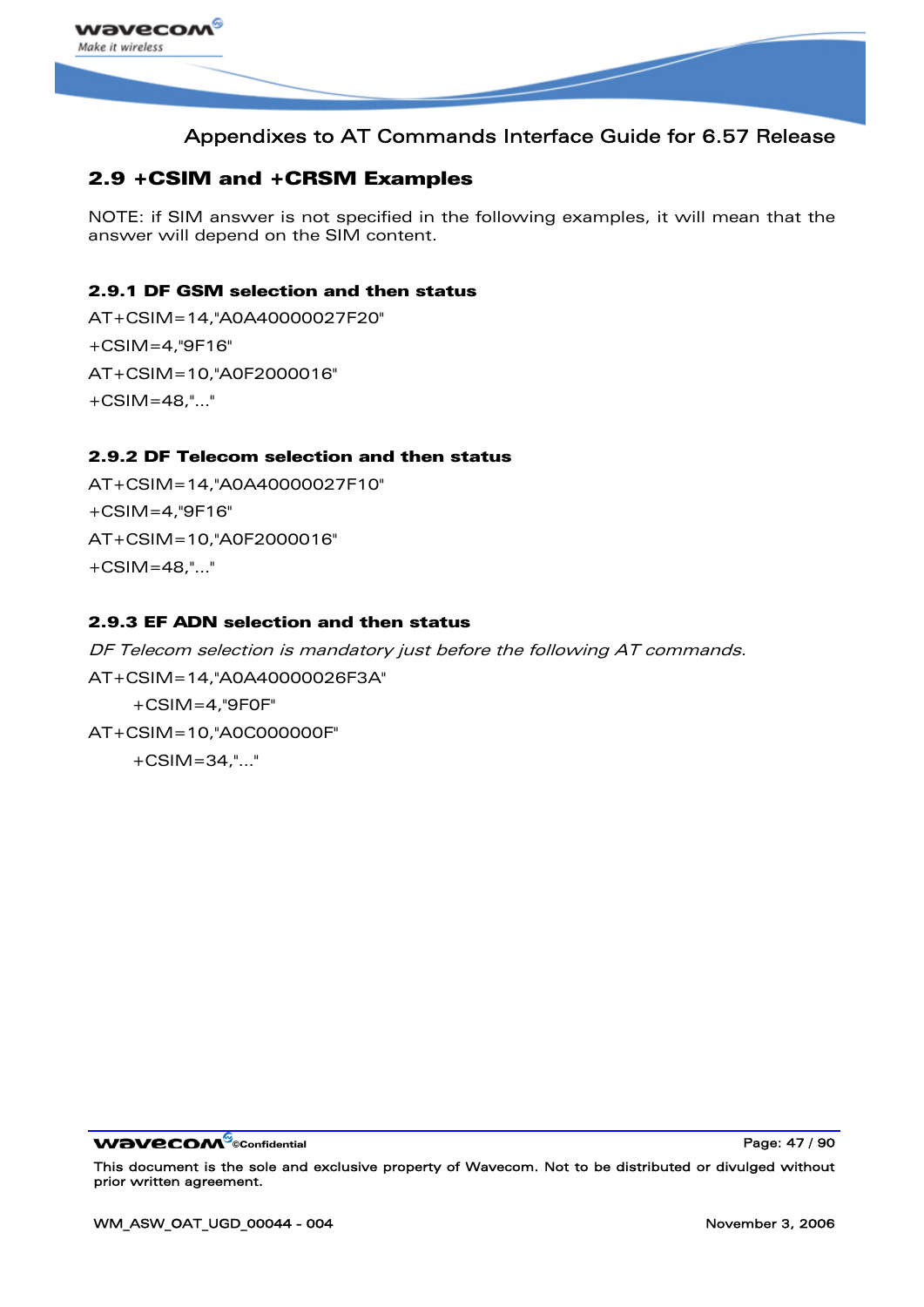

### 2.9.4 Status commands

Status – No File Id – without P1,P2, P3 AT+CRSM=242 Status – 6F3A (EF ADN) – without P1, P2, P3 AT+CRSM=242,28474 Status – 6F07 (EF IMSI) – without P1, P2, P3 AT+CRSM=242,28423 Status – 3F00 (MF) – without P1, P2, P3 AT+CRSM=242,16128 Status – 7F10 (DF Telecom) – without P1, P2, P3 AT+CRSM=242,32528 Status – 7F20 (DF GSM) – without P1, P2, P3 AT+CRSM=242,32544

### 2.9.5 Get Response commands

Get Response - (EF ADN) – without P1, P2, P3 AT+CRSM=192,28474 Get Response - (EF IMSI) – without P1, P2, P3 AT+CRSM=192, 28423 Get Response - (MF) – without P1, P2, P3 AT+CRSM=192,16128 Get Response - (DF Telecom) – without P1, P2, P3 AT+CRSM=192,32528 Get Response - (DF GSM) – without P1, P2, P3 AT+CRSM=192,32544 Get Response – 6F07 (EF IMSI) AT+CRSM=192, 28423,0,0,15

### 2.9.6 Read Record commands

Read Record – EF ADN (Pin Code validated) AT+CRSM=178,28474,1,4,28

**WƏVECOM**<sup>⊗</sup>confidential Page: 48 / 90

This document is the sole and exclusive property of Wavecom. Not to be distributed or divulged without prior written agreement.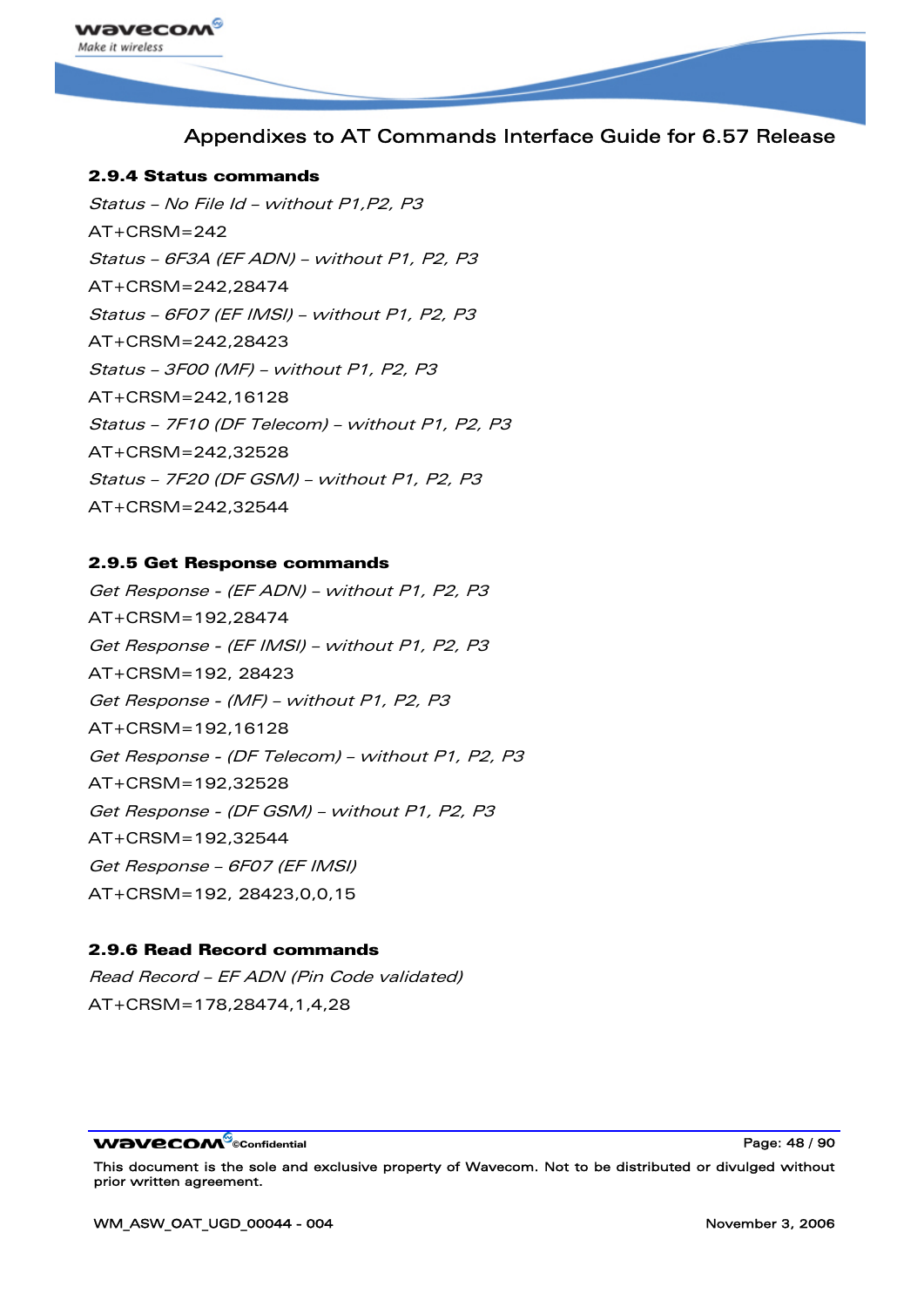

# 2.10 +WBHV Examples

### 2.10.1 Restart the Wireless CPU

AT+CFUN=1 **OK** 

### 2.10.2 Interrogate modem configuration

AT+WBHV? +WBHV: 0,0 +WBHV: 1,0 +WBHV: 2,0 +WBHV: 3,0,0 OK

## 2.10.3 Activate ENS feature (there is no STK session open yet)

 $AT+WBHV=3.1$ +CME ERROR: 3

## 2.10.4 Open a STK session

AT+STSF=2,"5FFFFFFF7F"  $OK$  $AT+STSF=1$ OK

### 2.10.5 Activate ENS feature

 $AT+WBHV=3.1$ **OK** 

 $AT+WBHV=3$ 

+WBHV: 3,1,1 // Wireless CPU reset is needed

OK

**WAVECOM**<sup>©</sup>confidential Page: 49 / 90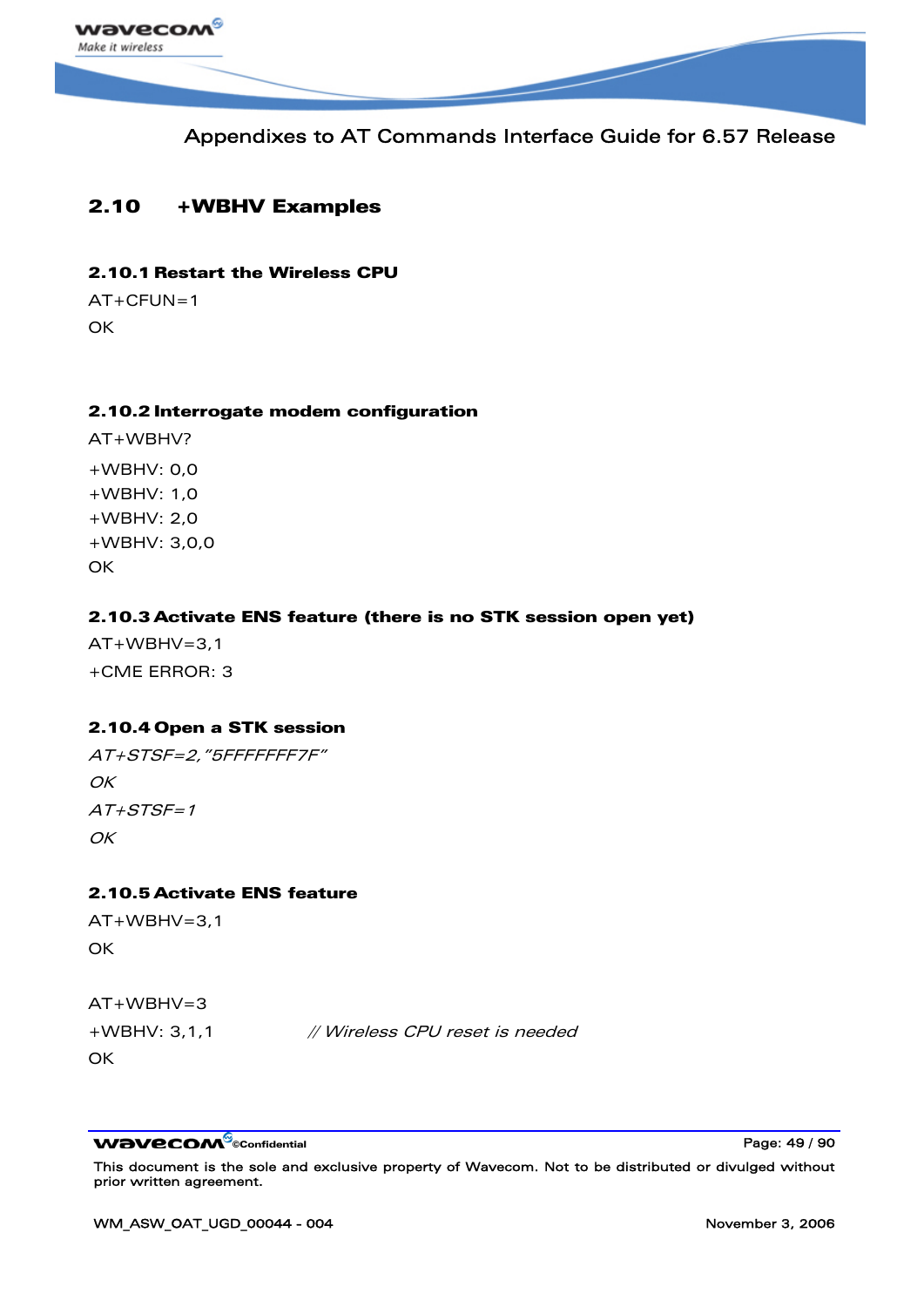

## 2.10.6 Restart the Wireless CPU and interrogate ENS feature mode

 $AT+CFUN=1$ **OK** 

 $AT+WBHV=3$ +WBHV: 3,1,0

**OK** 

## 2.10.7 Deactivate ENS feature

AT+WBHV=3,0 **OK** 

 $AT+WBHV=3$ +WBHV: 3,0,1 // Wireless CPU reset is needed **OK** 

## 2.10.8 Restart the Wireless CPU and interrogate modem ENS feature mode

AT+CFUN=1 **OK** 

AT+WBHV=3

+WBHV: 3,0,0 // Wireless CPU reset is not needed **OK** 

## 2.10.9 Activate and deactivate the feature

 $AT+WBHV=3.1$ **OK** 

| $AT+WBHV=3$     |                                 |
|-----------------|---------------------------------|
| $+$ WBHV: 3,1,1 | // Wireless CPU reset is needed |
| OK              |                                 |

**WAVECOM**<sup>©</sup>confidential Page: 50 / 90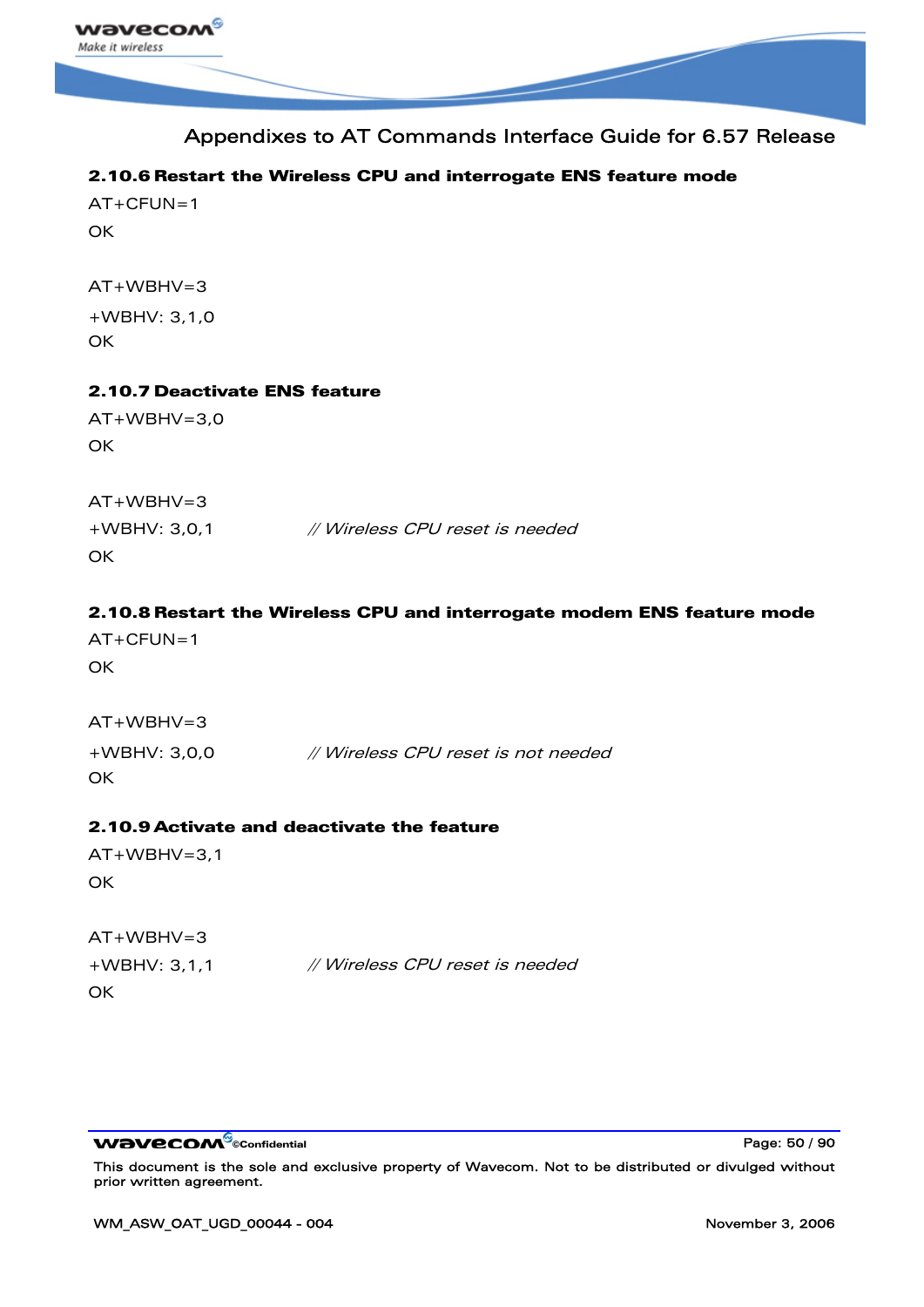

|                                   | Appendixes to AT Commands Interface Guide for 6.57 Release |
|-----------------------------------|------------------------------------------------------------|
| $AT+WBHV=3,0$<br>OK               |                                                            |
| $AT+WBHV=3$<br>+WBHV: 3,0,0<br>OK | // Wireless CPU reset is not needed                        |
| 2.10.10 Restore factory settings  |                                                            |
|                                   | Case 1: ENS feature is already deactivated                 |
| $AT+WBHV=3$                       |                                                            |
| +WBHV: 3,0,0<br>OK                | // Wireless CPU reset is not needed                        |
| <b>AT&amp;F</b>                   |                                                            |
| OK                                |                                                            |
| $AT+WBHV=3$                       |                                                            |
| +WBHV: 3,0,0<br>OK                | // Wireless CPU reset is not needed                        |
| <b>Activate the ENS feature</b>   |                                                            |
| $AT+WBHV=3,1$                     |                                                            |
| OK                                |                                                            |
| $AT+WBHV=3$                       |                                                            |
| $+WBHV: 3,1,1$                    | // Wireless CPU reset is needed                            |
| OK                                |                                                            |
| <b>AT&amp;F</b>                   | // restore the factory settings again                      |
| OK                                |                                                            |
| $AT+WBHV=3$                       |                                                            |
| +WBHV: 3,0,0                      | // Wireless CPU reset is not needed for the new setting    |
| OK.                               |                                                            |

WƏVECOM<sup>®</sup>cconfidential example of the example of the Page: 51 / 90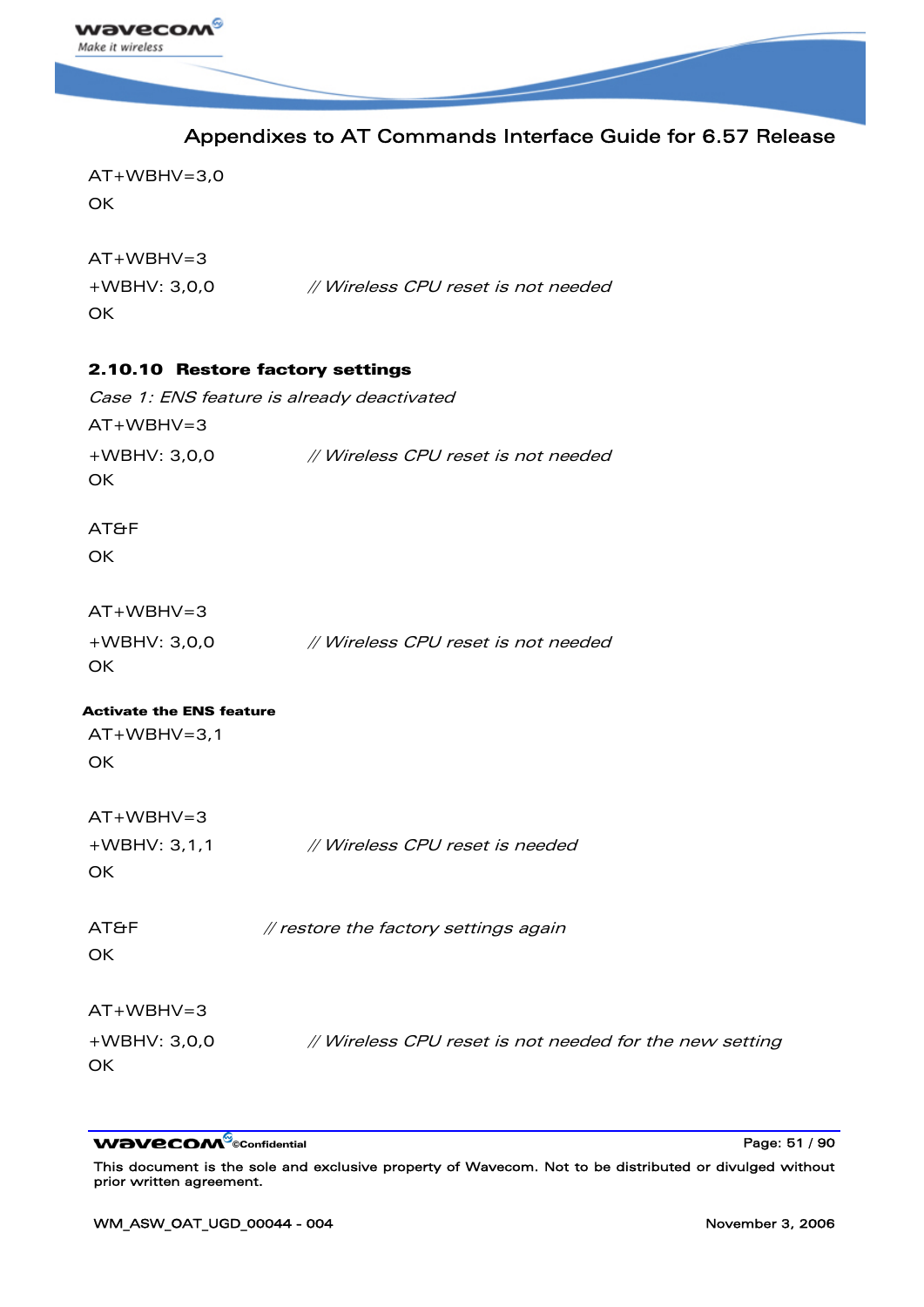

Case 2: ENS feature is already activated  $AT+WBHV=3$ +WBHV: 3,1,0 // Wireless CPU reset is not needed **OK** 

AT&F **OK** 

 $AT+WBHV=3$ 

+WBHV: 3,0,1 // Wireless CPU reset is needed for the new setting OK // since the ENS feature mode before AT&F is '1'

**WAVECOM**<sup>®</sup>confidential **Page: 52 / 90** Note that the end of the end of the end of the end of the end of the end of the end of the end of the end of the end of the end of the end of the end of the end of the end of the en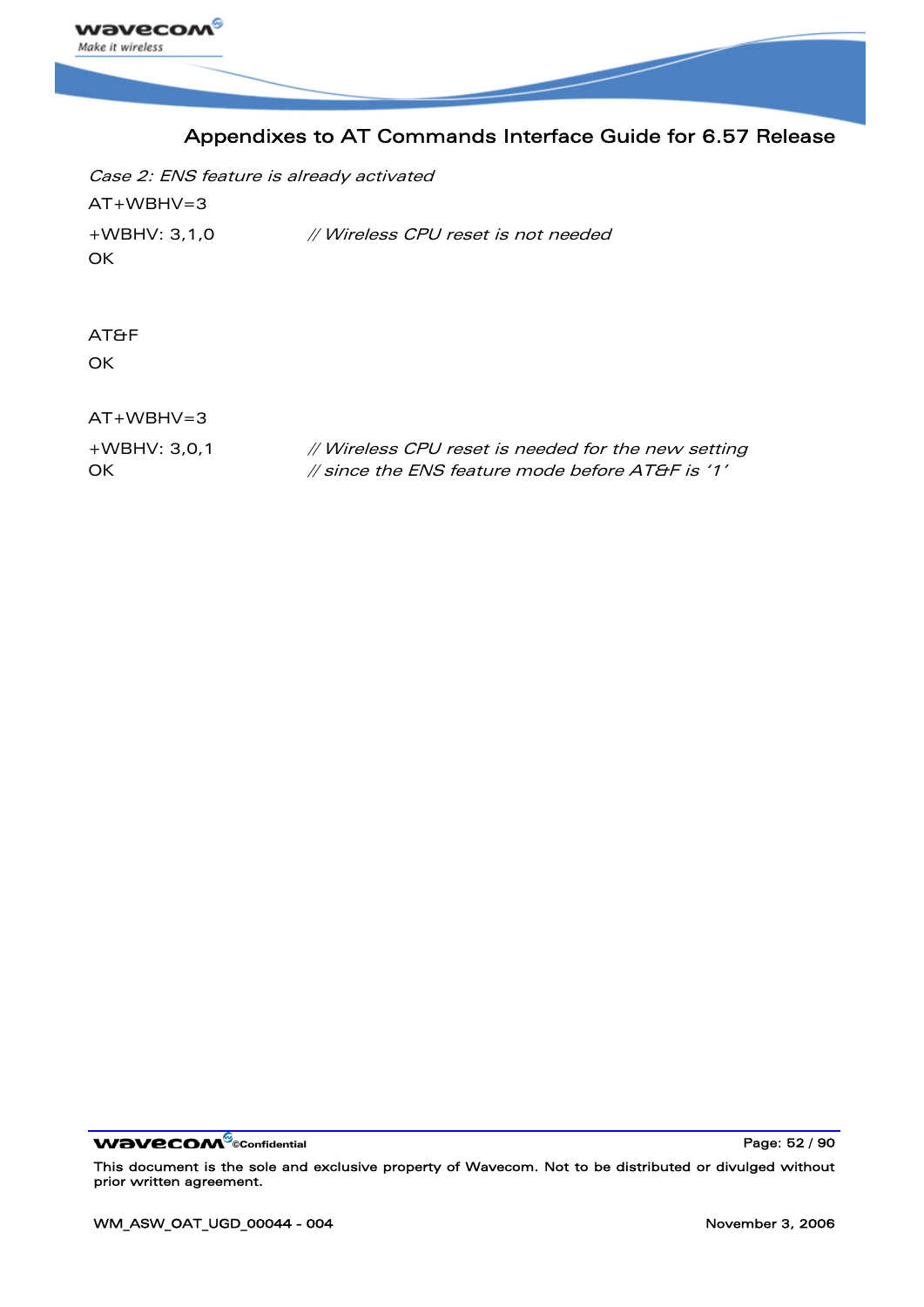

# 3 Technical appendixes

# 3.1 Data / Commands multiplexing protocol

### 3.1.1 Introduction

The Wavecom multiplexing protocol operates between a DCE (Data Communication Equipment: the product) and a DTE (Data Terminal Equipment). It allows a double session over a serial link interface: one for AT commands and one for DATA communications.

AT+WMUX=1 activates the Multiplexing Mode. With this mode, AT commands and DATA are encapsulated into packets. The header of these packets allows to recognize whether it is a DATA packet or an AT command packet. AT+WMUX=0 deactivates the Multiplexing Mode and gets the product back to the default mode.

This appendix presents how the multiplexing mode handles the DATA and the AT commands flow. It also describes the format of DATA packets and AT command packets.

### 3.1.2 AT command packets

An AT command is encapsulated into a packet with a header which allows to separate it from DATA packets. This packet is formed by a header (3 bytes), the AT command itself and a checksum (1 byte):

**WƏVECOM** ©confidential Page: 53 / 90

This document is the sole and exclusive property of Wavecom. Not to be distributed or divulged without prior written agreement.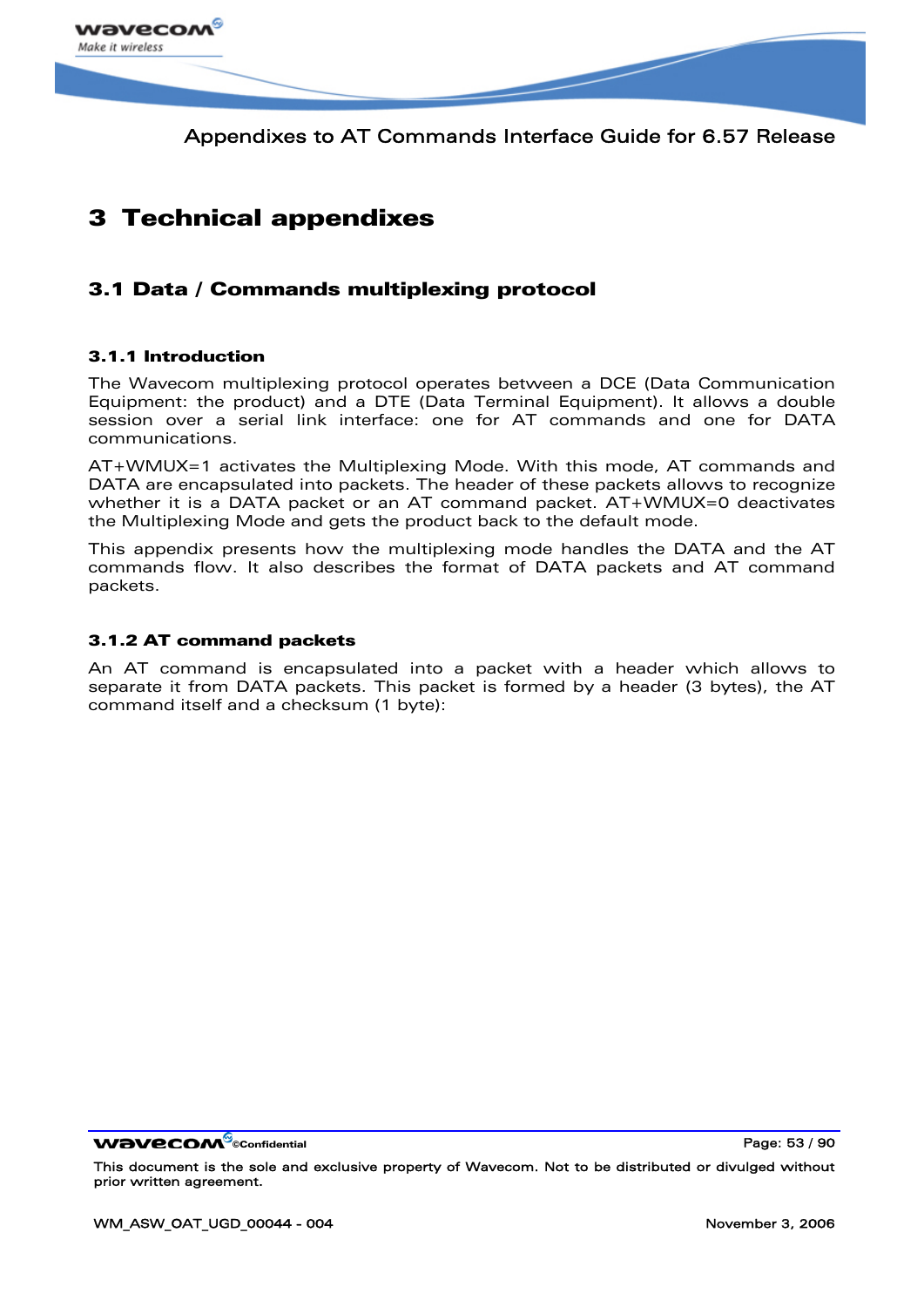

| <b>B7</b>                  | B6                                                       | B5 | <b>B4</b> | B <sub>3</sub> | B <sub>2</sub> | Β1 | B <sub>0</sub> |  |  |
|----------------------------|----------------------------------------------------------|----|-----------|----------------|----------------|----|----------------|--|--|
| Start pattern $\land$ OxAA |                                                          |    |           |                |                |    |                |  |  |
|                            | AT command length LSB                                    |    |           |                |                |    |                |  |  |
|                            | AT command length MSB<br>AT command pattern $\land$ 0x1D |    |           |                |                |    |                |  |  |
| AT command                 |                                                          |    |           |                |                |    |                |  |  |
| Checksum                   |                                                          |    |           |                |                |    |                |  |  |

The 3 bytes of the header are:

- $\rightarrow$  the first byte (0xAA) is used to identify the packet,
- $\rightarrow$  the second byte represents the 8 LSB (Low Significant Bits) bits of the length of the AT command,
- $\rightarrow$  the third byte is made of 2 parts:
	- the 3 LSB bits are the 3 MSB (Most Significant Bits) bits of the length of the AT command,
	- the 5 MSB bits (0x1D which equals to 0xE8 with the 3 bits offset) are used to identify an AT command.

The maximum length of an AT command could be 2047 bytes which is greater than all the existing AT commands.

The checksum is the addition (modulo 256) of all the transmitted bytes (header bytes and AT command bytes).

### 3.1.3 Data packets

Like for AT commands, DATA are encapsulated into packets. These packets are composed of a header (3 bytes), the data bytes and the checksum (1 byte):

| <b>B7</b>                                  | B <sub>6</sub>         | <b>B5</b> | <b>B4</b> | B <sub>3</sub> | <b>B2</b> | <b>B1</b> | B <sub>0</sub> |  |  |
|--------------------------------------------|------------------------|-----------|-----------|----------------|-----------|-----------|----------------|--|--|
| Start pattern $\land$ OxDD                 |                        |           |           |                |           |           |                |  |  |
|                                            | Data packet length LSB |           |           |                |           |           |                |  |  |
| Data packet length MSB<br>Data packet type |                        |           |           |                |           |           |                |  |  |
| Data Bytes                                 |                        |           |           |                |           |           |                |  |  |
| Checksum                                   |                        |           |           |                |           |           |                |  |  |

The 3 bytes of the header are:

- $\rightarrow$  the first byte (0xDD) used to identify the packet,
- $\rightarrow$  the second byte represents the 8 LSB bits of the length of the data field,
- $\rightarrow$  the last byte is made of 2 parts:
	- the 3 LSB bits represent the 3 MSB bits of the length of the data field,

#### **WƏVECOM**<sup>⊗</sup>confidential Page: 54 / 90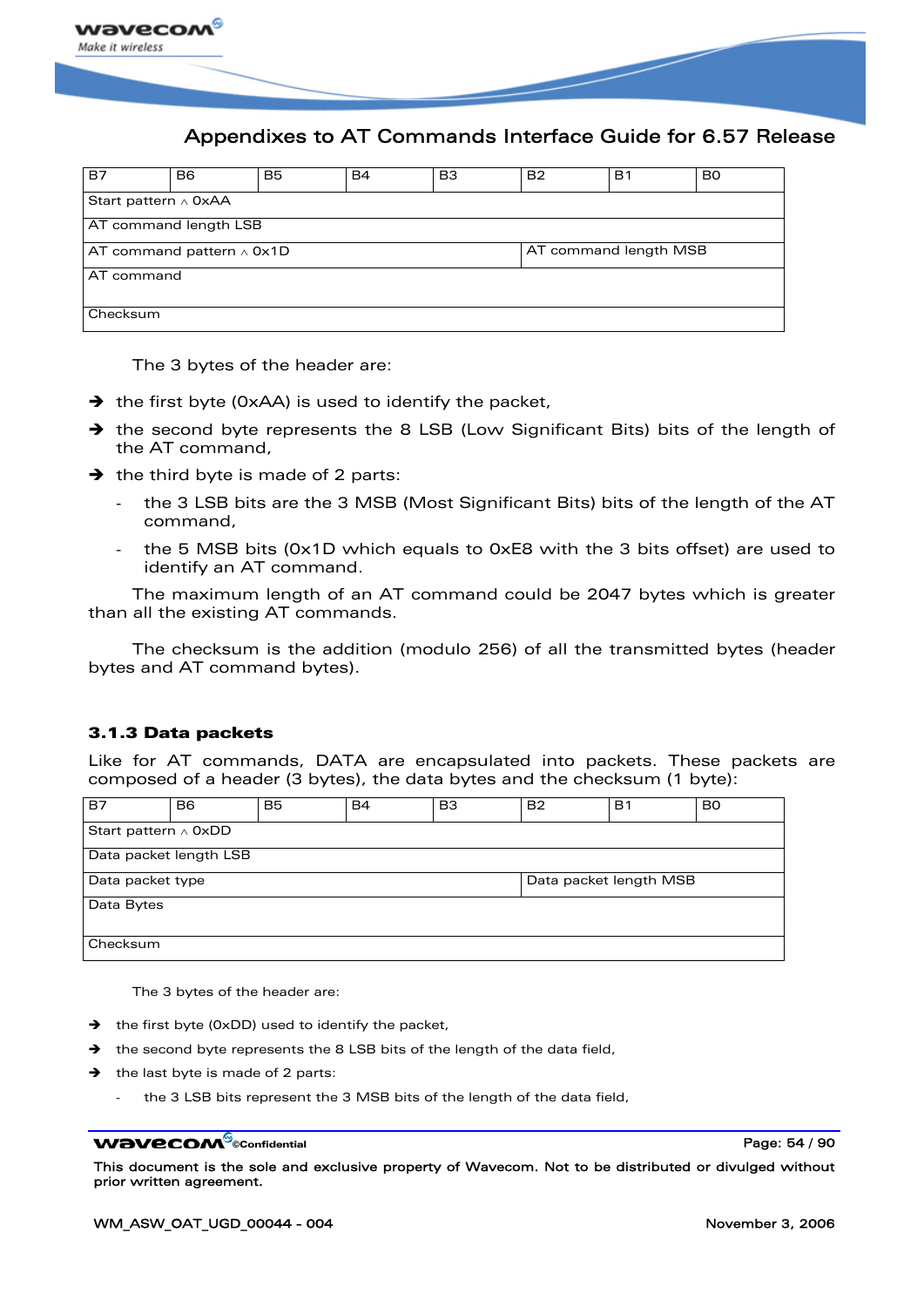

the 5 MSB bits represent the packet type.

Data packets can have different values according to the type of packet:

- $\rightarrow$  0 DATA packet: the packet contains the data to transmit on the radio link or received from the radio link,
- $\rightarrow$  [1](#page-55-0) STATUS packet: the packet contains the status of SA, SB, X bits<sup>(1)</sup> and the break condition coding as follow:

| SA | r n<br>55 |  | $\overline{\phantom{a}}$<br>. | ∽.<br>. .<br>וח<br>$\sim$ $\sim$ $\sim$ $\sim$ | $\mathbf{r} \cdot \mathbf{r} \cdot \mathbf{r}$<br>ਾ∪ਰਾਹ | $\sim$<br>airc. | ipare |
|----|-----------|--|-------------------------------|------------------------------------------------|---------------------------------------------------------|-----------------|-------|
|    |           |  |                               |                                                |                                                         |                 |       |

- the length of data for the status packet is always equal to 1,
- whenever a status changes (except break), all the status bits are included,
- these bits are off by default (and therefore the bits DTR and RTS), so it is necessary to send a status packet to the target at the beginning of the multiplexing to start the transmission,
- $\rightarrow$  2 READY packet: the packet indicates that the target is ready to receive data:
	- no data are transmitted in this packet (so the length is null),
- $\rightarrow$  3 BUSY packet: the packet indicates that the target is busy and can not receive data:
	- like the ready packet, no data are transmitted,
- $\rightarrow$  other values: currently, these values are not used (reserved for future enhancement).

The checksum is calculated like the AT command packet checksum (addition of all the transmitted bytes including the header bytes).

#### 3.1.4 Example: AT command and its answer

When there is no encapsulation the AT command transmitted on the serial link is like this (in ASCII and hexadecimal):

#### $AT\$ hbox{nn} \Leftrightarrow 0x41 0x54 0x0D 0x0A

and the answer is like this:

ł

#### \r\nOK\r\n Ù 0x0D 0x0A 0x4F 0x4B 0x0D 0x0A

With the encapsulation in the serial link, the packet transmitted is (in hexadecimal):

## 0xAA 0x04 0xE8 0x41 0x54 0x0D 0x0A 0x42

<span id="page-55-0"></span><sup>1</sup> These status bits contain the V24 control information:

- SA contains DTR (signal CT108 from terminal to IWF) and DSR (signal CT107 from terminal to IWF),
- SB contains RTS (signal CT105 from terminal to IWF) and DCD (signal CT109 from IWF to terminal),
- X contains CTS (signal CT106).

For more information, refer to GSM 07.02

#### **WƏVECOM**<sup>⊗</sup>confidential Page: 55 / 90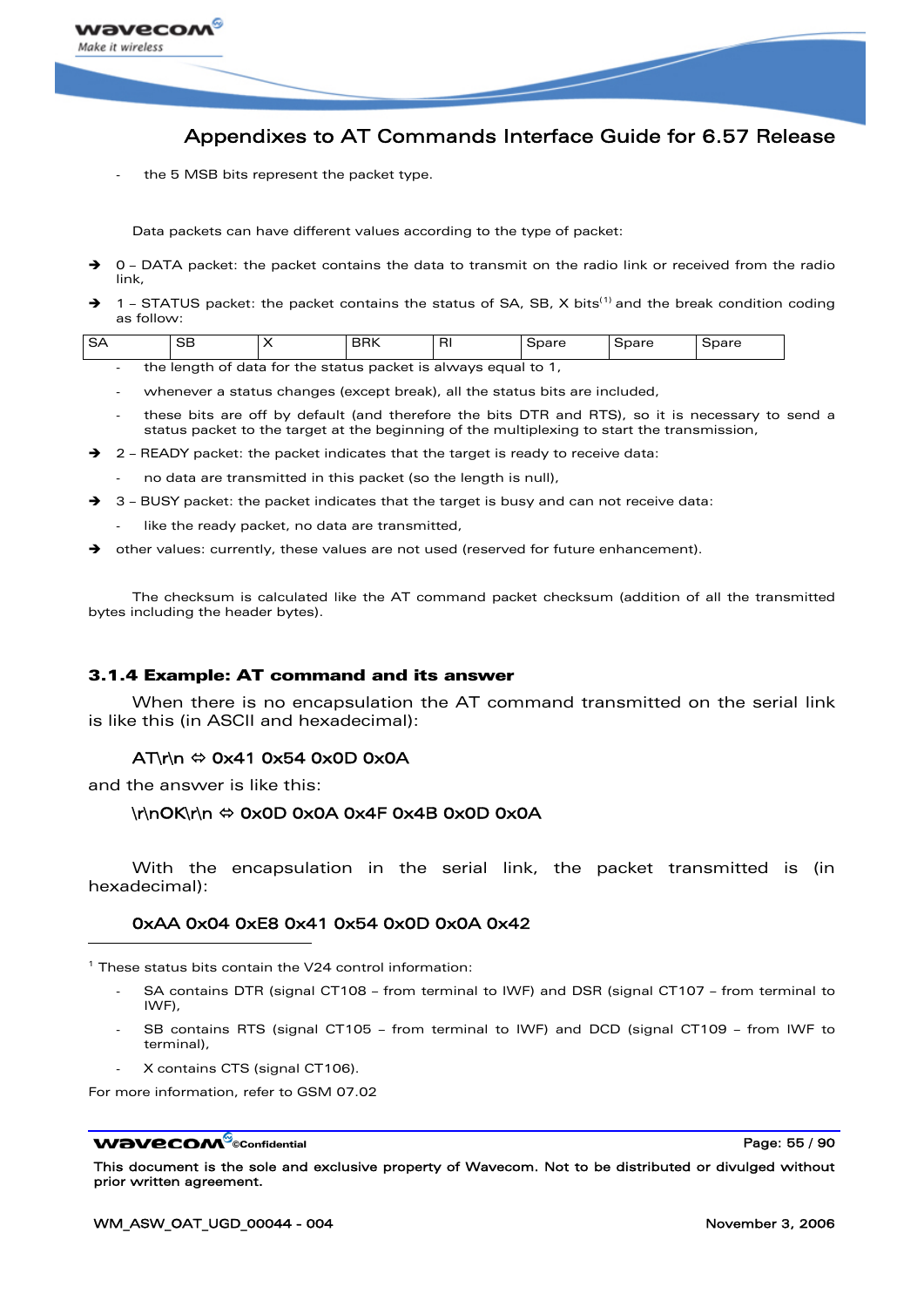

and the answer is like this:

### 0xAA 0x06 0xE8 0x0D 0x0A 0x4F 0x4B 0x0D 0x0A 0x60

### 3.1.5 Example: Initialization and Data packet

When the Multiplexing Mode is activated (+WMUX=1), the product sends 2 Data packets after the establishment of a DATA call (after the CONNECT xxxx message): 1 READY Packet and 1 STATUS Packet. To set the different signals to the right value, it is necessary to send a STATUS packet to the product.

Here are some examples of STATUS packets:

### $0xDD$  0x01 0x08 0x40 0x26  $\Leftrightarrow$  bit RTS is on

to start a data call, all the bits should be on:

### $0xDD$  0x01 0x08 0xC0 0xA6  $\Leftrightarrow$  bits DTR and RTS are on

### 3.1.6 Restriction

The autobauding mode is not available when the Multiplexing Mode is activated: the serial link speed must be set to a fixed rate.

## 3.2 Multiplexing mode

### 3.2.1 Description

The AT+CMUX command is used to manage (enable or disable) the 3GPP TS 27.010 multiplexing protocol control channel. It allows to multiplex up to 4 logical channels on a single UART. Two UARTS are available on WAVECOM Wireless CPUs, but multiplexing can apply to only one. The client application may handle, by this mean, up to 5 channels (4 logical multiplexed channels on a UART, and 1 physical channel on the other UART).

### Notes on speed and autobauding:

- o The response is returned at the speed of the received AT+CMUX command (prior to entering <mode>).
- o It is recommended that whenever the multiplexer control channel is released, the modem should assume an interface rate for autobauding purposes irrespective of any previous higher speed having been selected.
- o If a +CMUX command is issued whilst in any multiplexer mode then that  $+CMUX$ command is ignored and the modem will return an  $+CME$  ERROR:  $\leq$   $\leq$   $\leq$   $\leq$ response.

WƏVECOM ©confidential Page: 56 / 90

This document is the sole and exclusive property of Wavecom. Not to be distributed or divulged without prior written agreement.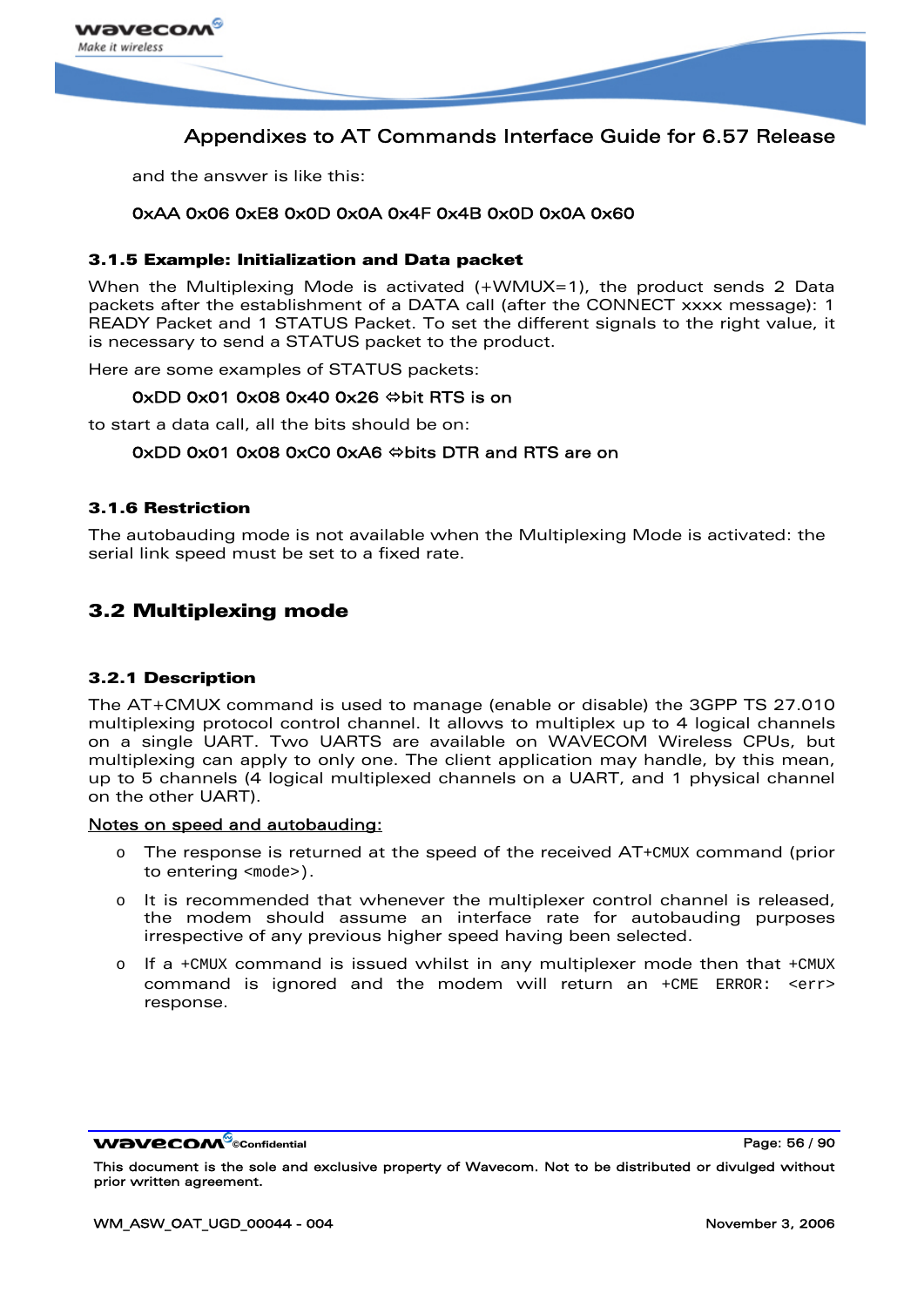

#### 3.2.1.1 Restrictions

- Only basic option and UIH framing is supported.
- Only convergence layers type 1 and 3 are supported.
- Autobauding is not compatible with multiplex mode. It is neither possible to start multiplexing when autobauding is active (AT+IPR=0), nor to set autobauding during multiplex mode, since the multiplexer uses only a fixed baudrate. In the same way, the bit rate can not be changed through AT+IPR command while multiplex mode is active. Therefore, AT+IPR=<rate> should not be used, and will have no effect.

#### 3.2.1.2 Specific behaviors

- In multiplex mode, AT configuration commands (as AT+CMEE for example), (see : [2]§ 1.10) will be applied to all logical channels.
- In multiplex mode, unsolicited result code (see : [2]§ 1.7) will be transmitted to all logical channels
- AT commands are grouped by classes (SMS, phonebook, GRPS, SIM TOOL KIT, … See [2] §3.7.1) and launching an AT command from a port, has for the effect to lock all commands belonging to the same class. If another port launches an AT command of the locked class, an +CME

ERROR: 536 will occur as long as the class is not released (at first

command's completion time).

- If GPS is used in internal mode in UART2, it is not possible to start MUX on UART2. In the same way, if MUX is started on UART2, it is not possible to use GPS in internal mode.
- If Bluetooth is started, it is not possible to start CMUX on UART2. In the same way, it MUX is started on UART2, it is not possible to start Bluetooth.
- If TMT (Terminal Emulator) is launched on a specific UART, it is not possible to start MUX on this UART.TMT must be first close on this UART. On the opposite, as soon as CMUX is started, HAPC can be started on a DLCi.
- After an  $at+ctun=1$  during a CMUX session, CMUX is automatically restarted by the modem with previous parameters, and all previous opened DLCs are reopened, with the speed of  $at+ipr$ ? command.
- DCD, RI and DTR signals are managed virtually: When V24 sets DCD,RI or DTR signal, a MSC frame is sent to remote part, to indicate a virtual state change .Everything is logical, no physical signals are involved.
- +++ Escape Sequence is always possible to get offline.
- Flow control is managed physically or virtually by MSC. By default, Wireless CPU manages a hardware flow control on a UART, and this flow control becomes virtual on logical channels when some DLCs are opened.

**WƏVECOM**<sup>©</sup>confidential Page: 57 / 90

This document is the sole and exclusive property of Wavecom. Not to be distributed or divulged without prior written agreement.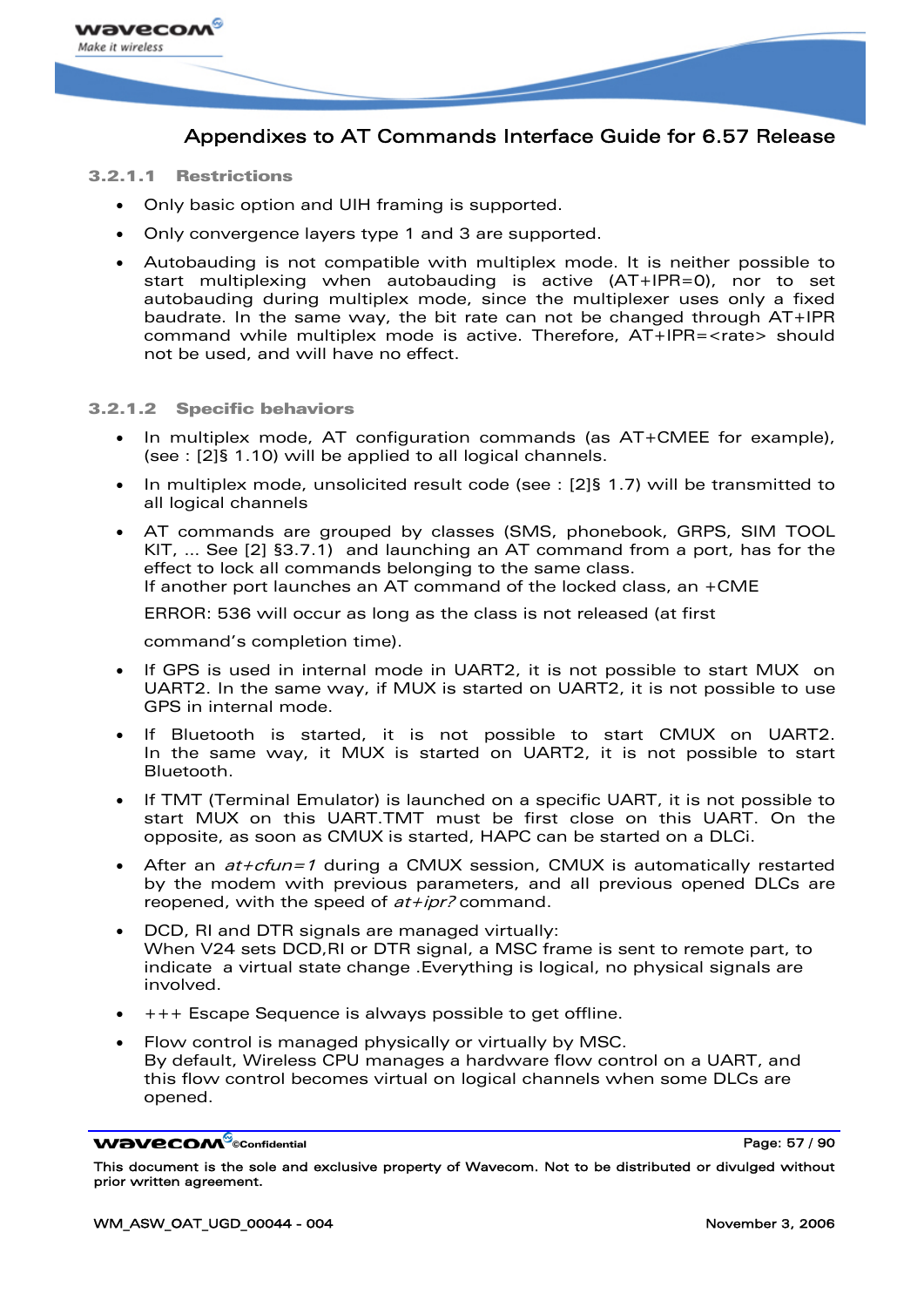

- At CMUX session stop, WAVECOM Wireless CPU automatically goes back into AT mode, without having to reset the Wireless CPU.
- Two timeouts are implemented for CMUX connection :
	- o CMUX start connection : 30 seconds. After this timeout, MUX is closed, and previous physical port is reopened.
	- o DLC inactivity timeouts : 5 minutes. This timeout is armed only if no DLC are opened, to avoid to be blocked into only DLC0 opening channel state. After this timeout, MUX is closed, and previous physical port is reopened.

## 3.2.2 Results

AT+CMUX=<mode>[,<subset>[,<port\_speed>[,<N1>[,<T1>[,<N2>[,<T2>[,<T3>]]]]]]  $\mu$ , will respond OK when parameters are in the range, and number of parameters are in correct syntax.

AT+CMUX=<mode>[,<subset>[,<port\_speed>[,<N1>[,<T1>[,<N2>[,<T2>[,<T3>]]]]]] ], will respond ERROR when :

| <b>ERROR Responses</b> | Meaning                                                                                                                                                                                                                                                     |
|------------------------|-------------------------------------------------------------------------------------------------------------------------------------------------------------------------------------------------------------------------------------------------------------|
| +CME ERROR: 3          | $\checkmark$ Operation not allowed:<br><b>Example:</b> Trying to start a MUX session<br>during autobauding.                                                                                                                                                 |
|                        | $\checkmark$ Parameters or number of parameters are out<br>of range.<br><b>Example:</b> Parameter <port speed="">=8</port>                                                                                                                                  |
| +CME ERROR: 543        | CMUX connection is refused by remote, after a<br>restart of CMUX protocol by modem, due to a<br>27.010 connection loss during virtual channels<br>establishment.                                                                                            |
| +CME ERROR: 544        | CMUX connection Timeout (no answer from the<br>remote) ie no DLC0 opened response.                                                                                                                                                                          |
| +CME ERROR: 545        | A CMUX session has been started on a physical<br>UART, and user tries to start another CMUX<br>session on other physical UART.<br>The error, <i>+CME ERROR: 545</i> is raised on the<br>UART where $at$ + $cm$ ux command is trying to be<br>started again. |

**WƏVECOM**<sup>©</sup>confidential Page: 58 / 90

This document is the sole and exclusive property of Wavecom. Not to be distributed or divulged without prior written agreement.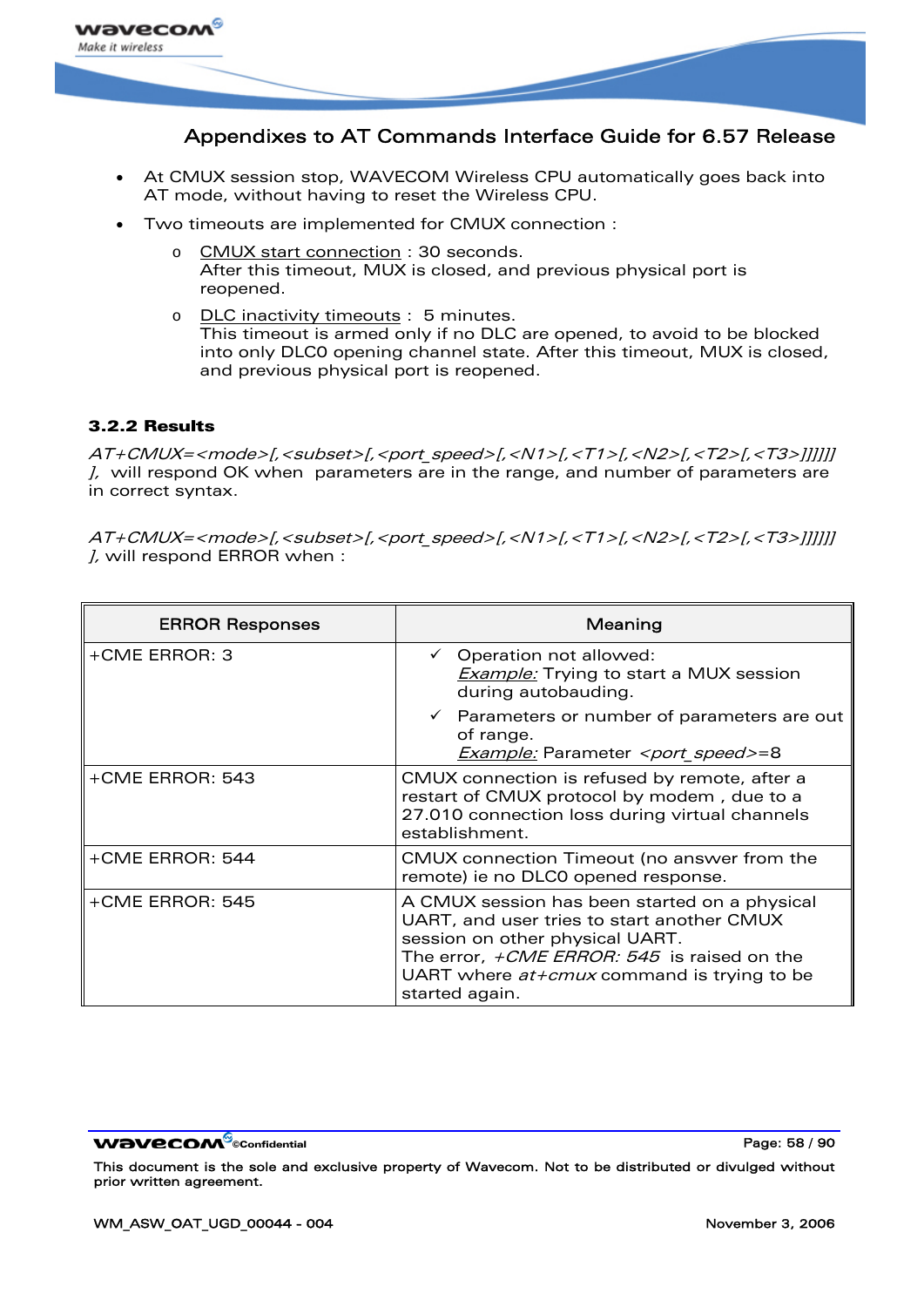

## 3.2.3 Execution conditions

Before reception of errors of §2.1, AT+CMUX=<mode>[,<subset>[,<port\_speed>[,<N1>[,<T1>[,<N2>[,<T2>[,<T3>]]]]]]] first reply OK.

### 3.2.4 Power down control (Sleep mode)

CMUX feature is based on ETSI 27.010 specifications that provide Sleep-On/Wake-Up procedure through 27.010 multiplexing protocol. It suits the description of the serial port sleep mode mechanism (Please refer to §[3.7 Specifications of Power down](#page-73-0)  [Control mechanism through serial Ports \(physical](#page-73-0)  $\Leftrightarrow$  RS232 ports or virtual  $\Leftrightarrow$  CMUX [ports\)](#page-73-0)).

To match sleep mode specifications (as specified in [§3.7.4](#page-75-0)), WAVECOM Wireless CPU handles 27.010 MSC protocol frames that are dependent of each emulated port (associated to a particular DLCI).

 $\Leftrightarrow$  Physical signals (such as DTR) of the UART on which it has been activated are not monitored by WAVECOM Wireless CPU (DCE)

To cope with WAVECOM sleep mode, 27.010 sleep mode procedures are authorized only when all activated emulated/virtual ports are in Serial Sleep mode state  $\Leftrightarrow$ emulated application DTR and CTS are low on each port, no AT response is to be sent.

CMUX wake-up/sleep-on frames as specified in 27.010 recommendations applies to all activated DLC since those particular frames (PSC frames) are sent/received over the DLCI 0, which is the control channel.

### 3.2.5 Sleep mode activation

For all opened DLCI, each connected application on each DLC should set its DTR low in order to have the Wireless CPU sleep.

**WƏVECOM** ©confidential Page: 59 / 90

This document is the sole and exclusive property of Wavecom. Not to be distributed or divulged without prior written agreement.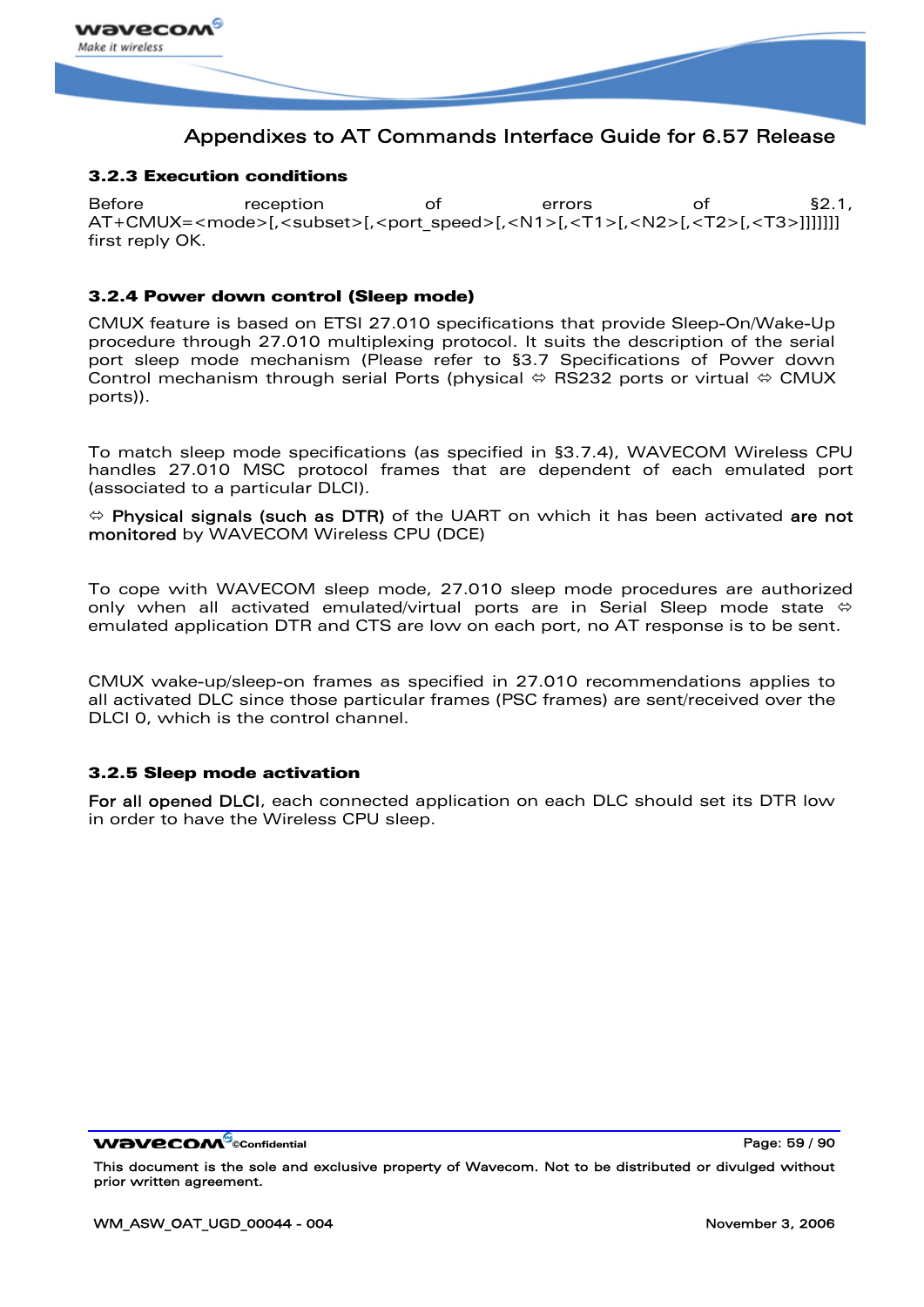

| DTR (DTE e.g. logical MSC frame through PC MUX driver) |  |        |  |                                                             |  |  |  |  |
|--------------------------------------------------------|--|--------|--|-------------------------------------------------------------|--|--|--|--|
| Ready                                                  |  |        |  |                                                             |  |  |  |  |
|                                                        |  |        |  |                                                             |  |  |  |  |
|                                                        |  | Busy   |  |                                                             |  |  |  |  |
|                                                        |  |        |  | CTS (DTE e.g. logical MSC frame sent by the WAVECOM module) |  |  |  |  |
| Clear to Send                                          |  |        |  |                                                             |  |  |  |  |
|                                                        |  | 2<br>3 |  | Not Clear to Send                                           |  |  |  |  |
|                                                        |  |        |  |                                                             |  |  |  |  |

RX data line (DTE)

1: The application (DTE) drops DTR to indicate a busy state (a protocol MSC frame is sent by the PC CMUX driver on the concerned DLCI)

2: WAVECOM Wireless CPU (DCE) checks if there are any pending AT response to send.

3: When DTR is low and there are no more AT responses, the DCE sets CTS to low.

Once the last opened DLCI detects the DTR drop from the PC application, the CMUX driver starts sending a 27.010 PSC protocol frame, and waits for its response before allowing the entire system to go into Sleep Mode state.



WƏVECOM<sup>S</sup> confidential **Page: 60 / 90**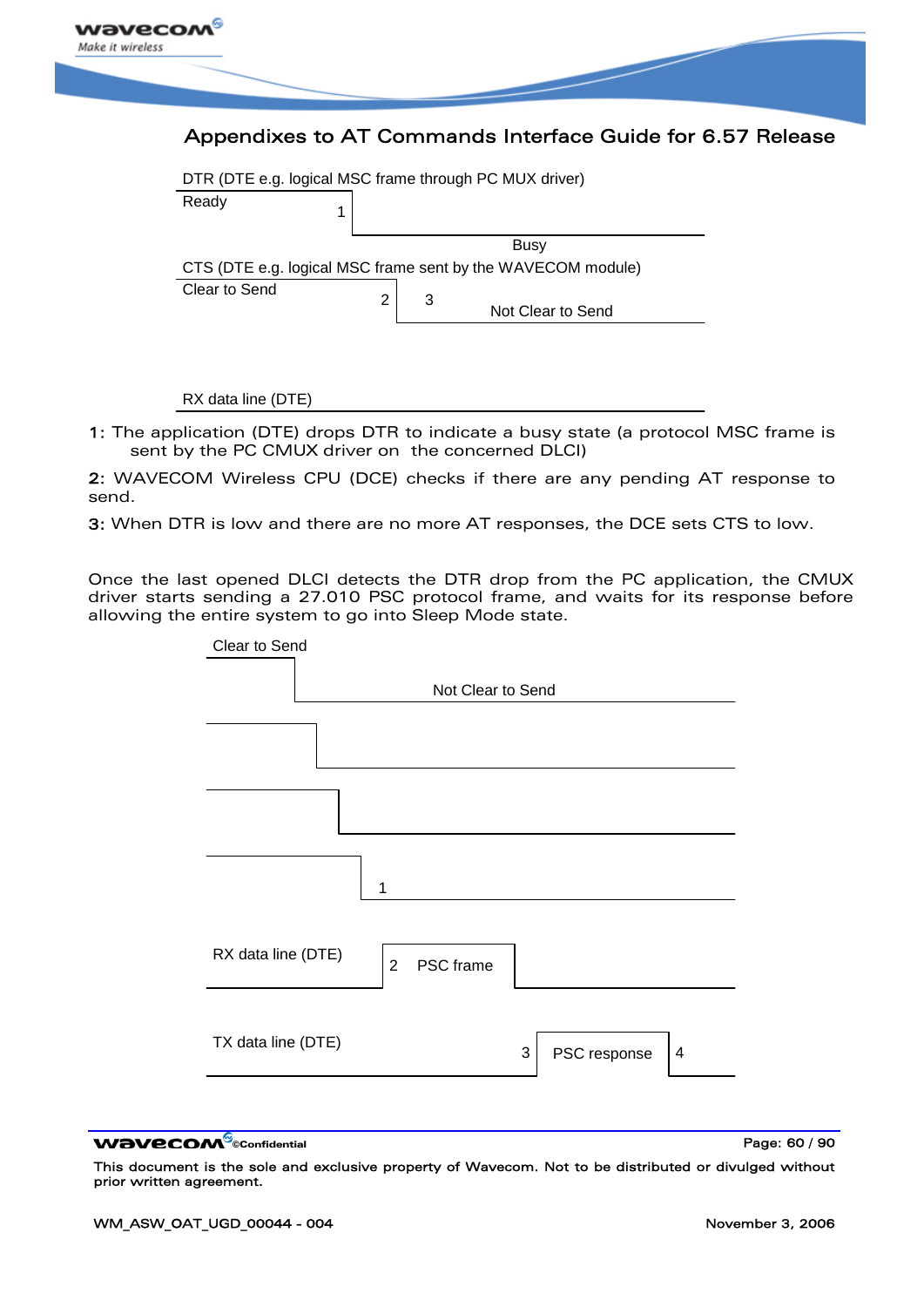

- 1: All the logical CTS are set high (each connected application can see CTS low)
- 2: Last CTS drop causes WAVECOM Wireless CPU (DCE) CMUX driver to send a PSC frame and to wait for the PSC response.
- 3: Application replies with a PSC response
- 4: All WAVECOM Wireless CPU serial virtual ports are in sleep mode state.

### 3.2.6 Wake up procedure

There are two different ways of waking up the Wireless CPU:

3.2.6.1 Wake up by DTE (e.g desktop PC) wakes up Wireless CPU with a 27.010 Wake up frame

In order to wake up the Wireless CPU, the client application has to trigger one of its connected DTR high like the physical scheme.

When wanting to send the DTR MSC protocol frame, the DTE MUST first sends F9F9F9 wake up frames, waiting for Wireless CPU response, and then sends as a valid frame the DTR on MSC frame.

Otherwise, the Wireless CPU might sleep on again if all DTR are detected low !



1: DTE sends 27.010 protocol F9F9F9F9 frame to wake up the asleep target.

2: DCE replies with 27.010 F9F9F9F9 wake up frame as acknowledgment and waits for a valid frame.

3: DTE sends a valid 27.010 frame in order to have the target stop its acknowledgment.

 (It is required that the first valid frame is a MSC frame that raise application DTR)

4: DCE stops sending F9F9F9F9 answer after receiving this valid frame.

#### **WƏVECOM** ©confidential Page: 61 / 90

This document is the sole and exclusive property of Wavecom. Not to be distributed or divulged without prior written agreement.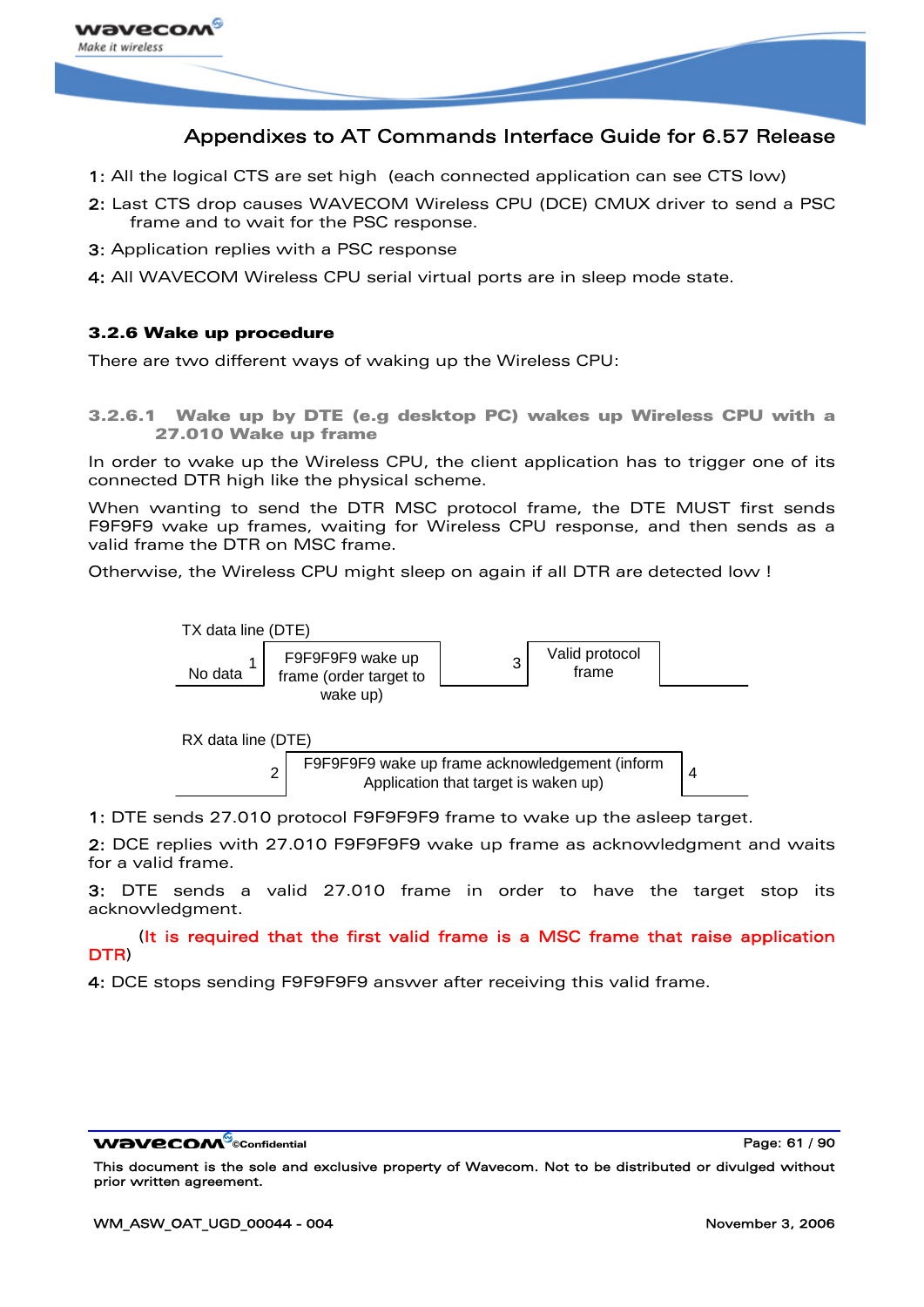

Appendixes to AT Commands Interface Guide for 6.57 Release



Note: If the valid frame is a DATA frame, the Wireless CPU does not detect any DTR change and sleeps on again with the PSC frame.

3.2.6.2 Wake up by WAVECOM Wireless CPU (DCE) (unsolicited AT response" e.g "RING" is to be sent)

Wireless CPU wakes up the DTE with a 27.010 protocol wake up frame first and then sends its unsolicited indication.

The protocol preliminary wake up sequence is described below:



1: DCE sends 27.010 protocol F9F9F9F9 frame to wake up the asleep Application.

2: DTE replies with 27.010 F9F9F9F9 wake up frame as acknowledgment and waits for a valid frame.

3: DCE sends a valid 27.010 test frame in order to have the target stop its acknowledgment.

4: DTE stops sending F9F9F9F9 answer after receiving the valid frame.

#### **WƏVECOM** ©confidential Page: 62 / 90

This document is the sole and exclusive property of Wavecom. Not to be distributed or divulged without prior written agreement.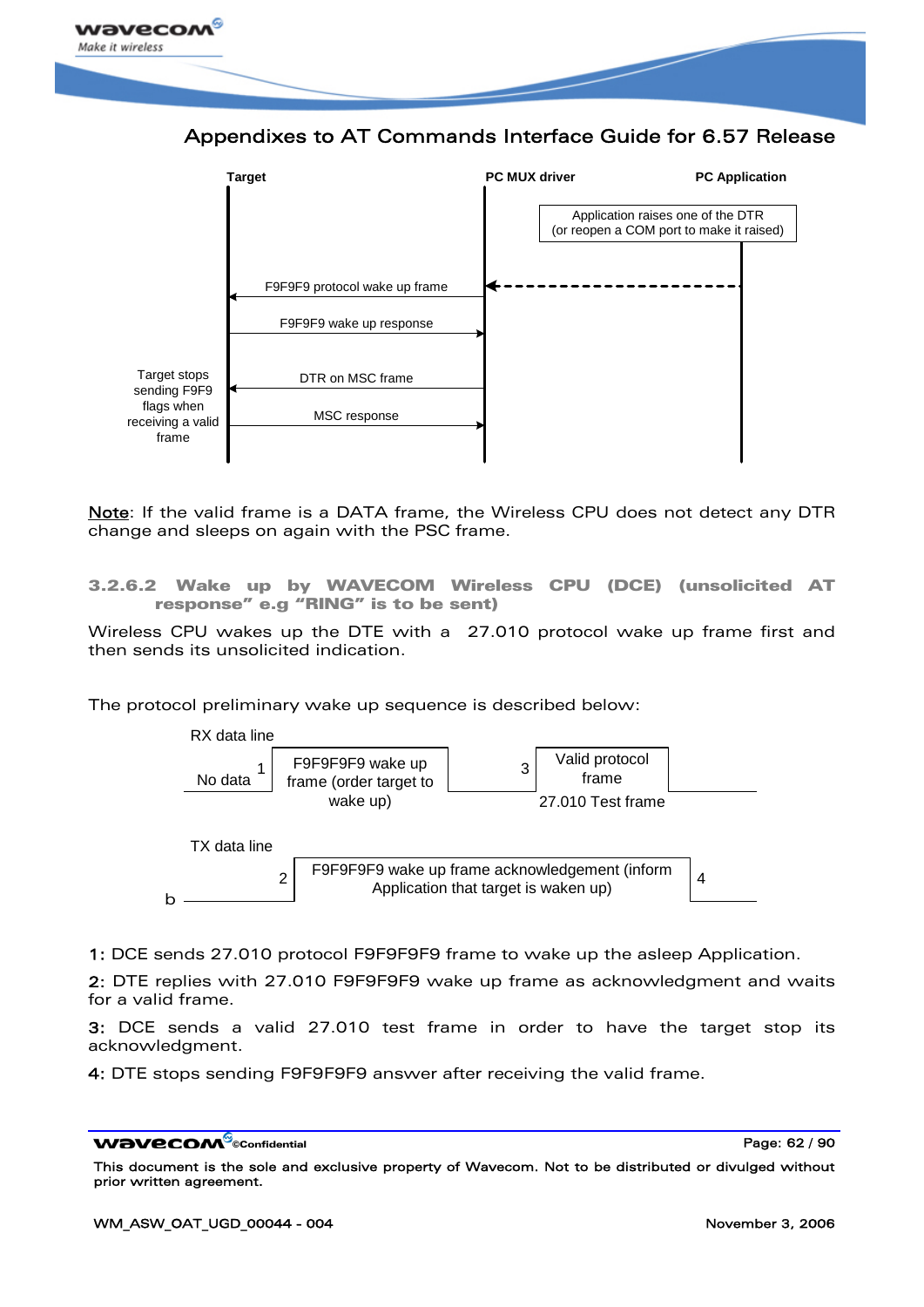

The entire "unsolicited string" wake up sequence and sending is described below: RX data line Wake Up Wake Up<br>MSC frames FRING" MSC frames MSC frames MSC frames WASC frames MSC frames MSC frames MSC frames MSC frames MSC MSC frames Sleep On "RING" | | MSC frames | | MSC frames | | "RING" | | MSC frames Sleep On DTR (logical MSC frame sent by the DTE Busy 0 1 2 3 0 1 2 3

0: The DCE is disturbed with an incoming call.

1: DCE starts sending F9F9F9 wake up frame, waiting for its response and sending a valid test frame (0x4D ,0x55, 0x58, 0x57, 0x41, 0x4B, 0x45, 0x55, 0x50 = MUXWAKEUP ). (Once waken up, the RI is sent before the RING string in our case)

2: The unsolicited response message is sent.

3: After the unsolicited response has been sent, the port is in sleep mode again (no more AT response and DTR low). Then DCE sends PSC to sleep on and waits for its response.

During the preliminary Wake Up sequence, if no F9F9F9 is received within T3 timer, the Wireless CPU takes the decision to close all the ports assuming that there is no more CMUX driver in the remote side.

WƏVECOM<sup>S</sup>confidential **Page: 63 / 90**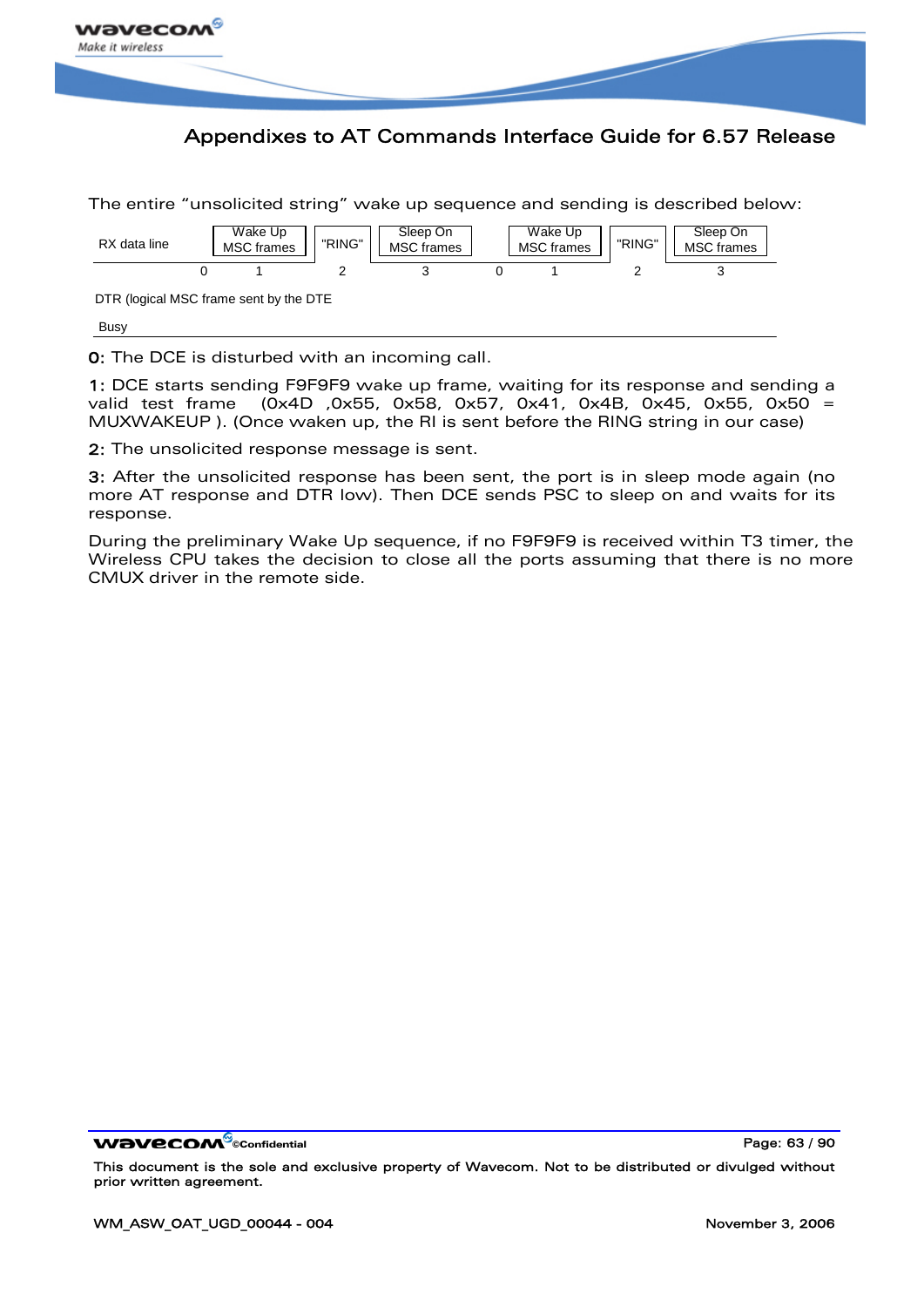



WƏVECOM<sup>S</sup> confidential **Page: 64 / 90**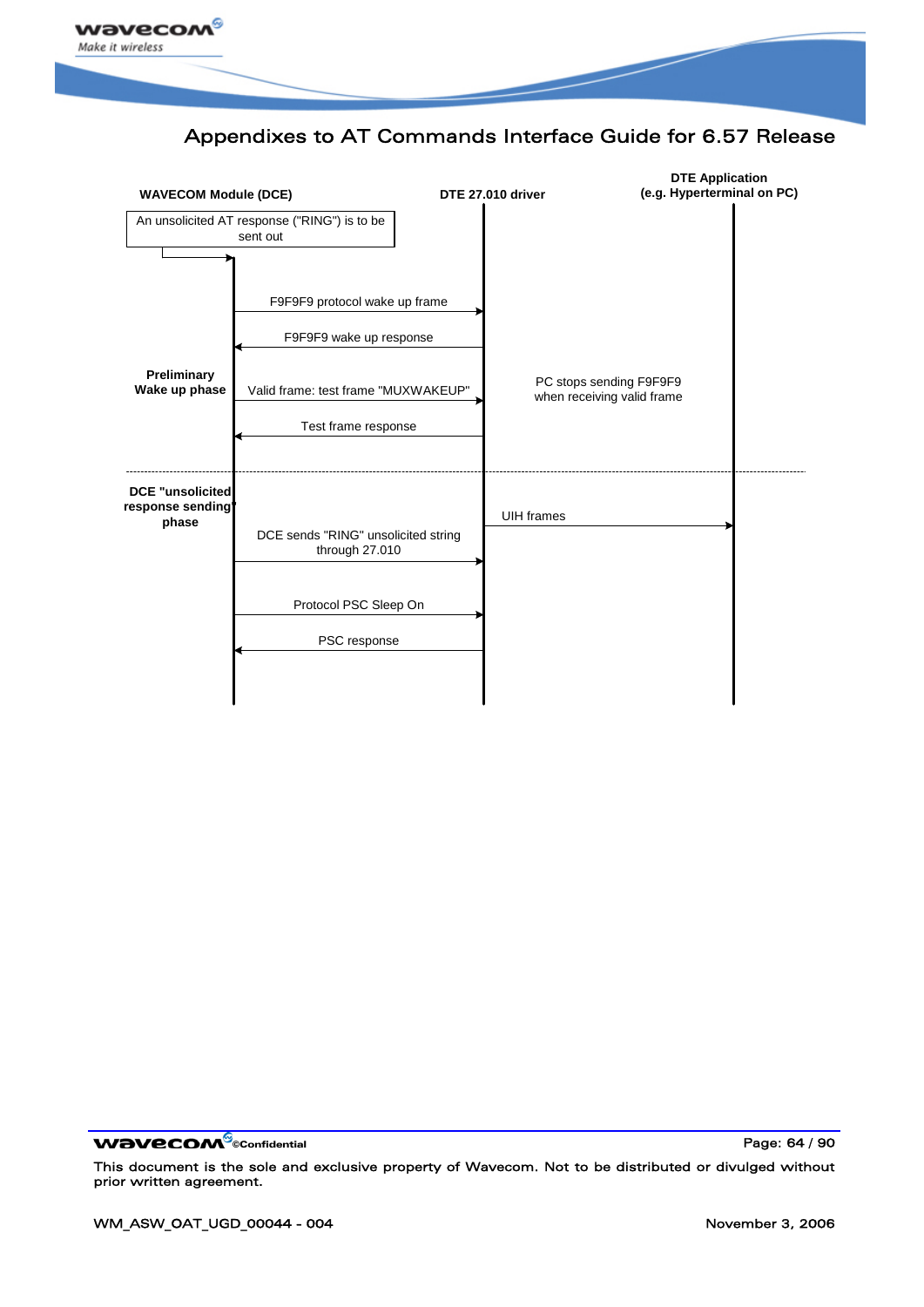

# 3.3 Support of SIM ToolKit by the M.E.

This has been extracted from the GSM Technical specification 11.14.

### TABLE 1 – Support of SIM Toolkit classes

|                            |                    | <b>Classes</b> |                         |                         |  |  |  |
|----------------------------|--------------------|----------------|-------------------------|-------------------------|--|--|--|
| <b>Command description</b> |                    | 1              | $\mathbf{2}$            | з                       |  |  |  |
| <b>CALL CONTROL</b>        |                    |                | $\overline{\mathsf{x}}$ | $\times$                |  |  |  |
| CELL BROADCAST DOWNLOAD    |                    |                | $\times$                | $\mathsf{x}$            |  |  |  |
| <b>DISPLAY TEXT</b>        |                    |                | $\boldsymbol{\times}$   | $\overline{\mathsf{x}}$ |  |  |  |
| <b>EVENT DOWNLOAD</b>      |                    |                |                         |                         |  |  |  |
| - MT call                  |                    |                |                         | X                       |  |  |  |
| - Call connected           |                    |                |                         | $\times$                |  |  |  |
| - Call disconnected        |                    |                |                         | $\times$                |  |  |  |
| - Location status          |                    |                |                         | $\boldsymbol{\times}$   |  |  |  |
| - User activity            |                    |                |                         | $\boldsymbol{\times}$   |  |  |  |
| - Idle screen available    |                    |                |                         | $\boldsymbol{\times}$   |  |  |  |
| <b>GET INKEY</b>           |                    |                | X                       | $\overline{\mathsf{x}}$ |  |  |  |
| <b>GET INPUT</b>           |                    |                | $\times$                | $\overline{\mathsf{x}}$ |  |  |  |
| <b>GET READER STATUS</b>   | \$(MultipleCard)\$ |                |                         | Lc                      |  |  |  |
| <b>MENU SELECTION</b>      |                    |                | $\times$                | $\times$                |  |  |  |
| MO SHORT MESSAGE CONTROL   |                    |                |                         | X                       |  |  |  |
| <b>MORE TIME</b>           |                    |                | X                       | $\times$                |  |  |  |
| PERFORM CARD APDU          | \$(MultipleCard)\$ |                |                         | Lc                      |  |  |  |
| <b>PLAY TONE</b>           |                    |                | X                       | X                       |  |  |  |
| POLLING OFF                |                    |                | $\times$                | $\overline{\mathsf{x}}$ |  |  |  |
| POLL INTERVAL              |                    |                | $\overline{\mathsf{x}}$ | $\overline{\mathsf{x}}$ |  |  |  |
| POWER ON CARD              | \$(MultipleCard)\$ |                |                         | Lc                      |  |  |  |
| POWER OFF CARD             | \$(MultipleCard)\$ |                |                         | Lc                      |  |  |  |
| PROVIDE LOCAL INFORMATION  |                    |                | $\times$                | $\times$                |  |  |  |
| <b>REFRESH</b>             |                    | X              | $\overline{\mathsf{x}}$ | $\times$                |  |  |  |
| <b>RUN AT COMMAND</b>      | $$$ (AT $$$ )      |                |                         | Lc                      |  |  |  |
| <b>SELECT ITEM</b>         |                    |                | X                       | $\times$                |  |  |  |
| <b>SEND SHORT MESSAGE</b>  |                    |                | $\overline{\mathsf{x}}$ | $\mathsf{x}$            |  |  |  |
| <b>SEND SS</b>             |                    |                | $\times$                | $\times$                |  |  |  |
| <b>SEND USSD</b>           |                    |                |                         | $\overline{\mathsf{x}}$ |  |  |  |
| <b>SET UP CALL</b>         |                    |                | $\times$                | $\overline{\mathsf{x}}$ |  |  |  |
| <b>SET UP EVENT LIST</b>   |                    |                |                         | $\overline{\mathsf{x}}$ |  |  |  |
| SET UP IDLE MODE TEXT      | \$(IdleModeText)\$ |                |                         | $\boldsymbol{\times}$   |  |  |  |
| <b>SET UP MENU</b>         |                    |                | X                       | $\overline{\mathsf{x}}$ |  |  |  |
| <b>SMS-PP DOWNLOAD</b>     |                    | $\times$       | $\times$                | $\times$                |  |  |  |
| <b>TIMER MANAGEMENT</b>    | $$$ (Timer) $$$    |                |                         | Lc                      |  |  |  |
| <b>TIMER EXPIRATION</b>    | $$$ (Timer) $$$    |                |                         | Lc                      |  |  |  |

**WAVECOM**<sup>®</sup>cconfidential **Page: 65 / 90**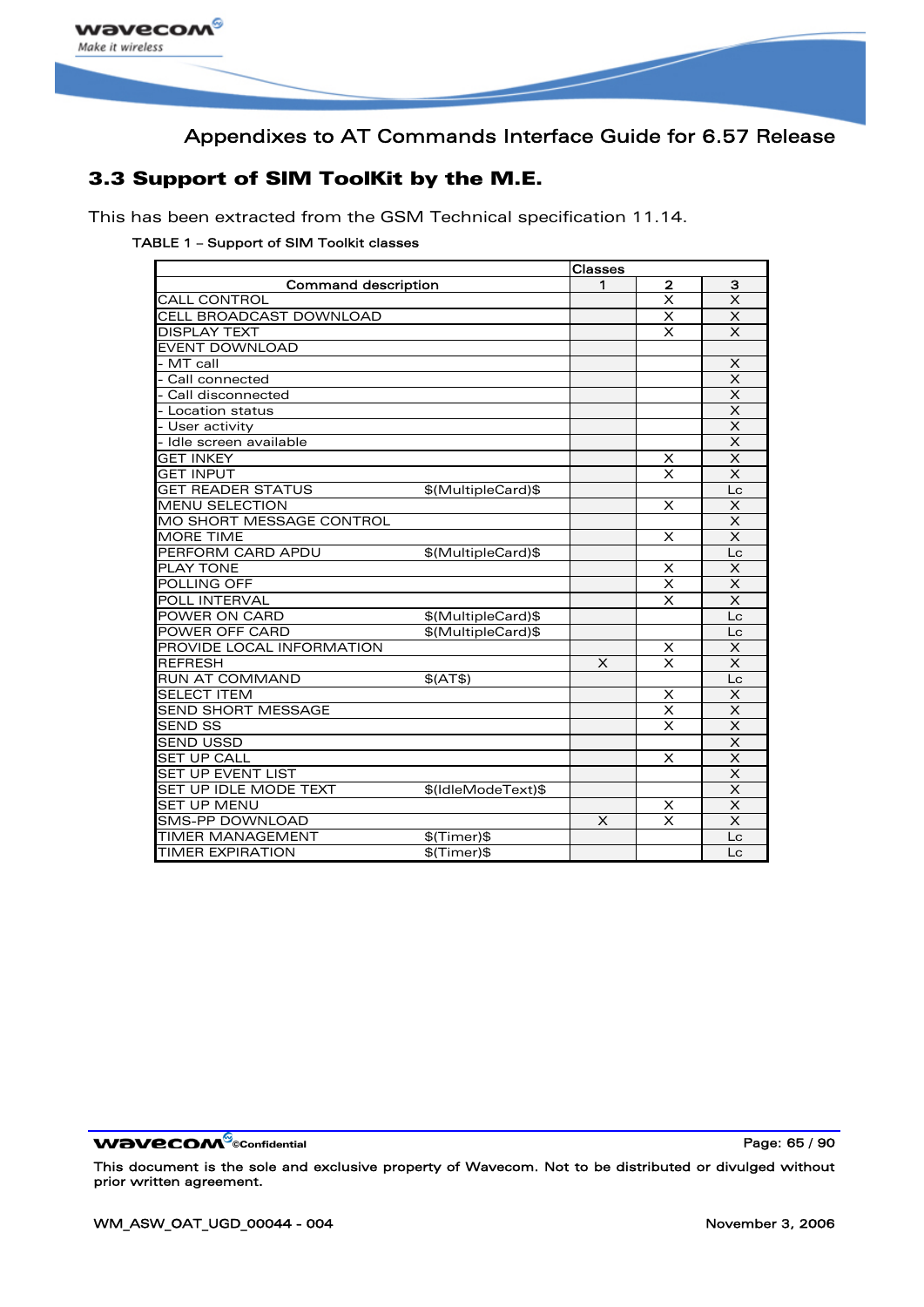

|                                                            |                      | Proactive commands |                     |                     |                      |                     |                       |                |                   |                    |                             |                                |
|------------------------------------------------------------|----------------------|--------------------|---------------------|---------------------|----------------------|---------------------|-----------------------|----------------|-------------------|--------------------|-----------------------------|--------------------------------|
| Terminal<br>Reponses                                       | Setup<br>Menu<br>(O) | Display<br>Text(1) | Get<br>Inkey<br>(2) | Get<br>Input<br>(3) | Setup<br>Call<br>(4) | Play<br>Tone<br>(5) | Select<br>Item<br>(6) | Refresh<br>(7) | Send<br>SS<br>(8) | Send<br>SMS<br>(9) | Send<br><b>USSD</b><br>(10) | Setup<br>event<br>list<br>(11) |
| Backward<br>Move (95)                                      |                      | $\bullet$          | $\bullet$           | $\bullet$           |                      |                     | $\bullet$             |                |                   |                    |                             |                                |
| Command<br>beyond ME<br>capabilities<br>(96)               | ٠                    | ٠                  | $\bullet$           | $\bullet$           | $\bullet$            | $\bullet$           | $\bullet$             |                | $\bullet$         | $\bullet$          | $\bullet$                   |                                |
| ME<br>currently<br>unable to<br>process<br>command<br>(97) | $\bullet$            | $\bullet$          | $\bullet$           | $\bullet$           | $\bullet$            | $\bullet$           | $\bullet$             |                | $\bullet$         | $\bullet$          | $\bullet$                   |                                |
| No response<br>from the<br>user (98)                       |                      | ٠                  | $\bullet$           | $\bullet$           |                      |                     | $\bullet$             |                |                   |                    |                             |                                |
| SIM session<br>terminated<br>by the user<br>(99)           |                      | ٠                  | $\bullet$           | $\bullet$           | ٠                    | $\bullet$           | ٠                     |                |                   |                    |                             |                                |

#### TABLE 2 - Compatibility between available Terminal Responses and Proactive Commands

# 3.4 Structure of TERMINAL PROFILE

First byte (Download):



WƏVECOM<sup>S</sup>confidential **Page: 66 / 90**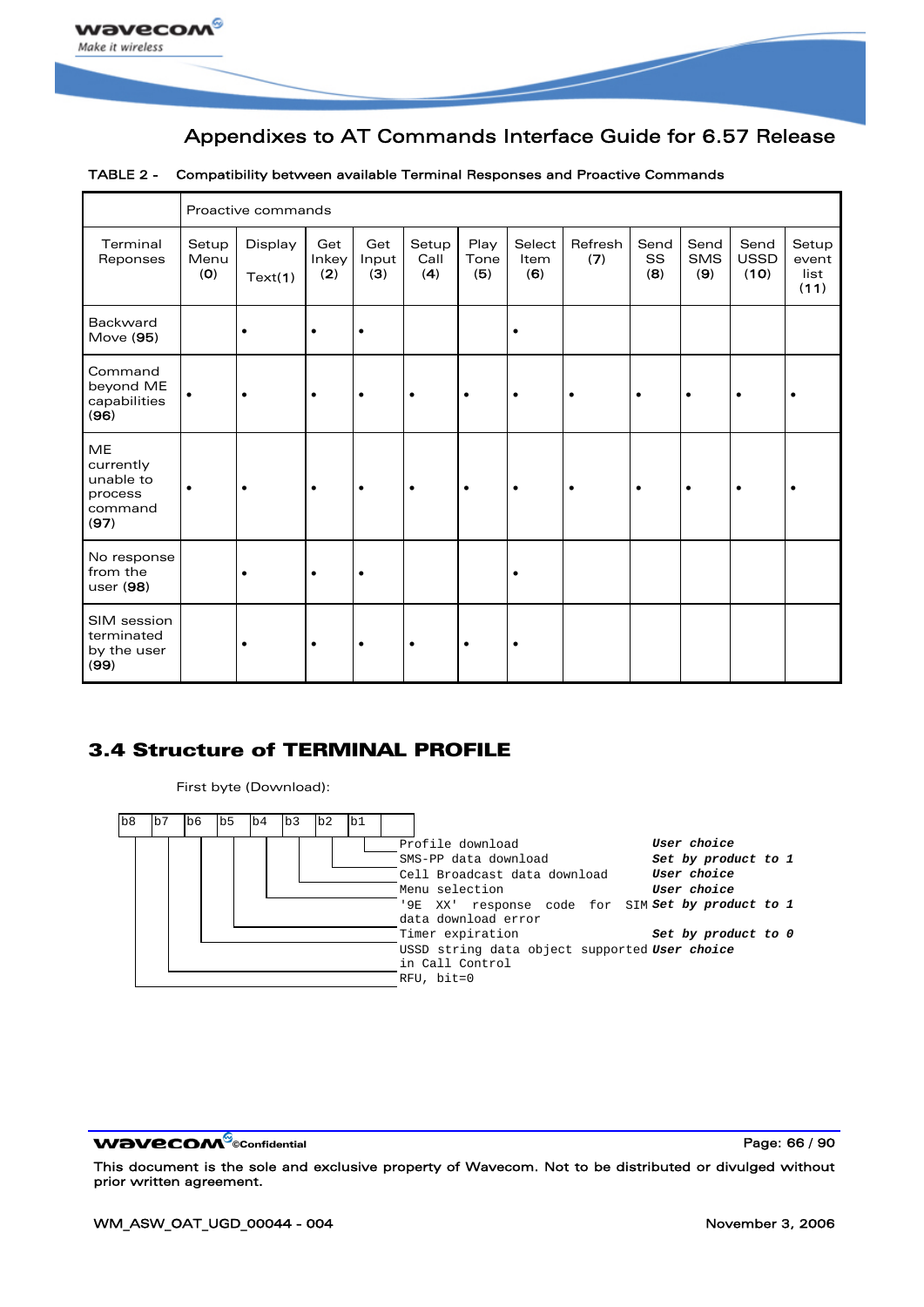

Second byte (Other):



**WƏVECOM**<sup>⊗</sup>confidential Page: 67 / 90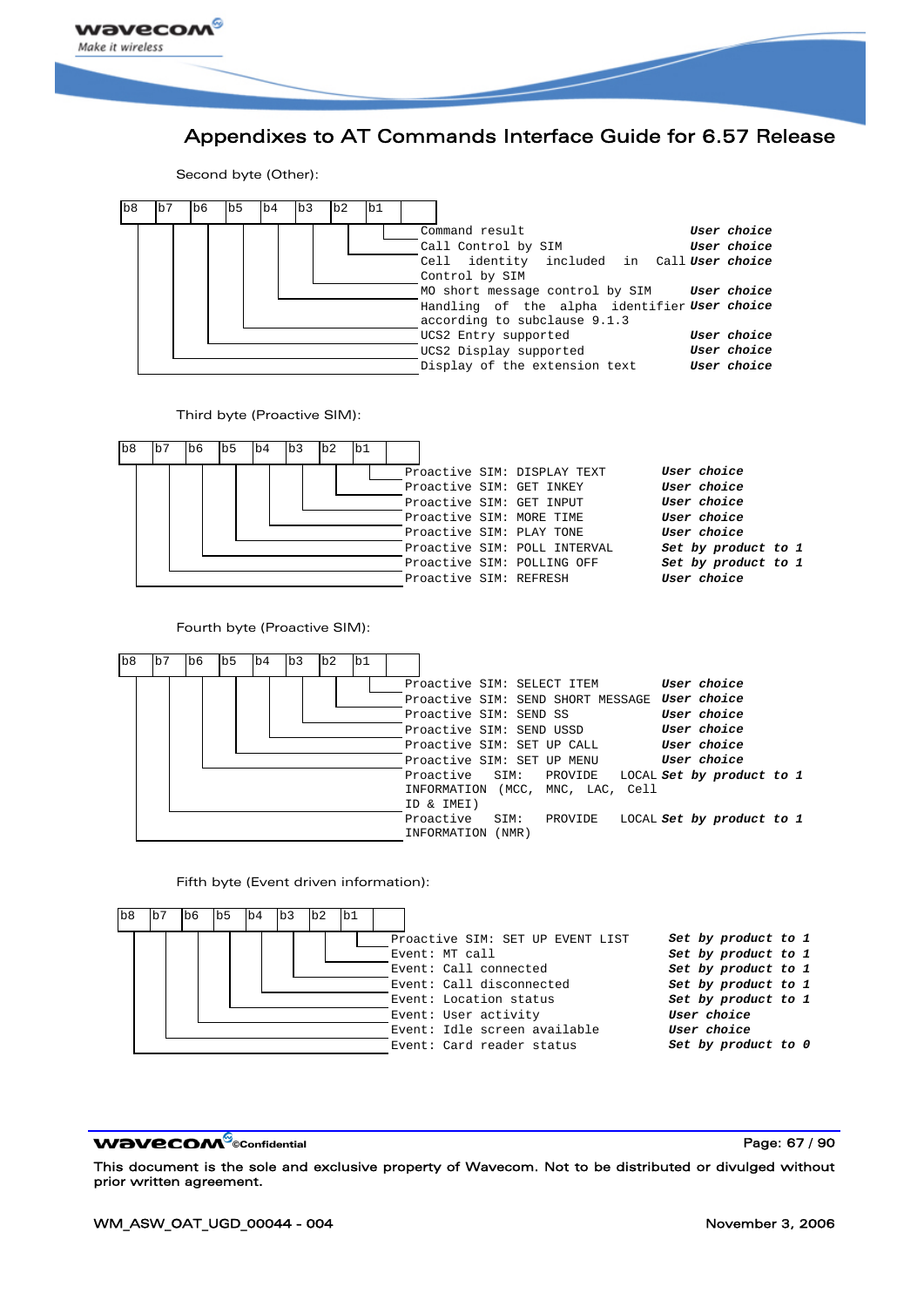

Sixth byte: (reserved for Event driven information extensions)



Seventh byte (Multiple card proactive commands) for class "a"

| b8 | Ib6 | b5 | lb4 | $\mathbf{b}$ 3 | $\mathbf{b}$ | lb1 |                                  |                     |  |
|----|-----|----|-----|----------------|--------------|-----|----------------------------------|---------------------|--|
|    |     |    |     |                |              |     | Proactive SIM: POWER ON CARD     | Set by product to 0 |  |
|    |     |    |     |                |              |     | Proactive SIM: POWER OFF CARD    | Set by product to 0 |  |
|    |     |    |     |                |              |     | Proactive SIM: PERFORM CARD APDU | Set by product to 0 |  |
|    |     |    |     |                |              |     | Proactive SIM: GET READER STATUS | Set by product to 0 |  |
|    |     |    |     |                |              |     | $RFU$ , bit = 0                  | Set by product to 0 |  |

Eighth byte (Proactive SIM):



Ninth byte:



Subsequent bytes:



#### **WƏVECOM**<sup>⊗</sup>confidential Page: 68 / 90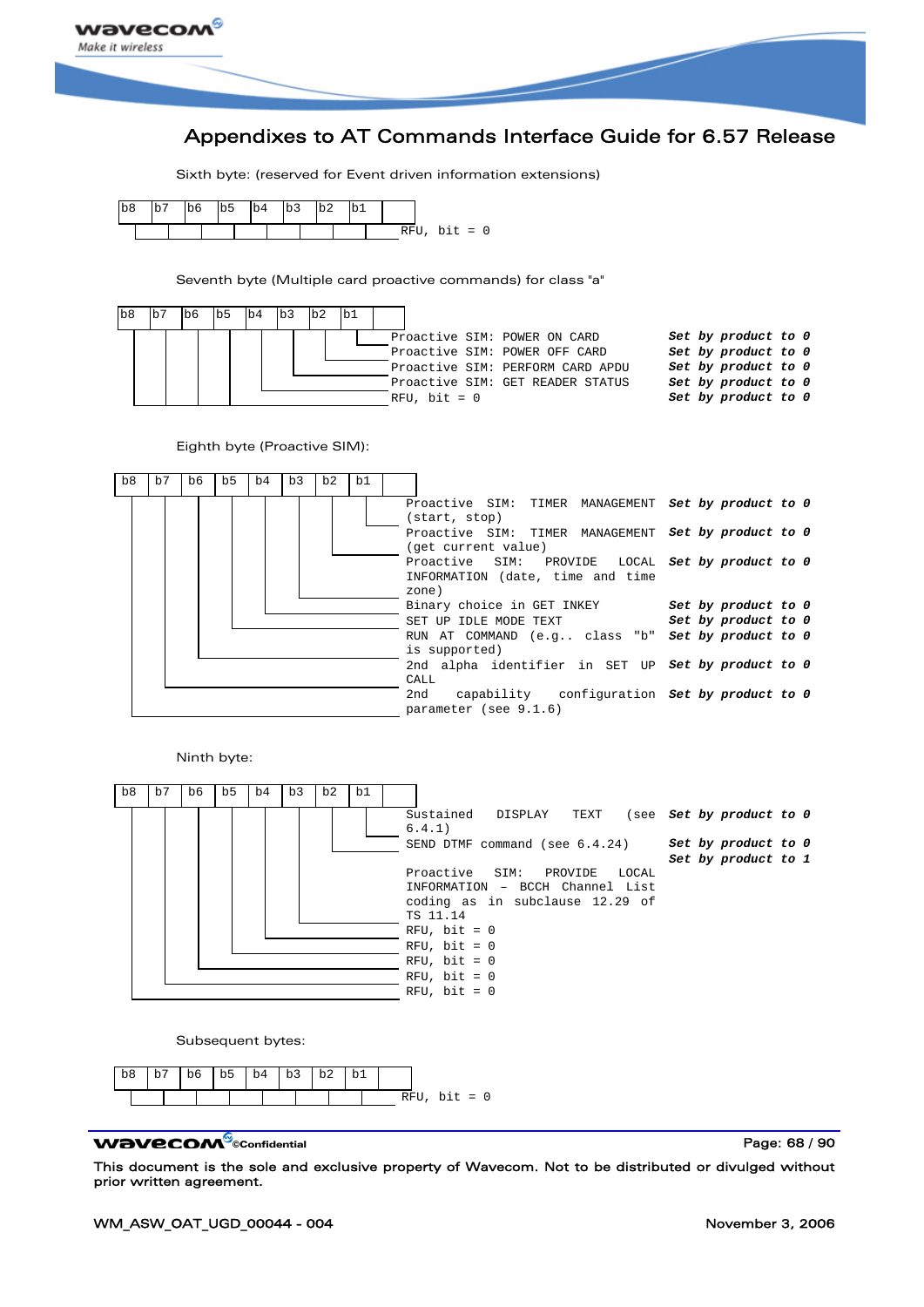

# Information about BCCH channel list

(this is an extract of GSM Rec 11.14)

| Byte(s) | Description                      | Length |
|---------|----------------------------------|--------|
|         | <b>BCCH</b> channel list tag     |        |
|         | Length (X) of bytes following    |        |
|         | $3$ to $X+2$   BCCH channel list |        |

#### BCCH channel list

Contents: the list of absolute RF channels for BCCH carriers, as known by the ME from the SYSTEM INFORMATION messages. The BCCH channel list is composed of one to three BCCH channel sub lists, each sub list is derived from the set of frequencies defined by reference neighbor cells description information element or elements. In the latter case the set is the union of the different subsets defined by the neighbor cells description information elements (see TS 04.08 [8]). The length of the BCCH channel list field depends on the length of the received BCCH channel list derived from the different SYSTEM INFORMATION messages to be considered.

Coding: Each ARFCN (Absolute Radio Frequency Channel Number) is represented by 10 bits. Spare bit(s) are to be filled with 0.

|        | Bit 8                                       | Bit 7                 | Bit 6 | Bit 5 | Bit 4               | Bit 3 | Bit 2 | Bit 1 |  |  |  |  |
|--------|---------------------------------------------|-----------------------|-------|-------|---------------------|-------|-------|-------|--|--|--|--|
| Byte 1 | ARFCN#1 (high part)                         |                       |       |       |                     |       |       |       |  |  |  |  |
| Byte 2 | ARFCN#1 (low   ARFCN#2 (high part)<br>part) |                       |       |       |                     |       |       |       |  |  |  |  |
| Byte 3 |                                             | $ ARFCN#2$ (low part) |       |       | ARFCN#3 (high part) |       |       |       |  |  |  |  |
| .      | .                                           |                       |       |       |                     |       |       |       |  |  |  |  |

| Byte $X$ - $ARFCN#m-1$ (low part) | ARFCN#m (high part) |                    |                 |
|-----------------------------------|---------------------|--------------------|-----------------|
| Byte $X$   ARFCN#m (low part)     |                     | Spare<br>bit $(0)$ | Spare<br>bit(0) |

SIM applications should take into account that early implementations of SIM application toolkit may have coded this field differently, because of an inconsistency between the content and the coding of this element in previous versions of 11.14. The SIM is able to identify MEs that are using the coding described above by

**WƏVECOM**<sup>©</sup>confidential Page: 69 / 90

This document is the sole and exclusive property of Wavecom. Not to be distributed or divulged without prior written agreement.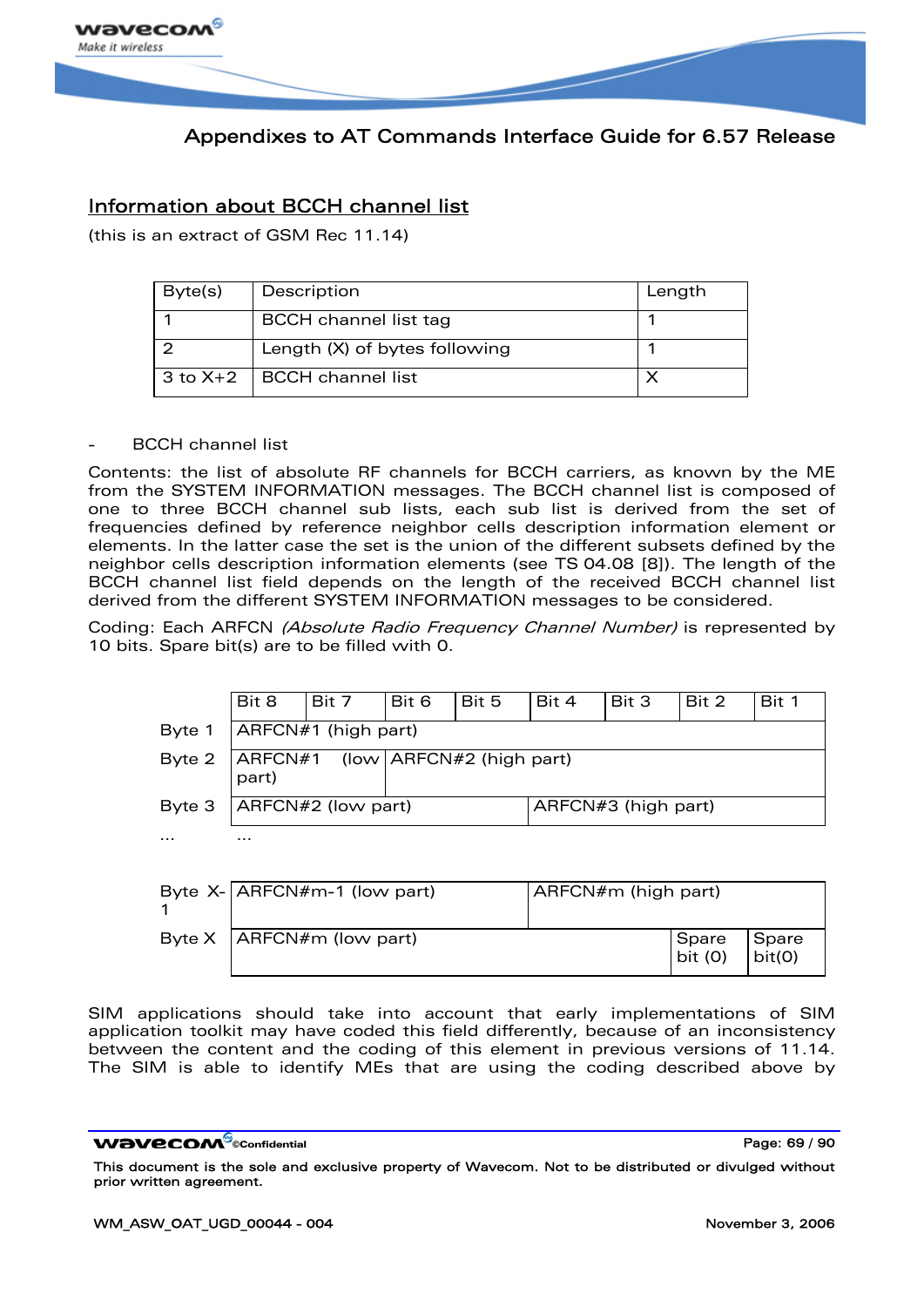

evaluating the indication "BCCH Channel List coding" in the TERMINAL PROFILE command.

# 3.5 Command Type and Next Action Indicator.

This table has been extracted from the GSM Technical specification 11.14.

| Value            | <b>Name</b>                  |                | Used for Type of<br><b>Command coding</b> | used for Next Action<br>Indicator coding |  |
|------------------|------------------------------|----------------|-------------------------------------------|------------------------------------------|--|
| '00'             |                              |                | $\blacksquare$                            | $\blacksquare$                           |  |
| '01'             | <b>REFRESH</b>               |                | X                                         |                                          |  |
| '02'             | <b>MORE TIME</b>             |                | X                                         |                                          |  |
| '03'             | POLL INTERVAL                |                | X                                         |                                          |  |
| 04'              | POLLING OFF                  |                | X                                         |                                          |  |
| '05'             | <b>SET UP EVENT LIST</b>     |                | X                                         |                                          |  |
| '10'             | <b>SET UP CALL</b>           |                | X                                         | X                                        |  |
| '11'             | <b>SEND SS</b>               |                | X                                         | X                                        |  |
| '12'             | <b>SEND USSD</b>             |                | X                                         | X                                        |  |
| '13'             | <b>SEND SHORT MESSAGE</b>    |                | X                                         | X                                        |  |
| '14'             | <b>SEND DTMF</b>             |                | X                                         |                                          |  |
| '20'             | <b>PLAY TONE</b>             |                | Χ                                         | X                                        |  |
| '21'             | <b>DISPLAY TEXT</b>          |                | $\overline{\mathsf{x}}$                   | X                                        |  |
| $\frac{22}{23}$  | <b>GET INKEY</b>             |                | X                                         | X                                        |  |
|                  | <b>GET INPUT</b>             |                | X                                         | X                                        |  |
| $\frac{24}{25}$  | <b>SELECT ITEM</b>           |                | X                                         | $\times$                                 |  |
|                  | <b>SET UP MENU</b>           |                | X                                         | X                                        |  |
| $\frac{26}{27}$  | PROVIDE LOCAL INFORMATION    |                | X                                         |                                          |  |
|                  | <b>TIMER MANAGEMENT</b>      |                | X                                         |                                          |  |
| 28'              | SET UP IDLE MODEL TEXT       |                | X                                         | X                                        |  |
| '30'             | PERFORM CARD APDU            | class "a" only | X                                         | X                                        |  |
| '31'             | POWER ON CARD                | class "a" only | Χ                                         | X                                        |  |
| $\frac{132}{33}$ | POWER OFF CARD               | class "a" only | X                                         | X                                        |  |
|                  | <b>GET READER STATUS</b>     | class "a" only | $\overline{\mathsf{x}}$                   | $\overline{\mathsf{x}}$                  |  |
| '34'             | <b>RUN AT COMMAND</b>        | class "b" only | $\overline{\mathsf{x}}$                   |                                          |  |
| '81'             | End of the proactive session |                | not applicable                            | X                                        |  |

**WAVECOM**<sup>®</sup>confidential **Page: 70 / 90** Page: 70 / 90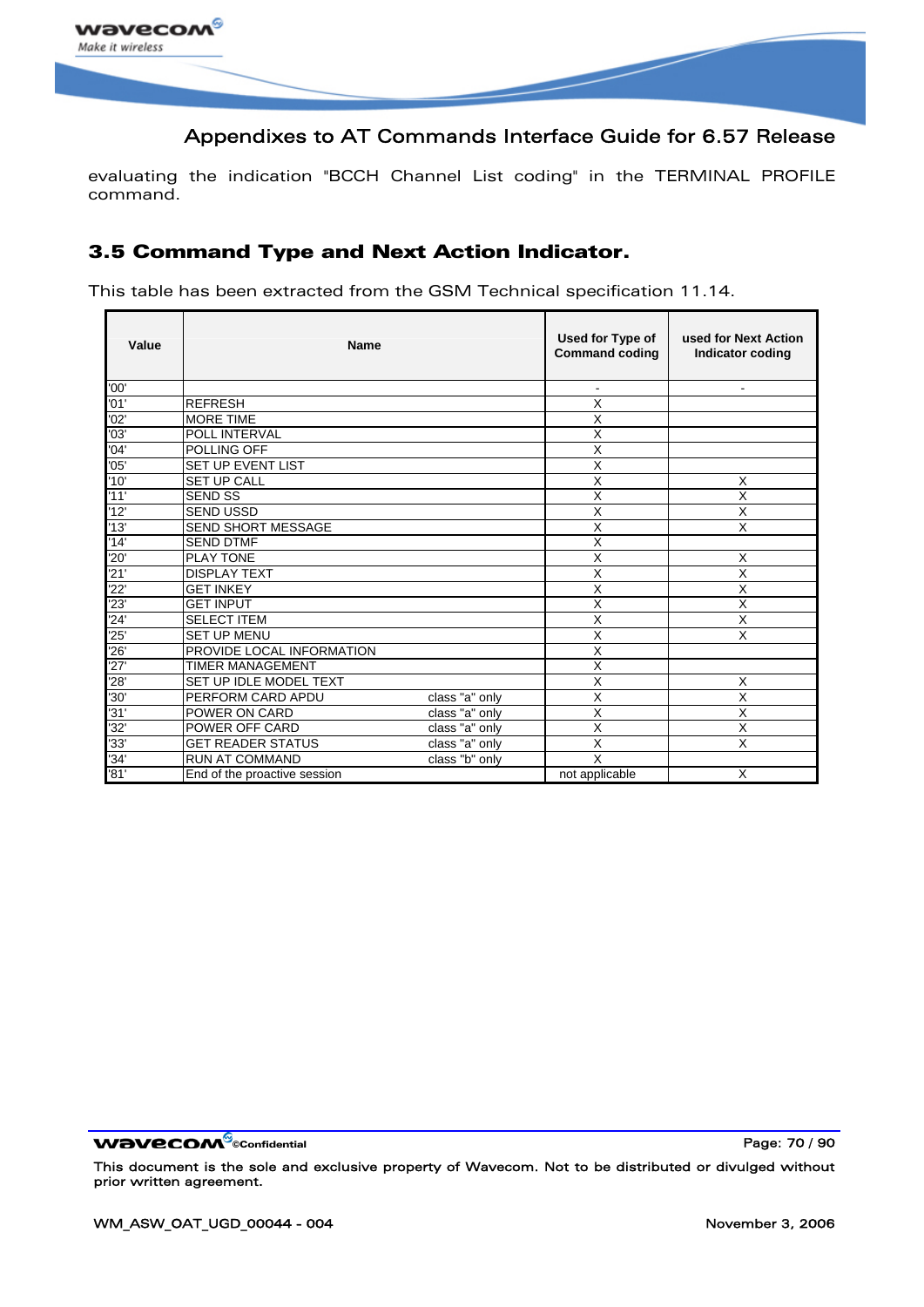

# 3.6 Coding of Alpha fields in the SIM for UCS2

The coding can take one of the three following structures, or GSM default alphabet. If the ME supports UCS2 coding of alpha fields in the SIM, it will support all three coding schemes for character sets containing 128 characters or less. For character sets containing more than 128 characters, the ME will at least support the first coding scheme. Within a record, only one coding scheme, either GSM default alphabet, or one of the three described below, can be used.

1) If the first byte in the alpha string is '0x80', then the other bytes are 16 bit UCS2 characters. The most significant byte (MSB) of the UCS2 character is coded in the lower numbered byte of the alpha field, and the less significant byte (LSB) of the UCS2 character is coded in the higher numbered alpha field byte. In other words, byte 2 of the alpha field contains the most significant byte (MSB) of the first UCS2 character, and byte 3 of the alpha field contains the less significant byte (LSB) of the first UCS2 character (as shown below). Unused bytes shall be set to 'FF': if the alpha field has an even length in bytes, the last (unusable) byte will be set to 'FF'.

#### Example 1

| Byte 1 | Byte 2      | Byte 3      | Byte 4      | Byte 5      | Byte 6      | Byte 7      | Byte 8 | Byte 9 |
|--------|-------------|-------------|-------------|-------------|-------------|-------------|--------|--------|
| '80'   | $Ch1_{MSB}$ | $Ch1_{LSB}$ | $Ch2_{MSB}$ | $Ch2_{LSB}$ | $Ch3_{MSB}$ | $Ch3_{LSB}$ | 'FF'   | 'FF'   |

- 2) If the first byte of the alpha string is '0x81', then the  $2^{nd}$  byte contains a value indicating the number of characters in the string. The  $3^{rd}$  byte contains an 8 bit number which defines bits 15 to 8 of a 16 bit base pointer, where bit 16, and bits 7 to 1 would be set to zero. These sixteen bits represent a base pointer to a "half-page" in the UCS2 code space, to be used with some or all of the remaining bytes in the string. The 4<sup>th</sup> and subsequent bytes in the string contain coding as follows:
	- if bit 8 of the byte is set to zero, the remaining bits of the byte contain a GSM Default Alphabet character
	- if bit 8 of the byte is set to one, the remaining bits are an offset value to add to the 16 bit base pointer defined by byte 3, and the resulting 16 bit value is a UCS2 code point, and defines a UCS2 character.

#### Example 2

| Byte 1 | Byte 2 | Byte 3 | Byte 4 | Byte 5 | Byte 6 | Byte 7 | Byte 8 | Byte 9 |
|--------|--------|--------|--------|--------|--------|--------|--------|--------|
| '81'   | '05'   | '13'   | '53'   | '95'   | 'A6'   | '28'   | 'FF'   | 'FF'   |

#### **WƏVECOM** ©confidential Page: 71 / 90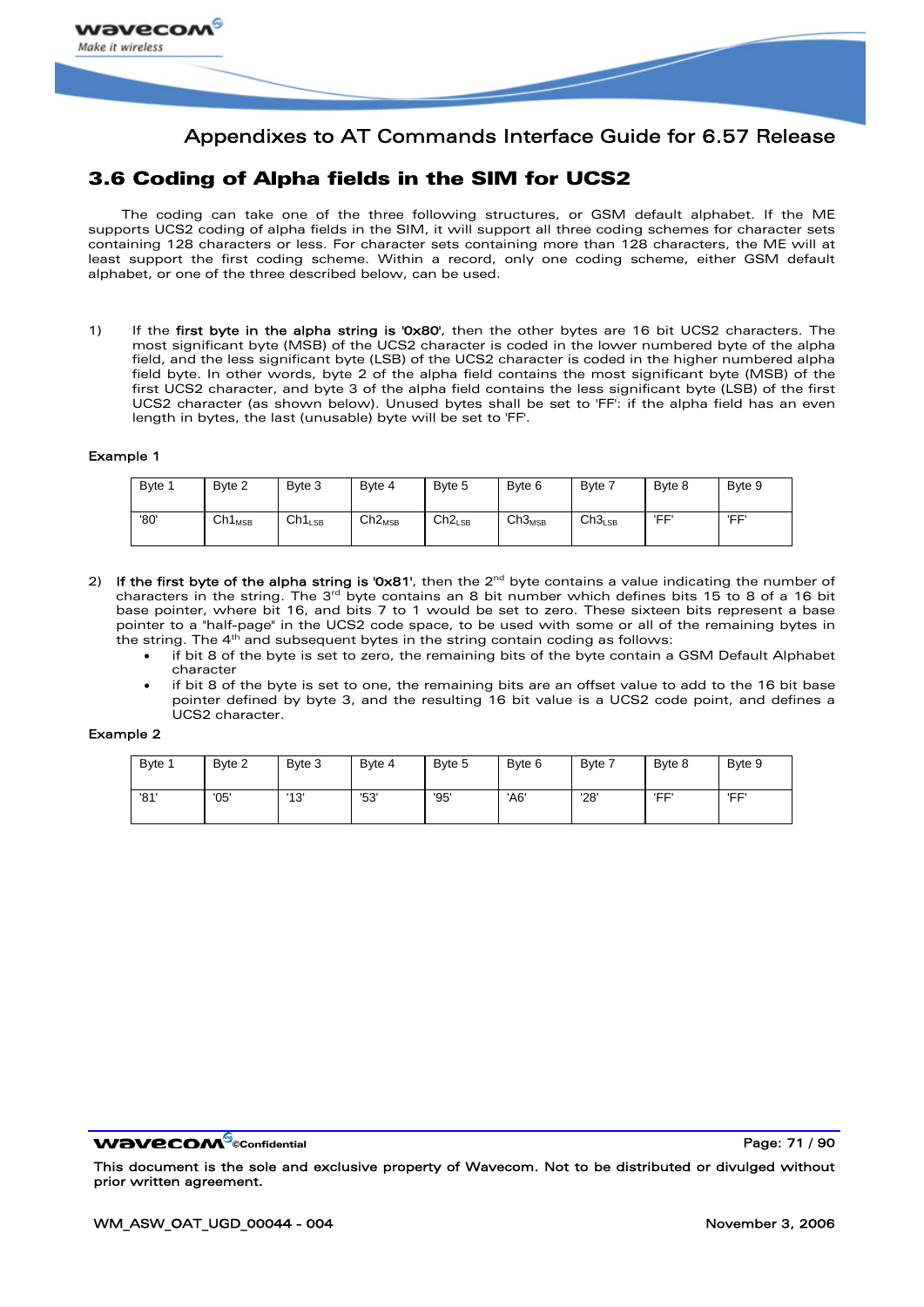

In the example above

- Byte 2 indicates there are 5 characters in the string
- Byte 3 indicates bits 15 to 8 of the base pointer, and indicates a bit pattern of 0hhh shah h000 0000 as the 16 bit base pointer number. Bengali characters for example start at code position 0980 (0000 1001 1000 0000), which is indicated by the coding '13' in byte 3 (shown by the italicized underlined digits).
- Byte 4 indicates GSM Default Alphabet character '53', e.g.. "S".
- Byte 5 indicates a UCS2 character offset to the base pointer of '15', expressed in binary as follows 001 0101, which, when added to the base pointer value results in a sixteen bit value of 0000 1001 1001 0101, e.g.. '0995', which is the Bengali letter KA.
- Byte 8 contains the value 'FF': as the string length is 5, this a valid character in the string, where the bit pattern 111 1111 is added to the base pointer, yielding to a sixteen bit value of 0000 1001 1111 1111 for the UCS2 character (that is '09FF').
- Byte 9 contains the padding value OxFF.
- 3) If the first byte of the alpha string is set to '0x82', then the  $2<sup>nd</sup>$  byte contains the length of the string (number of characters).

The 3<sup>rd</sup> and 4<sup>th</sup> bytes contain a 16 bit number which defines the complete 16 bit base pointer to a "half-page" in the UCS2 code space, for use with some or all of the remaining bytes in the string.

- The  $5<sup>th</sup>$  and subsequent bytes in the string contain coding as follows:
	- if bit 8 of the byte is set to zero, the remaining seven bits of the byte contain a GSM Default Alphabet character,
	- if bit 8 of the byte is set to one, the remaining seven bits are an offset value added to the base pointer defined in bytes 3 and 4, and the resulting 16 bit value is a UCS2 code point, and defines a UCS2 character.

#### Example 3

| Byte 1 | Byte 2 | Byte 3 | Byte 4 | Byte 5 | Byte 6 | Byte 7 | Byte 8 | Byte 9 |
|--------|--------|--------|--------|--------|--------|--------|--------|--------|
| '82'   | '05'   | '05'   | '30'   | '2D'   | '82'   | 'D3'   | '2D    | '31'   |

In the example above:

- Byte 2 indicates there are 5 characters in the string
- Bytes 3 and 4 contain a 16 bit base pointer number of '0530', pointing to the first character of the Armenian character set.
- Byte 5 contains a GSM Default Alphabet character of '2D', which is a dash "-".
- Byte 6 contains a value '82', which indicates it is an offset of '02' added to the base pointer, resulting in a UCS2 character code of '0532', which represents Armenian character Capital BEN.
- Byte 7 contains a value 'D3', an offset of '53', which when added to the base pointer results in a UCS2 code point of '0583', representing Armenian Character small PIWR.

**WƏVECOM** ©confidential Page: 72 / 90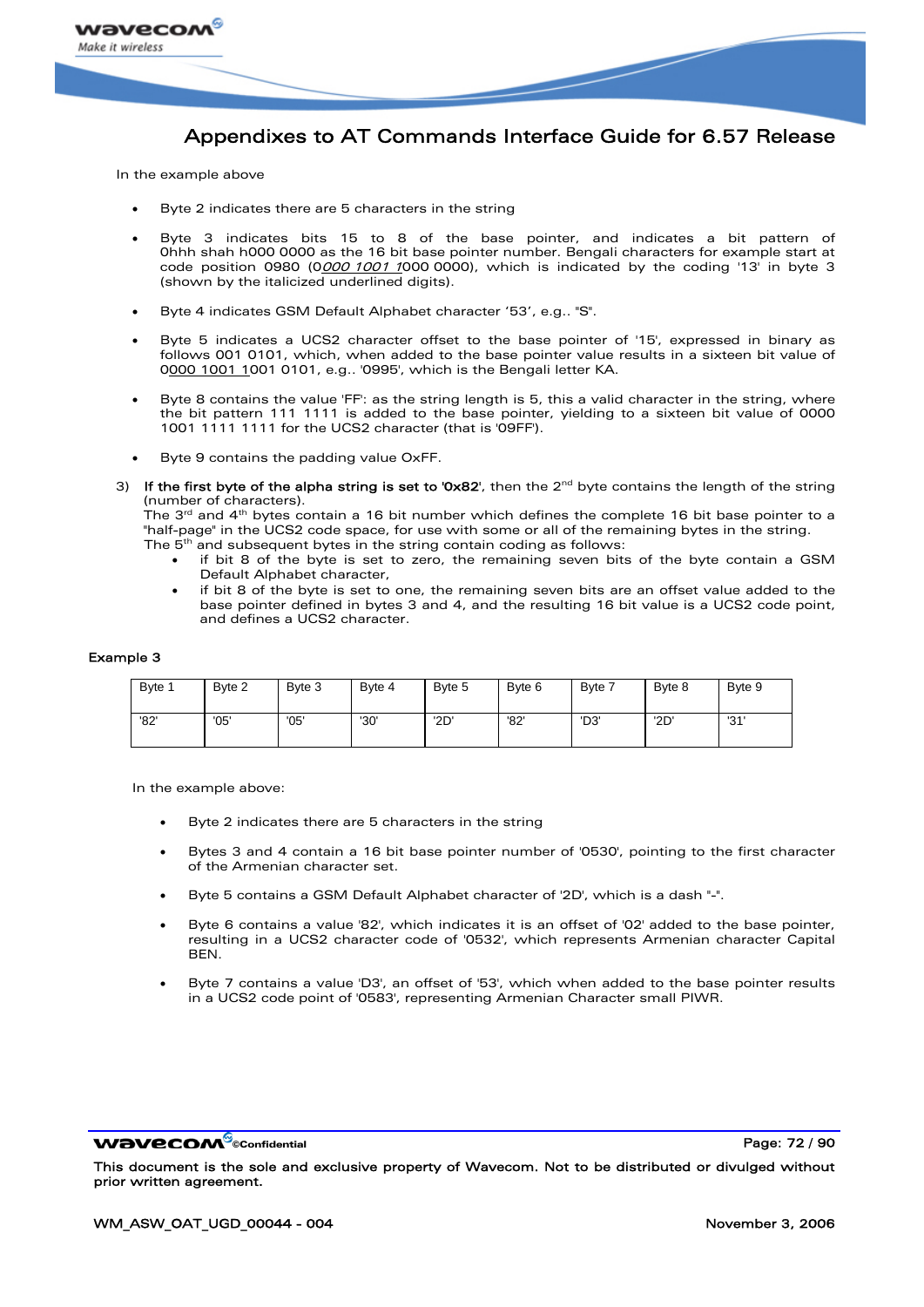

### 3.7 Specifications of Power down Control mechanism through serial Ports (physical  $\Leftrightarrow$  RS232 ports or virtual  $\Leftrightarrow$  CMUX ports)

#### 3.7.1 What is new on X55 and further software releases

V24 Sleep mode and WAVECOM 32K mode used to be a one and only functionality. Since v24 now supports several ports (physical or virtual), WAVECOM products are allowed to enter 32K low consumption mode only when all of these ports are individually ready to enter such a mode.

#### 3.7.2 Definitions

#### 3.7.2.1 Serial port sleep mode state

This mode reflects the particular V24 state of a port (physical or virtual) regarding the possibility to enter or not 32K low consumption mode.

- This **mode is entered** automatically when :
	- The port is in AT command mode. (no GSM/GPRS communication is in progress on it).
	- No AT response is to be sent to the DTE.
	- The connected DTE is no more ready to communicate on it (meaning DTE sets DTR low).
- $\triangleright$  This mode is left automatically when some unsolicited responses are to be sent to the DTE.

The connected DTE is ready to communicate on it (meaning DTE sets DTR high).

CTS is set when in this mode, the DCE does not allow the DTE to send data to the involved serial port (meaning low on that port).

#### 3.7.2.2 Serial ports sleep mode global state

This mode reflects the state of all the internal serial ports regarding their ability to enter 32K low consumption mode.

It is a Boolean (asleep or not) that authorizes or not GSM/GPRS protocol and Hardware Layers to enter 32K low consumption mode.

This mode is entered and left automatically depending on the state of all currently available serial ports (virtual or physical).

Global V24 sleep mode is entered when all v24 available ports are in sleep mode state.

**WAVECOM**<sup>⊗</sup>confidential Page: 73 / 90

This document is the sole and exclusive property of Wavecom. Not to be distributed or divulged without prior written agreement.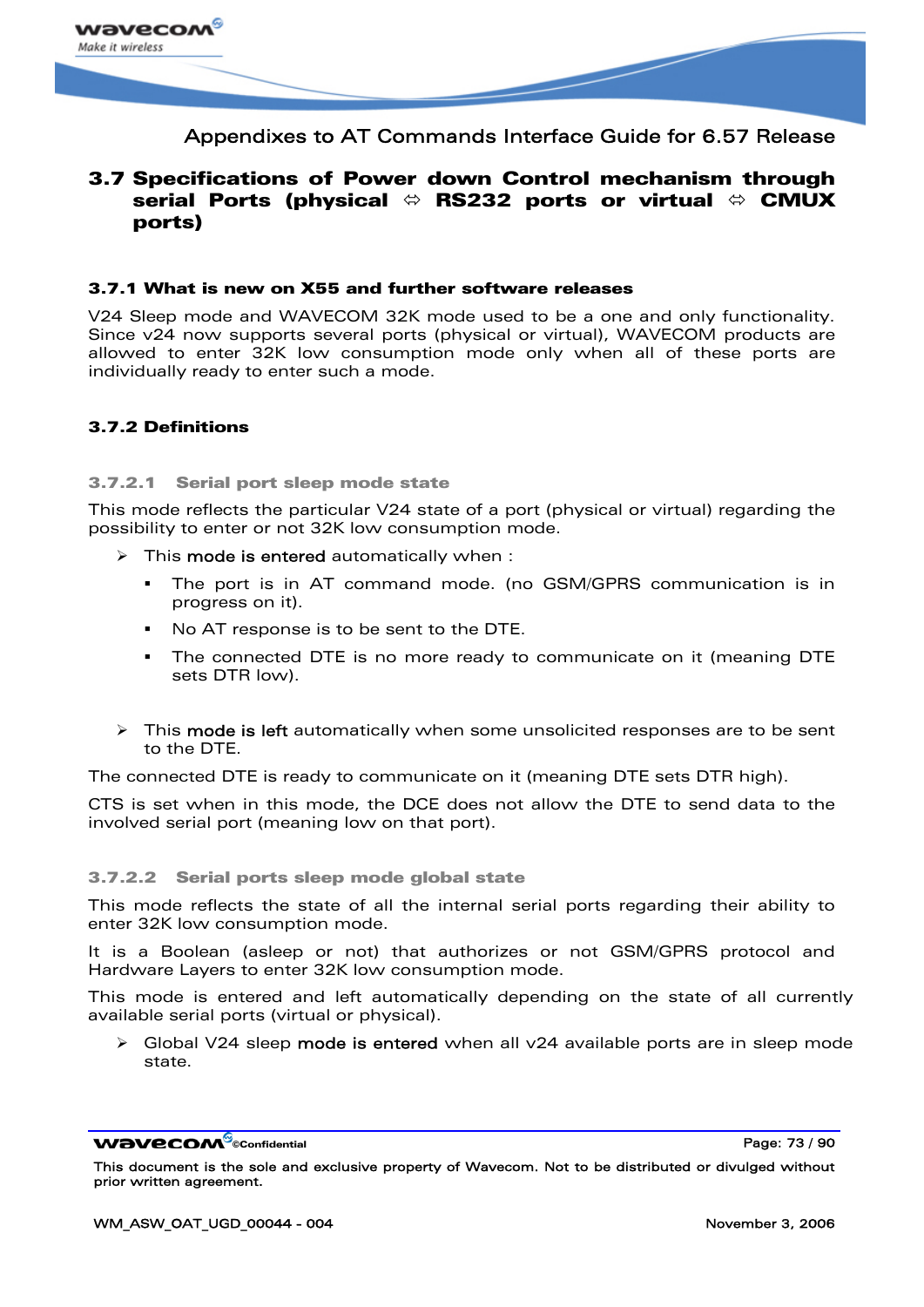

 $\triangleright$  Global V24 sleep mode is left when at least one of the v24 available ports is not in sleep mode state.

#### 3.7.2.3 WAVECOM 32K low consumption mode

This mode is based on a slower clock (32KHz) that is used instead of 13MHz clock. Most of hardware blocks are stopped. It is aimed at reducing the power consumption.

This mode is entered and left automatically if the feature is allowed.

#### To activate this mode, the "+W32K" AT command must be used.

It is authorised or not by peripherals (such as UARTs, Buses, …) and mainly driven by GSM/GPRS protocols and Hardware Layers : this mode is entered when no GSM/GPRS activity is required (no communication is in progress, no paging is in progress, …).

Regarding UARTs and serial ports activity, 32K low consumption mode may be entered as soon as V24 sleep mode global state is "asleep".

WAVECOM Wireless CPU decides on its own to leave 32K low consumption at each GSM/GPRS paging occasion.

During, this little time (which is operator dependant), UARTs are activated again so that DTR state changes can be processed.

When this mode is activated, no data can be exchanged on RXD and TXD lines. Only Modem status changes can be monitored (DTR and RTS changes) by the DCE.

#### 3.7.3 Summary

To summarize the 3 definitions, the following schematics describe the functional links between, serial port sleep mode single state manager, serial ports sleep mode global state manager and W32K sleep mode manager.

**WƏVECOM** ©confidential Page: 74 / 90

This document is the sole and exclusive property of Wavecom. Not to be distributed or divulged without prior written agreement.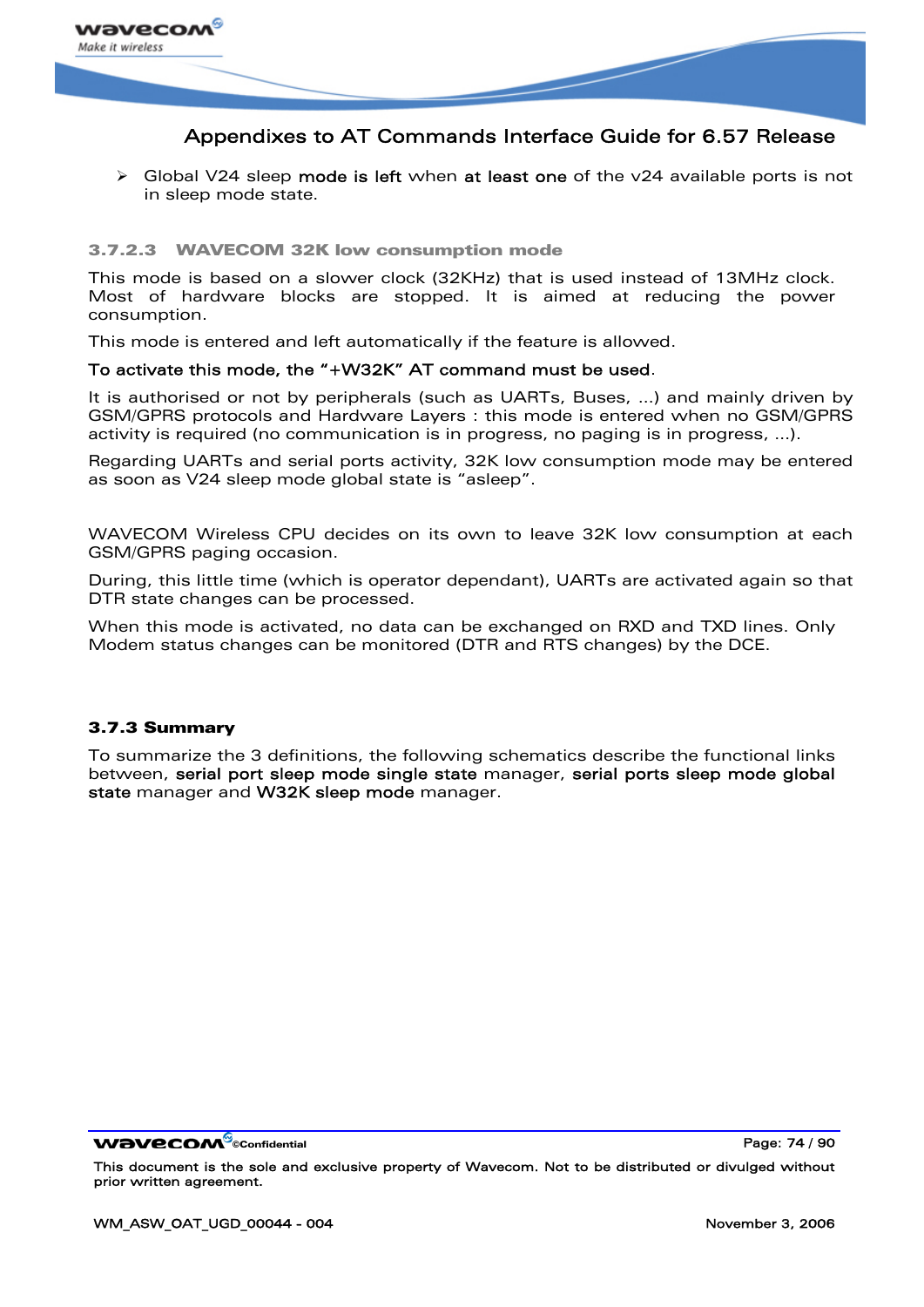<span id="page-75-0"></span>





#### 3.7.4 Case of single serial port use

This section describes the expected behaviour for a single serial port (physical or virtual). Please remember that this behaviour is independent of W32K feature activation.

**WƏVECOM**<sup>©</sup>confidential Page: 75 / 90

This document is the sole and exclusive property of Wavecom. Not to be distributed or divulged without prior written agreement.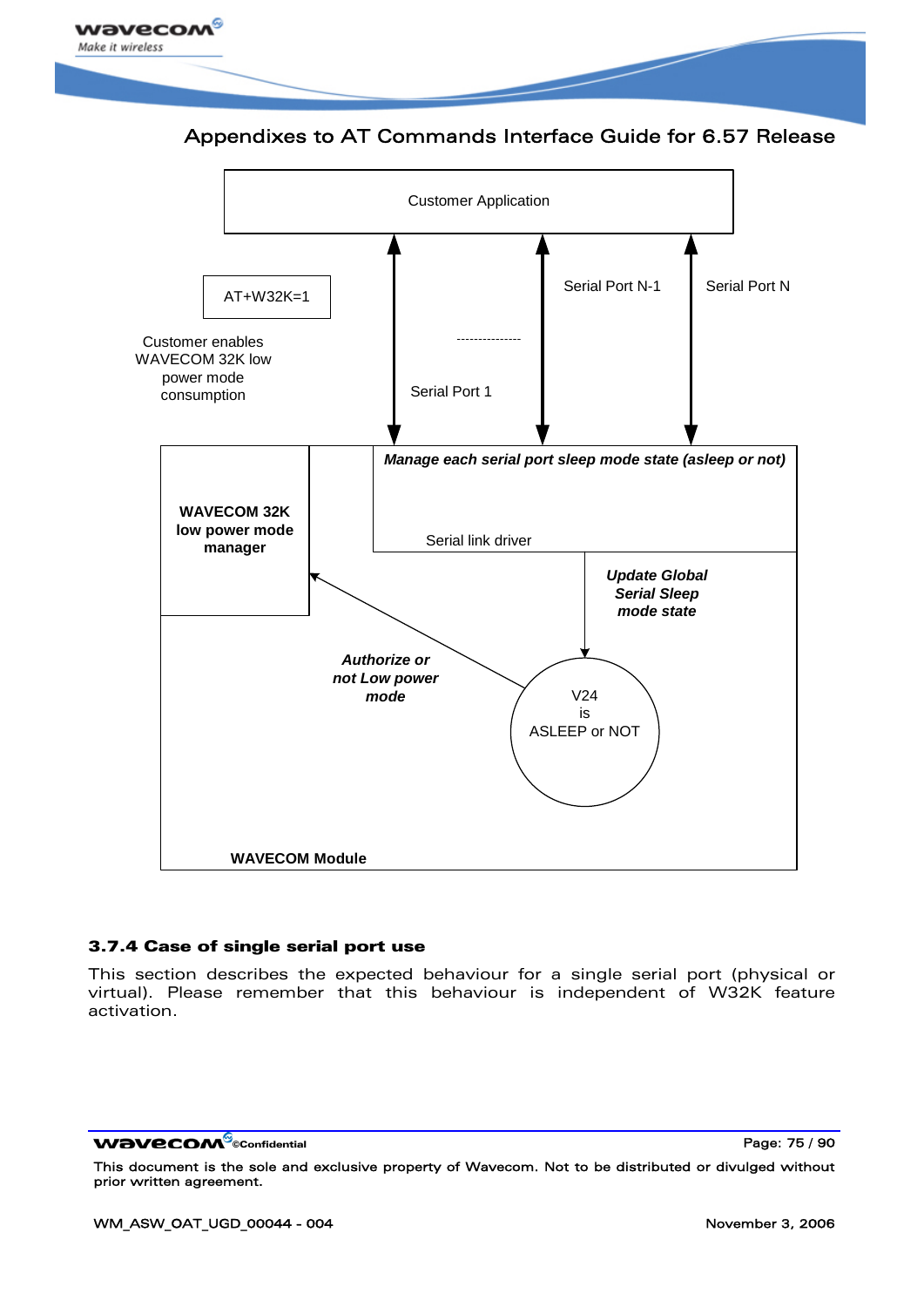

3.7.4.1 Sleep on procedure

In order to place a serial port in Sleep Mode state, the DTE just has to drop its DTR signal to indicate that it is Busy. Then, WAVECOM Wireless CPU (DCE) sets the DTE CTS low.



#### RX data line (DTE)

1: The application drops its DTR to indicate a busy state

2: WAVECOM Wireless CPU (DCE) detects DTR drop and check if there are still AT responses to send on that port.

3: When DTR is low and there are no more AT response, the DCE sets the application (DTE) CTS low. (At this point, the associated serial port is in Sleep Mode state)

Note: While in data mode, the CTS does not follow the DTR.

3.7.4.2 Wake Up procedures

3.7.4.2.1 On DTE initiative: Wake up by DTR Raise



1: The application raises its DTR signal to indicate a ready state (meaning DTE wants to communicate with the DCE).

2: WAVECOM Wireless CPU (DCE) takes into account the DTR signal change. (MSR IRQ for physical port or protocol frame for CMUX)

#### **WƏVECOM**<sup>⊗</sup>confidential Page: 76 / 90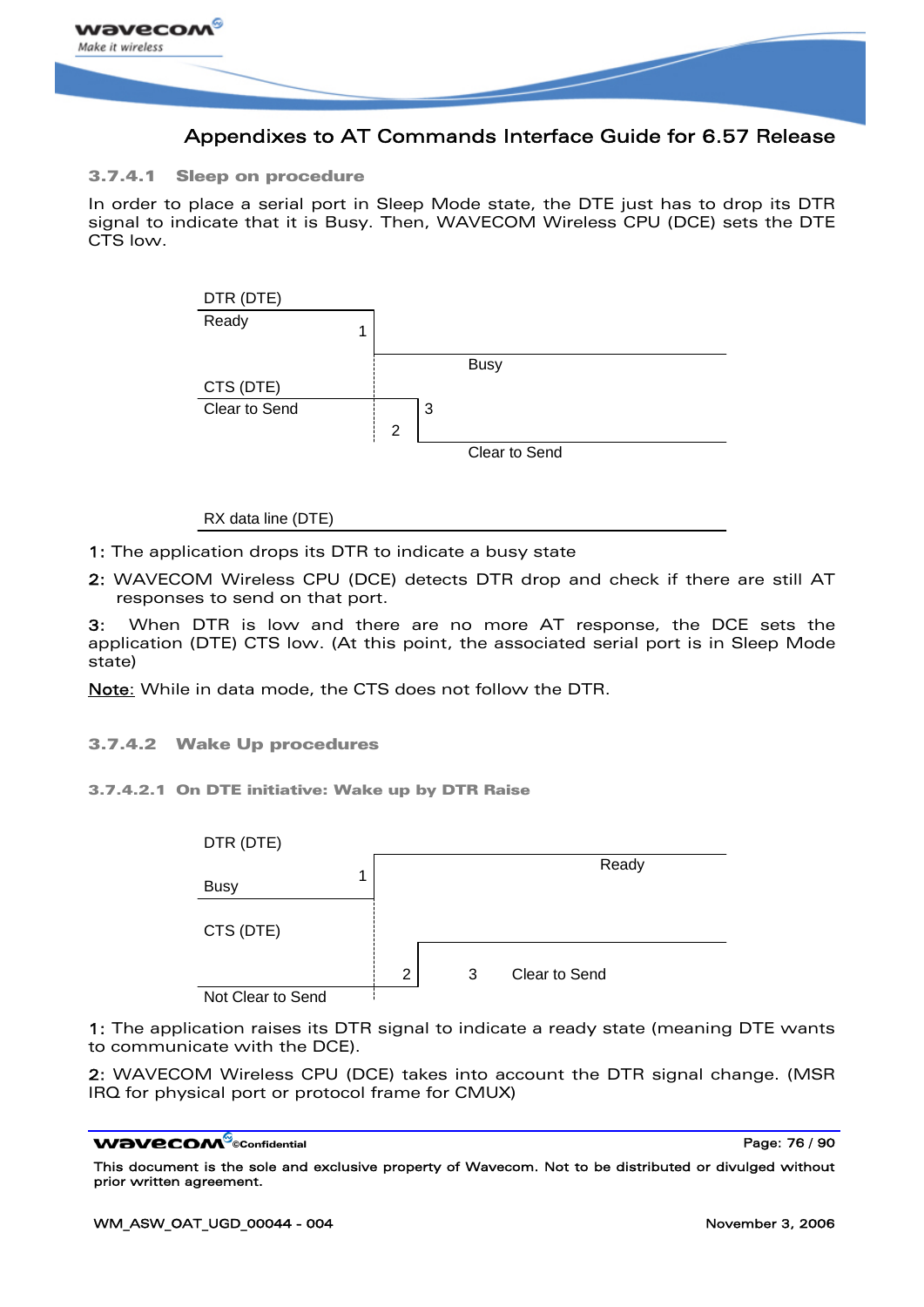

3: V24 triggers the DTE CTS signal to allow AT commands again. (CTS is high)

3.7.4.2.2 On DCE initiative: Wake up by AT unsolicited indications ( e.g. "RING " indicator)

| RX data line (DTE) | "RING"<br>"RING"<br>2 <sub>1</sub><br>2 |
|--------------------|-----------------------------------------|
| DTR (DTE)          | <b>Busy</b>                             |
| CTS (DTE)          | Not Clear to Send                       |

1: An incoming call occurs. Consequently unsolicited indications ("RING") are sent to the DTE.

2: As soon as unsolicited indication has been sent, the port switches back to sleep mode state (as long as there is no more AT command response to send and that DTR remains High)

#### 3.7.4.3 Complete sequence behaviour

| Ready              |                |                   |             |   |        |   |   |                         |      |                    |
|--------------------|----------------|-------------------|-------------|---|--------|---|---|-------------------------|------|--------------------|
| DTR (DTE)          |                |                   | <b>Busy</b> |   |        |   |   | Ready                   |      |                    |
|                    |                |                   |             |   |        |   |   |                         |      | $\rightarrow$ time |
| Clear to Send      |                |                   |             |   |        |   |   | Clear to Send           |      |                    |
|                    | $\overline{2}$ | 3                 |             |   |        | 5 | 6 |                         |      |                    |
| CTS (DTE)          |                | Not Clear to Send |             |   |        |   |   |                         |      | $\rightarrow$ time |
|                    |                |                   |             |   |        |   |   |                         |      |                    |
|                    |                |                   | 4<br>"RING" | 4 | "RING" |   |   |                         | "OK" |                    |
| RX data line (DTE) |                |                   |             |   |        |   |   |                         | 8    | time               |
|                    |                |                   |             |   |        |   |   |                         |      |                    |
|                    |                |                   |             |   |        |   |   |                         |      |                    |
| TX data line (DTE) |                |                   |             |   |        |   |   | "ATA"<br>$\overline{7}$ |      |                    |
|                    |                |                   |             |   |        |   |   |                         |      | time               |

1: The application (DTE) drops its DTR to indicate to DCE a busy state

2: WAVECOM Wireless CPU (DCE) computes and check if there are still AT responses to send on that port.

**WAVECOM**<sup>©</sup>confidential Page: 77 / 90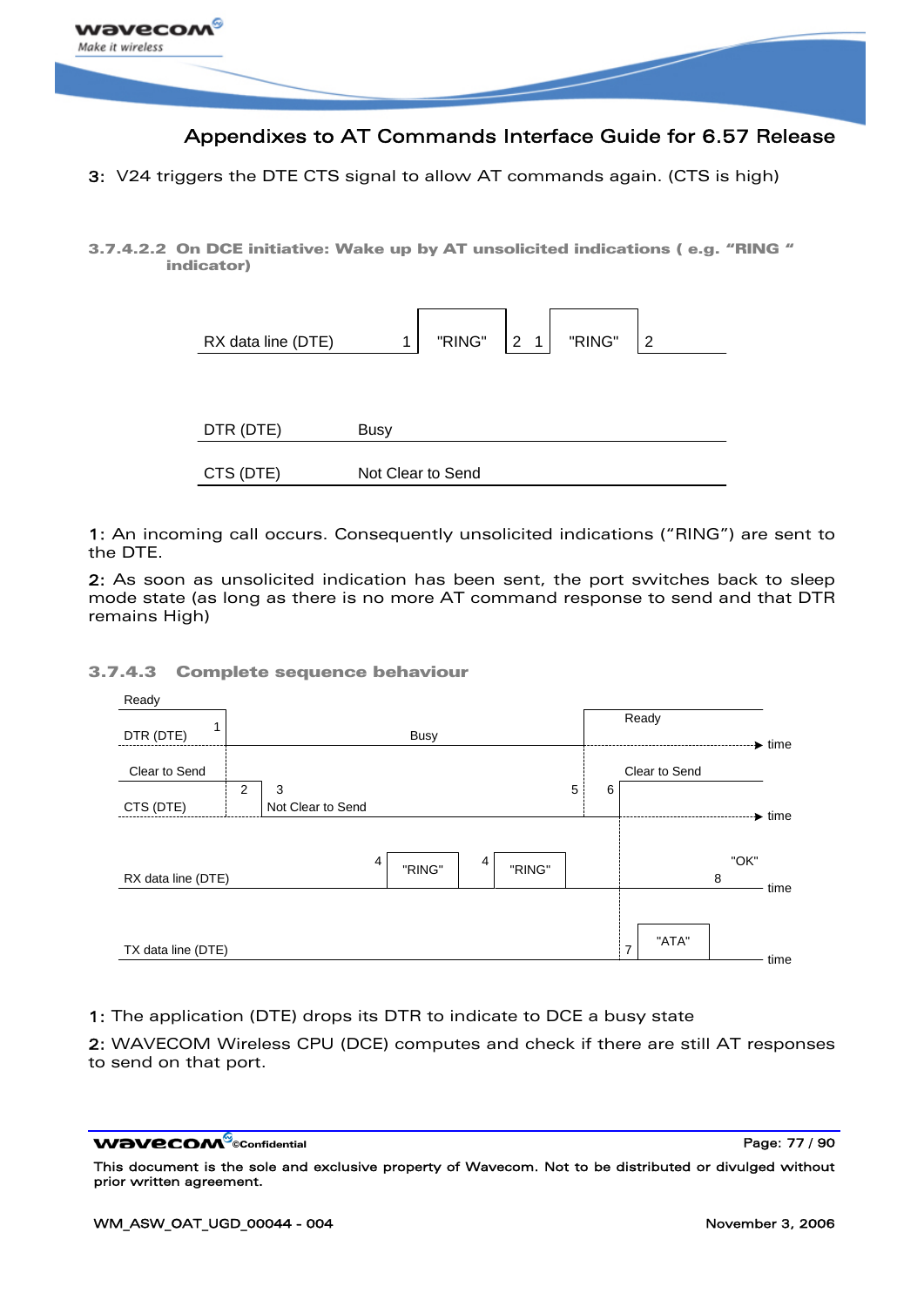

3: Since no more AT response is to be sent, the DCE sets CTS to low so that application (DTE) can not send any data to the WAVECOM Wireless CPU (DCE).  $\Leftrightarrow$  At this stage, the associated serial port is in Sleep Mode state.

4: An incoming call occurs. As a consequence, unsolicited AT indications (e.g. "RING") are sent to the DTE.

#### Note that even if RING are sent, Serial Port remains in Sleep Mode state.

5: Customer application (DTE) wants to answer to "RING" unsolicited AT indications. It MUST raise first DTR to wake up the serial Port.

6: On WAVECOM Wireless CPU (DCE), detection of DTR rise informs that customer application (DTE) wants to get out from sleep mode state. DCE sets CTS high so that customer application (DTE) can send again data to WAVECOM Wireless CPU.

#### Note that at this stage, Serial Port is no more in Sleep Mode state.

7: Customer application (DTE) replies to RING indication with "ATA" command.

8: WAVECOM Wireless CPU (DCE) acknowledges and processes the command.

#### Note that this behaviour applies whether W32K is activated or not.

#### 3.7.4.4 Transition state (from Asleep to Awake)

When unsolicited AT responses are to be sent (e.g. "RING" indication), V24 software elements enters a transition state that places the global sleep mode state in the "Awake State". Thus, until unsolicited responses are sent, the WAVECOM Wireless CPU can not enter Low power mode consumption (W32K). As a consequence, RTS signal MUST remain High to allow the transmission of the unsolicited response.

Note: mind that unsolicited responses are broadcasted on all available serial ports  $\Leftrightarrow$ when unsolicited responses are to be sent (e.g. "RING") on a serial port and signals are not managed (e.g. RS232 cable is disconnected whereas associated V24 serial port is still registered) then WAVECOM Wireless CPU is not allowed to enter W32K low power mode consumption.

#### 3.7.5 Case of several serial ports use

The behaviour specified in [§3.7.4](#page-75-0) applies to each of the activated serial ports (physical or virtual e.g. CMUX).

Note: when WAVECOM 32K low power mode is activated (AT+W32K=1), Wireless CPU really enters low power mode when all activated serial ports are set to sleep mode state.

#### 3.7.6 UART2 exception on ONEC1.3 based Wireless CPU (Q24xx, Q25xx, …)

Physical block of the UART2 only provides Q24xx and Q25xx Wireless CPUs with RX/TX and CTS/RTS signals so that DTR can not be wired on UART2 serial port.

#### **WƏVECOM**<sup>©</sup>confidential Page: 78 / 90

This document is the sole and exclusive property of Wavecom. Not to be distributed or divulged without prior written agreement.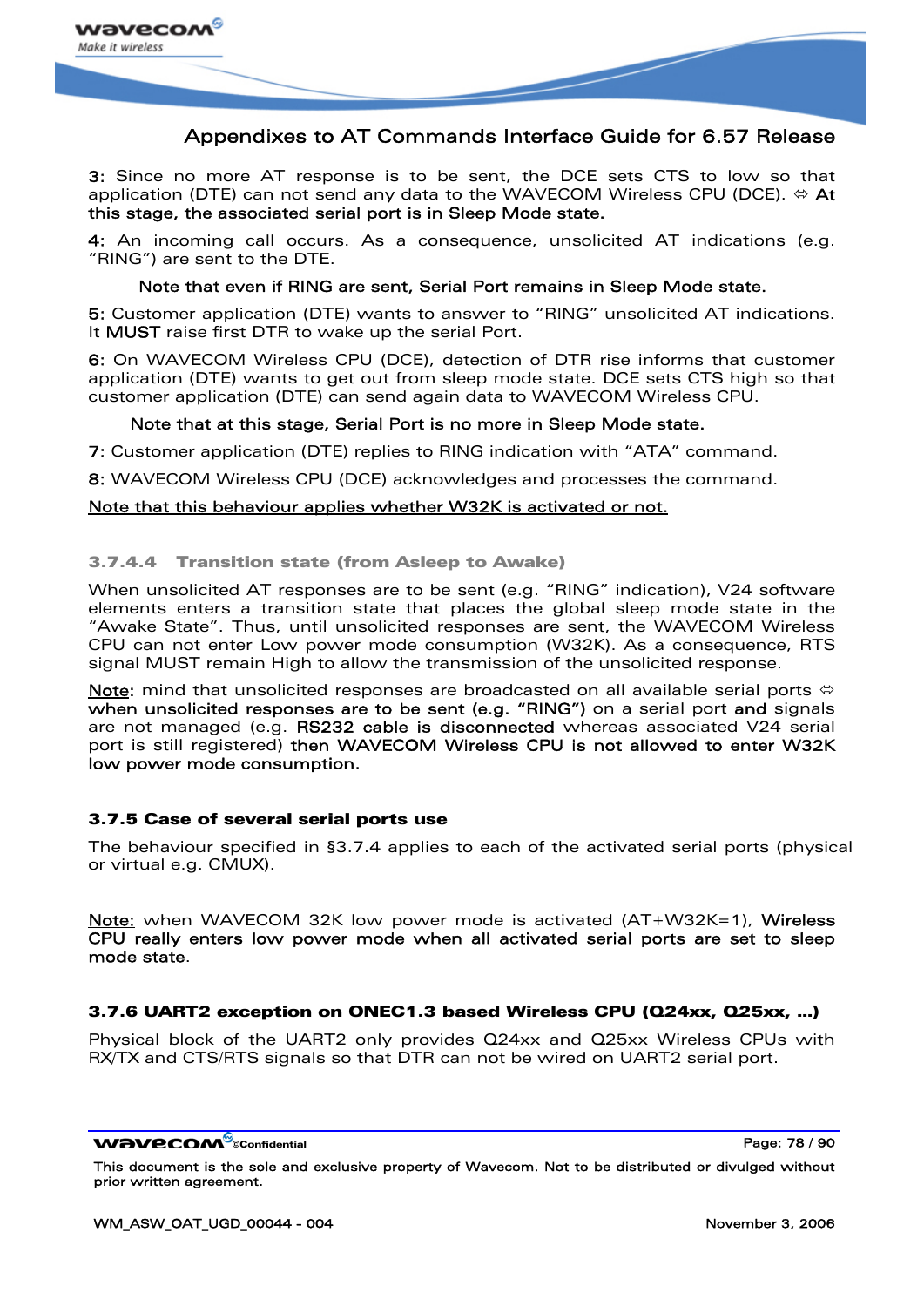

Since only RXD/TXD and RTS/CTS are available, there is no way to enter/leave sleep mode on this particular port.

Thus, UART2 is not scanned to manage global Serial Sleep mode state. As a consequence, data can be lost on UART2 if W32k is activated.

#### ⇔ WARNING : when only UART2 is activated, activation of W32K mode is forbidden.

NOTE: when emulating one (or more) virtual port(s) over UART2 using CMUX feature, it is then possible to use W32K mode.

### 3.8 Description of Multi-Flow behavior

Multi-flows allows the Wireless CPU to treat commands from various sources (or flows):

- UART ports
- USB port
- embedded Open-AT applications.
- CMUX virtual ports

AT commands are organized in classes , and multi-flow allows the simultaneous execution of commands of different classes coming from the possible sources:

- commands belonging to the same class can not be treated as the same time. When a command of a class is treated, the Wireless CPU will respond "busy" to any command of the same class until the first command processing has completed.
- when a flow is waiting for the treatment of a command, it is busy until the command execution completion.

Example:

- 1) The Wireless CPU receives a command of class AT CLASS PHONEBOOK on UART1. The processing of the command starts, and a response from the phonebook entity is expected. No other command of the AT CLASS PHONEBOOK class can be processed, and the UART1 port is busy.
- 2) The Wireless CPU receives then a command from USB port, of another class. It is able to immediately process this second command.
- 3) When the phonebook entity answers, the first command's processing completes. UART1 port and AT\_CLASS\_PHONEBOOK class are released.

#### Notes:

- concatenation of commands remains possible,
- the Repeat command (A) runs independently for each flow,
- an embedded Open-AT application or "+WMFM" AT command may change data redirection.

WƏVECOM<sup>S</sup>©confidential Page: 79 / 90

This document is the sole and exclusive property of Wavecom. Not to be distributed or divulged without prior written agreement.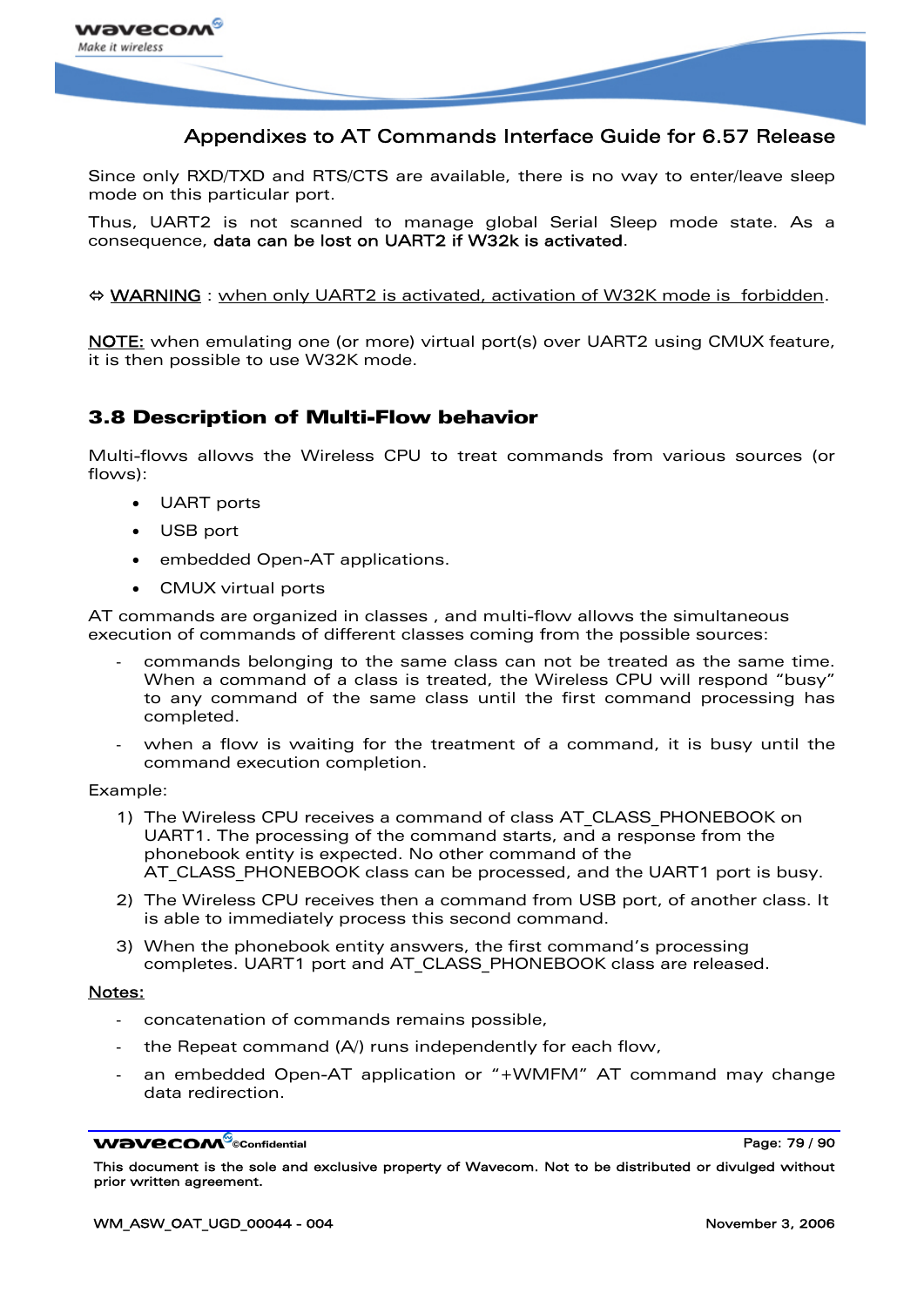

#### 3.8.1 Commands classes

There are 27 commands classes, presented in the array below:

| <b>Class name</b>                   | <b>Related commands</b>                                                                                                                                                                                                                                                                                                                                                                                                                                                                                                                                                                                                                                |
|-------------------------------------|--------------------------------------------------------------------------------------------------------------------------------------------------------------------------------------------------------------------------------------------------------------------------------------------------------------------------------------------------------------------------------------------------------------------------------------------------------------------------------------------------------------------------------------------------------------------------------------------------------------------------------------------------------|
| AT_CLASS_A_SLASH                    | $\mathsf{A}/\mathsf{A}$                                                                                                                                                                                                                                                                                                                                                                                                                                                                                                                                                                                                                                |
|                                     |                                                                                                                                                                                                                                                                                                                                                                                                                                                                                                                                                                                                                                                        |
| AT_CLASS_COM                        | +CHLD, +VTD, +VTS, +WATH, A, D, DL, H, O                                                                                                                                                                                                                                                                                                                                                                                                                                                                                                                                                                                                               |
| AT CLASS CPHS                       | +CPHS, +WALS, +WMBN                                                                                                                                                                                                                                                                                                                                                                                                                                                                                                                                                                                                                                    |
| AT CLASS DATA                       | +CRLP, +DOPT                                                                                                                                                                                                                                                                                                                                                                                                                                                                                                                                                                                                                                           |
| AT CLASS FAX                        | +FBOR, +FBUF, +FCQ, +FCR, +FDCC, +FDIS, +FPHCT,<br>+FRH, +FRM, +FRS, +FTH, +FTM, +FTS, FLID                                                                                                                                                                                                                                                                                                                                                                                                                                                                                                                                                            |
| AT_CLASS_GPRS                       | +CGACT, +CGANS, +CGATT, +CGAUT, +CGCLA,<br>+CGDATA, +CGDCONT, +CGERE, +CGPAD, +CGQMI,<br>+CGQRE, +CGREG, +CGSMS, +GCAP, +WGPRS                                                                                                                                                                                                                                                                                                                                                                                                                                                                                                                         |
| AT CLASS LOCATION                   | +WLOC                                                                                                                                                                                                                                                                                                                                                                                                                                                                                                                                                                                                                                                  |
| AT CLASS MAIN                       | %D, &C, &D, &E, &F, &S, &T, &V, &W, +ADC, +CALA,<br>+CBST, +CCLK, +CEER, +CGMI, +CGMM, +CGMR,<br>+CGSN, +CICB, +CIND, +CLCC, +CMEC, +CMEE,<br>+CMER, +CMUT, +CMUX+CPAS, +CR, +CRC, +CREG,<br>+CRMP, +CRSL, +CSCS, +CSNS, +CSVM, +ECHO,<br>+FCLASS, +ICF, +IFC, +ILRR, +IPR, +SIDET, +SPEAK,<br>$+VGR, +VGT, +VIP, +W32K, +WAC, +WBCM, +WBM,$<br>+WBR, +WBW, +WCCS, +WCDM, +WCDP, +WCFM,<br>+WCTM, +WDOP, +WDR, +WDTMF, +WDWL, +WFM,<br>+WHWV, +WIMEI, +WIND, +WIOM, +WIOR, +WIOW,<br>+WLCK, +WMIR, +WMSN, +WMUX, +WOPEN, +WPCS,<br>+WRIM, +WRST, +WSCAN, +WSST, +WSSW, +WSTR,<br>+WSVG, +WSVN, +WTONE, +WVR, E, I, Q, S, V, Z,<br>+WMFM, +WOPEN, +WCOS |
| AT CLASS NETWORK                    | +CCED, +COPN, +COPS, +CPLS, +CPOL, +CSQ,<br>+WMBS, +WOPN, +WOLM                                                                                                                                                                                                                                                                                                                                                                                                                                                                                                                                                                                        |
| AT CLASS PHONEBOOK                  | +CNUM, +CPBF, +CPBN, +CPBP, +CPBR, +CPBS,<br>+CPBW, +WAIP, +WDCP                                                                                                                                                                                                                                                                                                                                                                                                                                                                                                                                                                                       |
| AT CLASS PHONEBOOK WPGW, WPGR, WPGS |                                                                                                                                                                                                                                                                                                                                                                                                                                                                                                                                                                                                                                                        |
| AT CLASS POFF                       | +CFUN, +CPOF, +WBHV                                                                                                                                                                                                                                                                                                                                                                                                                                                                                                                                                                                                                                    |
| AT CLASS RIL                        | +CRSM, +CSIM                                                                                                                                                                                                                                                                                                                                                                                                                                                                                                                                                                                                                                           |
| AT_CLASS_RS                         | +CPWL                                                                                                                                                                                                                                                                                                                                                                                                                                                                                                                                                                                                                                                  |
| AT_CLASS_SECURITY                   | +CLCK, +CPIN, +CPIN2, +CPINC, +CPWD                                                                                                                                                                                                                                                                                                                                                                                                                                                                                                                                                                                                                    |
| AT_CLASS_SIM                        | +CCID, +CIMI, +WLPR, +WLPW                                                                                                                                                                                                                                                                                                                                                                                                                                                                                                                                                                                                                             |

#### WƏVECOM<sup>®</sup>cconfidential example of the example of the Page: 80 / 90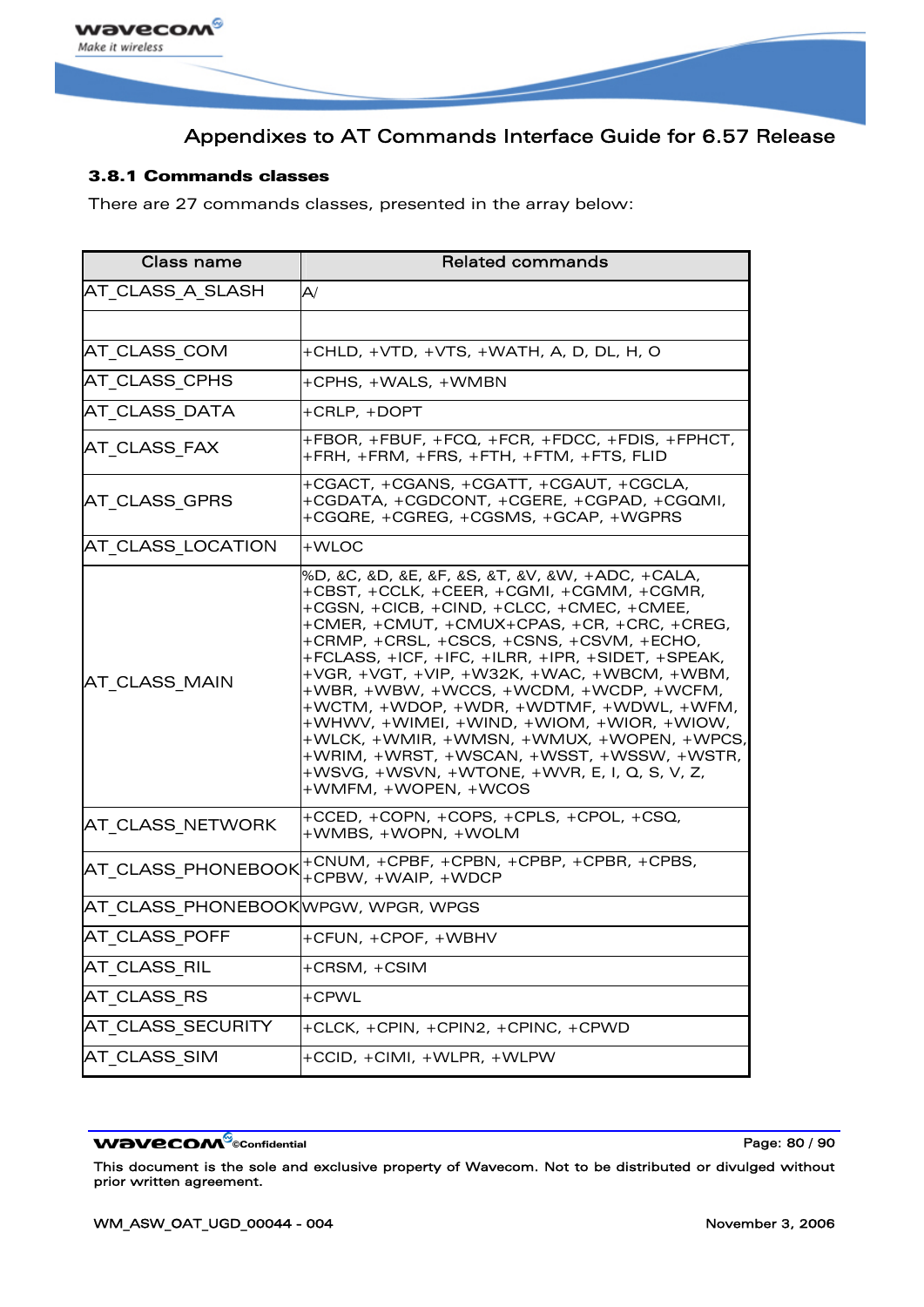

| Class name    | <b>Related commands</b>                                                                                                                                           |
|---------------|-------------------------------------------------------------------------------------------------------------------------------------------------------------------|
| AT CLASS SMS  | +CMGD, +CMGF, +CMGL, +CMGR, +CMGS, +CMGW,<br>+CMSS, +CNMA, +CNMI, +CPMS, +CRES, +CSAS,<br>+CSCA, +CSCB, +CSDH, +CSMP, +CSMS, +WCBM,<br>+WMGO, +WMSC, +WUSS, +WMCP |
| AT CLASS SS   | +CACM, +CAMM, +CAOC, +CCFC, +CCUG, +CCWA,<br>+CKPD, +CLIP, +CLIR, +COLP, +CPUC, +CSSN, +CUSD                                                                      |
| AT CLASS STLK | $+STGI. +STGR. +STIN. +STSF$                                                                                                                                      |
| AT CLASS V24B | $\%C. \ N. + DR. +DS$                                                                                                                                             |
|               |                                                                                                                                                                   |

#### 3.8.2 Remark on error 536

When a class is locked and when another command belonging to the same class arrives, Wireless CPU answers +CME ERROR: 536.

**WAVECOM**<sup>®</sup>confidential **Page: 81 / 90** Note that the end of the end of the end of the end of the end of the end of the end of the end of the end of the end of the end of the end of the end of the end of the end of the en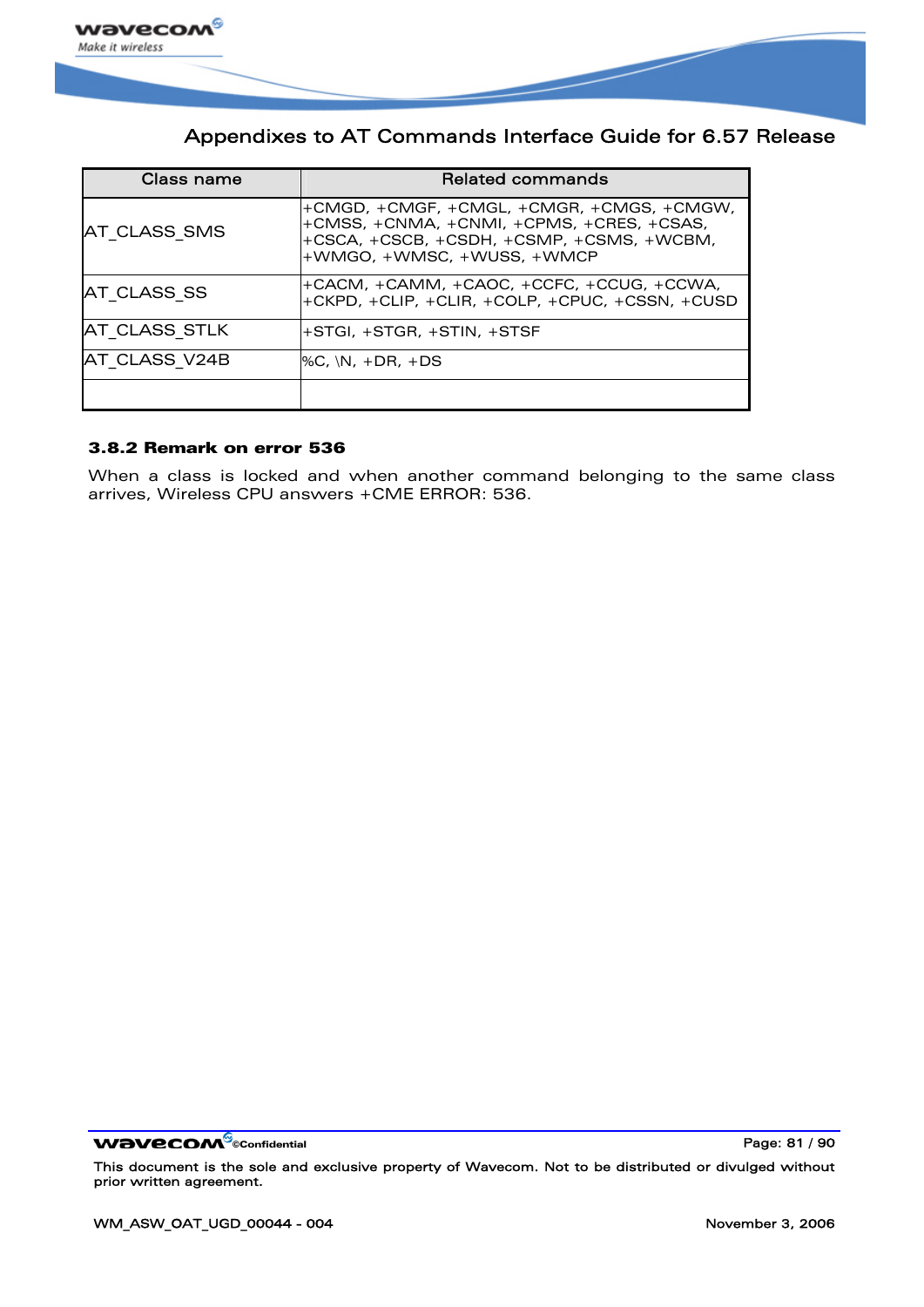

# 4 Command execution and dependence to SIM

These arrays list all the AT command. For each, a column indicates the command execution condition (if +WIND:4 must have occurred OK, for example). SIM dependency column indicates if the command behavior will vary if another card is used (for example, it will be the case for phonebook reading commands). The Intermediate column indicates if intermediate responses can occur for the considered command.

### 4.1 General commands

| AT commands | <b>Conditions</b>            | SIM dependence                 | Intermediate |
|-------------|------------------------------|--------------------------------|--------------|
| AT+CGMI     | $+$ WIND: 3                  | N                              | N            |
| AT+CGMM     | $+$ WIND: 3                  | N                              | N            |
| AT+CGMR     | $+$ WIND: 3                  | N                              | N            |
| $AT+CGSN$   | $+$ WIND: 3                  | N                              | N            |
| $AT+CSCS$   | $+$ WIND: 4                  | N                              | N            |
| AT+WPCS     | $+$ WIND: 4                  | N                              | N            |
| AT+CIMI     | $+$ WIND: 4                  | Y                              | N            |
| $AT+CCID$   | $+$ WIND: 1                  | Y                              | N            |
| $AT+GCAP$   | $+$ WIND: 3                  | N                              | N            |
| A/          | Depends on previous command  | Depends on previous<br>command | N            |
| $AT+CPOF$   | +WIND: 3 without SIM,        | N                              | N            |
|             | +WIND: 1 with SIM            |                                |              |
| AT+CFUN     | $+$ WIND: 3                  | N                              | N            |
| AT+CPAS     | $+$ WIND: 3                  | N                              | N            |
| AT+CMEE     | $+$ WIND: 3                  | $\mathsf{N}$                   | N            |
| AT+CKPD     | Depends of the sequence used | Y/N                            | N            |
| AT+CCLK     | $+$ WIND: 3                  | Y                              | N            |
| AT+CALA     | $+$ WIND: 3                  | N                              | Y            |
| AT+CRMP     | $+$ WIND: 3                  | N                              | N            |
| AT+CRSL     | $+$ WIND: 3                  | N                              | N            |
| AT+CMUX     |                              | N                              | N            |

**WƏVECOM**<sup>©</sup>confidential Page: 82 / 90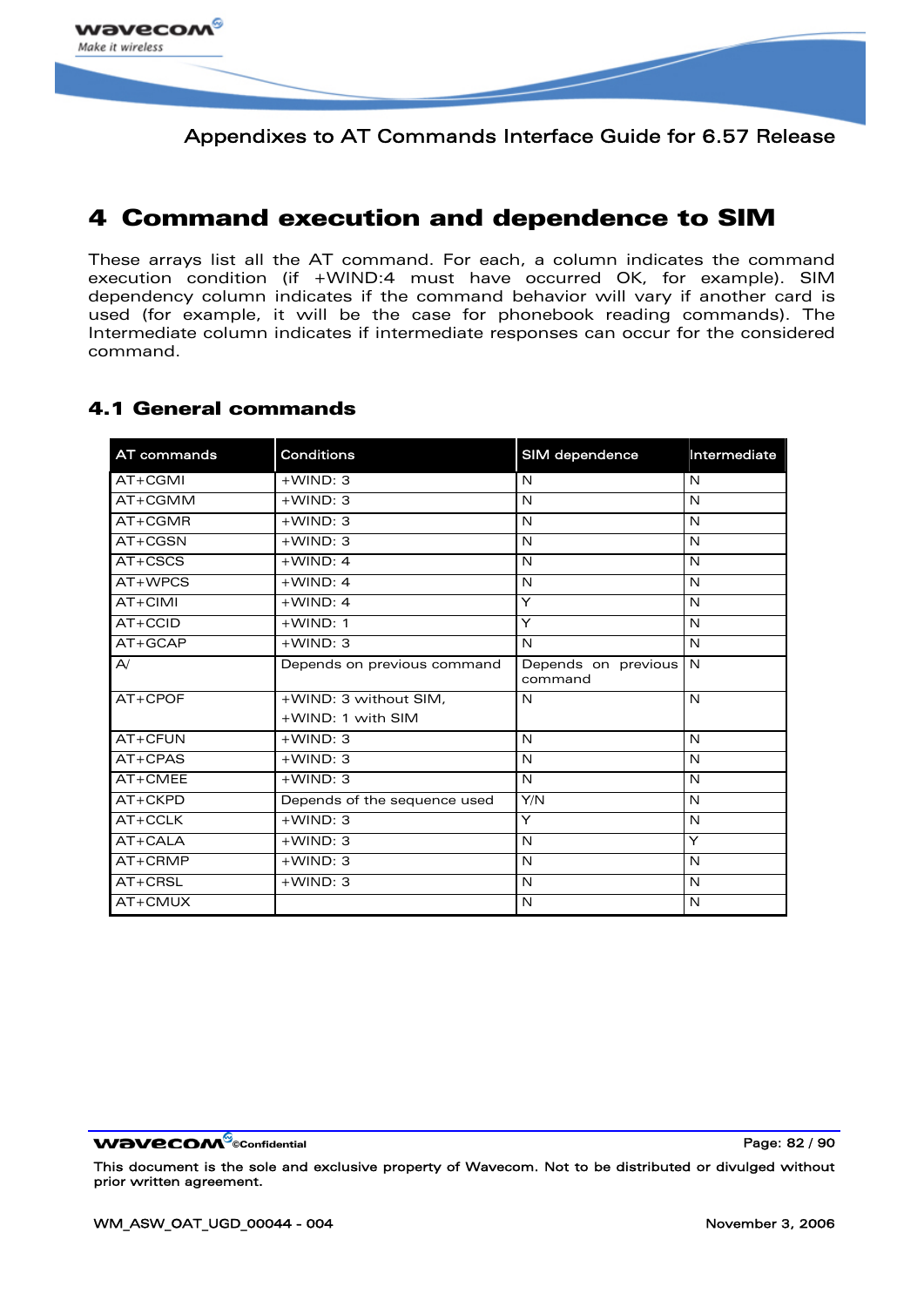

### 4.2 Call Control commands

| AT commands | <b>Conditions</b>        | SIM dependence | Intermediate |
|-------------|--------------------------|----------------|--------------|
| <b>ATD</b>  | Depends of sequence used | Y/N            | Y            |
| <b>ATH</b>  | $+$ WIND: 3              | N              | N            |
| <b>ATA</b>  | $+$ WIND: 3              | N              | N            |
| AT+CEER     | $+$ WIND: 4              | Y              | N            |
| $AT+VTD$    | $+$ WIND: 3              | N              | N            |
| $AT+VTS$    | $+$ WIND: 5              | N              | N            |
| <b>ATDL</b> | $+$ WIND: 3              | N              | Y            |
| AT%D        | $+$ WIND: 3              | N              | N            |
| ATS0        | $+$ WIND: 3              | N              | N            |
| $AT+CICB$   | $+$ WIND: 3              | N              | N            |
| $AT+CSNS$   | $+$ WIND: 3              | N              | $\mathsf{N}$ |
| $AT+VGR$    | $+$ WIND: 3              | N              | N            |
| $AT+VGT$    | $+$ WIND: 3              | N              | N            |
| AT+CMUT     | $+$ WIND: 5              | N              | N            |
| AT+SPEAKER  | $+$ WIND: 3              | N              | N            |
| AT+ECHO     | $+$ WIND: 3              | N              | $\mathsf{N}$ |
| AT+SIDET    | $+$ WIND: 3              | N              | N            |
| $AT+VIP$    | $+$ WIND: 3              | N              | N            |

### 4.3 Network service commands

| <b>AT commands</b> | <b>Conditions</b> | SIM dependence | Intermediate |
|--------------------|-------------------|----------------|--------------|
| $AT+CSQ$           | $+$ WIND: 3       | N              | N            |
| AT+COPS            | $+$ WIND: 4       |                | N            |
| AT+CREG            | $+$ WIND: 3       | N              | $\check{ }$  |
| AT+WOPN            | $+$ WIND: 3       | N              | N            |
| AT+CPLS            | <b>PIN</b>        |                | N            |
| AT+CPOL            | After PIN entered |                | ◡            |
| AT+COPN            | After PIN entered | N              | N            |

WƏVECOM<sup>®</sup>cconfidential example of the example of the Page: 83 / 90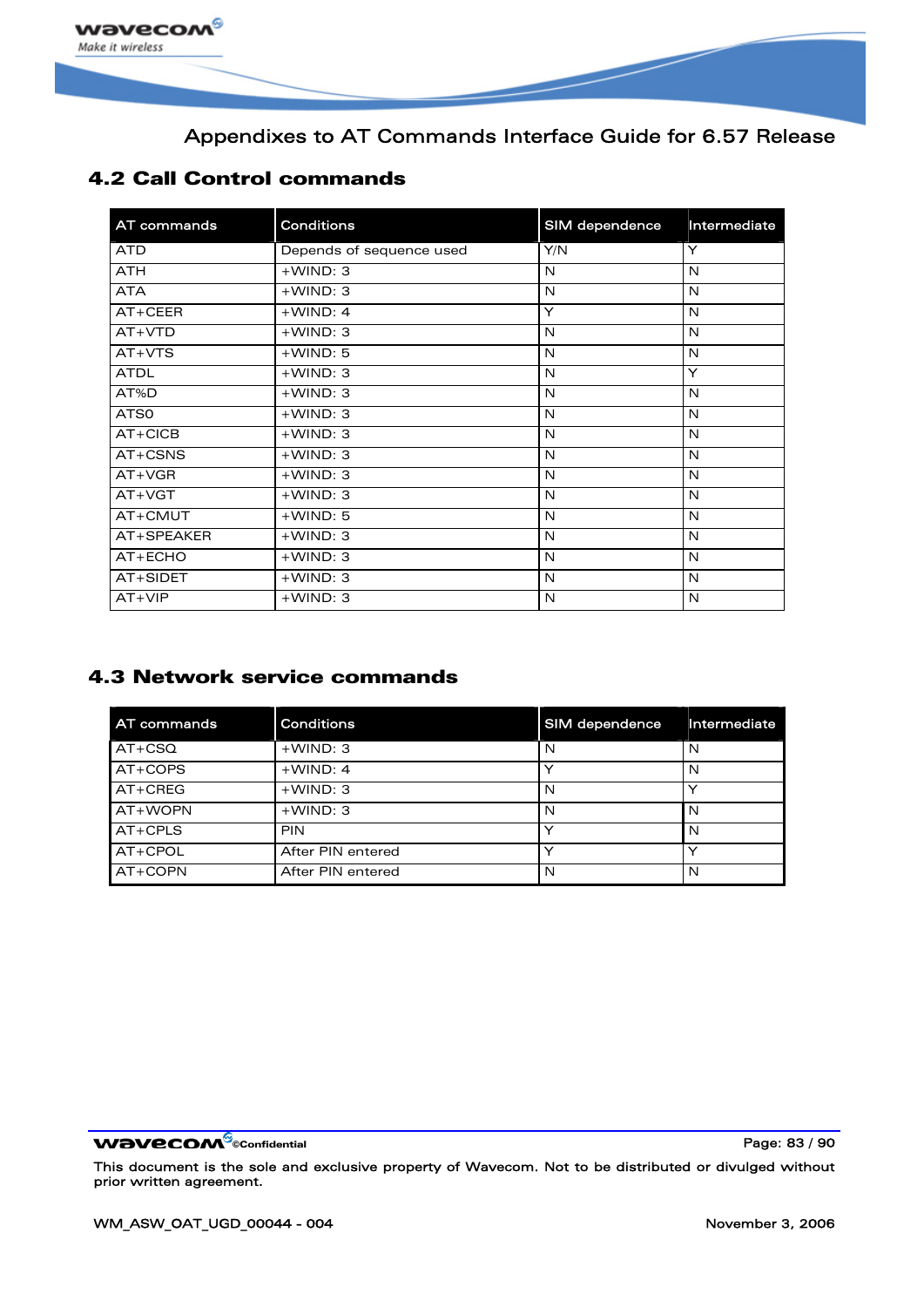

### 4.4 Security commands

| AT commands | Conditions        | SIM dependence | Intermediate |
|-------------|-------------------|----------------|--------------|
| $AT+CPIN$   | $+$ WIND: 1       |                |              |
| $AT+CPIN2$  | after PIN entered |                |              |
| $AT+CPINC$  | $+$ WIND: 1       |                |              |
| $AT+CLCK$   | $+$ WIND: 4       |                |              |
| $AT+CPWD$   | $+$ WIND: 4       |                | N            |

### 4.5 Phonebook commands

| AT commands | <b>Conditions</b> | <b>SIM</b> dependence | Intermediate |
|-------------|-------------------|-----------------------|--------------|
| $AT+CPBS$   | $+$ WIND: 4       | Υ                     | N            |
| $AT+CPBR$   | $+$ WIND: 4       | Υ                     | Y            |
| $AT+CPBF$   | $+$ WIND: 4       | Υ                     | Υ            |
| $AT+CPBW$   | $+$ WIND: 4       | Υ                     | N            |
| $AT+CPBP$   | $+$ WIND: 4       | Υ                     | Υ            |
| $AT+CPBN$   | $+$ WIND: 4       | Υ                     | Y            |
| $AT+CNUM$   | $+$ WIND: 4       | Υ                     | N            |
| $AT+WAIP$   | $+$ WIND: 3       | N                     | N            |
| $AT+WDCP$   | $+$ WIND: 4       | Υ                     | N            |
| $AT+CSVM$   | $+$ WIND: 4       | N                     | N            |
| $AT+WCOS$   | $+$ WIND: 3       | N                     | N            |
| AT+WPGW     | $+$ WIND: 4       | N                     | N            |
| $AT+WPGR$   | $+$ WIND: 4       | N                     | Υ            |
| $AT+WPGS$   | $+$ WIND: 4       | N                     | Υ            |

### 4.6 Short Messages commands

| AT commands | <b>Conditions</b> | SIM dependence | Intermediate |
|-------------|-------------------|----------------|--------------|
| $AT+CSMS$   | $+$ WIND: 16      | Υ              | N            |
| AT+CNMA     | $+$ WIND: 16      | Υ              | N            |
| $AT+CPMS$   | $+$ WIND: 16      | Υ              | N            |
| $AT+CMGF$   | $+$ WIND: 3       | N              | N            |
| $AT+CSAS$   | $+$ WIND: 3       | Υ              | N            |
| $AT+CRES$   | $+$ WIND: 3       | Υ              | N            |
| $AT+CSDH$   | $+$ WIND: 16      | Y              | N            |
| AT+CNMI     | $+$ WIND: 16      | Υ              | N            |
| $AT+CMGR$   | $+$ WIND: 16      | Υ              | Υ            |
| AT+CMGL     | $+$ WIND: 16      | Υ              | Υ            |
| $AT+CMGS$   | $+$ WIND: 16      | Υ              | N            |
| AT+CMGW     | $+$ WIND: 16      | Υ              | Υ            |
| $AT+CMSS$   | $+$ WIND: 16      | Υ              | N            |

#### WƏVECOM<sup>®</sup>cconfidential example of the example of the Page: 84 / 90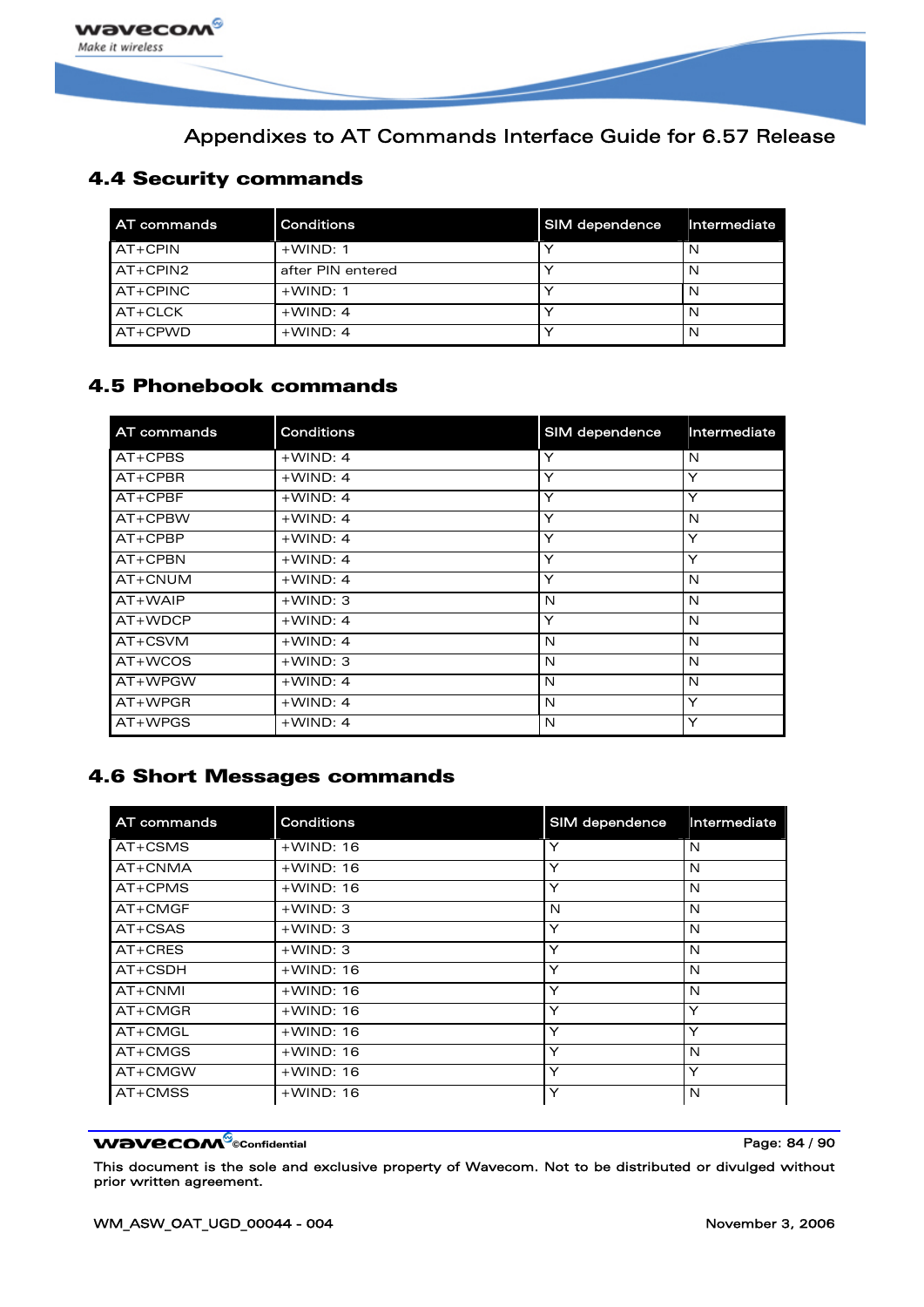

| AT commands | <b>Conditions</b> | <b>SIM dependence</b> | Intermediate |
|-------------|-------------------|-----------------------|--------------|
| $AT+CSMP$   | $+$ WIND: 16      | Υ                     | N            |
| $AT+CMGD$   | $+$ WIND: 16      | $\checkmark$          | N            |
| AT+CSCA     | $+$ WIND: 16      | $\checkmark$          | N            |
| $AT+CSCB$   | $+$ WIND: 16      | $\checkmark$          | N            |
| AT+WCBM     | $+$ WIND: 16      | $\checkmark$          | N            |
| AT+WMSC     | $+$ WIND: 16      | $\checkmark$          | Υ            |
| AT+WMGO     | $+$ WIND: 16      | Y                     | N            |
| AT+WUSS     | $+$ WIND: 3       | N                     | N            |
| AT+WMCP     | $+$ WIND: 16      | Y                     | N            |
| AT+CMMS     | $+$ WIND: 3       | ⋎                     | N            |

### 4.7 Supplementary Services commands

| AT commands | <b>Conditions</b> | SIM dependence | Intermediate |
|-------------|-------------------|----------------|--------------|
| $AT+CCFC$   | $+$ WIND: 4       | Y              | N            |
| $AT+CLCK$   | $+$ WIND: 4       | Y              | N            |
| $AT+CPWD$   | $+$ WIND: 4       | Y              | N            |
| AT+CCWA     | $+$ WIND: 4       | Y              | N            |
| $AT+CLIR$   | After PIN entered | Y              | N            |
| $AT+CLIP$   | After PIN entered | Y              | N            |
| AT+COLP     | After PIN entered | Y              | N            |
| AT+CAOC     | After PIN entered | Y              | Y            |
| $AT+CACM$   | After PIN entered | Y              | $\mathsf{N}$ |
| AT+CAMM     | After PIN entered | Y              | N            |
| $AT+CPUC$   | After PIN entered | Y              | N            |
| $AT+CHLD$   | $+$ WIND: 5,2     | Y              | N            |
| $AT+CLCC$   | $+$ WIND: 3       | N              | N            |
| $AT+CSSN$   | $+$ WIND: 3       | N              | N            |
| $AT+CUSD$   | $+$ WIND: 3       | N              | N            |
| $AT+CCUG$   | $+$ WIND: 4       | Y              | Υ            |

WƏVECOM<sup>®</sup>cconfidential example of the example of the Page: 85 / 90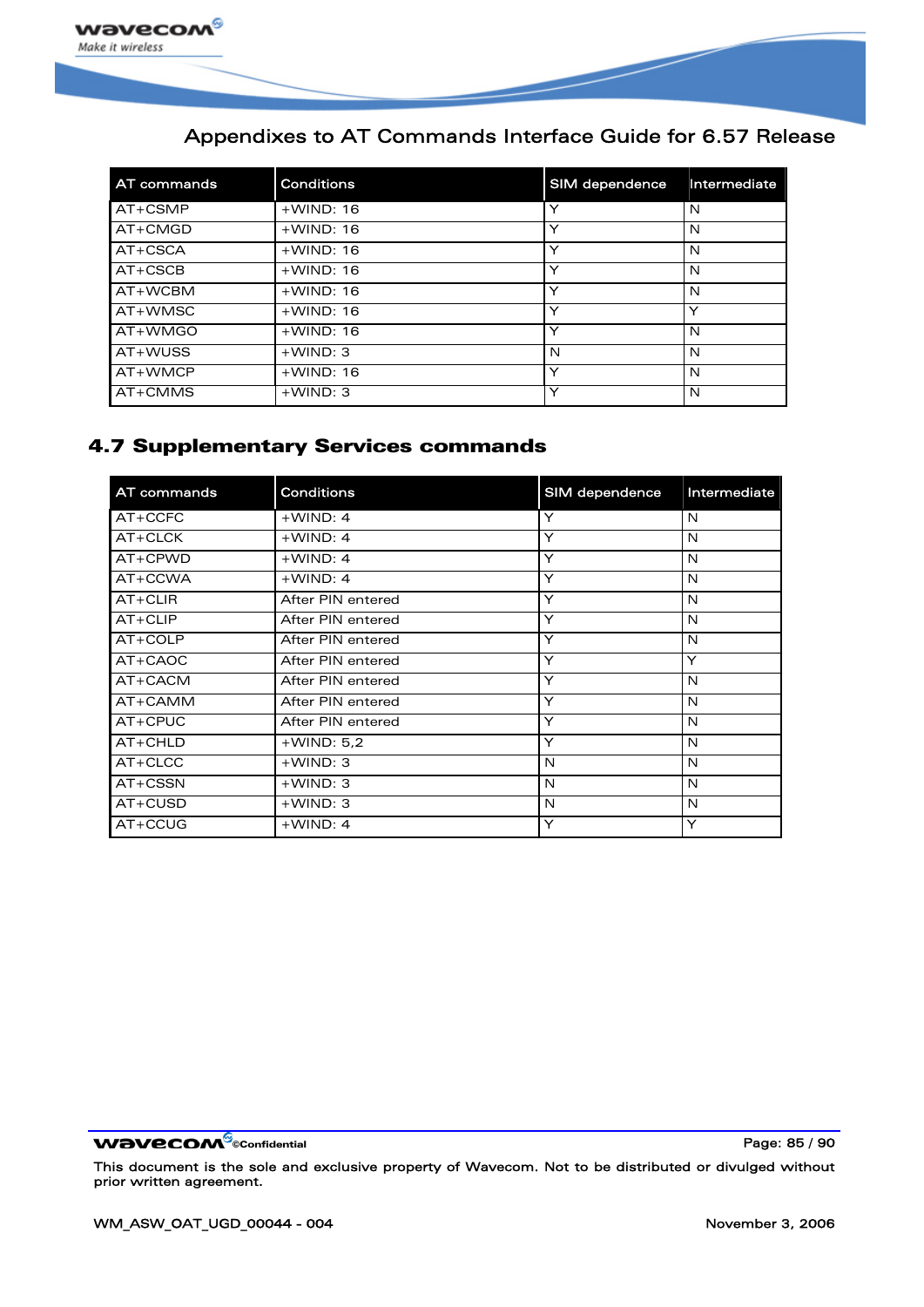

### 4.8 Data commands

| AT commands   | <b>Conditions</b> | SIM dependence | Intermediate |
|---------------|-------------------|----------------|--------------|
| $AT+CBST$     | $+$ WIND: 3       | N              | N            |
| AT+FCLASS     | $+$ WIND: 3       | N              | N            |
| $AT+CR$       | $+$ WIND: 3       | N              | N            |
| $AT+CRC$      | $+$ WIND: 3       | N              | N            |
| $AT+ILRR$     | After PIN entered | N              | N            |
| $AT+CRLP$     | $+$ WIND: 3       | N              | N            |
| $AT+DOPT$     | $+$ WIND: 3       | N              | N            |
| AT%C          | $+$ WIND: 3       | N              | N            |
| $AT+DS$       | $+$ WIND: 3       | N              | N            |
| $AT+DR$       | $+$ WIND: 3       | N              | N            |
| $\setminus N$ | $+$ WIND: 3       | N              | N            |

### 4.9 Fax commands

| <b>AT commands</b> | Conditions  | SIM dependence | Intermediate |
|--------------------|-------------|----------------|--------------|
| $AT+FTM$           | $+$ WIND: 3 |                | N            |
| AT+FRM             | $+$ WIND: 3 | N              | N            |
| $AT+FTH$           | $+$ WIND: 3 | N              | N            |
| $AT + FRH$         | $+$ WIND: 3 | N              | N            |
| $AT+FTS$           | $+$ WIND: 3 | N              | N            |
| $AT+FRS$           | $+$ WIND: 3 | N              | N            |

# 4.10 Class 2 Commands

| AT commands | <b>Conditions</b>             | SIM dependence | Intermediate |
|-------------|-------------------------------|----------------|--------------|
| $AT+FDT$    | +CLCC: $X,X,0,2,X$ (fax call) | N              | N            |
| $AT+FDR$    | $+CLCC:X,X,0,2,X$ (fax call)  | N              | N            |
| $AT + FET$  | $+CLCC:X,X,0,2,X$ (fax call)  | N              | N            |
| $AT+FPTS$   | $+CLCC:X,X,0,2,X$ (fax call)  | N              | N            |
| $AT+FK$     | $+CLCC:X,X,0,2,X$ (fax call)  | N              | N            |
| $AT + FBOR$ | $+$ WIND: 3                   | N              | N            |
| $AT + FBUF$ | $+$ WIND: 3                   | N              | N            |
| $AT+FCQ$    | $+$ WIND: 3                   | N              | N            |
| $AT+FCR$    | $+$ WIND: 3                   | N              | N            |
| $AT + FDIS$ | $+$ WIND: 3                   | N              | N            |
| $AT+FDCC$   | $+$ WIND: 3                   | N              | N            |
| $AT + FLID$ | $+$ WIND: 3                   | N              | N            |
| AT+FPHCTO   | $+$ WIND: 3                   | N              | N            |

#### WƏVECOM<sup>®</sup>cconfidential example of the example of the Page: 86 / 90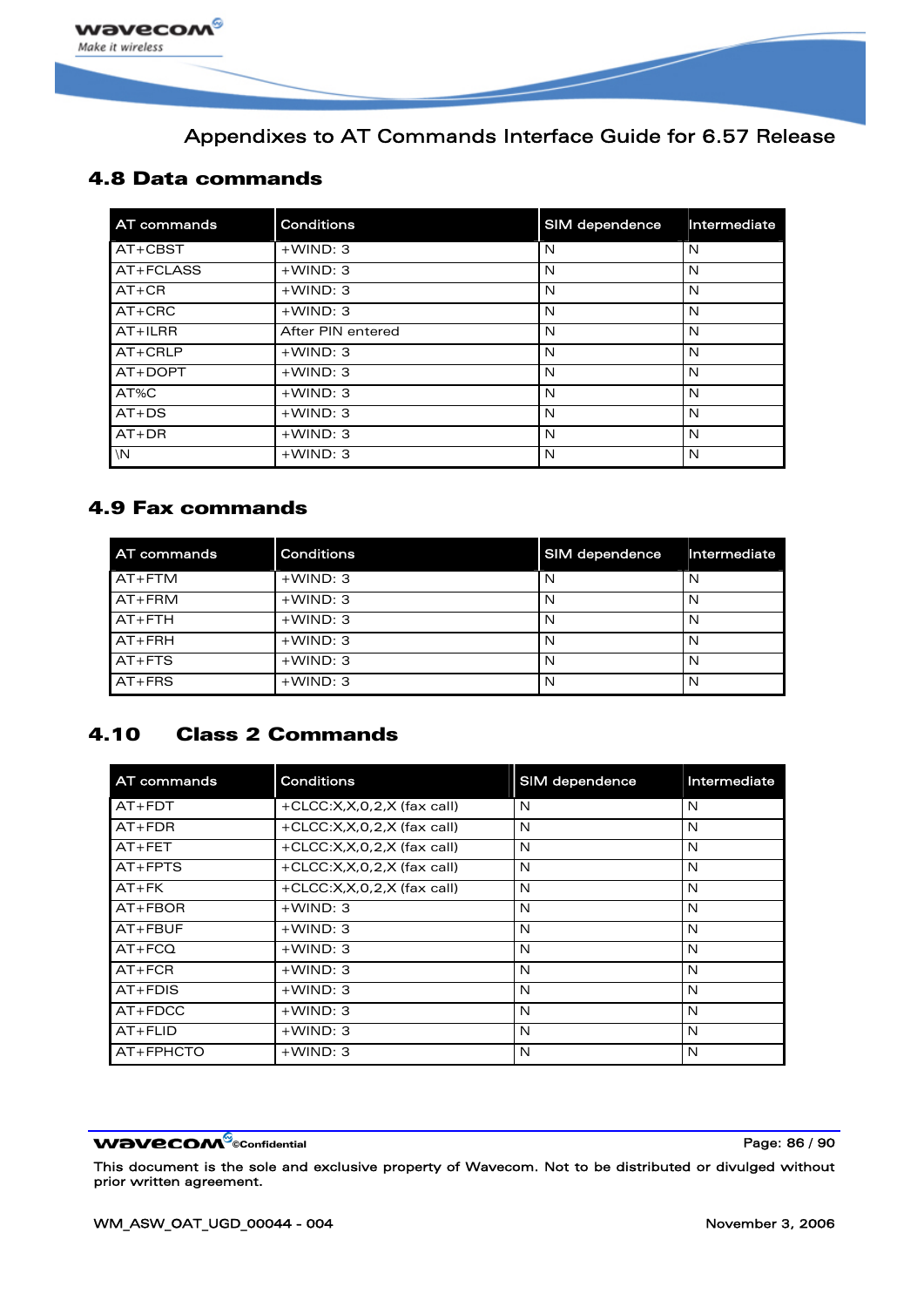

### 4.11 V24-V25 commands

| AT commands     | <b>Conditions</b>           | SIM dependence | Intermediate |
|-----------------|-----------------------------|----------------|--------------|
| $AT+IPR$        | $+$ WIND: 3                 | N              | N            |
| $AT+ICF$        | $+$ WIND: 3                 | N              | N            |
| $AT+IFC$        | $+$ WIND: 3                 | N              | N            |
| <b>AT&amp;C</b> | $+$ WIND: 3                 | N              | N            |
| <b>AT&amp;D</b> | $+$ WIND: 3                 | N              | N            |
| <b>AT&amp;S</b> | $+$ WIND: 3                 | N              | N            |
| <b>ATO</b>      | +CLCC:X,0,0,1,X (data call) | N              | N            |
| ATQ             | $+$ WIND: 3                 | N              | N            |
| <b>ATV</b>      | $+$ WIND: 3                 | N              | N            |
| <b>ATZ</b>      | $+$ WIND: 3                 | N              | N            |
| <b>AT&amp;W</b> | $+$ WIND: 3                 | N              | N            |
| <b>AT&amp;T</b> | $+$ WIND: 3                 | N              | N            |
| <b>ATE</b>      | $+$ WIND: 3                 | N              | N            |
| <b>AT&amp;F</b> | $+$ WIND: 3                 | N              | N            |
| <b>AT&amp;V</b> | $+$ WIND: 3                 | N              | N            |
| <b>ATI</b>      | $+$ WIND: 3                 | N              | N            |
| AT+WMUX         | $+$ WIND: 3                 | N              | N            |

# 4.12 Specific AT commands

| AT commands | <b>Conditions</b> | SIM dependence | Intermediate |
|-------------|-------------------|----------------|--------------|
| $AT+CCED$   | $+$ WIND: 3       | N              | N            |
| $AT+WIND$   | $+$ WIND: 3       | N              | N            |
| $AT+ADC$    | $+$ WIND: 3       | N              | N            |
| AT+CMER     | $+$ WIND: 3       | N              | N            |
| $AT+CIND$   | $+$ WIND: 3       | N              | N            |
| AT+CMEC     | $+$ WIND: 3       | N              | N            |
| AT+WLPR     | $+$ WIND: 1       | N              | N            |
| AT+WLPW     | $+$ WIND: 1       | N              | N            |
| AT+WIOR     | $+$ WIND: 3       | N              | N            |
| AT+WIOW     | $+$ WIND: 3       | N              | N            |
| AT+WIOM     | $+$ WIND: 3       | N              | N            |
| $AT+WAC$    | $+$ WIND: 3       | N              | N            |
| AT+WTONE    | $+$ WIND: 3       | N              | N            |
| AT+WDTMF    | $+$ WIND: 3       | N              | N            |
| AT+WDWL     | $+$ WIND: 3       | N              | N            |
| $AT+WVR$    | $+$ WIND: 3       | N              | N            |
| $AT+WDR$    | $+$ WIND: 3       | N              | N            |
| AT+WHWV     | $+$ WIND: 3       | N              | N            |

#### WƏVECOM<sup>®</sup>cconfidential example of the example of the Page: 87 / 90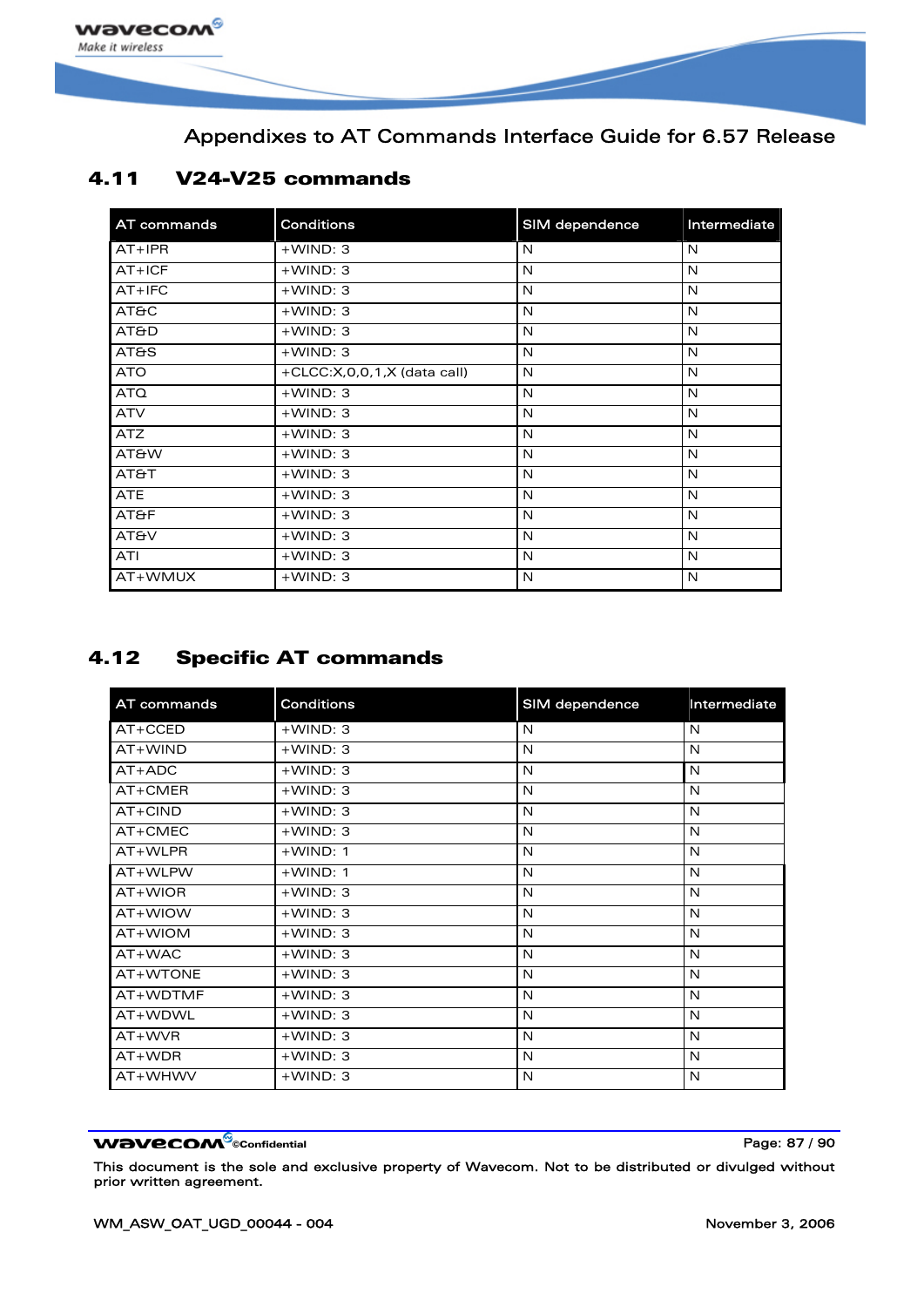

| AT commands | Conditions              | SIM dependence     | Intermediate            |
|-------------|-------------------------|--------------------|-------------------------|
| AT+WDOP     | $+$ WIND: 3             | N                  | $\mathsf{N}$            |
| AT+WSVG     | $+$ WIND: 3             | N                  | $\mathsf{N}$            |
| AT+WSTR     | $+WIND:3$               | N                  | $\mathsf{N}$            |
| AT+WSCAN    | $+$ WIND: 3             | N                  | $\mathsf{N}$            |
| AT+WRIM     | $+WIND:3$               | N                  | $\overline{\mathsf{N}}$ |
| AT+W32K     | $+$ WIND: 3             | N                  | $\mathsf{N}$            |
| AT+WCDM     | $+$ WIND: 3             | N                  | ${\sf N}$               |
| AT+WSSW     | $+WIND:3$               | N                  | $\mathsf{N}$            |
| AT+WCCS     | $+$ WIND: 4             | N                  | $\mathsf{N}$            |
| AT+WLCK     | None (PIN for auto CNL) | N (Y for auto CNL) | $\mathsf{N}$            |
| $AT+CPHS$   | $+$ WIND: 4             | Υ                  | $\mathsf{N}$            |
| AT+WBCM     | $+$ WIND: 3             | $\mathsf{N}$       | $\overline{N}$          |
| AT+WFM      | $+$ WIND: 3             | N                  | $\mathsf{N}$            |
| AT+WCFM     | $+$ WIND: 3             | N                  | $\mathsf{N}$            |
| AT+WMIR     | $+WIND:3$               | N                  | $\mathsf{N}$            |
| AT+WCDP     | $+$ WIND: 3             | N                  | N                       |
| AT+WMBN     | PIN                     | Y                  | N                       |
| AT+WALS     | $+$ WIND: 4             | Y                  | N                       |
| AT+WOPEN    | $+WIND:3$               | N                  | $\overline{\mathsf{N}}$ |
| AT+WRST     | $+$ WIND: 3             | N                  | $\mathsf{N}$            |
| AT+WSST     | $+$ WIND: 3             | N                  | $\mathsf{N}$            |
| AT+WLOC     | <b>PIN Code</b>         | Y                  | $\mathsf{N}$            |
| AT+WBR      | $+$ WIND: 3             | N                  | N                       |
| AT+WBW      | $+$ WIND: 3             | N                  | N                       |
| AT+WBM      | $+$ WIND: 3             | N                  | N                       |
| AT+WATH     | $+WIND:3$               | $\mathsf{N}$       | $\overline{\mathsf{N}}$ |
| AT+WIMEI    | $+$ WIND: 3             | $\mathsf{N}$       | $\mathsf{N}$            |
| AT+WSVN     | $+$ WIND: 3             | N                  | $\mathsf{N}$            |
| AT+WMBS     | $+$ WIND: 3             | $\mathsf{N}$       | $\mathsf{N}$            |
| AT+WMFM     | $+$ WIND: 3             | No                 | <b>No</b>               |
| AT+WBHV     | $+$ WIND: 3             | $\mathsf{N}$       | N                       |

### 4.13 SIM Toolkit commands

| <b>AT commands</b> | <b>Conditions</b> | SIM dependence | Intermediate |
|--------------------|-------------------|----------------|--------------|
| <b>AT+STSF</b>     | $+$ WIND: 3       |                | N            |
| LAT+STIN           | $+$ WIND: 4       |                |              |
| <b>AT+STGL</b>     | $+$ WIND: 4       |                |              |
| AT+STGR            | $+$ WIND: 4       |                | N            |

#### WƏVECOM<sup>®</sup>cconfidential example of the example of the Page: 88 / 90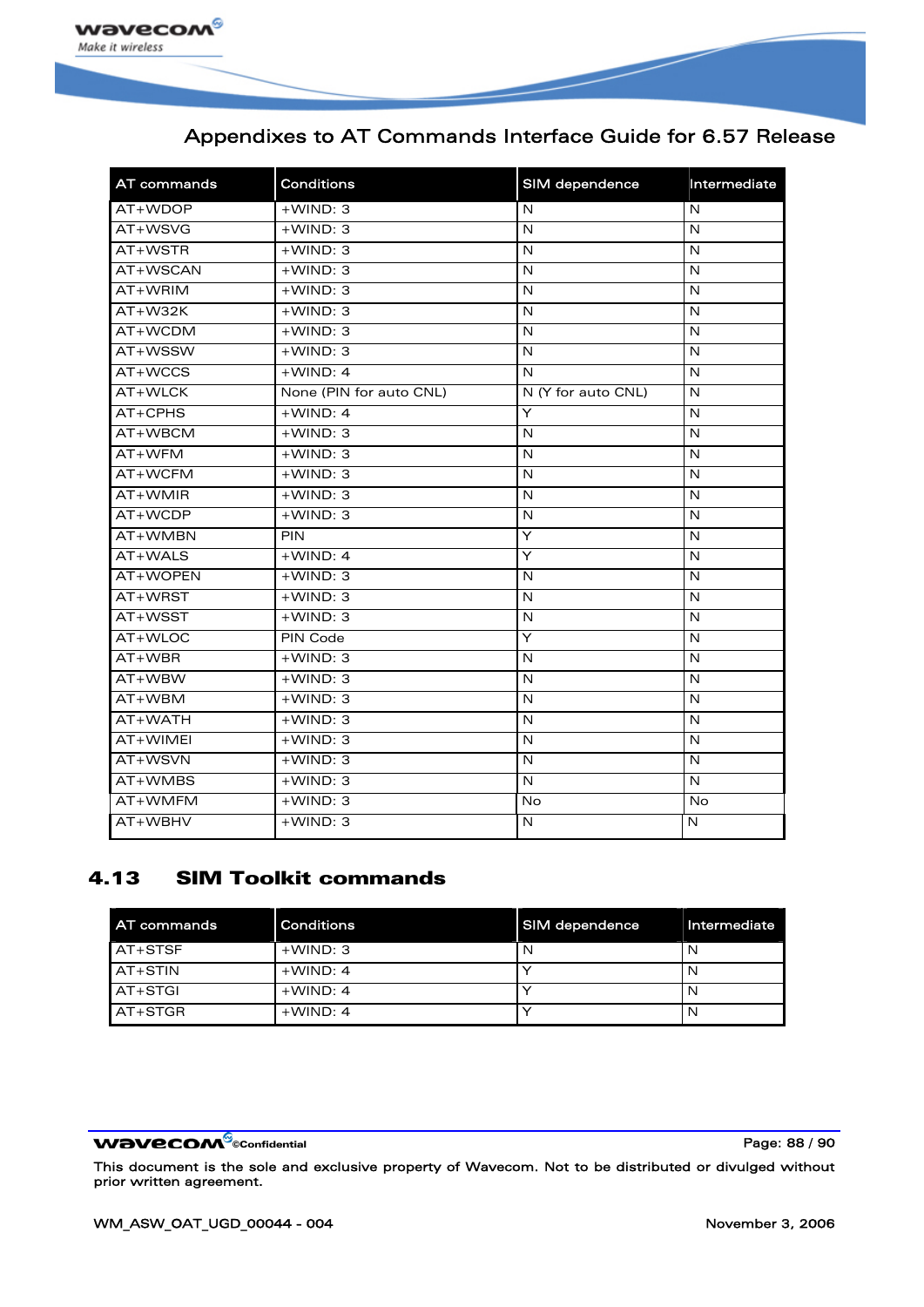

### 4.14 GPRS commands

| AT commands | <b>Conditions</b> | <b>SIM</b> dependence | Intermediate |
|-------------|-------------------|-----------------------|--------------|
| AT+CGDCONT  | $+$ WIND: 4       |                       |              |
| AT+CGQREQ   | $+$ WIND: 4       |                       |              |
| AT+CGOMIN   | $+$ WIND: 4       |                       |              |
| AT+CGATT    | $+$ WIND: 4       |                       |              |
| AT+CGACT    | $+$ WIND: 4       |                       |              |
| AT+CGDATA   | $+$ WIND: 4       |                       |              |
| AT+CGCLASS  | $+$ WIND: 3       | N                     | N            |
| AT+CGCLASS  | $+$ WIND: 4       |                       |              |
| AT+CGSMS    | $+$ WIND: 4       |                       |              |
| $AT+CGREP$  | $+$ WIND: 4       |                       |              |
| $AT+CGREG$  | $+$ WIND: 4       |                       |              |
| AT+CGAUTO   | $+$ WIND: 4       |                       |              |
| AT+CGANS    | $+$ WIND: 4       |                       |              |
| AT+CGADDR   | $+$ WIND: 4       |                       |              |
| AT+WGPRS    | $+$ WIND: 3       | None                  | N            |

WƏVECOM<sup>®</sup>cconfidential example of the example of the Page: 89 / 90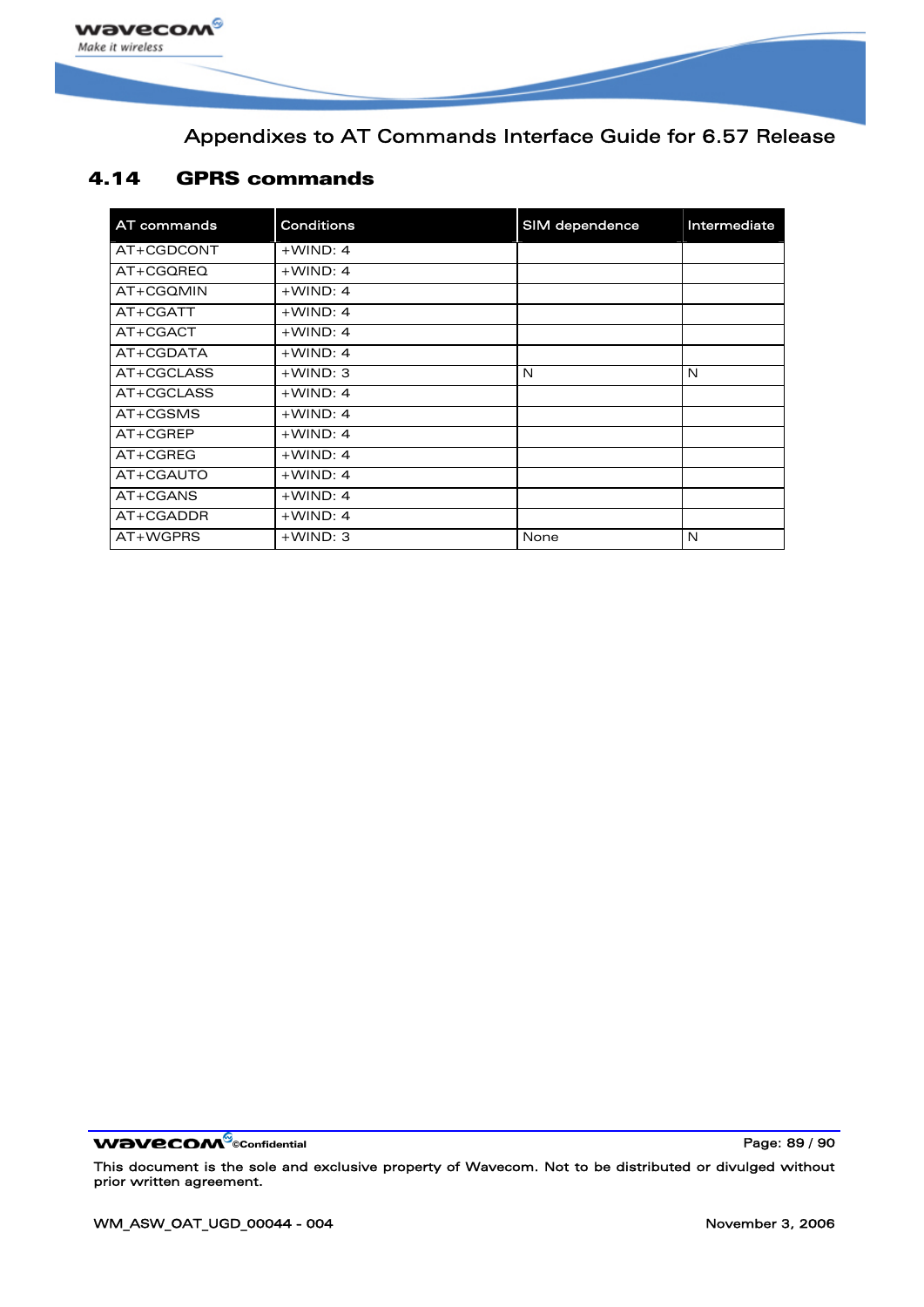

# 5 Interoperability

All the commands listed below are only used for interoperability with other applications. They have no action and always reply OK.

| Command         | Responses                |
|-----------------|--------------------------|
| <b>ATB</b>      | $\overline{OK}$          |
| <b>ATC</b>      | $\overline{\mathsf{OK}}$ |
| <b>ATG</b>      | $\overline{\mathsf{OK}}$ |
| <b>ATL</b>      | $\overline{\mathsf{OK}}$ |
| <b>ATM</b>      | $\overline{OK}$          |
| <b>ATN</b>      | $\overline{\mathsf{OK}}$ |
| <b>ATP</b>      | $\overline{OK}$          |
| <b>ATT</b>      | $\overline{\mathsf{OK}}$ |
| <b>ATW</b>      | $\overline{\mathsf{OK}}$ |
| <b>ATX</b>      | $\overline{\mathsf{OK}}$ |
| <b>ATY</b>      | $\overline{\mathsf{OK}}$ |
| ATK             | $\overline{\mathsf{OK}}$ |
| AT&E            | $\overline{\mathsf{OK}}$ |
| AT&G            | $\overline{\mathsf{OK}}$ |
| <b>AT&amp;K</b> | $\overline{\mathsf{OK}}$ |
| AT&P            | $\overline{\mathsf{OK}}$ |
| AT&Q            | $\overline{OK}$          |
| <b>AT&amp;R</b> | $\overline{\mathsf{OK}}$ |
| <b>AT&amp;Y</b> | $\overline{OK}$          |
| AT+GOI          | $\overline{\mathsf{OK}}$ |
| AT+GCI          | OK                       |

**WAVECOM**<sup>®</sup>confidential **Page: 90 / 90 Page: 90 / 90**